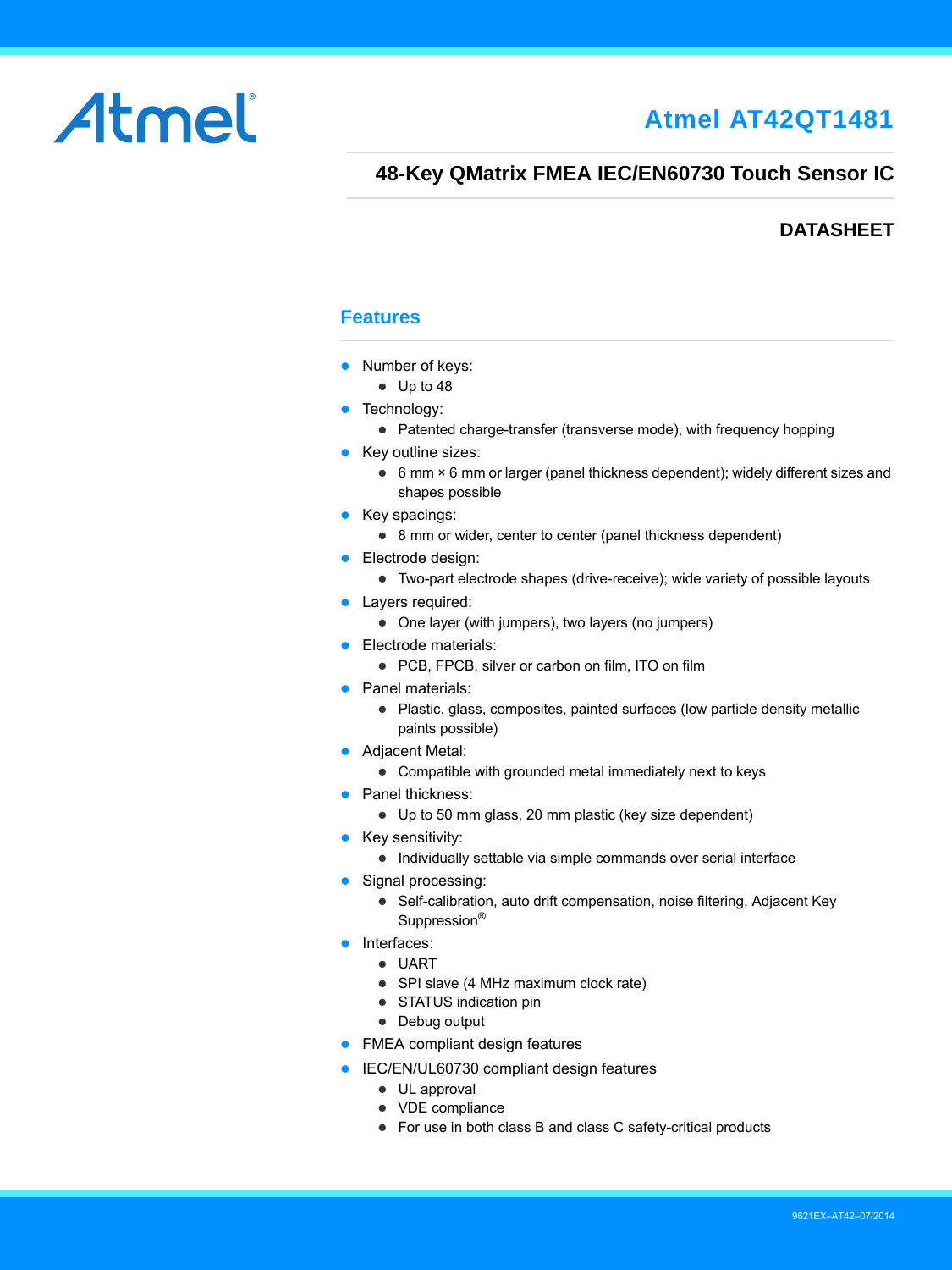- Detects and Reports Key Failure
- Power:
	- +4.75 to 5.25 V
- Package:
	- 44-pin 10 × 10 mm TQFP RoHS compliant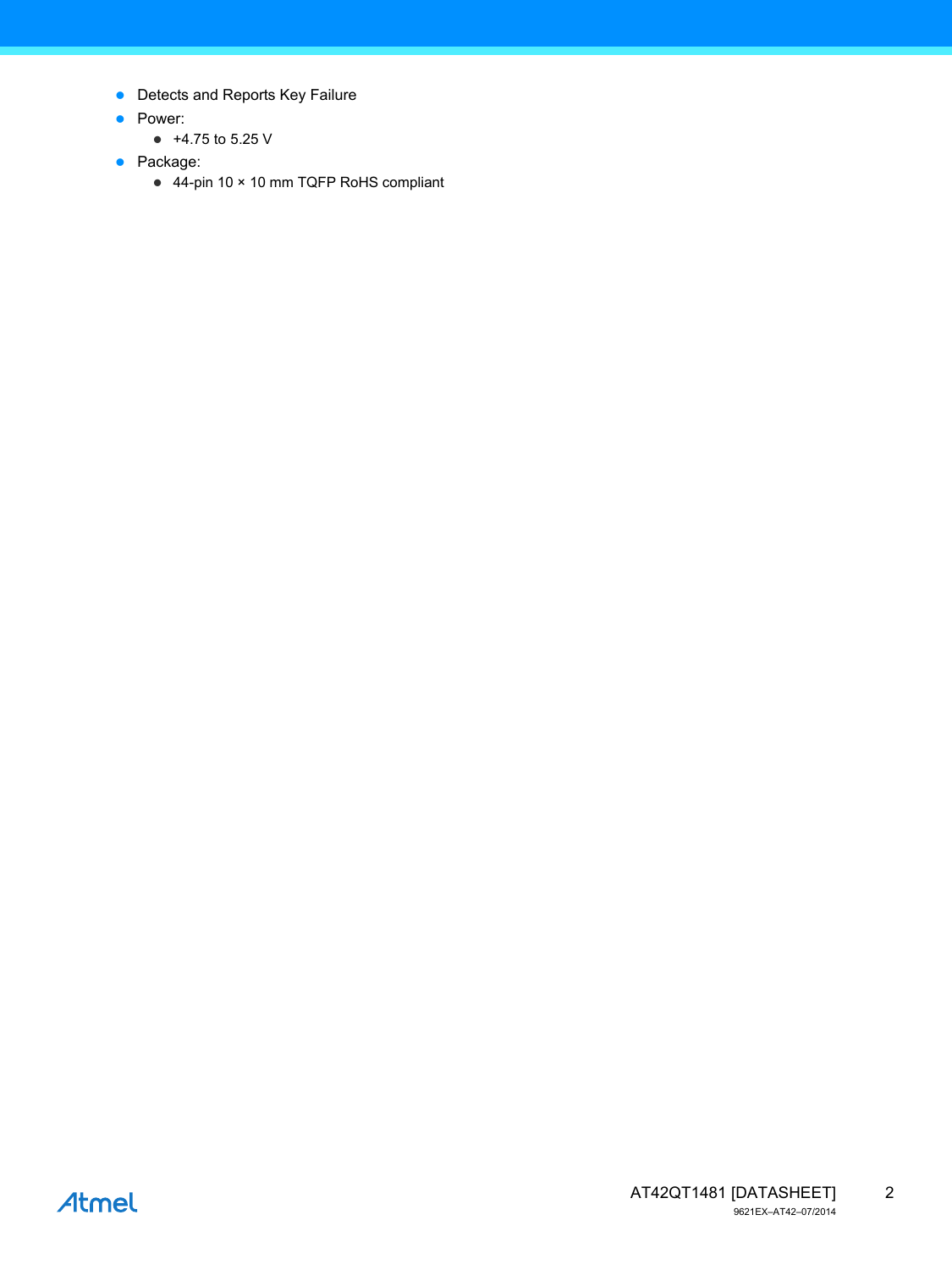## **1. Pinout and Schematic**

## **1.1 Pinout Configuration**

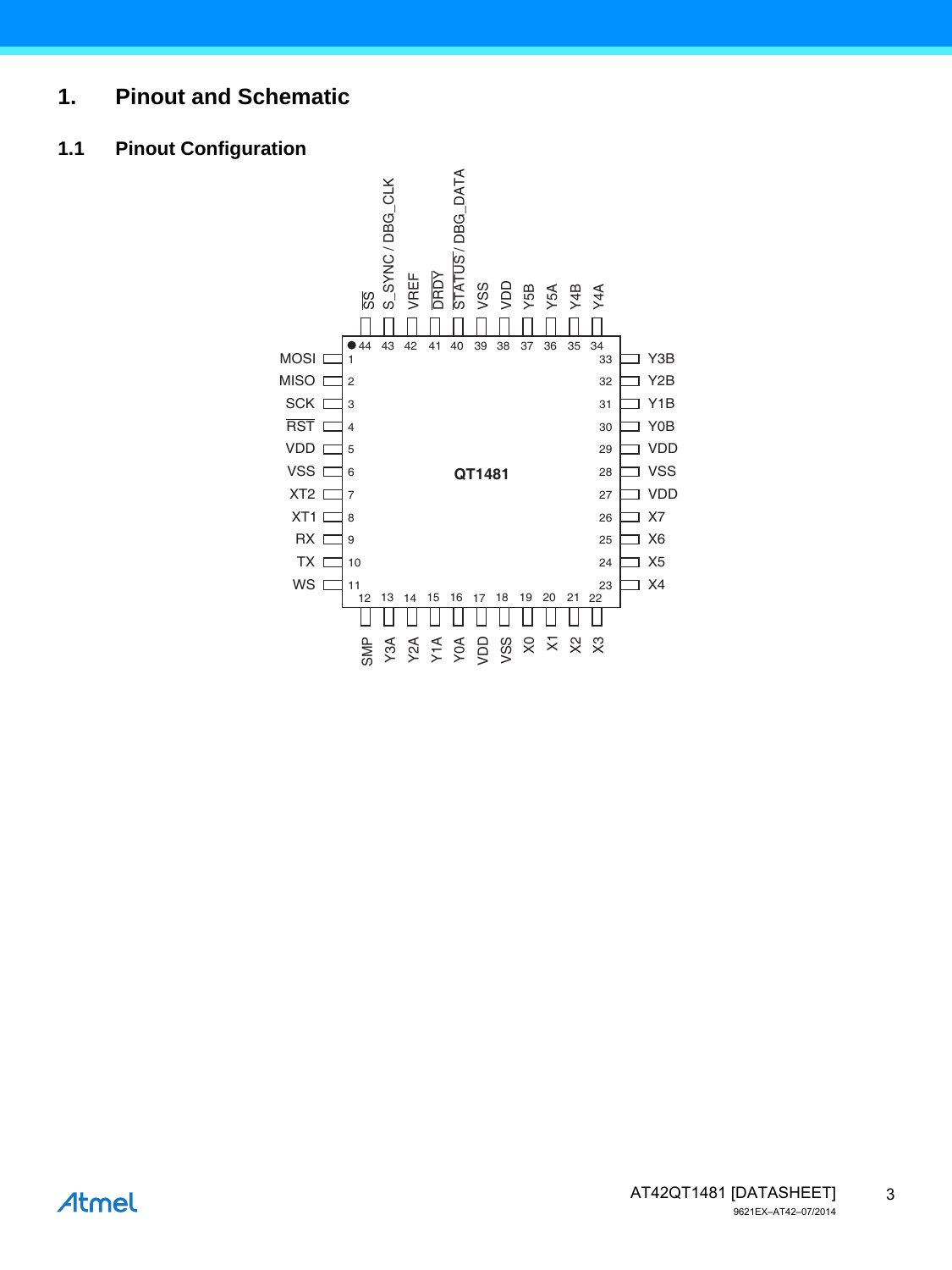## **1.2 Pin Descriptions**

**Table 1-1. Pin Listing** 

| Pin            | <b>Name</b>      | <b>Type</b>  | <b>Description</b>                                                                                                    | If Unused                |
|----------------|------------------|--------------|-----------------------------------------------------------------------------------------------------------------------|--------------------------|
| 1              | <b>MOSI</b>      | $\mathbf{I}$ | SPI data input                                                                                                        | Leave open               |
| 2              | <b>MISO</b>      | $\circ$      | SPI data output                                                                                                       | Leave open               |
| 3              | <b>SCK</b>       | T            | SPI clock input                                                                                                       | Vdd                      |
| 4              | <b>RST</b>       | ı            | Reset low; has internal 30 k $\Omega$ – 60 k $\Omega$ pull-up resistor.<br>This pin should be controlled by the host. | Vdd                      |
| 5              | <b>VDD</b>       | P            | Power                                                                                                                 | $\overline{\phantom{0}}$ |
| $\,6\,$        | <b>VSS</b>       | P            | Ground                                                                                                                | $\overline{\phantom{m}}$ |
| $\overline{7}$ | XT <sub>2</sub>  | $\mathsf O$  |                                                                                                                       | $\overline{\phantom{0}}$ |
| 8              | XT <sub>1</sub>  | T            | Ceramic resonator or crystal, 16 MHz                                                                                  | $\overline{\phantom{0}}$ |
| 9              | RX               | $\mathbf{I}$ | UART receive data input                                                                                               | Vdd                      |
| 10             | <b>TX</b>        | O            | UART transmit data; has internal 20 k $\Omega$ – 50 k $\Omega$<br>pull-up resistor                                    | Leave open               |
| 11             | WS               | T            | Wake-up from sleep input and/or sync input                                                                            | Vdd                      |
| 12             | <b>SMP</b>       | I/O          | Sample output                                                                                                         | -                        |
| 13             | Y3A              | I/O          | Y line connection                                                                                                     | Leave open               |
| 14             | Y <sub>2</sub> A | I/O          | Y line connection                                                                                                     | Leave open               |
| 15             | Y <sub>1</sub> A | I/O          | Y line connection                                                                                                     | Leave open               |
| 16             | Y0A              | I/O          | Y line connection                                                                                                     | Leave open               |
| 17             | <b>VDD</b>       | P            | Power                                                                                                                 | —                        |
| 18             | <b>VSS</b>       | P            | Ground                                                                                                                | $\qquad \qquad -$        |
| 19             | X <sub>0</sub>   | O            | X matrix drive line                                                                                                   | Leave open               |
| 20             | X1               | O            | X matrix drive line                                                                                                   | Leave open               |
| 21             | X2               | $\circ$      | X matrix drive line                                                                                                   | Leave open               |
| 22             | X3               | $\mathsf O$  | X matrix drive line                                                                                                   | Leave open               |
| 23             | X4               | O            | X matrix drive line                                                                                                   | Leave open               |
| 24             | X5               | O            | X matrix drive line                                                                                                   | Leave open               |
| 25             | X <sub>6</sub>   | O            | X matrix drive line                                                                                                   | Leave open               |
| 26             | X7               | $\circ$      | X matrix drive line/                                                                                                  | Leave open               |
| 27             | <b>VDD</b>       | $\sf P$      | Power                                                                                                                 | $\qquad \qquad -$        |
| 28             | <b>VSS</b>       | $\sf P$      | Ground                                                                                                                | $\overline{\phantom{m}}$ |
| 29             | <b>VDD</b>       | $\sf P$      | Power                                                                                                                 | $\qquad \qquad -$        |
| $30\,$         | Y0B              | I/O          | Y line connection                                                                                                     | Leave open               |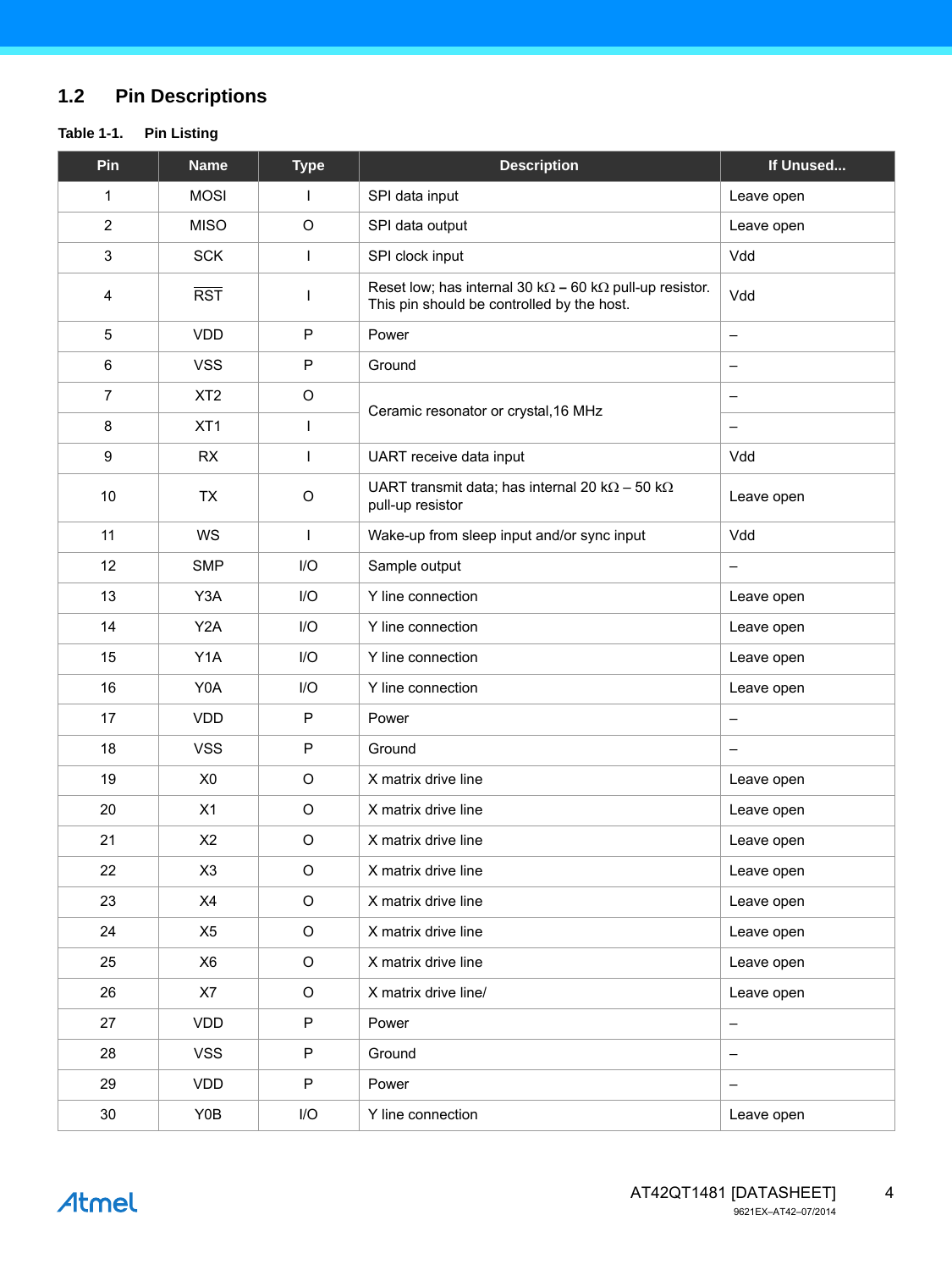## **Table 1-1. Pin Listing (Continued)**

| Pin | <b>Name</b>            | <b>Type</b>  | <b>Description</b>                                                                                                                                                           | If Unused                |
|-----|------------------------|--------------|------------------------------------------------------------------------------------------------------------------------------------------------------------------------------|--------------------------|
| 31  | Y <sub>1</sub> B       | I/O          | Y line connection                                                                                                                                                            | Leave open               |
| 32  | Y <sub>2</sub> B       | I/O          | Y line connection                                                                                                                                                            | Leave open               |
| 33  | Y3B                    | I/O          | Y line connection                                                                                                                                                            | Leave open               |
| 34  | Y4A                    | 1/O          | Y line connection                                                                                                                                                            | Leave open               |
| 35  | Y4B                    | I/O          | Y line connection                                                                                                                                                            | Leave open               |
| 36  | Y <sub>5</sub> A       | I/O          | Y line connection                                                                                                                                                            | Leave open               |
| 37  | Y <sub>5</sub> B       | I/O          | Y line connection                                                                                                                                                            | Leave open               |
| 38  | <b>VDD</b>             | $\mathsf{P}$ | Power                                                                                                                                                                        | —                        |
| 39  | <b>VSS</b>             | $\mathsf{P}$ | Ground                                                                                                                                                                       | $\qquad \qquad -$        |
| 40  | STATUS /<br>DBG_DATA   | $\circ$      | Status output (active low) or Debug Data; has internal<br>20 k $\Omega$ – 50 k $\Omega$ pull-up resistor                                                                     | Leave open               |
| 41  | <b>DRDY</b>            | I/O          | This pin MUST be used.<br>$1 =$ comms ready; needs a 100 $\mu$ s grace period<br>before checking. Open-drain with internal 20 k $\Omega$ -<br>50 k $\Omega$ pull-up resistor | $\overline{\phantom{0}}$ |
| 42  | <b>VREF</b>            |              | Connect to Vss                                                                                                                                                               | $\overline{\phantom{m}}$ |
| 43  | S SYNC/<br>DBG_CLK     | $\circ$      | Scope Synchronization output or Debug Clock                                                                                                                                  | Leave open               |
| 44  | $\overline{\text{ss}}$ |              | SPI slave select; has internal 20 k $\Omega$ - 50 k $\Omega$ pull-up<br>resistor                                                                                             | Leave open               |

I Input only 0 Output only, push-pull I/O Input/output<br>OD Open drain output P Ground or power

OD Open drain output P Ground or power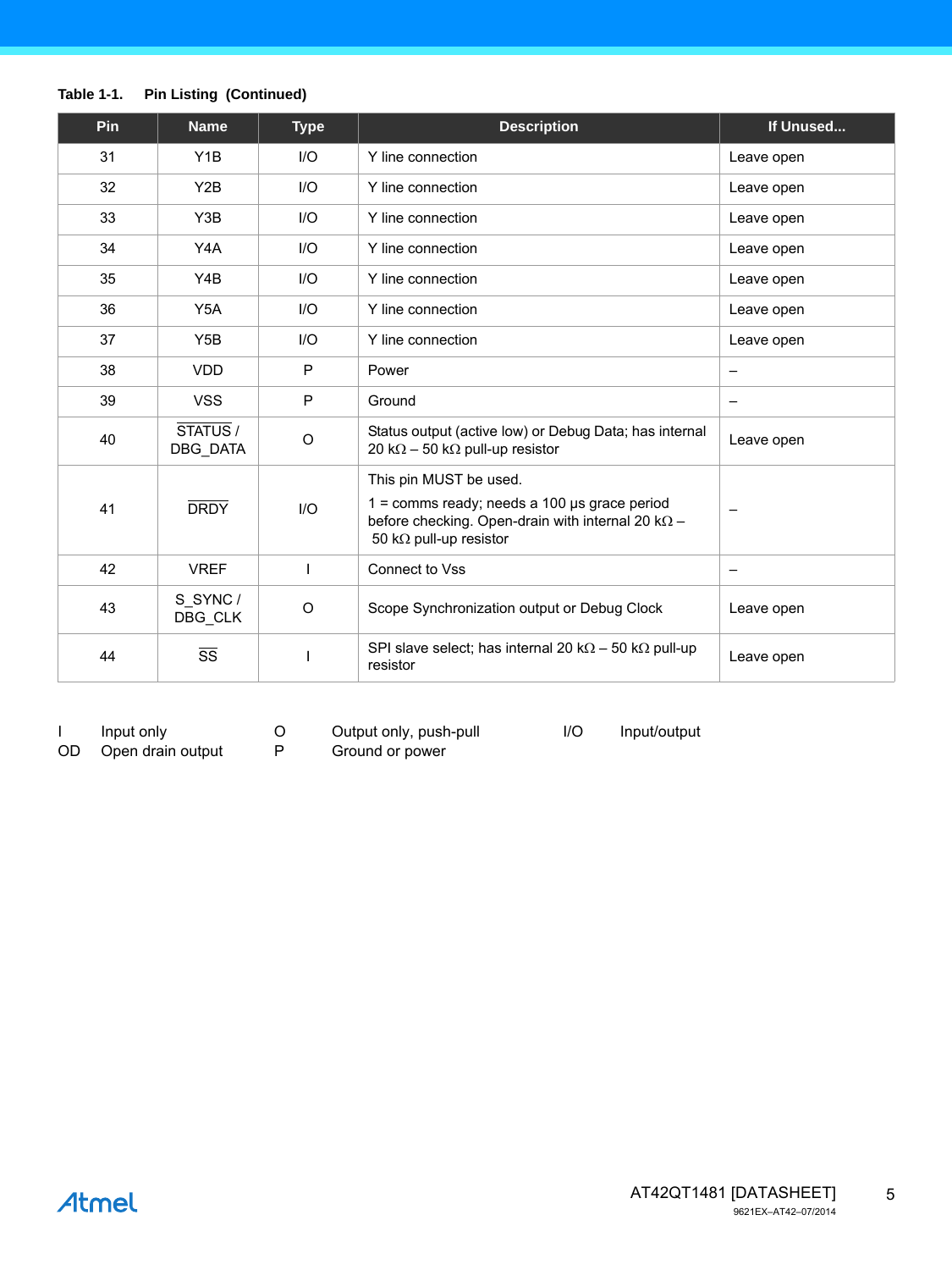## **1.3 Schematic**

## **Figure 1-1. Typical Circuit**



For component values in Figure 1-1 check the following sections:

- [Section 2.7 on page 10:](#page-9-0) Cs capacitors (Cs0 Cs5)
- [Section 2.8 on page 11:](#page-10-0) Sample resistors (Rs0 Rs5)
- [Section 2.10 on page 12:](#page-11-0) Matrix resistors (Rx0 Rx7, Ry0 Ry5)
- [Section 2.13 on page 14:](#page-13-0) Power Supply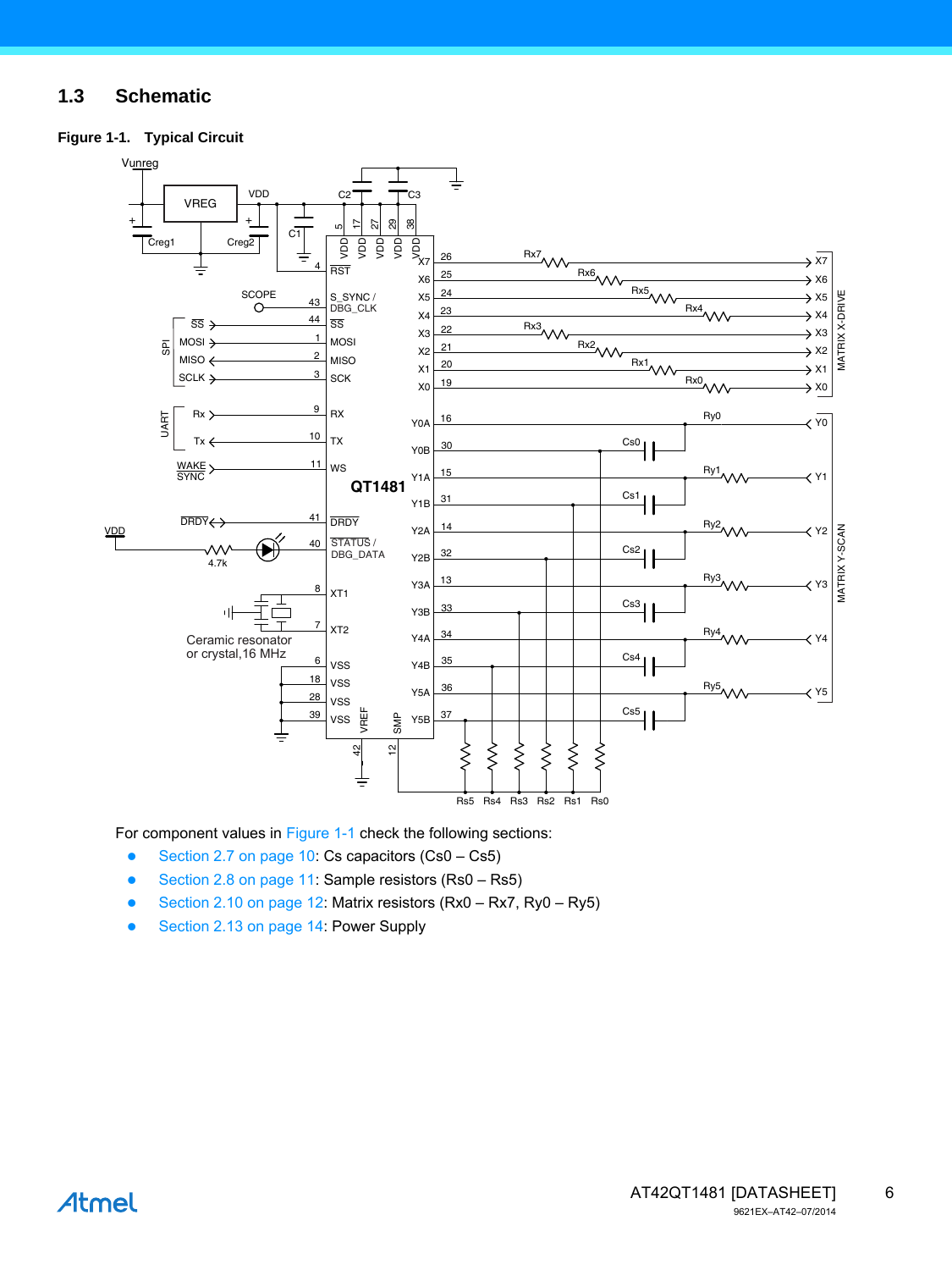## **2. Hardware and Functional**

## **2.1 Introduction**

The AT42QT1481 (QT1481) is a digital burst mode sensor, designed specifically for QMatrix layout touch controls; it includes all signal processing functions necessary to provide stable sensing under a wide variety of changing conditions. Only a few external parts are required for operation. The entire circuit can be built within a few square centimeters of single-sided PCB area. CEM-1 and FR1 punched, single-sided materials can be used for the lowest possible cost. The PCB's rear can be mounted flush on the back of a glass or plastic panel using a conventional adhesive, such as 3M VHB two-sided adhesive acrylic film.

The QT1481 employs transverse charge-transfer (QT™) sensing, a technology that senses changes in electrical charge forced across two electrode elements by a pulse edge (see Figure 2-1).

#### **Figure 2-1. Field Flow Between X and Y Elements**



The QT1481 allows a wide range of key sizes and shapes to be mixed together in a single touch panel. The QT1481 is designed for use with up to 48 keys.

The QT1481 uses both UART and SPI interfaces (only one at a time) to allow key data to be extracted and to permit individual key parameter setup. The interface protocol uses simple single byte commands and responds with single byte responses in most cases. The command structure is designed to minimize the amount of data traffic while maximizing the amount of information conveyed.

In addition to normal operating and setup functions the QT1481 can also report back actual signal strengths and error codes.

QmBtn software for the PC can be used to program the operation of the IC as well as read back key status and signal levels in real time.

A Debug output interface is also supported, which can be used to monitor many operating variables during product development.

The QT1481 incorporates many tests and checks to enable a product to achieve FMEA and EN60730 compliance. The results of some tests need to be checked by the host. To achieve a compliant design, the host must read back the test results and confirm their validity.

The QT1481 is able to scan the touch matrix twice as fast as previous generation devices; it can take twice the number of samples in a given time frame. This mean s the QT1481 is much better equipped to continue normal operation in the face of heavy noise.

See [Appendix C. on page 68](#page-67-0) for information on conducted noise immunity.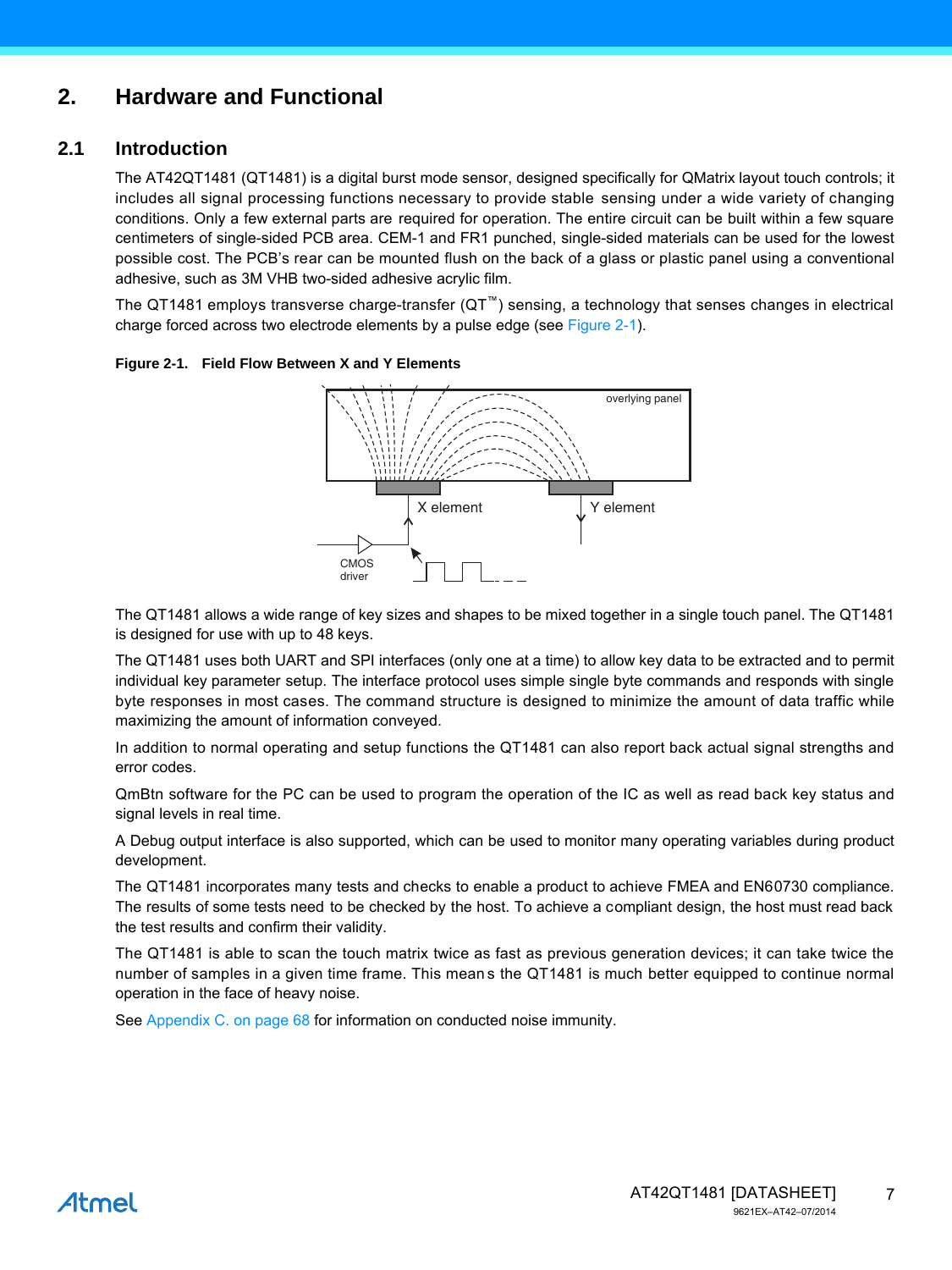## **2.2 Key Numbers**

The keys are numbered from  $0 - 47$ . [Table 2-1](#page-7-0) shows the key numbering.

|                | <b>X7</b> | X <sub>6</sub> | X <sub>5</sub> | <b>X4</b>      | X3 | X <sub>2</sub> | X <sub>1</sub> | X <sub>0</sub> |         |
|----------------|-----------|----------------|----------------|----------------|----|----------------|----------------|----------------|---------|
| Y <sub>0</sub> |           | 6              | 5              | $\overline{4}$ | 3  | 2              |                | 0              |         |
| <b>Y1</b>      | 15        | 14             | 13             | 12             | 11 | 10             | 9              | 8              |         |
| <b>Y2</b>      | 23        | 22             | 21             | 20             | 19 | 18             | 17             | 16             | Key     |
| Y <sub>3</sub> | 31        | 30             | 29             | 28             | 27 | 26             | 25             | 24             | numbers |
| <b>Y4</b>      | 39        | 38             | 37             | 36             | 35 | 34             | 33             | 32             |         |
| <b>Y5</b>      | 47        | 46             | 45             | 44             | 43 | 42             | 41             | 40             |         |

<span id="page-7-0"></span>**Table 2-1. Key Numbers**

## **2.3 Matrix Scan Sequence**

Key scanning begins with location  $X = 0$ ,  $Y = 0$  (key 0). All keys on X0 are scanned first, then X1 and finishing with all keys on X7 (for example, the sequence X0Y0, X0Y1 – X0Y5, X1Y0, X1Y1...). [Table 2-1](#page-7-0) shows the key numbering.

All keys on the same X line are excited together in a burst of acquisition pulses whose length is determined by the Setups parameter BL (see [Section 5.9 on page 43\)](#page-42-0); this can be set to a different value for each key. A burst is completed entirely before the next X line is excited. At the end of each burst the resulting signals, one for each Y line, are converted to digital form and processed. The burst length directly impacts key gain. Each key can have a different burst length in order to allow tailoring of key sensitivity. Although all keys on an entire X line are excited simultaneously, the charge is selectively captured at each Y line according to the burst length selected.

## **2.4 Enabling/Disabling Keys – Burst Paring**

Unused keys are always pared from the computation sequence in order to optimize speed. If all keys are disabled on any given X, the entire X line is also pared from the burst sequence. If only two X lines have enabled keys, only two timeslots are used for scanning.

The NDIL parameter is used to enable and disable keys in the matrix. Setting NDIL = 0 for a key disables it ([Section](#page-40-0) [5.5 on page 41](#page-40-0)). Keys that are disabled are eliminated from the scan sequence to save scan time and thus power. If all keys on an X line are disabled, the burst for the entire X line is removed from the scan sequence, further saving time and power. This has the consequence of affecting the scan rate of the entire matrix as well as the time required for initial matrix calibration. It does not affect the time required to calibrate an individual key once the matrix is initially calibrated after power-up or reset.

It is very important that only those keys that physically exist are enabled. All non-existent keys must be disabled (NDIL = 0) otherwise other keys in the matrix can incorrectly report their signal as zero.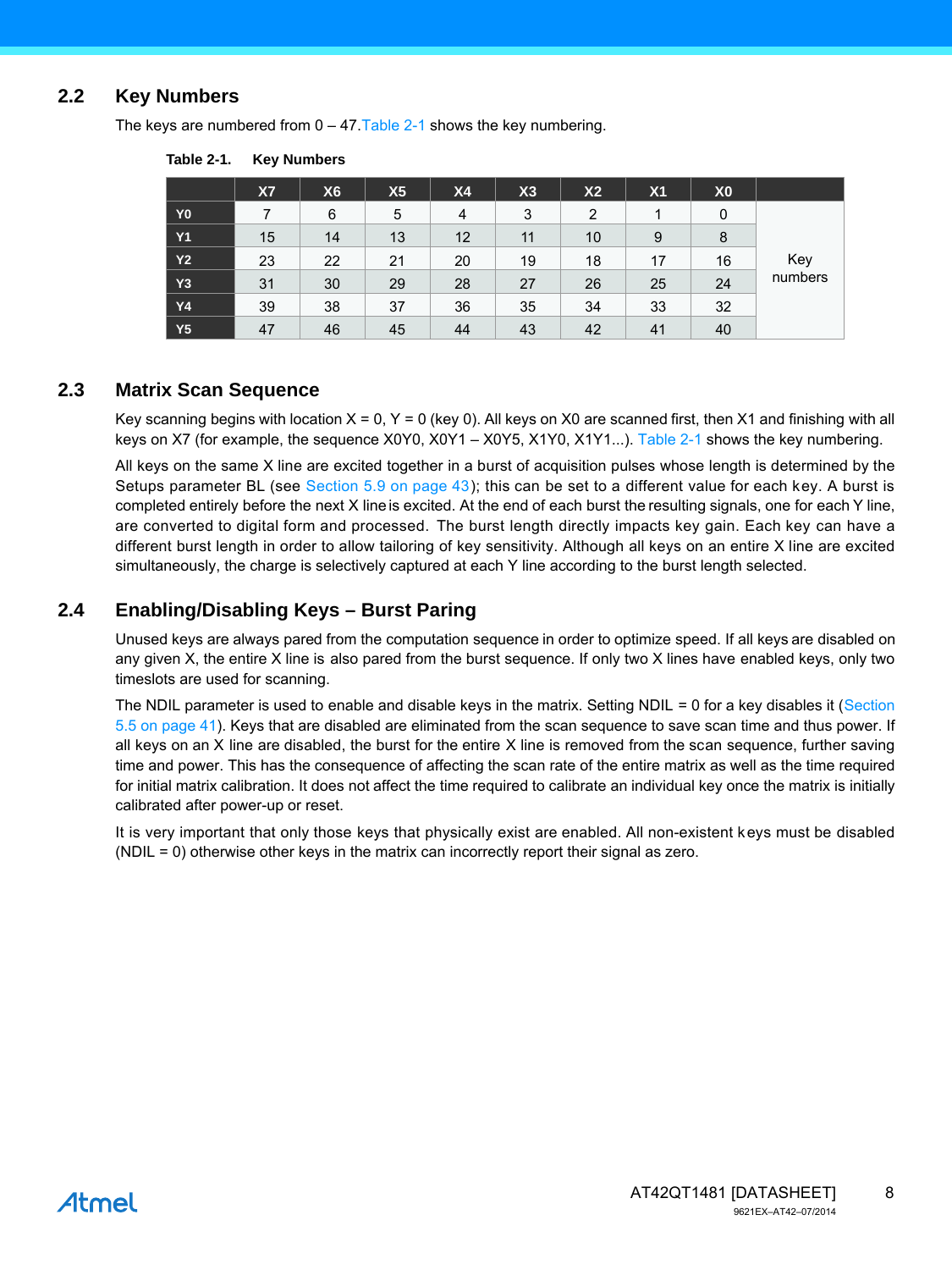## **2.5 Response Time**

The response time of the QT1481 depends on:

- $\bullet$  the burst spacing
- the number of enabled X lines ([Section 5.5 on page 41\)](#page-40-0)
- the detect integrator settings ([Section 5.5 on page 41](#page-40-0))
- Mains Sync
- and the serial polling rate by the host microcontroller

## Example, **without mains sync**:

- $\bullet$  NXE = Number of X lines enabled = 8
- $NDIL = Norm$  detect integrator limit = 2
- $FDIL = Fast detector$  integrator limit = 5
- $\bullet$  BS = Burst spacing = 1 ms
- $FMEA = FMEA$  test slot = 1
- HPR = Host polling rate = 10 ms
- TMS = Time to perform one Matrix Scan

The worst case response time is computed as:

 $Tr = (TMS \times NDIL) + HPR$ 

TMS =  $((NXE + FMEA + (FDIL - 1)) \times BS)$ 

Tr =  $(((NXE + FMEA + (FDIL - 1)) \times BS) \times NDIL) + HPR$ 

For the above example values:

Tr =  $(((8 + 1 + (5 - 1)) \times 1 \text{ ms}) \times 2) + 10 \text{ ms} = 36 \text{ ms}$ 

The use of the STATUS pin to trigger host sampling can reduce this to approximately 26 ms by eliminating the majority of the host polling time (see [Section 5.20 on page 47\)](#page-46-0).

TMS varies with the configurations of Burst Length (see [Section 5.9 on page 43](#page-42-0)) and Dwell (see [Section 5.13 on](#page-44-0) [page 45](#page-44-0)), and should be measured using an oscilloscope.

## Example, **with mains sync**:

The value calculated for TMS needs to be rounded up to the nearest multiple of the mains periods before proceeding with the rest of the calculation. Continuing with the above example, TMS =  $((8 + 1 + (5 - 1)) \times 1$  ms) = 13 ms.

Rounded up to a multiple of whole mains periods, this becomes 20 ms (assuming a mains frequency of 50 Hz).

The worst case response time is then computed as:

Tr =  $(20 \text{ ms} \times 2)$  + 10 ms = 50 ms

An X line is considered enabled if any key on that X line is enabled. An X line is disabled if all keys on that X line are disabled.

**Note:** TMS will be stretched by 15 ms if STS\_DEBUG is enabled.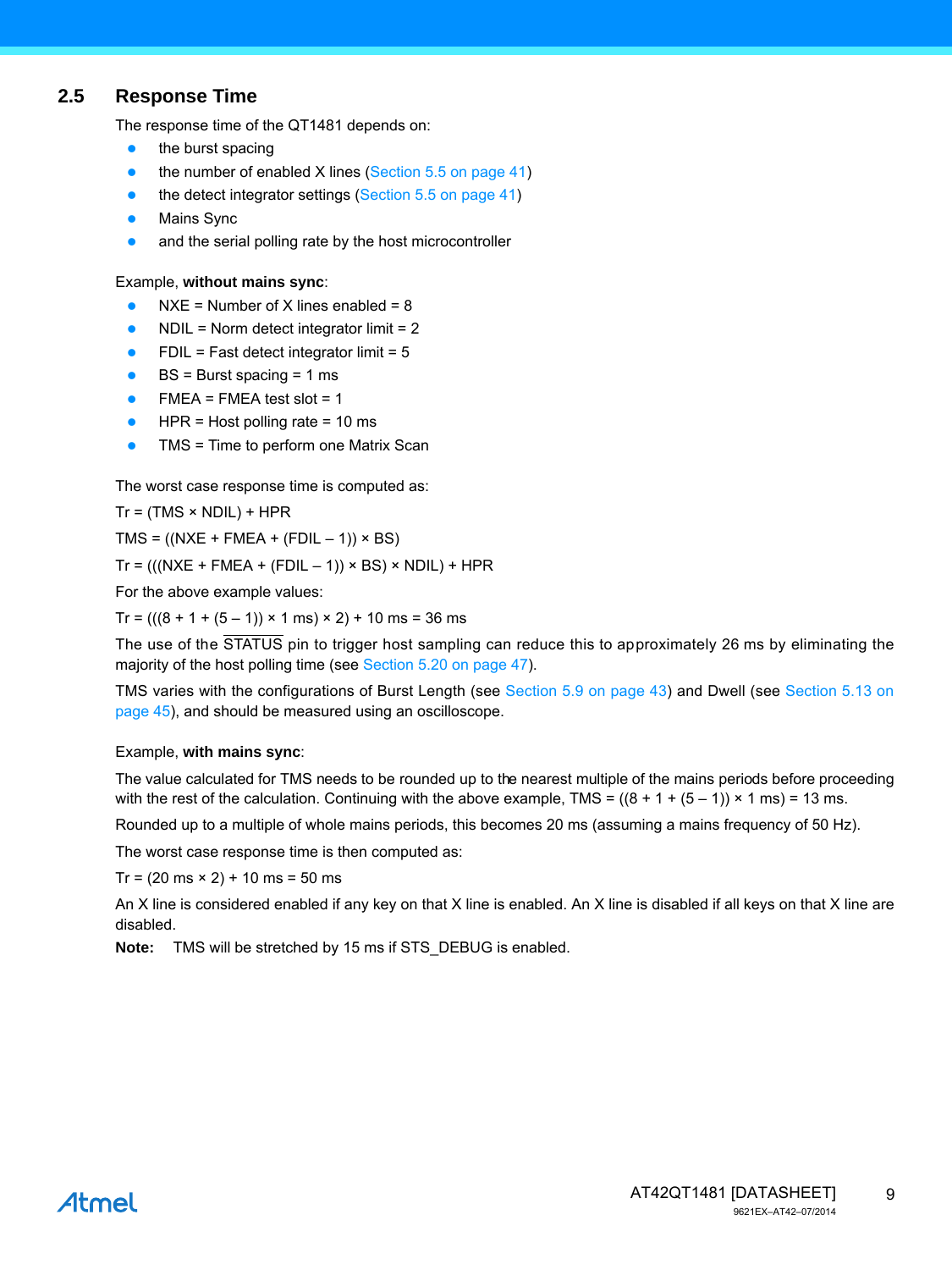## **2.6 Oscillator**

The oscillator can use either a quartz crystal or a ceramic resonator. In all cases, XT1 and XT2 must both be loaded with low-value capacitors to ground. These capacitors should be in the range 12 pF to 22 pF. Follow the manufacturer's recommendations for the appropriate value within this range. Resonators and crystals requiring loading capacitors outside this range are unsuitable for operation with the QT1481.

A resistor of value  $1M<sub>\Omega</sub>$  is connected internally between XT1 and XT2.

The frequency of oscillation should be 16 MHz ±1% for accurate UART transmission timing.

## <span id="page-9-0"></span>**2.7 Sample Capacitor; Saturation Effects**

The charge sampler capacitors on the Y pins (Cs0 – Cs5) should be NPO (preferred), X7R ceramics or PPS film; NPO offers the best stability. The value of these capacitors is not critical but 4.7 nF is recommended for most cases.

Cs voltage saturation is shown in [Figure 2-2](#page-9-1). This nonlinearity is caused by excessive voltage accumulation on Cs inducing conduction in the pin protection diodes. This badly saturated signal destroys key gain and introduces a strong thermal coefficient which can cause phantom detection.

#### <span id="page-9-1"></span>**Figure 2-2. VCs – Nonlinear During Burst**





The cause of this is either from the burst length being too long, the Cs value being too small, or the X-Y transfer coupling being too large. Solutions include loosening up the interdigitation of key structures, greater separation of the X and Y lines on the PCB, increasing Cs, and decreasing the burst length.

Increasing Cs makes the part slower; decreasing burst length makes it less sensitive. A better PCB layout and a looser key structure (up to a point) have no negative effects.

Cs voltages should be observed on an oscilloscope with the matrix layer bonded to the panel material; if the Rs side of any Cs ramps is more negative than –0.25 V during any burst (not counting overshoot spikes which are probe artifacts), there is a potential saturation problem.

[Figure 2-3 on page 11](#page-10-1) shows a defective waveform similar to that of [Figure 2-2,](#page-9-1) but in this case the distortion is caused by excessive stray capacitance coupling from the Y line to AC ground; for example, from running too near and too far alongside a ground trace, ground plane, or other traces. The excess coupling causes the charge-transfer effect to dissipate a significant portion of the received charge from a key into the stray capacitance.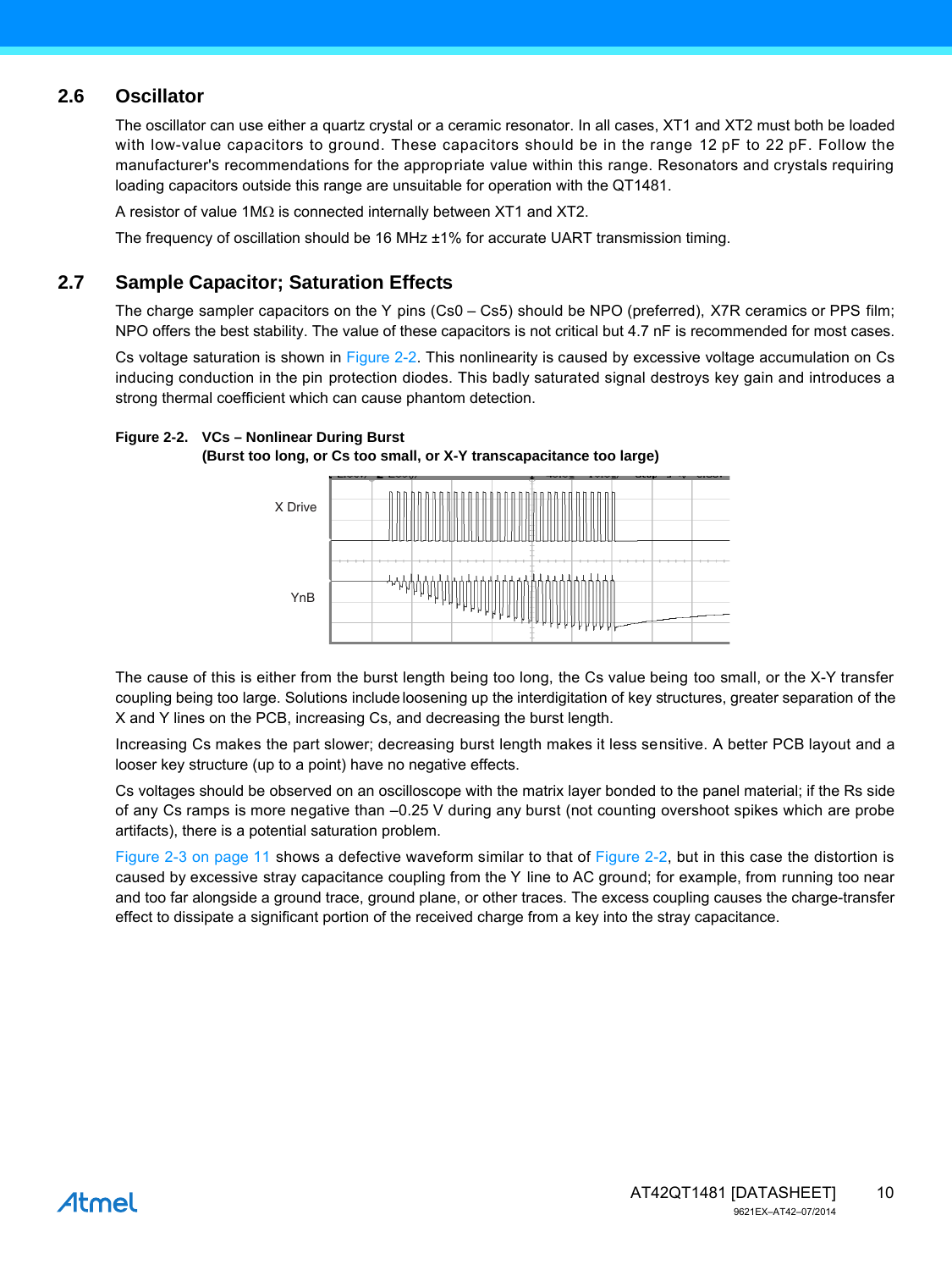#### <span id="page-10-1"></span>**Figure 2-3. VCs – Poor Gain, Nonlinear During Burst (Excess capacitance from Y line to Gnd)**



This phenomenon is more subtle; it can be best detected by increasing BL to a high count and watching what the waveform does as it descends towards and below –0.25 V. The waveform appears deceptively straight, but it slowly starts to flatten even before the –0.25 V level is reached.

A correct waveform is shown in Figure 2-4. Note that the bottom edge of the bottom trace is substantially straight (ignoring the downward spikes).

Unlike other QT circuits, the Cs capacitor values on QT1481 have no effect on conversion gain. However, they do affect conversion time.

Unused Y lines should be left open.

#### **Figure 2-4. VCs – Correct**



## <span id="page-10-0"></span>**2.8 Sample Resistors**

The sample resistors (Rs0 – Rs5) are used to perform single-slope analog-to-digital (ADC) conversion of the acquired charge on each Cs capacitor. These resistors directly control acquisition gain; larger values of Rs proportionately increase signal gain. Values of Rs can range from 220 k $\Omega$  to 4.7 M $\Omega$ . 470 k $\Omega$  is a typical value for most purposes.

Larger values for Rs also increase conversion time and may reduce the fastest possible key sampling rate, which can impact response time especially with larger numbers of enabled keys.

Unused Y lines do not require an Rs resistor.

## **2.9 Signal Levels**

Using Atmel QmBtn software it is easy to observe the absolute level of signal received by the sensor on each key. The signal values should normally be in the range of 250 to 750 counts with properly designed key shapes (see the *Touch Sensors Design Guide*, available on the Atmel website). However, long adjacent runs of X and Y lines can also artificially boost the signal values, and induce signal saturation: this is to be avoided. The X-to-Y coupling should come mostly from intra-key electrode coupling, not from stray X-to-Y trace coupling.

QmBtn software is available free of charge on the Atmel website.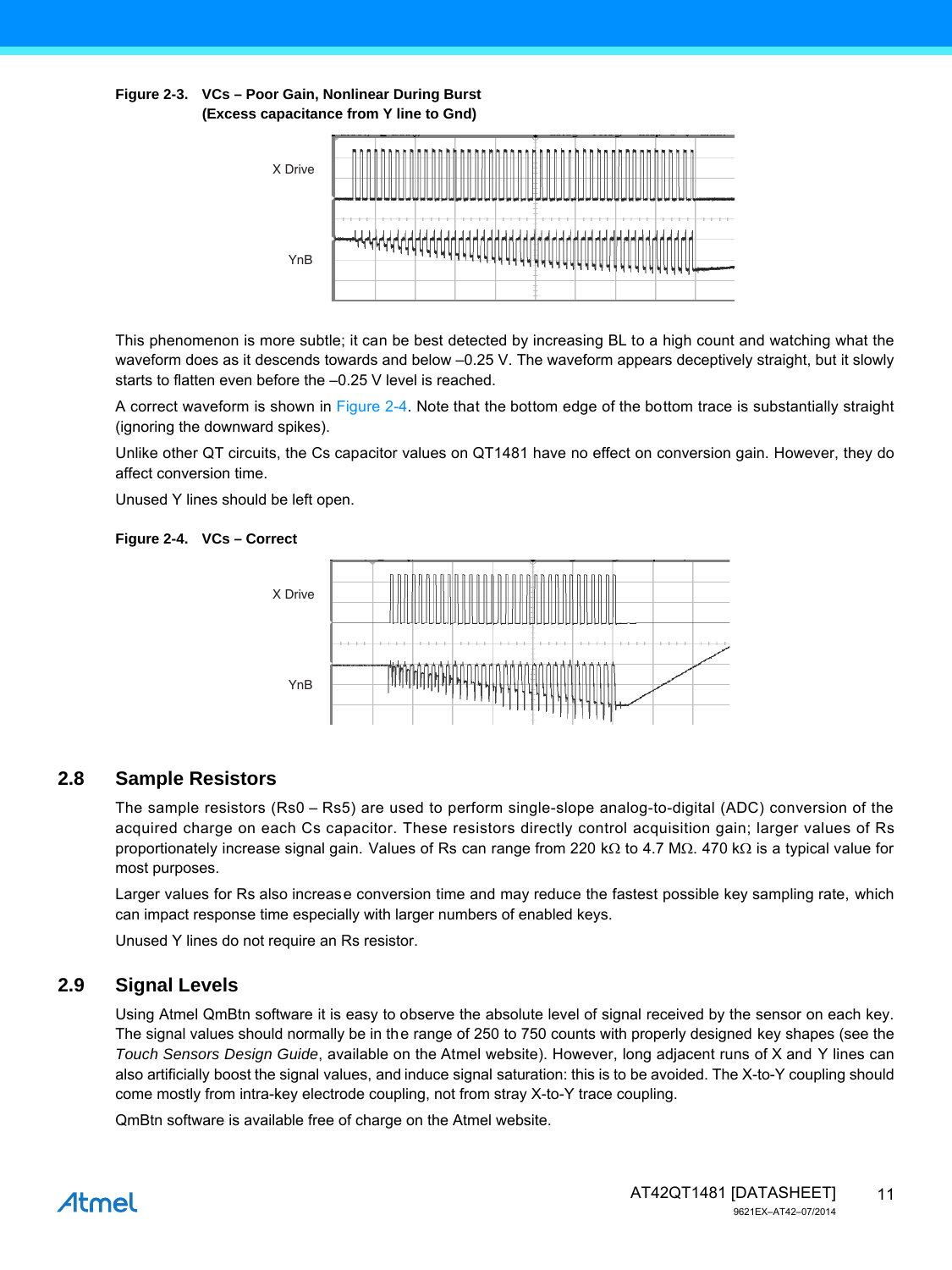The signal swing from the smallest finger touch should preferably exceed 10 counts, with 15 being a reasonable target. The signal threshold setting (NTHR) should be set to a value guaranteed to be less than the signal swing caused by the smallest touch.

Increasing the burst length (BL) parameter increases the signal strengths as will increasing the sampling resistor (Rs) values.

## <span id="page-11-0"></span>**2.10 Matrix Series Resistors**

The X and Y matrix scan lines should use series resistors (Rx0 – Rx7 and Ry0 – Ry5 respectively) for improved EMC performance (Figure 1-1 on page 6).

X drive lines require Rx in most cases to reduce edge rates and thus reduce RF emissions. Values range from 1  $k\Omega$ to 100 k $\Omega$ , typically 1 k $\Omega$ .

Y lines need Ry to reduce EMC susceptibility problems and in some extreme cases, ESD. Values range from 1  $k\Omega$  to 100 k $\Omega$ , typically 1 k $\Omega$ . Y resistors act to reduce noise susceptibility problems by forming a natural low-pass filter with the Cs capacitors.

It is essential that the Rx and Ry resistors and Cs capacitors be placed very close to the chip. Placing these parts more than a few millimeters away opens the circuit up to high frequency interference problems (above 20 MHz) as the trace lengths between the components and the chip start to act as RF antennas.

The upper limits of Rx and Ry are reached when the signal level and hence key sensitivity are clearly reduced. The limits of Rx and Ry depend on key geometry and stray capacitance, and thus an oscilloscope is required to determine optimum values of both.

Dwell time is the duration in which charge coupled from X to Y is captured ([Figure 2-5 on page 12](#page-11-1)). Increasing the dwell time increases the signal levels lost to higher values of Rx and Ry, as shown in [Figure 2-5.](#page-11-1) Too short a dwell time causes charge to be 'lost', if there is too much rising edge roll-off. Lengthening the dwell time causes this lost charge to be recaptured, thereby restoring key sensitivity. In the QT1481 dwell time is adjustable (see [Section 5.13](#page-44-0) [on page 45\)](#page-44-0).

Dwell time problems can also be solved by either reducing the stray capacitance on the X line(s) (by a layout change – for example, by reducing X line exposure to nearby ground planes or traces) or the Rx resistor needs to be reduced in value (or a combination of both approaches).



<span id="page-11-1"></span>**Figure 2-5. Drive Pulse Roll-off and Dwell Time** 

Note: The Dwell time is a minimum of approximately 125 ns **–** see [Section 5.13 on page 45](#page-44-0)

One way to determine X-line settling time is to monitor the fields using a patch of metal foil or a small coin over the key (see [Figure 2-6\)](#page-12-0). Only one key along a particular X line needs to be observed, as each of the keys along a particular X line are identical. The dwell time should exceed the observed 95% settling of the X-pulse by 25% or more.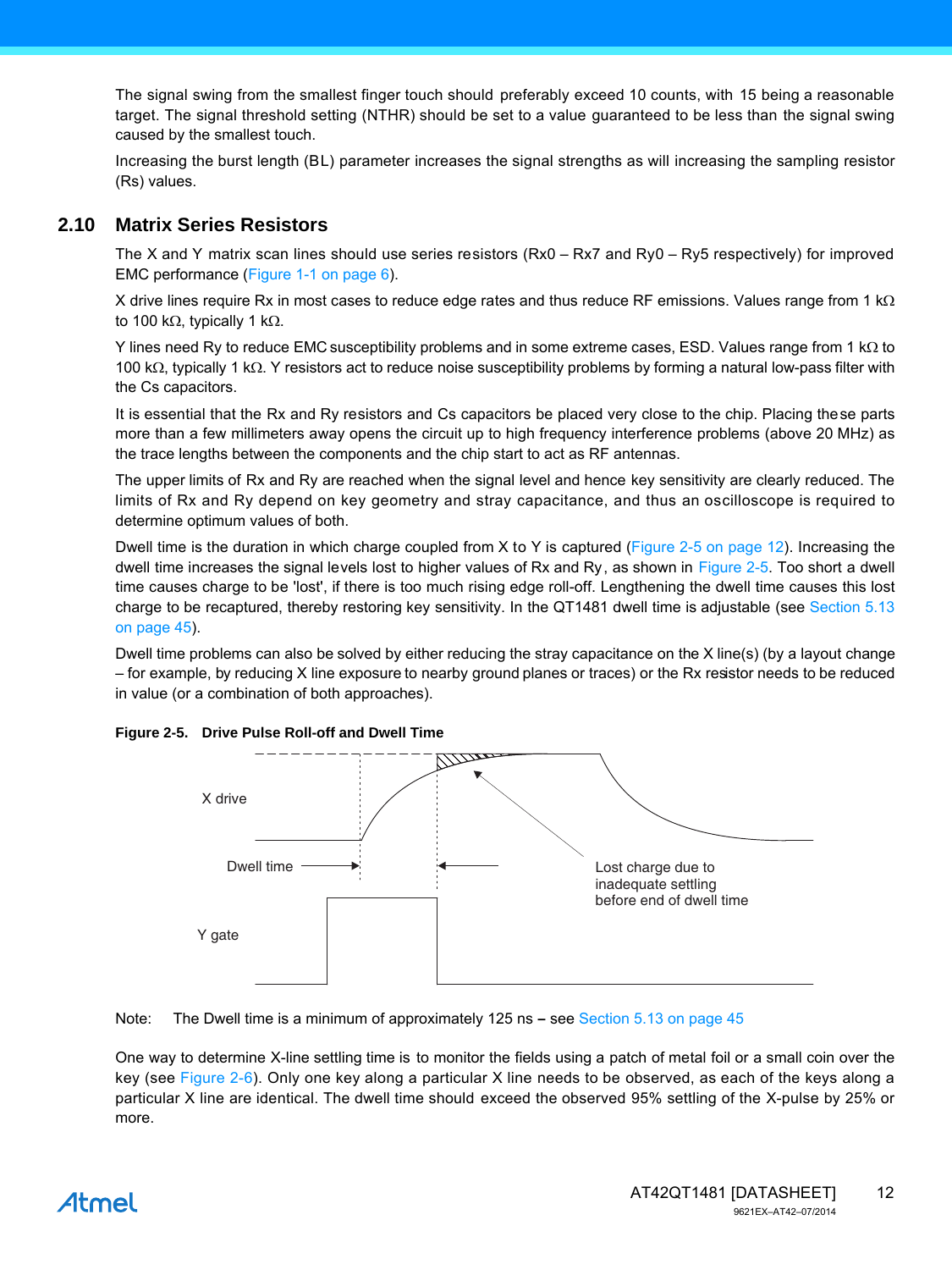<span id="page-12-0"></span>**Figure 2-6. Probing X-Drive Waveforms With a Coin** 



## **2.11 Key Design**

For information about key design refer to the *Touch Sensors Design Guide* on the Atmel website.

## **2.12 PCB Layout, Construction**

#### **2.12.1 Overview**

It is best to place the chip near the touch keys on the same PCB so as to reduce X and Y trace lengths, thereby reducing the chances for EMC problems. Long connection traces act as RF antennas. The Y (receive) lines are much more susceptible to noise pickup than the X (drive) lines.

Even more importantly, all signal related discrete parts (resistors and capacitors) should be very close to the body of the chip. Wiring between the chip and the various resistors and capacitors should be as short and direct as possible to suppress noise pickup.

Ground planes and traces should NOT be used around the keys and the Y lines from the keys. Ground areas, traces, and other adjacent signal conductors that act as AC ground (such as Vdd) absorb the received key signals and reduce signal-to-noise ratio (SNR) and thus are counterproductive. Ground planes around keys also make water film effects worse.

Ground planes, if used, should be placed under or around the QT1481 chip itself and the associated resistors and capacitors in the circuit, under or around the power supply, and back to a connector, but nowhere else.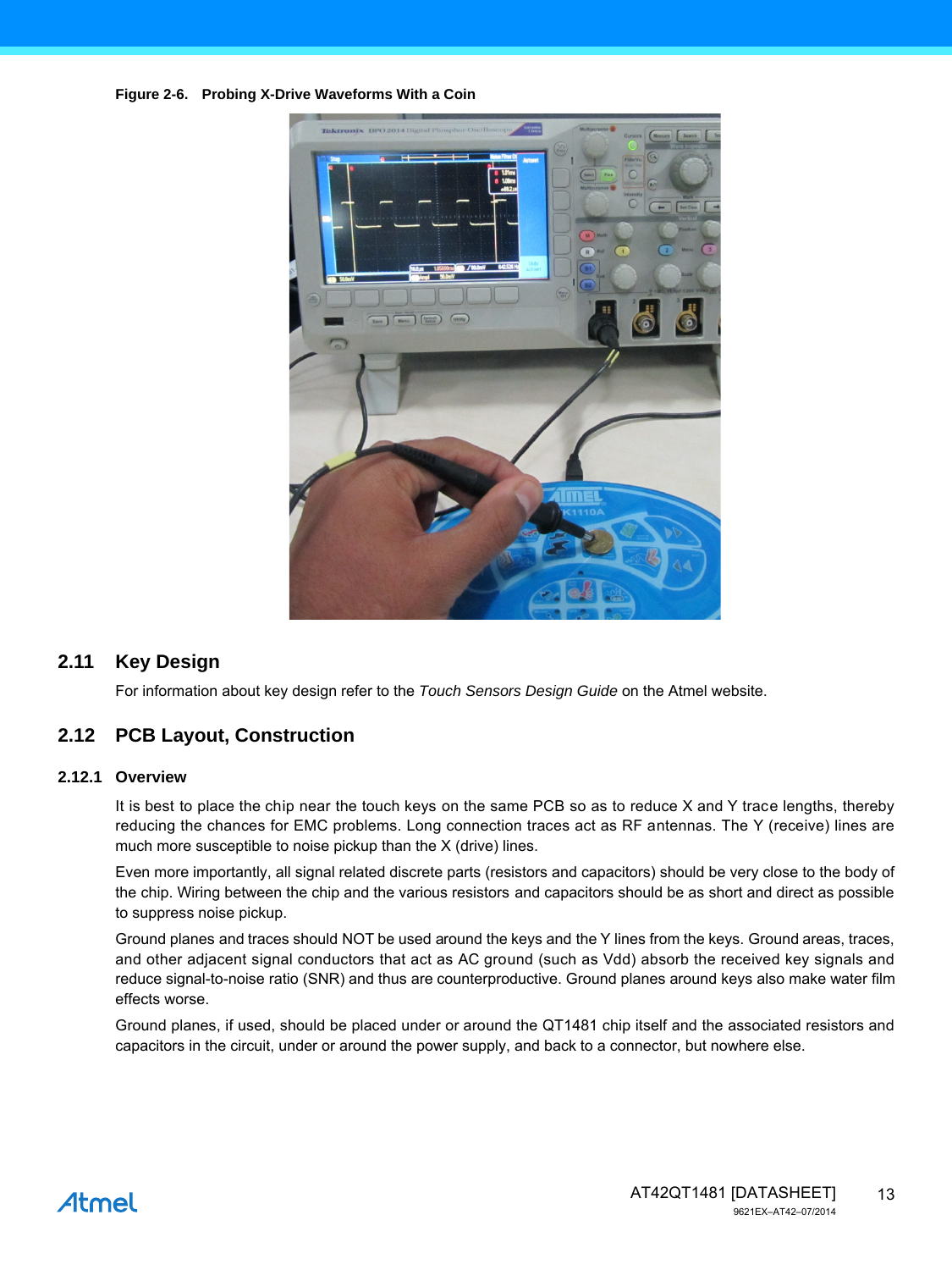## **2.12.2 LED Traces and Other Switching Signals**

Digital switching signals near the Y lines induce transients into the acquired signals, deteriorating the SNR performance of the QT1481. Such signals should be routed away from the Y lines, or the design should be such that these lines are not switched during the course of signal acquisition (bursts).

LED terminals which are multiplexed or switched into a floating state and which are within or physically very near a key structure (even if on another nearby PCB) should be bypassed to either Vss or Vdd with at least a 10 nF capacitor of any type, to suppress capacitive coupling effects which can induce false signal shifts. LED terminals which are constantly connected to Vss or Vdd do not need further bypassing.

## **2.12.3 PCB Cleanliness**

Modern no-clean flux is generally compatible with capacitive sensing circuits.



**CAUTION:** If a PCB is reworked in any way, it is highly likely that the behavior of the no-clean flux will change. This can mean that the flux changes from an inert material to one that can absorb moisture and dramatically affect capacitive measurements due to additional leakage currents. If so, the circuit can become erratic and exhibit poor environmental stability.

If a PCB is reworked in any way, clean it thoroughly to remove all traces of the flux residue around the capacitive sensor components. Dry it thoroughly before any further testing is conducted.

## <span id="page-13-0"></span>**2.13 Power Supply Considerations**

For Vdd information see [Section 6.1](#page-57-0) and [Section 6.2 on page 58](#page-57-1).

As the QT1481 uses the power supply as an analog reference, the power should be very clean and come from a separate regulator. A standard inexpensive Low Dropout (LDO) type regulator should be used; it should not also be used to power other loads such as relays or other high current devices. Load shifts on the output of the LDO can cause Vdd to fluctuate enough to cause false detection or sensitivity shifts.

Ceramic 0.1 µF bypass capacitors should be placed very close and routed with short traces to all power pins of the IC. There should be at least three such capacitors around the part.

## <span id="page-13-1"></span>**2.14 Startup/Calibration Times**

The QT1481 employs a rigorous initialization and self-check sequence for EN60730 compliance. If the self-tests are passed, the last step in this sequence enables the serial communication interfaces. The communication interfaces are not enabled if a safety critical fault is detected during the startup sequence. The QT1481 requires initialization times as follows:

- 1. Normal reset to ability to communicate: 110 ms.
- 2. From very first power-up to ability to communicate:

2,200 ms (one time event to initialize all of EEPROM, or to recover EEPROM copy from Flash in the event of EEPROM corruption).

3. From power-up to ability to communicate:

140 ms in the event the setups have been changed and the part needs to back up the EEPROM to Flash.

The QT1481 determines a reference level for each key by calibrating all the keys immediately after initialization. Each key is calibrated independently and in parallel with all other enabled keys. Calibration takes between 11 and 62 keyscan cycles; each cycle being made up of one sample from each enabled key. The QT1481 ends calibration for a key if its reference has converged with the signal DC level. The calibration time is shortest when the keys signals are stable, typically increasing with increasing noise levels to the maximum of 62 keyscan cycles.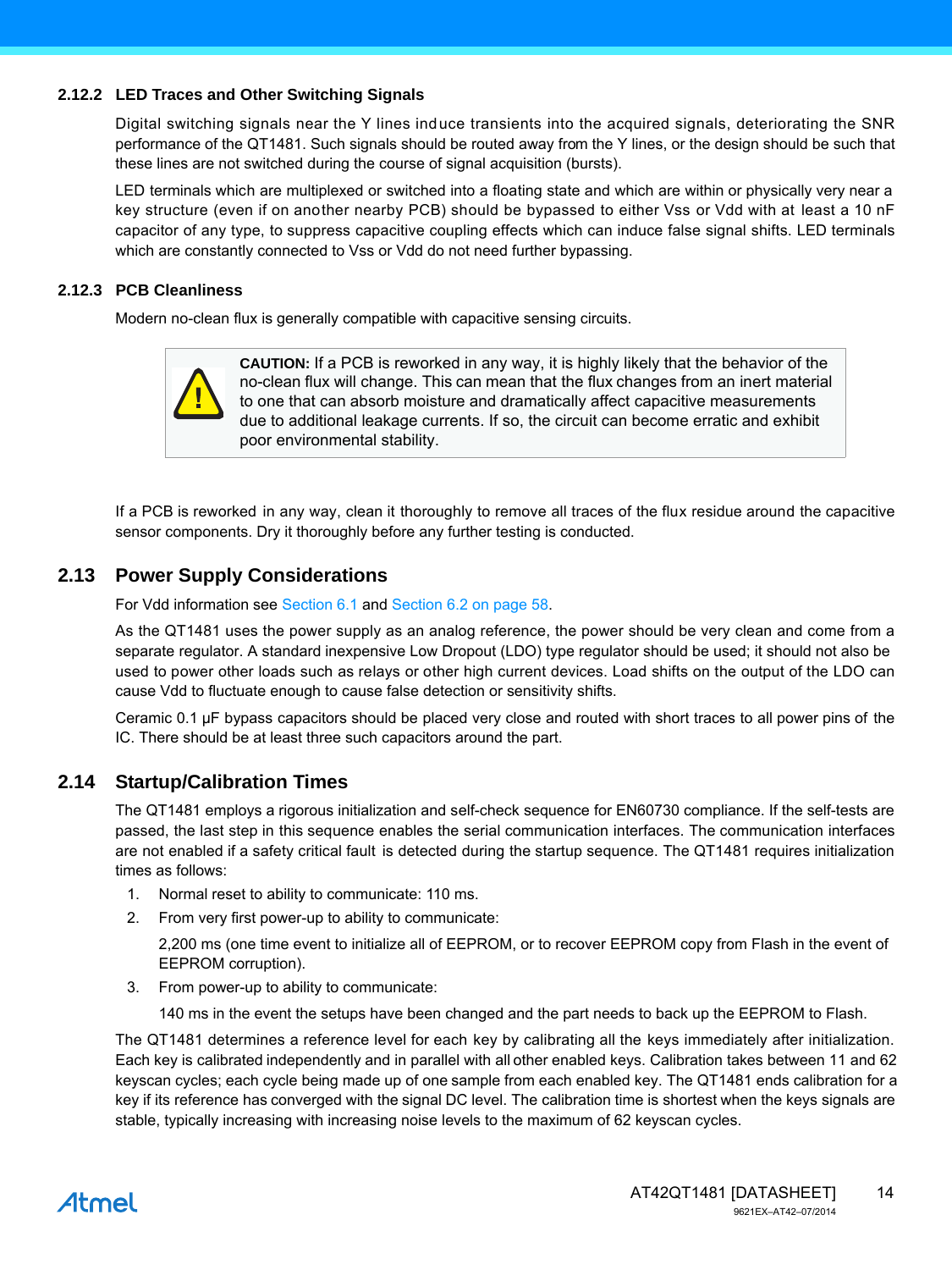An error is reported for each key where calibration continues for the maximum number of keyscan cycles and the key's reference does not appear to have converged with the signals DC level. Noise levels can vary from key to key such that some keys may take longer to calibrate than others. However, the QT1481 can report during this interval that the key(s) affected are still in calibration via the QT1481 status bits. Table 2-2 shows keyscan cycle times and calibration times per key versus dwell time and burst length for all 48 keys enabled. The values given assume that  $MSYNC = off$ ,  $SDC = 0$  and  $STS$  DEBUG = 0.

| <b>Setups</b>                                                                                     | <b>Keyscan Cycle Time</b> |                         | Calibration Time (min)   Calibration Time (max) |
|---------------------------------------------------------------------------------------------------|---------------------------|-------------------------|-------------------------------------------------|
| $BL = 0$ (16 pulses)<br>DWELL = $0(125 \text{ ns})$<br>$FREQ0 = 0$<br>Signal level = $200$ counts | 6 ms                      | 66 ms $(11 \times 6)$   | 372 ms $(62 \times 6)$                          |
| $BL = 3 (64 pulses)$<br>DWELL = $15(9.9 \,\mu s)$<br>Signal level $=$ 400 counts                  | $17 \text{ ms}$           | 187 ms $(11 \times 17)$ | 1054 ms $(62 \times 17)$                        |

**Table 2-2. Keyscan Cycle and Calibration Times**

## **2.15 Reset Input**

Should communications with the QT1481 be lost the RST pin can be used to reset the QT1481 to simulate a powerdown cycle, in order to then bring the QT1481 up into a known state. The pin is active low, and a low pulse lasting at least 10 µs must be applied to this pin to cause a reset.

To provide for proper operation during power transitions the QT1481 has an internal brownout detector set to 4 V.

The reset pin has an internal 30 k $\Omega$  – 60 k $\Omega$  resistor. A 2.2 µF capacitor plus a diode to Vdd can be connected to this pin as a traditional reset circuit, but this is not necessary.

A Force Reset command, 0x04, also generates an equivalent hardware reset where the device is still in communication with the host. Where the QT1481 has detected a failure of one of the internal EN60730 checks and has subsequently locked up in an infinite loop, only a power cycle or an external hardware reset can restore normal operation. It is strongly recommended that the host has control over the RST pin.

If an external hardware reset is not used, this pin may be connected to Vdd or left floating.

## **2.16 Detection Integrators**

#### See also [Section 5.5 on page 41](#page-40-0).

The QT1481 features a detection integration mechanism, which acts to confirm a detection in a robust fashion. A per-key counter is incremented each time the key has exceeded its threshold and stayed there for a number of acquisitions. When this counter reaches a preset limit the key is finally declared to be touched.

For example, if the limit value is 10, then the QT1481 has to exceed its threshold and stay there for a minimum of 10 acquisitions before the key is declared to be touched.

The QT1481 uses a two-tier confirmation mechanism having two such counters for each key. These can be thought of as inner loop and outer loop confirmation counters.

The inner counter is referred to as the fast-DI. This acts to attempt to confirm a detection via rapid successive acquisition bursts, at the expense of delaying the sampling of the next key. Each key has its own fast-DI counter and limit value. These limits can be changed via the Setups block on a per-key basis.

The outer counter is referred to as the normal-DI. This DI counter increments whenever the fast-DI counter has reached its limit value. The normal-DI counter also has a limit value which is settable on a per-key basis.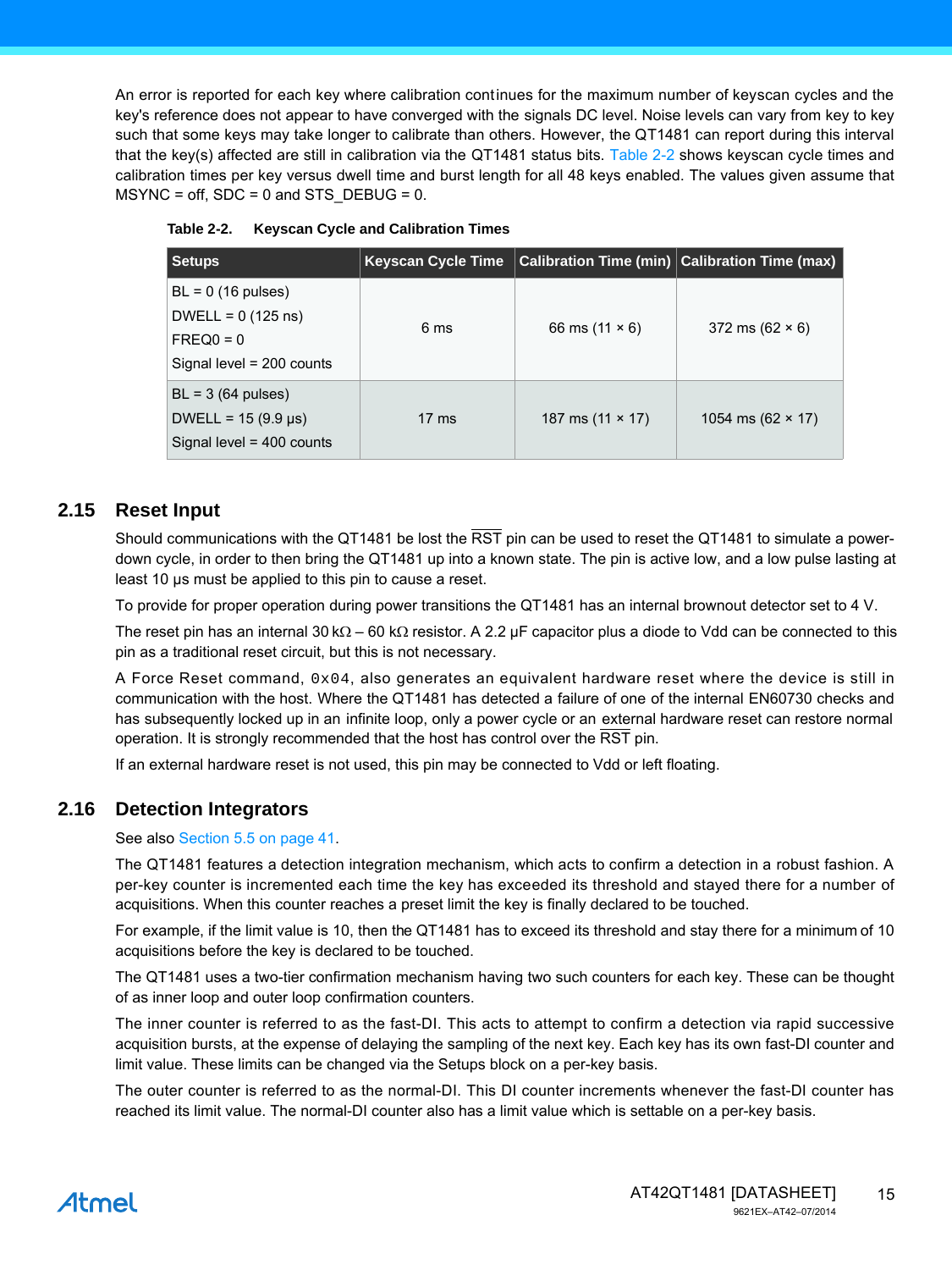If a normal-DI counter reaches its terminal count, the corresponding key is declared to be touched and becomes active. Note that the normal-DI can only be incremented once per complete keyscan cycle (more slowly), whereas the fast-DI is incremented on the spot without interruption (at the same burst spacing timing).

The net effect of this mechanism is a multiplication of the inner and outer counters and hence a highly noise-resistant sensing method. If the inner limit is set to 5, and the outer to 3, the net effect is a minimum of  $5 \times 3 = 15$  threshold crossings to declare a key as active.

## <span id="page-15-1"></span>**2.17 Sleep**

The QT1481 can be configured for automatic sleep using the Sleep Drift Compensation (SDC) setup, and woken with a low pulse applied to the WS pin.

If the sleep feature is enabled using SDC (see [Section 5.16 on page 46\)](#page-45-0), and the sleep command ( $0x16$ ) has been issued, the QT1481 sleeps whenever possible to conserve power. Periodically, it should be woken by the host using the WS pin. Upon being woken, the matrix is scanned and the QT1481 returns to sleep unless there is activity which demands further attention. The QT1481 returns to sleep automatically after a period of inactivity, the duration of which is defined by the AWAKE feature.

At least one full matrix scan is always performed after waking up and before returning to sleep. At the end of each matrix scan, the part returns to sleep unless recent activity, such as a touch event, demands further attention. If there has been recent activity, the part performs another complete matrix scan before attempting to sleep once again. This process is repeated indefinitely until the activity stops and the part returns to sleep.

Key touch activity forces the matrix scanning into free run whereby each matrix scan is not interleaved with sleep. The part will not sleep while any key is calibrating or if any touch events are detected at any key in the most recent scan of the key matrix. If the sleep feature is disabled in the setups, the QT1481 never sleeps.

Sleep should be used with caution if the QT1481 is being used in an FMEA or EN60730 compliant design because all operations are stopped within the QT1481 while the part is asleep and the host might have difficulty distinguishing between the EN60730 counters appearing to run slow because the part is intermittently sleeping, and faulty operation. However, in the knowledge it has configured the QT1481 for sleep, the host can take this into account. For example, the host could wake the QT1481 at suitable intervals, check for correct operation and then return the QT1481 to sleep.

Also see ["Mains Sync – MSYNC" , Section 5.14 on page 45](#page-44-1).

## <span id="page-15-0"></span>**2.18 FMEA Tests**

Failure Modes and Effects Analysis (FMEA) is a tool used to determine critical failure problems in control systems. FMEA analysis is being applied increasingly to a wide variety of applications including domestic appliances. To survive FMEA testing the control board must survive any single problem in a way that the overall product can either continue to operate in a safe way, or shut down.

The most common FMEA requirements regard opens and shorts analysis of adjacent pins on components and connectors. However, other criteria must usually be taken into account, for example complete QT1481 failure.

The QT1481 incorporates a number of special self-test features which allow products to pass such FMEA tests easily, and enable key failure to be detected. These tests are performed in an extra burst slot after the last enabled key.

The sequence of tests are performed repeatedly during normal running once all initialization is complete. During initialization, all FMEA error flags are cleared. Any FMEA errors are reported as the tests are performed for the first time.

The FMEA testing is done on all enabled keys in the matrix, and results are reported via the serial interface. Disabled keys are not tested.

Assuming the part does not sleep, the real time that elapses from the start of one sequence of FMEA tests to the start of the next, or the FMEA sequence time, never exceeds 2 s.

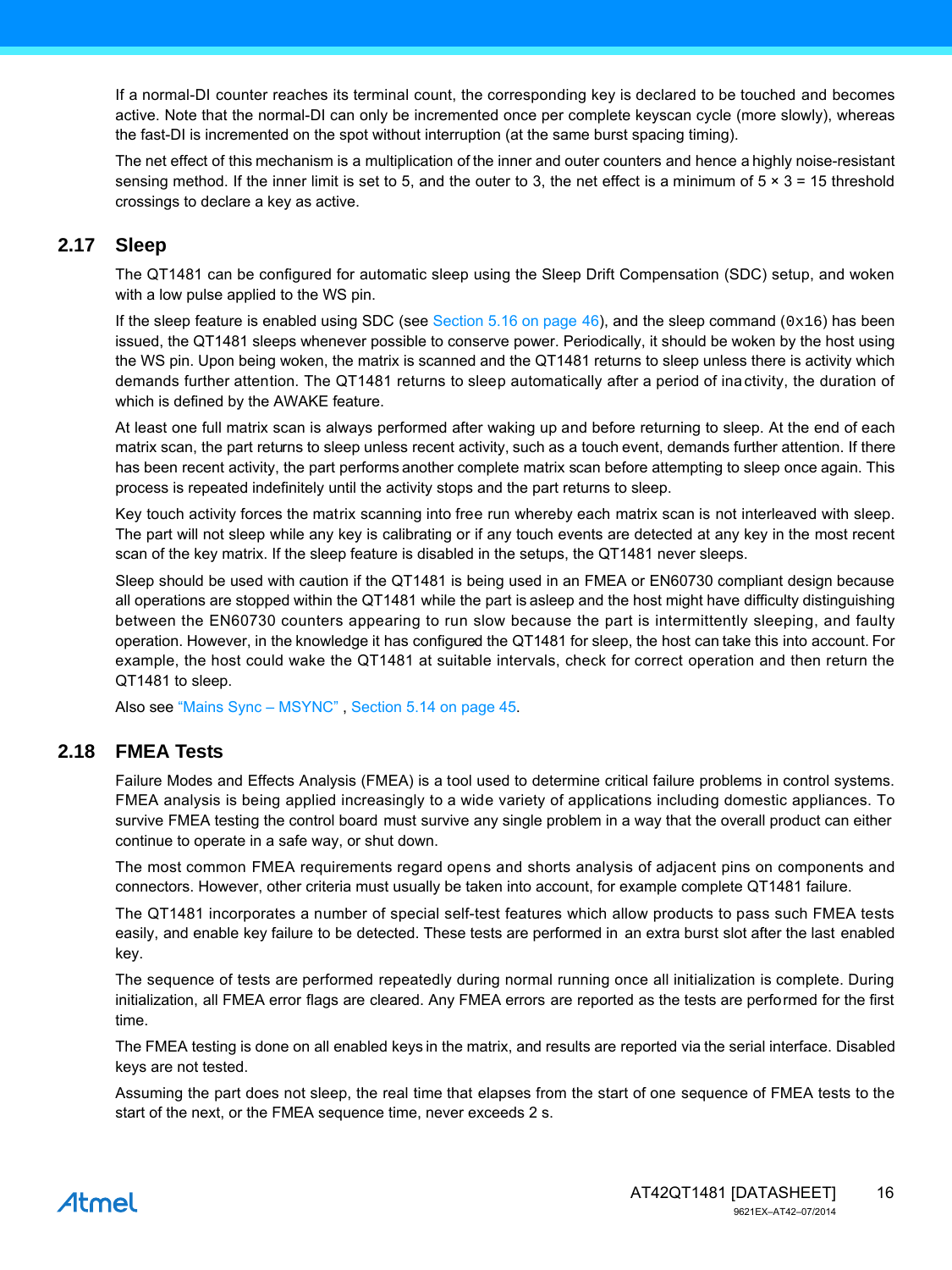Also, since the QT1481 only communicates in slave mode, the host can determine immediately if the QT1481 has suffered a catastrophic failure. The QT1481 can also participate in cross-checking the integrity of the host controller, and even reset the host if no communications have been heard from it in a short while (via the STATUS pin output).

The FMEA tests performed are:

- X drive line shorts to Vdd and Vss
- X drive line shorts to other pins
- X drive signal deviation
- Y line shorts to Vdd and Vss
- Y line shorts to other pins
- X to Y line shorts
- Cs capacitor checks including shorts and opens
- Vref test
- Key gain (see [Section 5.19 on page 47\)](#page-46-1)

Other tests incorporated into the QT1481 include:

- A test for signal levels against a preset minimum value (Lower Signal Limit (LSL) setup, see [Section 5.18 on](#page-46-2)  [page 47](#page-46-2)). If any signal level falls below this level, an error flag is generated.
- 16-bit CRC communications checks on all data returns.
- *Last-command* command to verify that an instruction was properly received.
- Loss of communications reset of the host controller.

## **2.19 EN60730 Compliance**

The QT1481 also incorporates special test features which, together with the FMEA tests, allow products to achieve IEC/EN/UL60730 compliance with ease. IEC/EN60730 compliance demands dynamic verification of all safety related components and sub-components within a product. The QT1481 is able to verify some sub-components internally, but others require verification by a separate, independent processing unit with another timing source.

To this end the QT1481 exposes a number of internal operating parameters through its serial communications interface and requires the cooperation of a host to check and verify these parameters regularly. It is also necessary for the host to verify the communications by checking and validating the CRC, which the QT1481 appends to data returns. If a CRC check should fail, the host should not rely on the data but retry the transmission.

Occasional CRC failures might be anticipated as a result of noise spikes. Repeated CRC failures might indicate a safety-critical failure. Where the QT1481 is able to verify sub-components internally, but any such verification fails, the QT1481 disables serial communication and locks up in an infinite loop. The host can detect this condition if repeated CRC failures are observed.

During normal operation the host must perform regular reads of the IEC/EN60730 counters (see [Section 4.7 on page](#page-27-0) [28\)](#page-27-0) to verify correct operation of the QT1481. The host must also perform regular reads of the QT1481 status (see [Section 4.7 on page 28](#page-27-0)) and verify there are no errors reported. The FMEA error flag, LSL error flag and Setups CRC error flag must all be considered as part of an IEC/EN60730 compliant design.

The host can try to recover from any safety critical failure by resetting the QT1481 using its RST pin. The host should allow a grace period in consideration of the start-up and initialisation time the QT1481 requires after reset to ability to communicate (see [Section 2.14 on page 14](#page-13-1)).

The sub-components that the QT1481 is able to verify internally are tested repeatedly during the normal running of the device, and the various tests run in parallel. As each test ends the result is recorded and the test is restarted. The real time that elapses from the start of each test to the start of the next iteration of the same test is called the failure detect time, or hazard time, the maximum time for which an error could be undetected.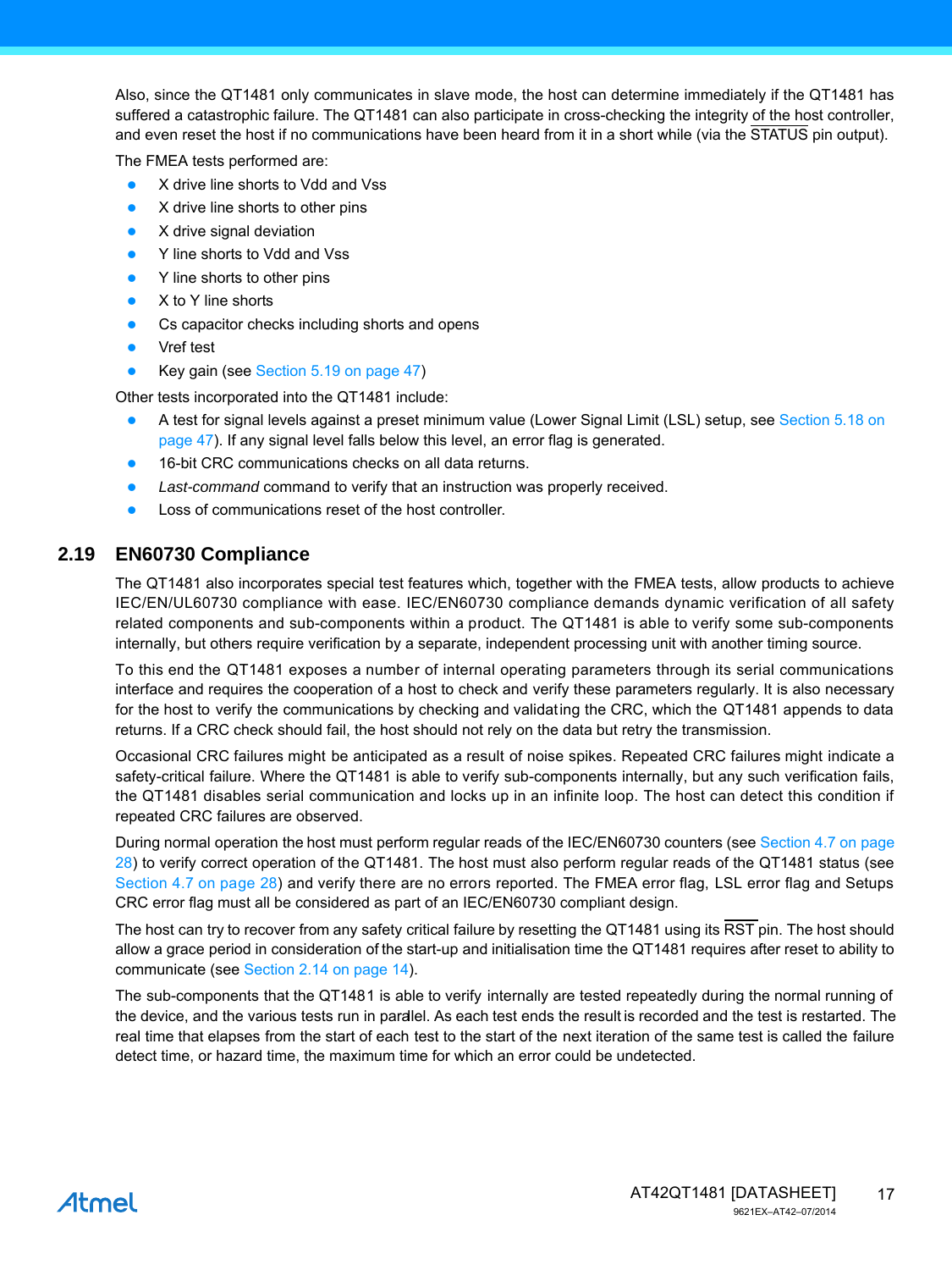Each test is broken down into a number of smaller parts, each of which is processed in turn during each matrix scan. Each test is therefore completed either after a number of matrix scans, as shown in [Table 2-3.](#page-17-1)

| <b>Test</b>            | <b>Required Matrix Scans to</b><br>complete test |
|------------------------|--------------------------------------------------|
| <b>FMEA</b>            | 8                                                |
| Other                  | 18                                               |
| <b>Variable Memory</b> | 2304                                             |
| <b>Firmware CRC</b>    | 2000                                             |
| Setups CRC             | 44                                               |

<span id="page-17-1"></span>**Table 2-3. Test run times (measured in matrix scans)**

[Table 2-4](#page-17-0) shows matrix scan times for Setups that yield the shortest matrix scan time and a much longer scan time resulting from the use of long dwell and low frequency settings.

| <b>Setups Conditions</b>                                                                                                                                                                  | <b>Matrix Scan Time (ms)</b> |
|-------------------------------------------------------------------------------------------------------------------------------------------------------------------------------------------|------------------------------|
| $BL = 0$ (16 pulses),<br>DWELL = $0(0.13 \text{ µs})$ ,<br>$FREQ0 = 1$<br>All keys enabled,<br>$FHM = 0.$<br>$MSYNC = 0$ (off).<br>$SDC = 0$ (sleep disabled),<br>DEBUG=0 (off).          | 7.5                          |
| $BL = 3$ (64 pulses),<br>DWELL = $13(5.1 \text{ \mu s})$ .<br>$FREQ0 = 25$<br>All keys enabled,<br>$FHM = 0$ ,<br>$MSYNC = 0$ (off),<br>$SDC = 0$ (sleep disabled).<br>$DEBUG = 0$ (off). | 17                           |

<span id="page-17-0"></span>**Table 2-4. Matrix Scan Times**

Longer matrix scan times are possible than those shown in [Table 2-4](#page-17-0) by using even longer dwell times and higher values for FREQ0 (lower burst frequencies), but these are considered extreme settings.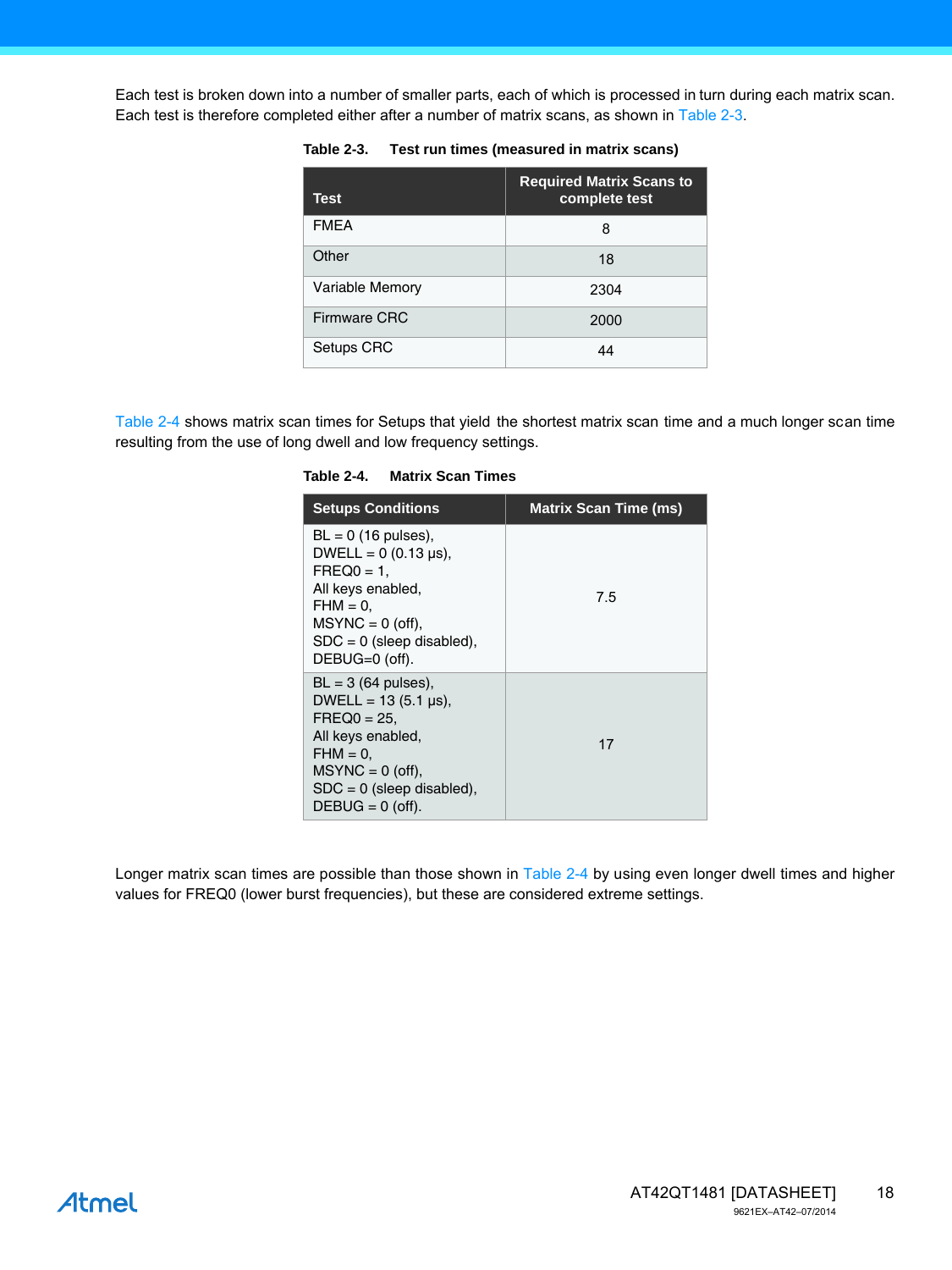Table 2-5 shows the failure detect times for the internal tests assuming a matrix scan time of 9ms.

| <b>Test</b>                                                                          | <b>Failure Detect Time</b><br>(ms) |  |
|--------------------------------------------------------------------------------------|------------------------------------|--|
| <b>FMEA</b>                                                                          | 72                                 |  |
| Other                                                                                | 162                                |  |
| <b>Variable Memory</b>                                                               | 20736                              |  |
| Firmware CRC                                                                         | 18000                              |  |
| Setups CRC                                                                           | 396                                |  |
| Conditions: Matrix scan time = 9 ms.<br>QT1481 does not sleep for duration of tests. |                                    |  |

| <b>Table 2-5.</b> | <b>Failure Detect Time</b> |  |  |
|-------------------|----------------------------|--|--|
|-------------------|----------------------------|--|--|

Longer failure detect times are possible than those shown in Table 2-5 where the matrix scan time is longer. The failure detect times are proportional to the matrix scan time. The failure detect time for other setups can therefore be determined by observing the matrix scan time using an oscilloscope and scaling the times given in Table 2-5 accordingly. Alternatively, the failure detect times can be calculated by taking the numbers from [Table 2-3](#page-17-1) and multiplying them by the matrix scan time.

Unnecessarily long settings of dwell and low burst frequencies should be avoided because these will also result in undesirably long failure detect times.

#### **2.19.1 UL approval / VDE compliance**

The QT1481 has been given a compliance test report by VDE and is approved by UL as a component suitable for use in both class B and class C safety critical products. By using this device and following the safety critical information throughout this datasheet, manufacturers can easily add a touch sense interface to their product, and be confident it can also readily pass UL or VDE testing.

## **2.20 Frequency Hopping**

This QT1481 supports frequency hopping, which tries to select a sampling frequency that does not clash with noise at specific frequencies elsewhere in products or product operating environments. It tries to hop away from the noise.

During the acquisition bursts, a sequence of pulses are emitted with a particular spacing, which equates to a particular sampling frequency. If the latter should coincide with significant noise generated elsewhere, touch sensing may be seriously impaired or false detections may occur. To help combat such noise, the burst frequency can either be preset to one specific frequency (with frequency hopping disabled), away from the noisy frequency, or frequency hopping can be enabled and set to switch dynamically between three specific configured frequencies or even set to sweep a configured range of frequencies.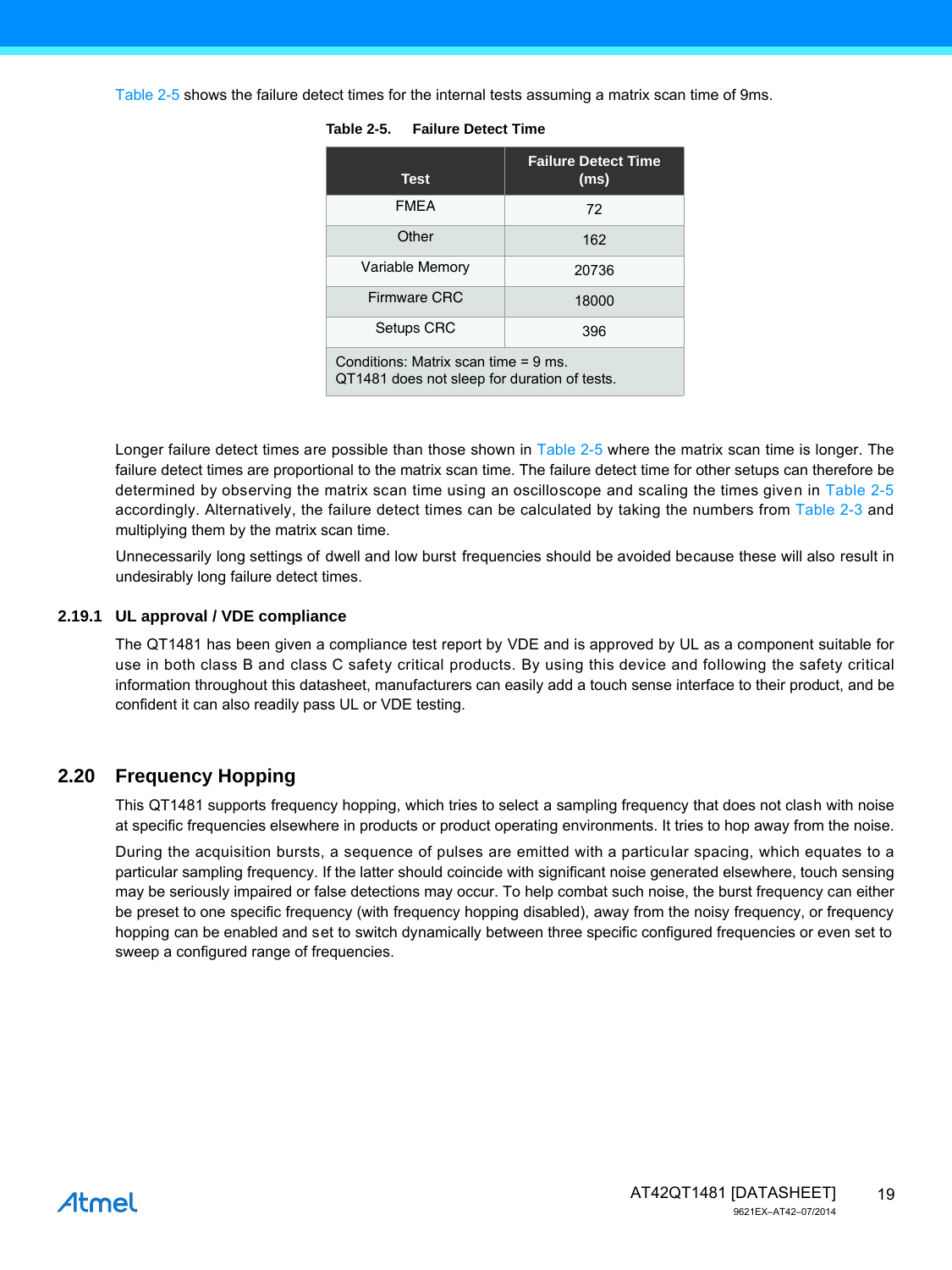## **3. Serial Communications**

## **3.1 Introduction**

The QT1481 uses either SPI or UART communications modes; it cannot use both at the same time. The QT1481 responds on whichever interface it receives a command. The QT1481 also includes a Debug output interface, which can be used to monitor many operating variables during product development.

The host device always initiates communications sequences; the QT1481 is incapable of chattering data back to the host. This is intentional for FMEA and IEC/EN60730 purposes so that the host always has total control over the communications with the QT1481.

- In **SPI mode** the QT1481 is a slave, so that even return data following a command is controlled by the host.
- **In UART mode**, the QT1481 still only responds to the host after a command, but the responses are not controlled by the host.

A command from the host always ends in a response of some kind from the QT1481. Some transmission types from the host or the QT1481 employ a CRC check byte to provide for robust communications.

A DRDY line that handshakes transmissions is provided. This is needed by the host from the QT1481 to ensure that transmissions are not sent when the QT1481 is busy or has not yet processed a prior command. In UART mode this line is bidirectional, and the QT1481 can use it to suspend transmissions back to the host if the host is busy.

If the host does not observe the correct DRDY timing, random communication errors may result.

#### **Initiating or Resetting Communications:**

After a reset, or should communications be lost due to noise or out-of-sequence reception, the host should repeatedly wait for a period not less than the QT1481 communications time-out (110 ms ±5 ms), and send a  $0 \times 0$  F (return last command) command until the complement of  $0 \times 0$  F, which is  $0 \times F0$ , is received. Then, the host can resume normal run mode communications from a clean start.

#### **Poll rate:**

The typical poll rate in normal run operation should be no faster than once per 10 ms. Even 50 ms is more than fast enough to extract status data using the  $0 \times 06$  command overview (see [Section 4.7 on page 28\)](#page-27-0) in most situations. Streaming commands like the  $0 \times 0$ D command (dump setups (see [Section 4.10 on page 31](#page-30-0))) or multi-byte response commands like  $0 \times 07$  can and should pace at the maximum possible rate.

#### **Run Poll Sequence:**

In normal run mode the host should limit traffic with a minimalist control structure (see [Section 4.19 on page](#page-31-0)   $32$ ). The host should just send a  $0 \times 06$  command until something requires a deeper state inspection. If there is more than one key in detect, the host should use  $0 \times 07$  to find which additional keys are in detect. If there isan error, the host should ascertain the error type based on command  $0 \times 0$ B and take appropriate action.

## <span id="page-19-0"></span>**3.2 DRDY Pin**

 $\overline{DRDY}$  is an open-drain output (in SPI mode) or bidirectional pin (in UART mode) with an internal 20 k $\Omega$  – 50 k $\Omega$  pullup resistor.

Most communications failures are the result of failure to properly observe the DRDY timing.

Serial communications pacing is controlled by this pin. Use of DRDY is critical to successful communications with the QT1481. In either UART or SPI mode, the host is permitted to perform a data transfer only when DRDY has returned high. Additionally, in UART mode, the QT1481 delays responses to the host if DRDY is being held low by the host.

After each byte transfer, DRDY goes low after a short delay and remains low until the QT1481 is ready for another transfer. A short delay occurs before DRDY is driven low because the QT1481 may otherwise be busy and requires a finite time to respond.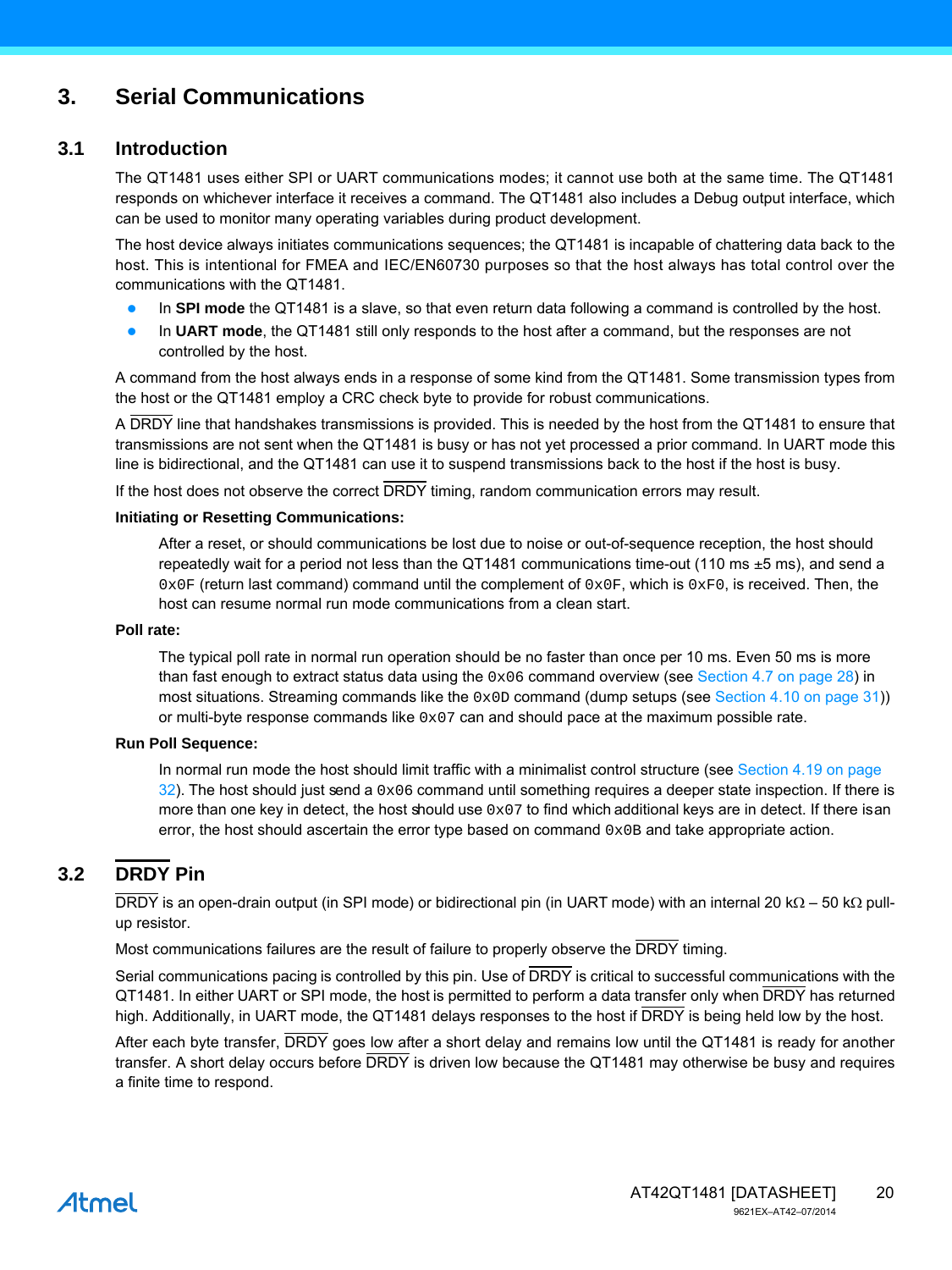DRDY may go low for a microsecond only. During the period from the end of one transfer until DRDY goes low and back high again, the host should not perform another transfer. Therefore, before each byte transmission the host should first check that DRDY is high again.

If the host wants to perform a byte transfer with the QT1481 it should behave as follows:

- 1. Wait at least 100 us after the previous transfer (time S5 in Figure 3-2 on page 23: DRDY is guaranteed to go low before this 100 µs expires).
- 2. Wait until DRDY is high (it may already be high).
- 3. Perform the next transfer with the QT1481.

In most cases it takes up to 3 ms for DRDY to return high again. However, this time is longer with some commands or if the STS\_DEBUG setup is enabled, as follows:

 $0 \times 01$  (Setups load):  $\leq 20$  ms 0x02 (Low Level Cal and Offset): < 20 ms Add 15 ms to the above times if the STS DEBUG setup is enabled.

Other DRDY specifications:

Min time  $\overline{DRDY}$  is low:  $1 \mu s$ Max time DRDY is low after reset: 100 ms

## **3.3 SPI Communications**

No special configuration is required to make the QT1481 operate in SPI mode. The QT1481 responds on the interface which is used to command it. SPI and UART interfaces cannot be used simultaneously.

SPI communications operate in slave mode only, and obey DRDY control signaling. The clocking is as follows:

| Clock idle:           | High    |
|-----------------------|---------|
| Clock shift out edge: | Falling |
| Clock data in edge:   | Rising  |
| Max clock rate:       | 4 MHz   |

SPI mode requires five signals to operate (see [Figure 3-1 on page 22\)](#page-21-0):

#### **MOSI – Master out / Slave in data pin:**

Used as an input for data from the host (master). This pin should be connected to the MOSI (DO) pin of the host device.

#### **MISO – Master in / Slave out data pin:**

Used as an output for data to the host. This pin should be connected to the MISO (DI) pin of the host. MISO floats in three-state mode between bytes when SS is high to facilitate multiple devices on one SPI bus.

#### **SCK – SPI clock:**

Input only clock from host. The host must shift out data on the falling SCK edge, the QT1481 clocks data in on the rising edge. The QT1481 likewise shifts data out on the falling edge of SCK back to the host so that the host can shift the data in on the rising edge.

**Note: Important:** SCK must idle high; it should never float.

## **SS – Slave select:**

input only; acts as a framing signal to the sensor from the host. SSmust be low before and during reception of data from the host. It must not go high again until the SCK line has returned high; SS must idle high. This pin includes an internal pull-up resistor of 20 k $\Omega$  – 50 k $\Omega$ . When SS is high, MISO floats.

#### **DRDY – Data Ready:**

When high – indicates to the host that the QT1481 is ready to send or receive data. This pin idles high. This pin includes an internal pull-up resistor of 20 k $\Omega$  – 50 k $\Omega$ . In SPI mode this pin is an output only (that is, open drain with internal pull-up resistor).

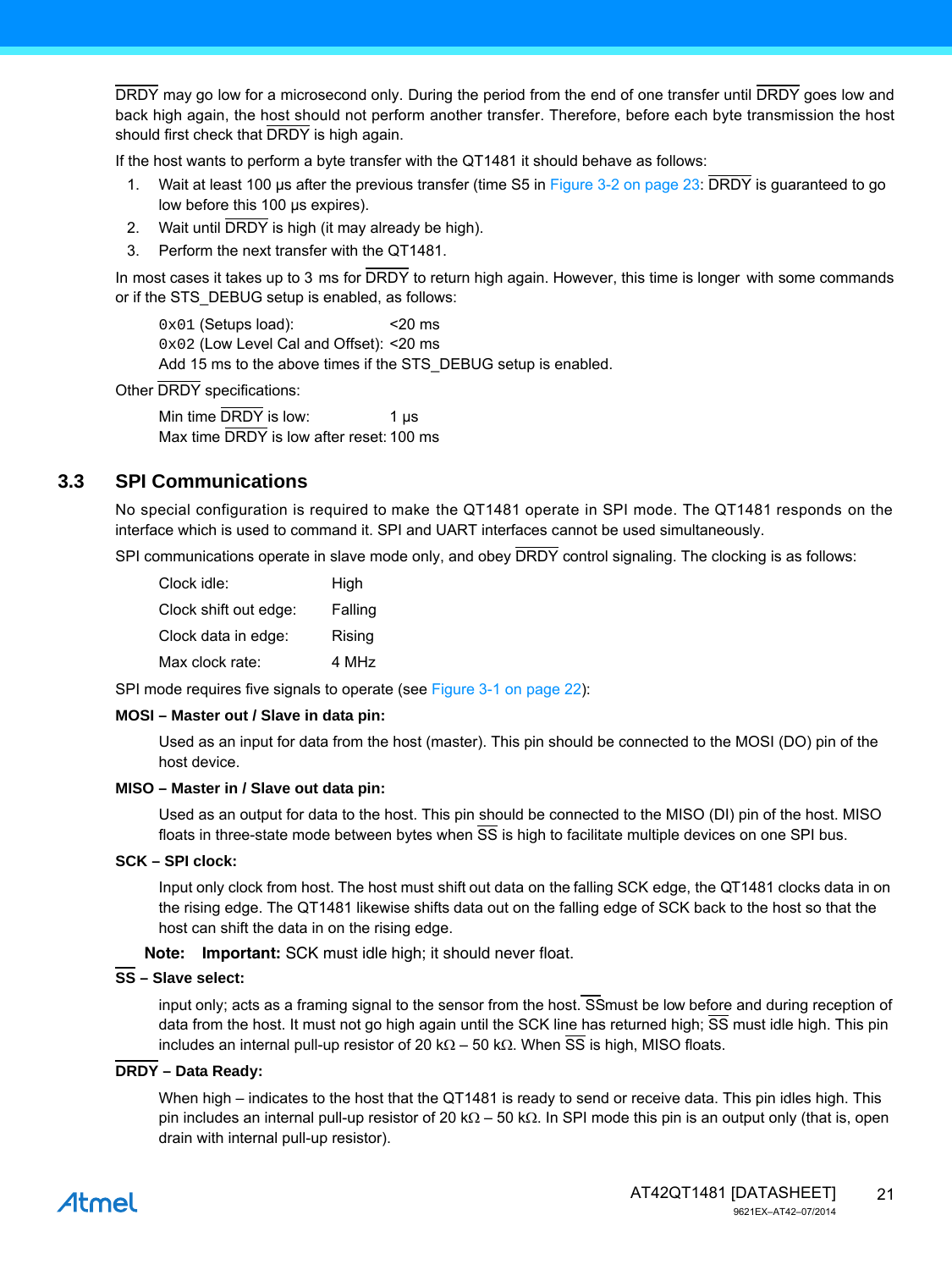#### **Null Bytes:**

When the QT1481 responds to a command with one or more response bytes, the host should issue null commands  $(0x00)$  to get the response bytes back. The host should not send new commands until all the responses are accepted back from the QT1481 from the prior command via nulls.

New commands attempted during intermediate byte transfers are ignored.

#### **Wake operation:**

The QT1481 can be configured to automatically sleep. The host must awaken the QT1481, when required, with a 8.5 us minimum low level on the WS pin. With the SS line tied to WS, the host can simply toggle SS low for 8.5 µs minimum to wake the QT1481. The host should not send an actual SPI byte to prevent the QT1481 from seeing a byte it cannot properly interpret due to timing errors during wake-up. Alternatively, SS can be driven low 8.5 µs before the first SCK of each transfer.

There is an interval of approximately 1.5 ms from the pulse on WS before the QT1481 is able to resume processing. Transmissions to the QT1481 within this interval are discarded.

The recommended method to re-establish communications after Wake from Sleep is to send the QT1481 a 0x0F ("Get Last Command" command) repeatedly until the correct response comes back (the command's own complement, that is,  $0xF0$ ).

#### **SPI Line Noise:**

In some designs it is necessary to run SPI lines over ribbon cable across a lengthy distance on a PCB. This can introduce ringing, ground bounce, and other noise problems which can introduce false SPI clocking or false data. Simple RC networks and slower data rates are helpful to resolve these issues.

A CRC is appended to responses in order to detect transmission errors to a high level of certainty.

<span id="page-21-0"></span>

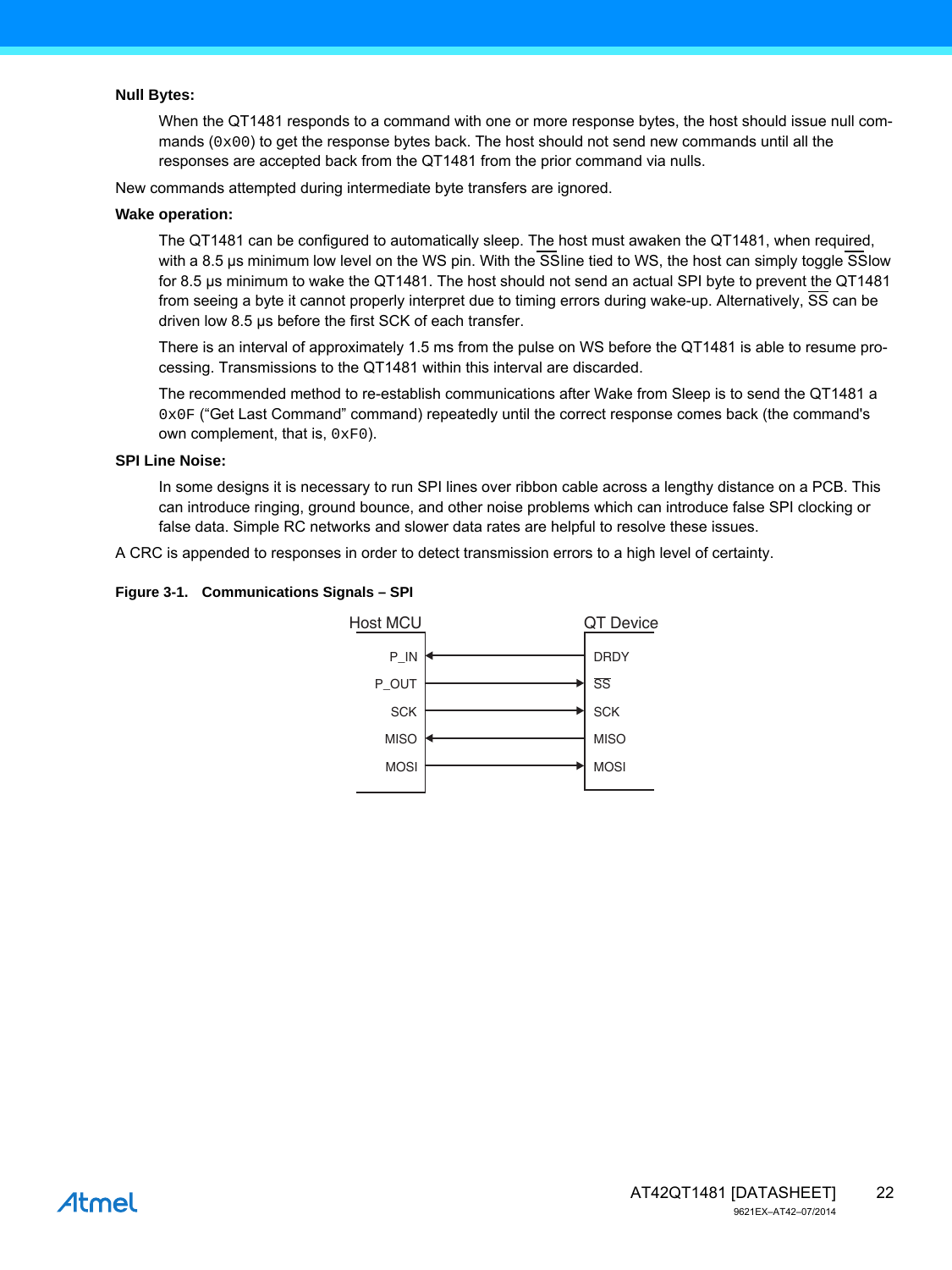**Figure 3-2. SPI Slave-only Mode Timing (Fosc = 16 MHz)**



## **3.4 UART Communications**

See also [Section 5.17 on page 46](#page-45-1).

UART mode is selected as soon as the QT1481 receives any data on the UART Rx pin. There is no other configuration required to make the QT1481 operate in UART mode.

UART mode communications function in the same basic wa y as SPI communications. The baud rate is adjusted by means of setup parameter SR [\(Section 5.17 on page 46](#page-45-1)). Once a new baud rate has been set, the QT1481 must be reset for the new rate to take effect.

The major difference with SPI mode is that the UART mode is asynchronous and so the host does not clock the QT1481. No framing SS or clock signal is required, simplifying the interface greatly. Return data is sent from the QT1481 back to the host when the data is ready.

#### **Multidrop capability:**

Tx floats within 10 µs after each transmitted byte. This line can be shared with other UART based peripherals. Tx includes an internal 20 k $\Omega$  – 50 k $\Omega$  pull-up resistor to Vdd to prevent the line from floating down.

#### **Wake operation:**

The QT1481 can be configured to automatically sleep. The host must awaken the QT1481, when required, with a 8.5 us (minimum) low level on the WS pin. With the Rx line tied to WS the QT1481 can be awaked with a dummy byte from the host. The first received UART byte from the host after a wake should be a  $0xFF$ ; any other byte value could create a framing error. The start bit of the  $0 \times FF$  forms a convenient narrow wake pulse without being long enough to be interpreted as a byte during the wake operation.

There is an interval of approximately 1.5 ms from the pulse on WS before the QT1481 is able to resume processing. Transmissions to the QT1481 within this interval are discarded.

The recommended method to re-establish communications after Wake from Sleep is to send a  $0 \times 0$  F ("Get Last Command" command) repeatedly until the correct response comes back (the command's own complement, that is,  $0 \times F0$ ).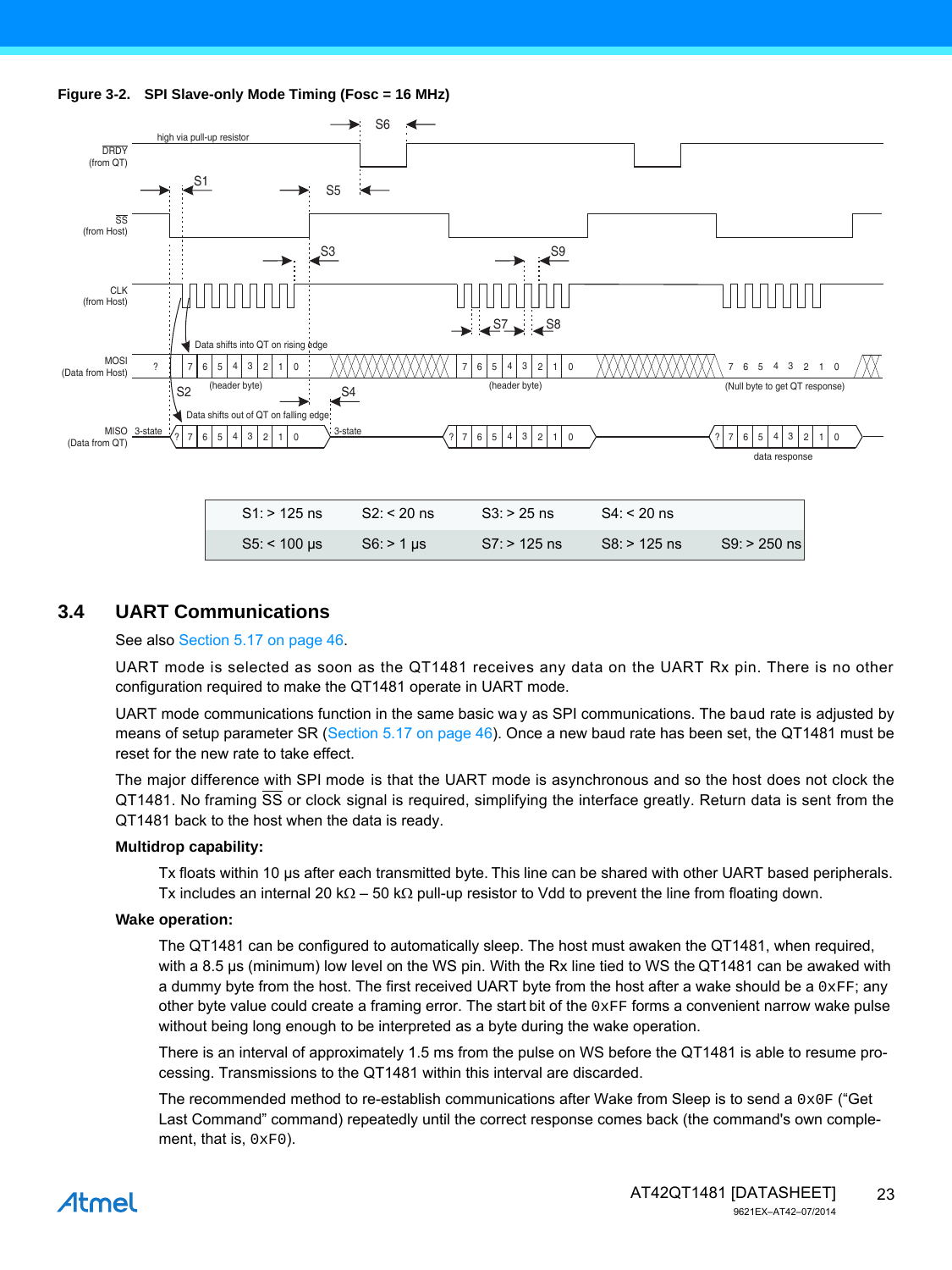**Rx – Receive async data.** This pin is an input only.

**Tx – Transmit async data.** Drives out when transmitting but floats within 10 µs of the end of the stop bit, to allow bussing with several similar devices. Tx should idle high, and it includes an internal 20 k $\Omega$  – 50 k $\Omega$  resistor to Vdd. Tx is push-pull when transmitting data for good drive characteristics.

#### **Figure 3-3. Communications Signals – UART**



UART transmission parameters are:

| Baud rate:  | $9600 - 115,200$ |
|-------------|------------------|
| Start bits: | 1                |
| Data bits:  | 8                |
| Parity:     | None             |
| Stop bits:  | 1                |

**DRDY in UART mode:** [Section 3.2 on page 20](#page-19-0) applies.

DRDY is bidirectional in UART mode and can be pulled down by either the QT1481 or the host (wire-AND), so that either device can be inhibited from sending data until the other is ready. The host should obey this control line or transmission errors can occur. The host should grant a 10 µs grace period after clamping DRDY low in which it can still accept the start bit of a transmission from the QT1481.

As explained in [Section 3.2 on page 20,](#page-19-0) DRDY is not clamped low immediately after the QT1481 receives a byte; there can be up to a 100 µs delay from the end of the stop bit before DRDY goes low. Sampling of DRDY by the host should occur 100 us after the byte has been fully sent. If DRDY is already high at this point, or becomes high, then it is clear to send.

Due to the asynchronous nature of UART timing, reception of a byte is considered complete when the receiver detects the stop bit, which is typically some considerable time before the transmitter actually terminates the stop bit. Depending on the baud rate, it is therefore possible for the QT1481 to assert the DRDY pulse and start transmitting a response during the stop bit of the command from the host.

If the host needs to slow the pace of the QT1481 return data, it can assert DRDY before transmitting the stop bit of the command byte.

**Null Bytes:** Unlike SPI mode, there is no reason to send null bytes to the QT1481 in UART mode. The QT1481 responds to commands with data when ready, subject to the DRDY line being high.

**UART Noise:** In some designs it is necessary to run Tx and Rx over a lengthy distance. This can introduce ringing, ground bounce, and other noise problems which can corrupt data. Simple RC networks and slower data rates are helpful to resolve these issues. A CRC is appended to responses in order to detect transmission errors to a high level of certainty.

**UART Timing Parameters:** UART timings are as shown in Figure 3-4 on page 25. Delay timings for parameters U2 and U3 are dependent on the specific command. See [Section 3.5](#page-24-0).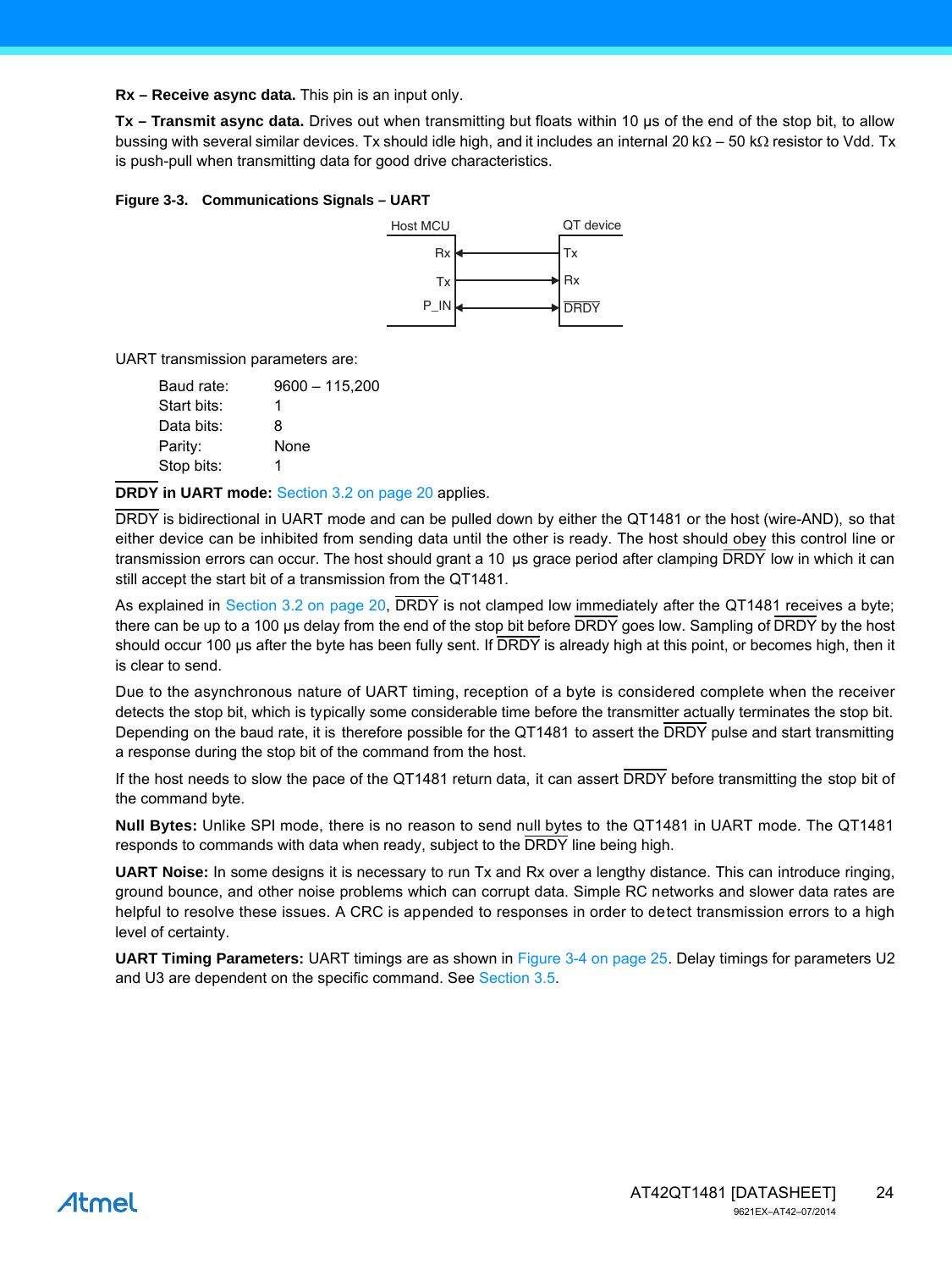

## <span id="page-24-0"></span>**3.5 Debug Output Interface**

The QT1481 includes a debug interface which may be used for observing many internal operating variables, in real time, even while the part is actively communicating with a host over either the SPI or UART serial interfaces. The Debug interface provides a useful aid during product development (see [Appendix B. on page 64](#page-63-0)).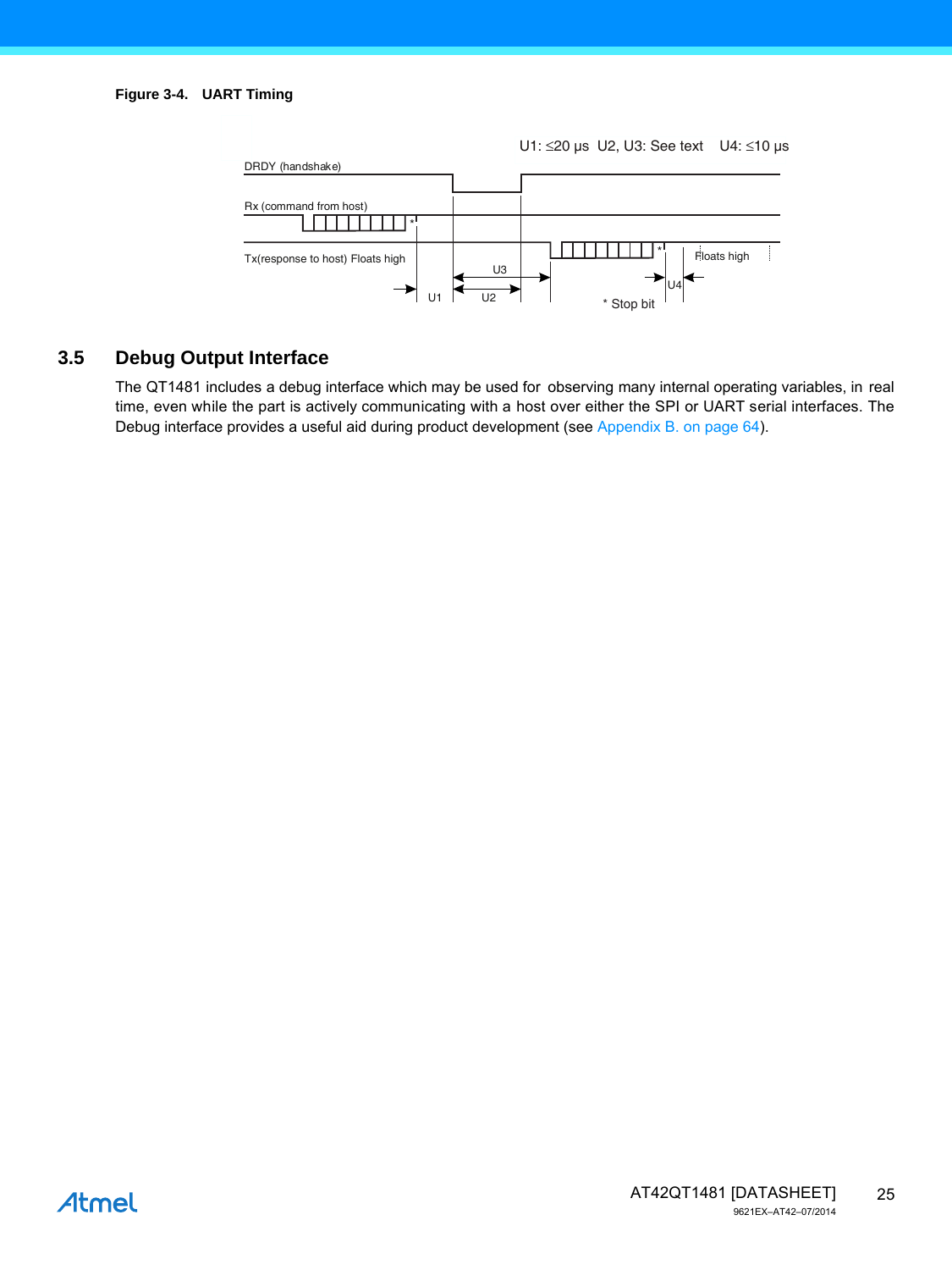## **4. Control Commands**

## **4.1 Introduction**

<span id="page-25-1"></span><span id="page-25-0"></span>Refer to Table 4-5 on page 35 for further details.

Suggested command sequencing: See [Section 4.19 on page 32.](#page-31-0)

The QT1481 features a set of commands which are used for control and status reporting. The host device has to send the command to the QT1481 and await a response.

**SPI mode:** While waiting the host should delay for 100 µs from the end of the command, then start to check if DRDY is, or goes, high. If it is high, then the host master can clock out the resulting byte(s).

**Command timeouts in SPI mode:** Where a command involves multiple byte transfers to the QT1481, each byte must be transmitted within 110 ms ±5 ms of the prior byte or the command times out. Where a command involves a multiple byte response from the QT1481, the entire command must be completed within 110 ms  $\pm$ 5 ms or the command times out. No error is reported for this condition. The command simply ceases.

**UART mode:** After the command is sent, the QT1481 sends back the response, usually starting within 1 ms. The host can clamp DRDY low (wire-AND logic) to inhibit a response (for up to 110 ms) if the host is not able to receive the transmission for a while.

**Command timeouts in UART mode:** Where a command involves multibyte transfers in either direction, each byte must be transmitted within 110 ms  $\pm$ 5 ms of the prior byte or the command times out. No error is reported for this condition. The command simply ceases.

**Word return byte order:** Where a word or long word is returned (16 or 24 bit number or bit pattern) the low order byte is sent or received first.

**Response delays:** The QT1481 requires processing time to complete command requests and respond with an answer to the host. These timings are the same for SPI and UART modes. Most commands respond with data in 1 ms maximum; timing parameters U2 and U3 in Figure 3-4 on page 25 are therefore 1 ms maximum for these commands. The exceptions are:

| $0x01$ (Setups upload):            | $<$ 20 ms |
|------------------------------------|-----------|
| $0x02$ (Low Level Cal and Offset): | $<$ 20 ms |

Add 15 ms to all stated response times if the STS\_DEBUG Setup is enabled.

## **4.2 Null Command – 0x00**

This command is used to shift back data from the QT1481 in SPI mode. Since the host device is always the master in SPI mode, and data is clocked in both directions, the Null command is required frequently to act as a placeholder where the desire is to only get data back from the QT1481, not to send a command.

In SPI communications, when the QT1481 responds to a command with one or more response bytes, the host can issue a new command instead of a null on the last byte shift operation.

New commands during intermediate byte shift-out operations are ignored, and null bytes should always be used.

## **4.3 Enter Setups Mode – 0x01**

This command is used to initiate the Setups block transfer from host to QT1481.

The command must be repeated twice within 110 ms or the command fails; the repeating command must be sequential without any intervening command. After the second  $0 \times 01$  from the host, the QT1481 stops scanning keys and replies with the character  $0xFE$ . This command suspends normal sensing starting from the receipt of the second 0x01. A failure of the command causes a timeout.

Each byte in the block must arrive at the QT1481 no later than 110 ms after the previous one or a timeout occurs. Any timeout causes the QT1481 to cancel the block load and go back to normal operation.

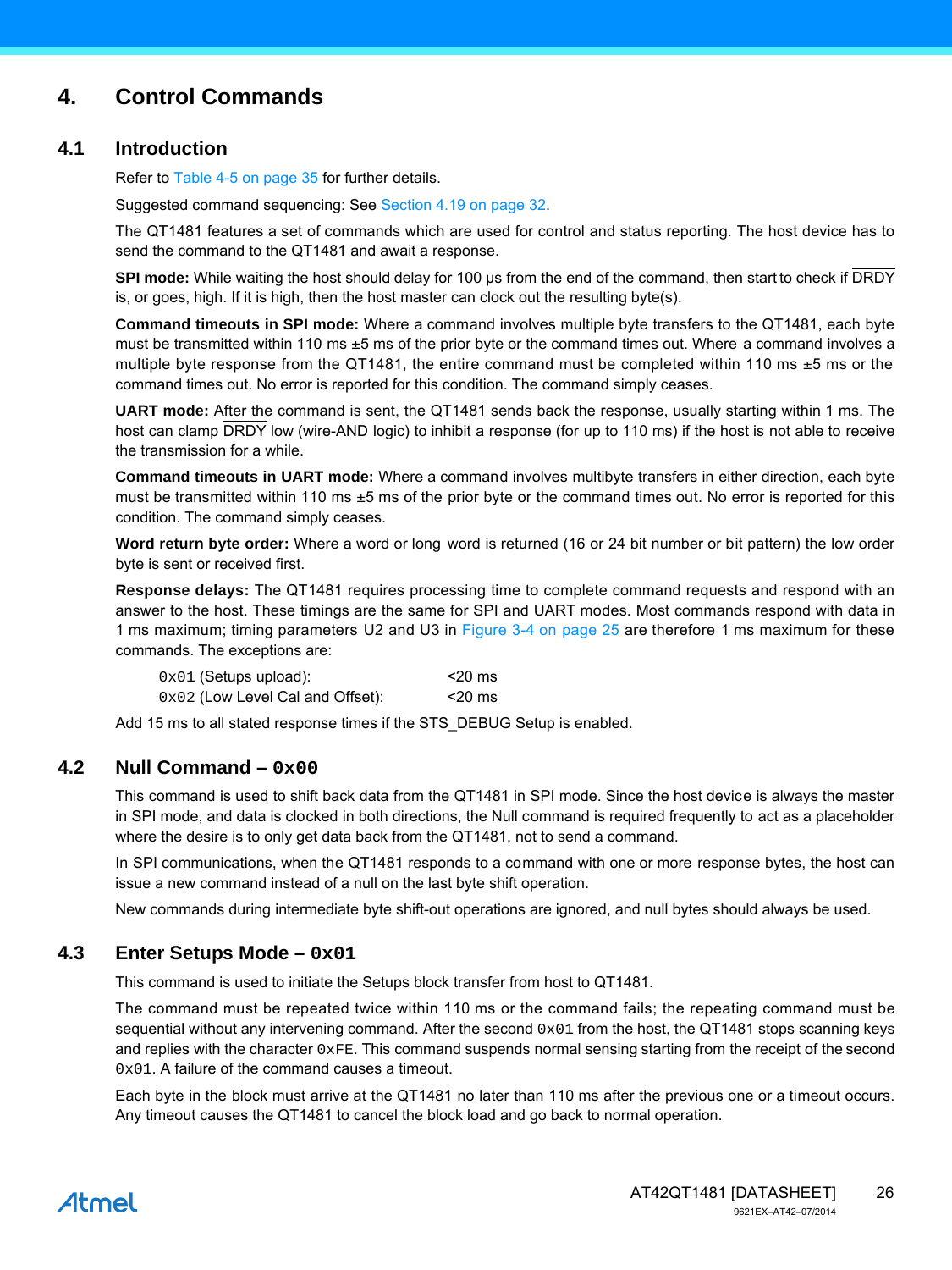<span id="page-26-3"></span><span id="page-26-2"></span><span id="page-26-1"></span>If no response comes back, the command was not received and the QT1481 should preferably be reset by the host just in case there are any other problems.

If 0xFE is received by the host from the QT1481, then the host should begin to transmit the block of Setups to the QT1481. The DRDY line handshakes the data. The delay between bytes can be as short as 100 µs but the host can make it longer than this if required, but no more than 110 ms. The last two bytes the host should send is the CRC for the block of data only (the CRC should not include the command in its calculation).

After the block transfer the QT1481 checks the CRC and responds with  $0 \times 00$  if there was an error. Regardless, it programs the internal EEPROM. If the CRC was correct it replies with a second  $0xFE$  after the EEPROM was programmed.

If there was an error in the block transfer the QT1481 restores the last known good Setups from Flash memory the next time the QT1481 is reset. However until that point, the QT1481 attempts to operate using the new Setups block even if it is corrupt. Note that some Setups do not take effect until the part is reset (for example, baud rate).

At the end of the full block load sequence, the QT1481 restarts sensing without recalibration. Most of the setups in the block take effect immediately, but it is important to reset the QT1481 after a block load to make all the changes effective and permanent. See [Section 4.6 on page 27](#page-26-0).

**Command response timing:** Responses to the bytes in the setups block (both DRDY and return byte at the end) by the part can take as long as 20 ms each.

## **4.4 Low Level Cal and Offset – 0x02**

This command must be repeated twice within 110 ms or the command fails. The repeating command must be sequential without any intervening command. After the second  $0 \times 02$  from the host, the QT1481 replies with the character 0xFD. Shortly thereafter the QT1481 performs a calibration and offset procedure across all keys and restarts operation. If no  $0xFD$  comes back, the command was not properly received or a previous command  $0x02$  is still being processed. This command takes up to 3 seconds to complete. The host can monitor the progress of the calibration by checking the QT1481 status byte, using command  $0 \times 06$ , during the course of the calibration. The calibration bit will be set throughout the process.

The low level calibration and offset procedure involves the device calibrating each key in turn at each of the operating frequencies selected with FREQ0, FREQ1 and FREQ2, calculating the difference between the signals at those frequencies and storing the results as offsets into CFO\_1 and CFO\_2 for each key. When the procedure is complete, the host can read back the setups and record CFO\_1 and CFO\_2 into its own copy of the setups block. The QT1481 does not change the Setups CRC, so there will be a mismatch in the Setups CRC after this command completes. The onus is on the host to compute the CRC and upload a definitive Setups block to the QT1481.

## **4.5 Cal All – 0x03**

This command must be repeated twice within 110 ms or the command fails. The repeating command must be sequential without any intervening command.

After the second  $0 \times 03$  from the host, the QT1481 replies with the character  $0 \times FC$ . Shortly thereafter the QT1481 recalibrates all keys and restarts operation.

If no 0xFC comes back, the command was not properly received and the QT1481 should preferably be reset.

The host can monitor the progress of the recalibration by checking the QT1481 status byte, using command  $0x06$ , during the course of the calibration.

A key shows an error flag (using command 0x8*k*) indicating the key calibration failed if the reference did not successfully converge with the signal average, or if its signal is below the low signal threshold.

## <span id="page-26-0"></span>**4.6 Force Reset – 0x04**

The command must be repeated twice within 110 ms or the command fails. The repeating command must be sequential without any intervening command. After the second  $0 \times 04$ , the QT1481 replies with the character  $0 \times FB$ just prior to executing the reset operation.

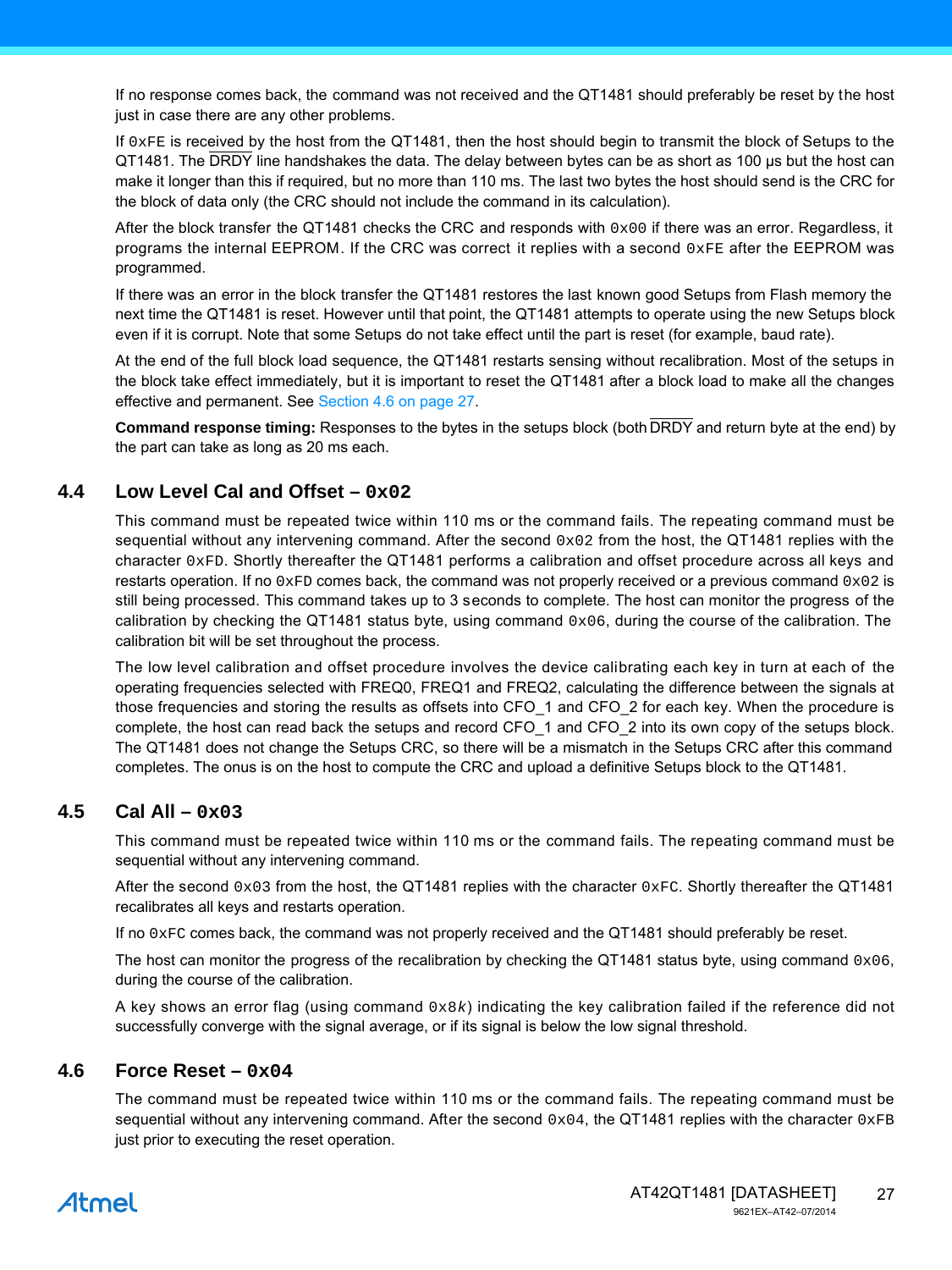After any reset, the QT1481 automatically performs a full key calibration on all keys.

The host can monitor the progress of the reset to see when the chip is operating again by checking the QT1481 status byte for recalibration by repeatedly issuing command  $0 \times 06$  (see [Section 4.7\)](#page-27-0).

## <span id="page-27-0"></span>**4.7 QT1481 Overview – 0x06**

Reports the IEC/EN60730 counters, a QT1481 status byte, and the first key declaring detect. The STATUS pin becomes inactive on processing this command, if it was made active by a key touch (or release).

This command returns five individual data bytes, plus two CRC bytes, in the sequence:

- 1. Device Status
- 2. Touch Overview
- 3. 100 ms Counter (for IEC/EN60730 compliance)
- 4. Matrix Scan Counter (for IEC/EN60730 compliance)
- 5. Signal Fail Counter (for IEC/EN60730 compliance)

A 16-bit CRC is appended to the response; this CRC folds in the command  $0 \times 06$  itself initially.

**Device Status:** This byte is a collection of general status bits, see [Table 4-1 on page 28.](#page-27-1)

| Bit           | <b>Description</b>                           |
|---------------|----------------------------------------------|
| 7             | Reserved                                     |
| 6             | 1 = Calibration has failed on an enabled key |
| 5             | $1 =$ FMEA failure detected                  |
| 4             | $1 =$ Setups CRC mismatch                    |
| 3             |                                              |
| $\mathcal{P}$ | $1 =$ LSL failure                            |
| 1             | $1 =$ Any key in calibration                 |
| n             | Reserved                                     |

<span id="page-27-2"></span><span id="page-27-1"></span>**Table 4-1. Device Status Bits**

**Bit 6:** Set if calibration failed on any enabled key.

**Bit 5:** Set if an FMEA error was detected during operation. This flag will be set during calibration after reset, and should be ignored until calibration has completed. See [Section 2.18 on page 16.](#page-15-0)

**Bit 4:** Set if a mismatch occurs with the setups CRC. If this happens, it is recommended that the QT1481 be reset, which forces the setups to be recovered from internal Flash. If a reset does not cure the problem, the setups block should be reloaded (see [Section 5.31 on page 53\)](#page-52-0) and the QT1481 reset again. The time required to recompute the Setups CRC and report an error is a maximum of 1150 ms.

**Bit 3:** Set if there was a mains sync error, for example there was no Sync signal detected within the allotted 100 ms amount of time. See [Section 5.14 on page 45.](#page-44-1) This condition is not necessarily fatal to operation, however the QT1481 operates very slowly and may suffer from noise problems if the sync feature is required for noise reasons.

**Bit 2:** Reports that an enabled key has a low signal reference value, lower than the user-settable LSL value (see [Section 5.18 on page 47](#page-46-2)).

**Bit 1:** Set if any key is in the process of calibrating.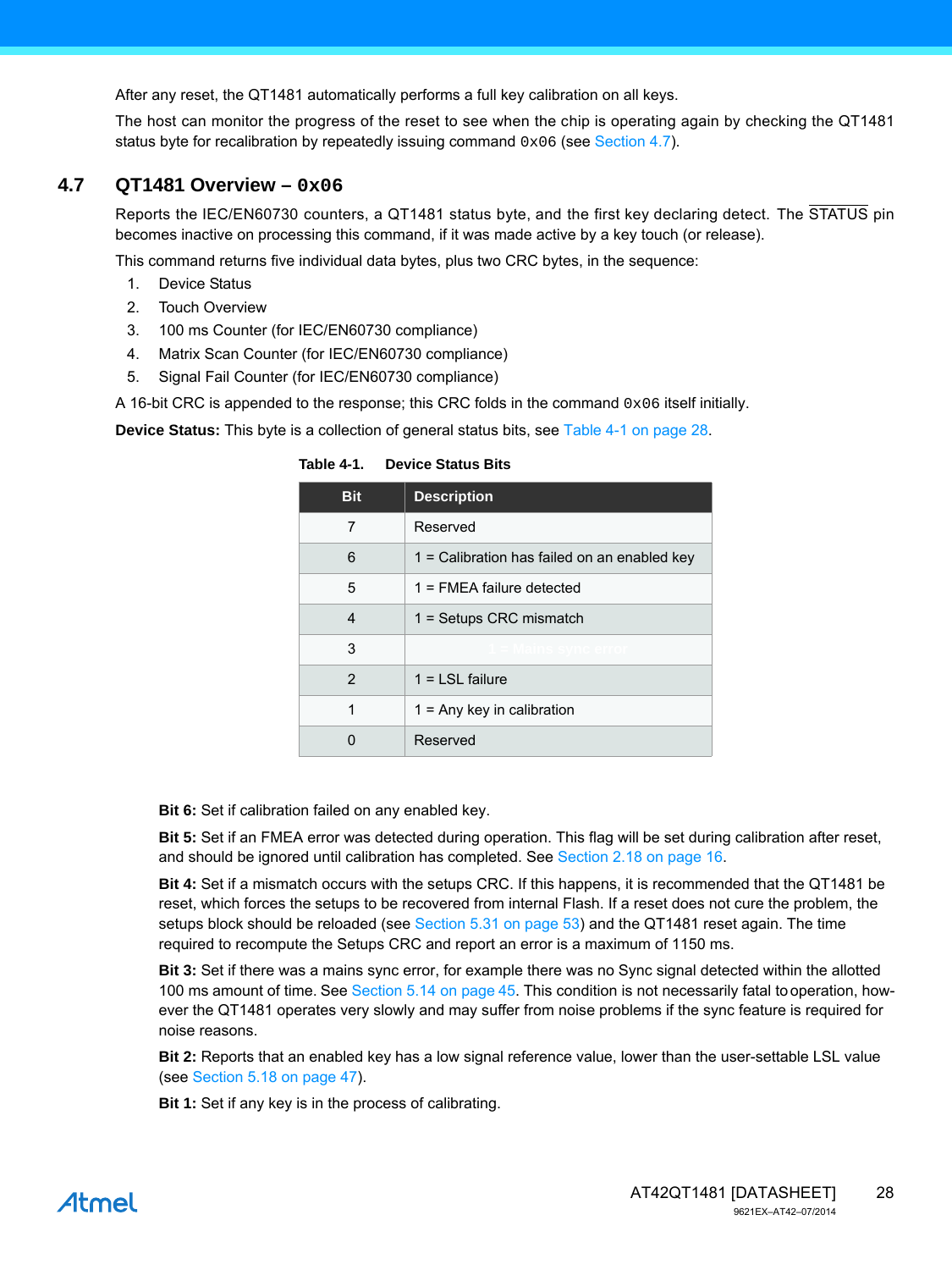**Touch Overview:** This byte gives an initial indication of the number of keys touched as well as the number of the first touched key, as follows:

| <b>Bit</b> | <b>Description</b>                            |  |  |  |
|------------|-----------------------------------------------|--|--|--|
|            | $0 = No$ touched keys                         |  |  |  |
|            | $1 = 1$ key in detect                         |  |  |  |
| $7 - 6$    | $2 = 2$ keys in detect                        |  |  |  |
|            | $3 = 3$ or more keys in detect                |  |  |  |
| $5 - 0$    | Number of 1st key declaring detect $(0 - 47)$ |  |  |  |

**Table 4-2. Key Touch Information**

**Bits 7 – 6:** A 2-bit unsigned value indicating the number of touched keys. A value of three indicates that three or more keys are touched.

**Bits 5 – 0:** A 6-bit unsigned value encoding the first or only key to be touched, in the range 0 – 47. This number is valid only if the value encoded in bits 7, 6 is non-zero, indicating a key is touched.

The IEC/EN60730 counters (100 ms, Matrix Scan, Signal Fail) can be used by the host to check the correct speed and operation of the QT1481. The host must check these values regularly to meet the requirements of IEC/EN60730.

IEC/EN60730 requires that each component of a system be checked for correct operation. Where correct speed of operation must be confirmed and the QT1481 has no way to perform such a cross-check internally, counters are exposed through this command to enable independent cross-checking by the host.

#### **100 ms Counter:**

This is an 8-bit unsigned counter that is incremented once every 100 ms, counting 256 steps repeatedly from 0 to 255. When the counter has reached 255 it wraps back to 0 at the next 100 ms interval. The counter should take between 25 and 26 seconds (256 x 100 ms = 25.6 s) to count up from zero to 255 and wrap back to zero again. The host must read this counter regularly and cross-check the counting rate against one of its own clock sources.

If the 100 ms counter is read once every second, for example, the host should find the counter has increased by 10 counts from the value returned at each previous read and should traverse one full count range (256 steps) when the host has read the counter 25 or 26 times. The host should verify that the 100 ms counter is incrementing at the expected rate. If the counter advances faster or slower than expected, there could be a fault with the QT1481 or the host, and the host should adopt an appropriate strategy to meet the required safety standard.

#### **Signal Fail Counter:**

This is an 8-bit unsigned counter that is incremented each time a signal capture failure occurs. Signal capture failure can occur where keys are enabled but do not physically exist. Only keys that exist should be enabled; all other keys should be disabled.

Signal capture failure can also occur where heavy noise spikes corrupt the signal; Occasional capture failure is to be expected and does not unduly affect the QT1481 performance. Regular capture failure would extend the key response time.

The host must check this counter regularly. Tests should be made with a heavy noise source during development to determine how the key response time is affect and determine a maximum acceptable count rate for this counter.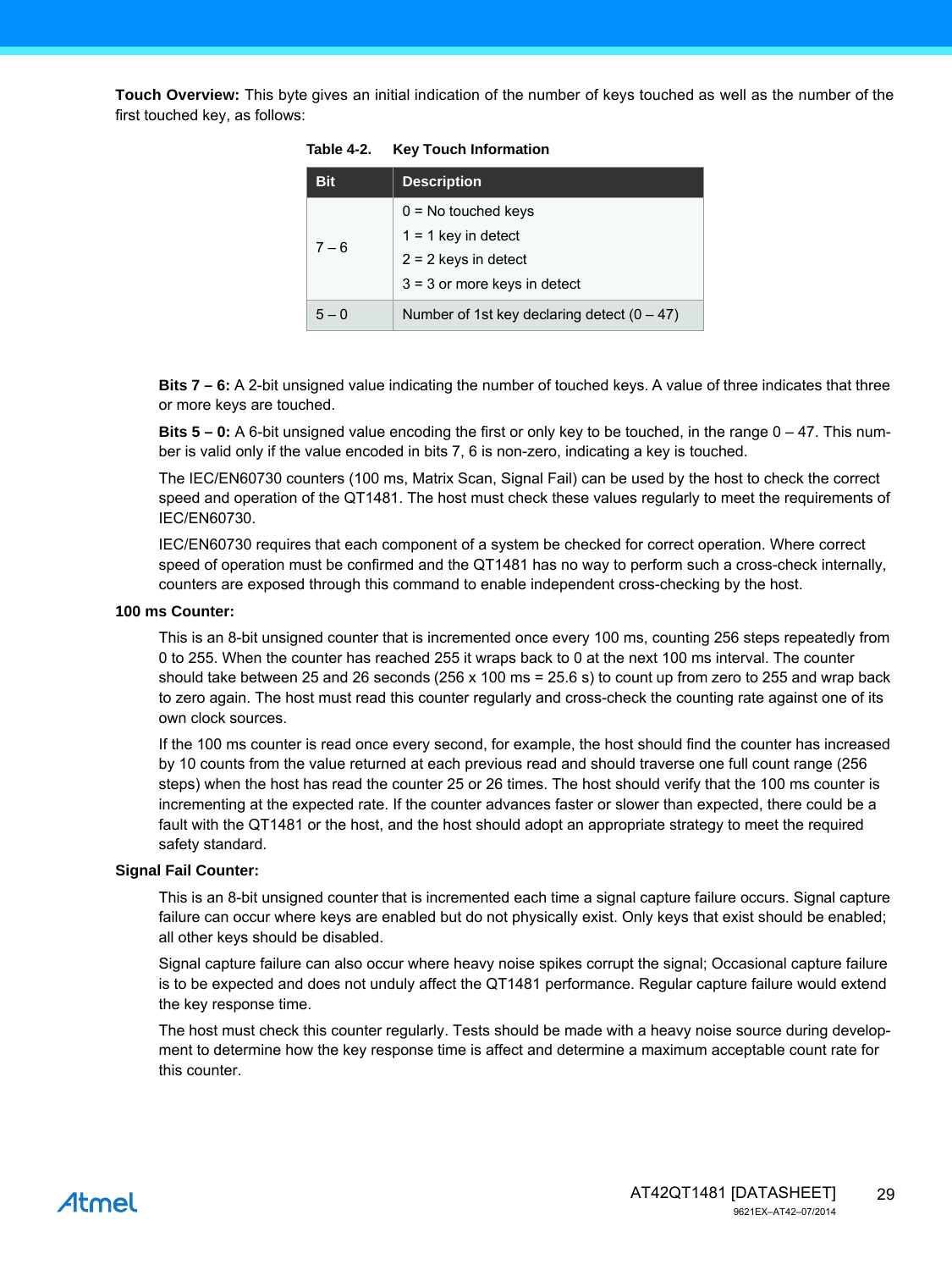#### **Matrix Scan Counter:**

<span id="page-29-2"></span><span id="page-29-1"></span>This is an 8-bit counter that is incremented before the start of each matrix scan, or keyscan cycle, counting 256 steps repeatedly from 0 to 255. When the counter has reached 255 it wraps back to 0 at the start of the next keyscan cycle. The keyscan cycle time should be measured with an oscilloscope during development.

The Matrix Scan count rate can be calculated directly from this. For example, if the keyscan cycle time is measured as 10 ms, the counter counts 256 steps in 2560 ms (256  $\times$  10 ms). The host must read this counter regularly to check the matrix scan is operating at the expected rate.

If the Matrix Scan counter is read once every 100 ms, for example, the host should find the counter has increased by 10 counts from the value returned at each previous read and should traverse one full count range (256 steps) when the host has read the counter 25 or 26 times. The host should verify the counter is incrementing at the expected rate. If the counter advances faster or slower than expected, there could be a fault with the QT1481 or the host, and the host should adopt an appropriate strategy to meet the required safety standard.

**Note:** The STATUS pin becomes inactive on processing this command if it was made active by a key touch (or release). See [Section 5.20 on page 47](#page-46-0) for STS TOUCH in the STS Setups byte.

## **4.8 Report Detections for All Keys – 0x07**

Returns six bytes which indicate all keys which are in detection, if any, as a bit-field. Key 0 reports in bit 0 of byte 0, the first byte returned. Key 47 is reported in bit 7 of byte 5. See [Table 4-3 on page 30.](#page-29-0)

A 16-bit CRC is appended to the response; this CRC folds in the command  $0 \times 07$  itself initially.

|                          |             | <b>Bit Number (X Line Number)</b> |                |                 |                |                |                |    |          |  |
|--------------------------|-------------|-----------------------------------|----------------|-----------------|----------------|----------------|----------------|----|----------|--|
|                          |             | $\overline{7}$                    | $6\phantom{1}$ | $5\phantom{.0}$ | 4              | $\overline{3}$ | $\overline{2}$ | 1  | $\bf{0}$ |  |
|                          | $\mathbf 0$ | 7                                 | 6              | 5               | $\overline{4}$ | 3              | $\overline{2}$ | 1  | 0        |  |
|                          | 1           | 15                                | 14             | 13              | 12             | 11             | 10             | 9  | 8        |  |
| <b>Byte</b><br>Number    | 2           | 23                                | 22             | 21              | 29             | 19             | 18             | 17 | 16       |  |
| Returned<br>$(Y$ line #) | 3           | 31                                | 30             | 29              | 28             | 27             | 26             | 25 | 24       |  |
|                          | 4           | 39                                | 38             | 37              | 36             | 35             | 34             | 33 | 32       |  |
|                          | 5           | 47                                | 46             | 45              | 44             | 43             | 42             | 41 | 40       |  |

<span id="page-29-0"></span>**Table 4-3. Bit Fields for Multiple Key Reporting and Key Numbering**

## **4.9 Report Error Flags for All Keys – 0x0B**

Returns six bytes which show error flags as a bit-field for all keys plus two CRC bytes. Key 0 reports in bit 0 of byte 0, the first byte returned; key 47 is reported in bit 7 of byte 5. See [Table 4-3](#page-29-0) and [Table 5-5 on page 55](#page-54-0).

This command reports an error flag for each enabled key if calibration has failed or if the key has a reference below the LSL (see [Section 5.18 on page 47](#page-46-2)), or if the FMEA key gain test fails (see [Section 5.19 on page 47\)](#page-46-1).

A 16-bit CRC is appended to the response. This CRC folds in the command  $0 \times 0$ B itself initially.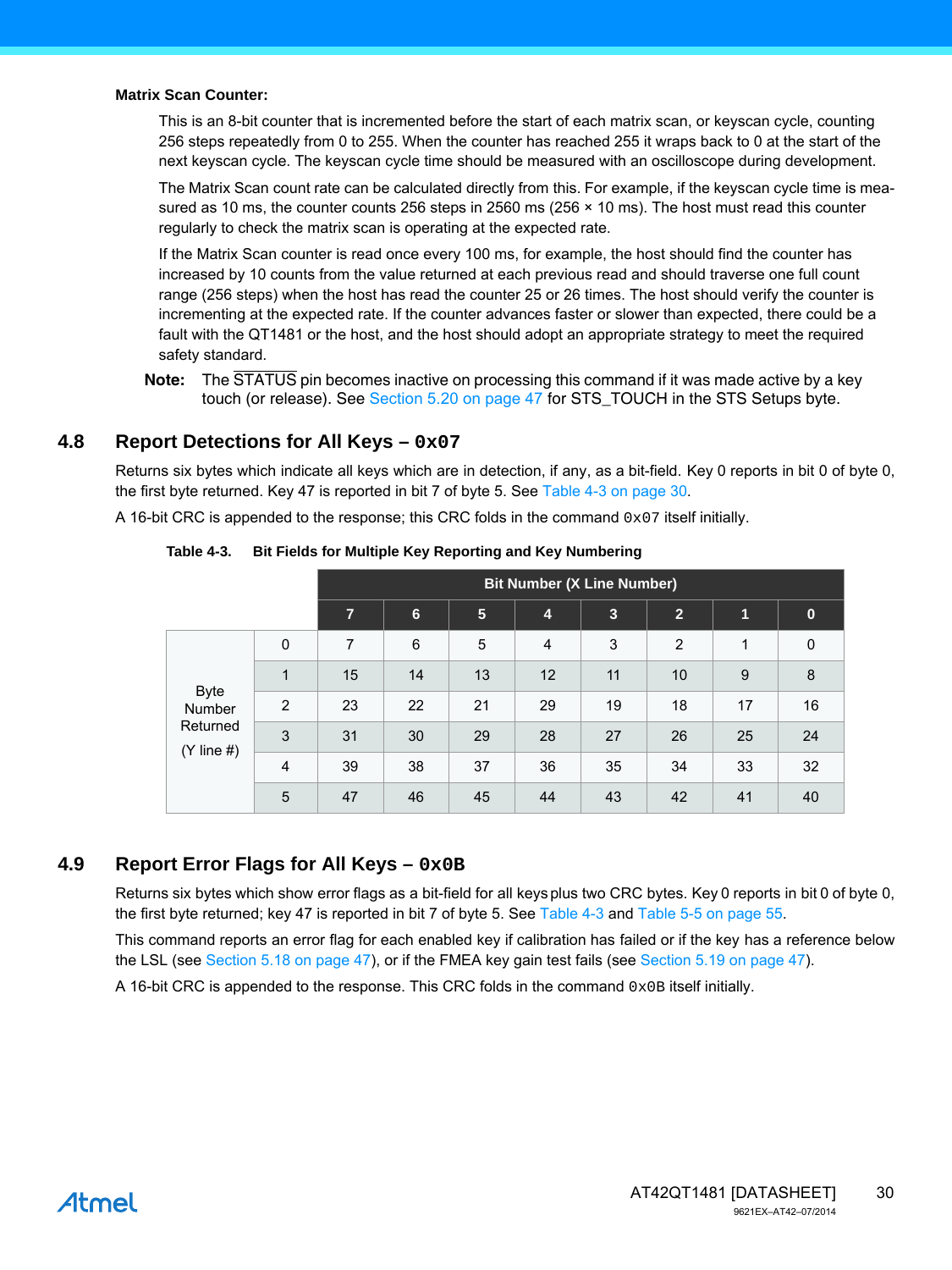## <span id="page-30-0"></span>**4.10 Dump Setups Block – 0x0D**

<span id="page-30-5"></span><span id="page-30-4"></span>This command causes the QT1481 to dump the entire internal Setups block back to the host.

<span id="page-30-3"></span><span id="page-30-2"></span><span id="page-30-1"></span>In UART mode, if the transfer is not paced faster than 110 ms  $\pm 5$  ms per byte the transfer is aborted and the QT1481 times out. This could happen if the host were controlling DRDY. In SPI mode, the entire command must be competed within 110 ms ±5 ms or the transfer could be aborted.

During the transfer, sensing is halted. Sensing is resumed after the command has finished.

A 16-bit CRC is appended to the response; this CRC is the same as the Setups table CRC and is sent LSByte first.

## **4.11 EEPROM CRC – 0x0E**

This command returns the 16-bit CRC calculated on the set-ups block and is sent back LSByte first. The CRC sent back is the same CRC that is appended to the end of the Setups block.

No CRC is appended to the response.

## **4.12 Return Last Command – 0x0F**

This command returns the last received command character, in 1's complement (inverted). If the command is repeated twice or more, it returns the inversion of  $0 \times 0$  F, which is  $0 \times F0$ .

If a prior command was not valid or was corrupted, it returns the bad command as well.

No CRC is appended to the response.

## **4.13 Internal Code – 0x10**

This command returns an internal code, as a value from 0 – 255.

A 16-bit CRC is appended to the response. This CRC folds in the command  $0 \times 10$  itself initially.

## **4.14 Internal Code – 0x13**

This command returns an internal code as a value from 0 – 255.

A 16-bit CRC is appended to the response; this CRC folds in the command  $0 \times 13$  itself initially.

#### **4.15 Sleep – 0x16**

The QT1481 replies with the character  $0 \times E9$  before setting an internal flag to indicate that low power sleep mode has been requested. The flag does not force the QT1481 to sleep immediately but requests the QT1481 to sleep at the end of each matrix scan whenever possible. Sleep must also be enabled in Setups (see [Section 5. on page 38](#page-37-0)), otherwise this command has no effect.

The internal flag is cleared upon receipt of any valid command except command  $0 \times 16$ , but the QT1481 must already be awake in order to receive the command. The QT1481 is awake for at least one keyscan cycle time after a wake-up pulse at the WS pin. To cancel the internal sleep request flag, issue a wake-up pulse at the WS pin and then send any valid command other than  $0x16$  within one matrix scan cycle. The matrix scan cycle time is dependent on a number of Setups parameters and should be measured using an oscilloscope.

See [Section 2.17 on page 16](#page-15-1) for details of the sleep behavior.

## **4.16 Data Set for One Key – 0x4***k*

Returns the data set for key k, where  $k = 0 - 47$ . To form this command, the key number is logical-OR'd into the byte 0x40. This command returns 5 data bytes, plus two CRC bytes, in the sequence:

| Signal                          | 2 bytes |
|---------------------------------|---------|
| Reference                       | 2 bytes |
| Normal Detect Integrator 1 byte |         |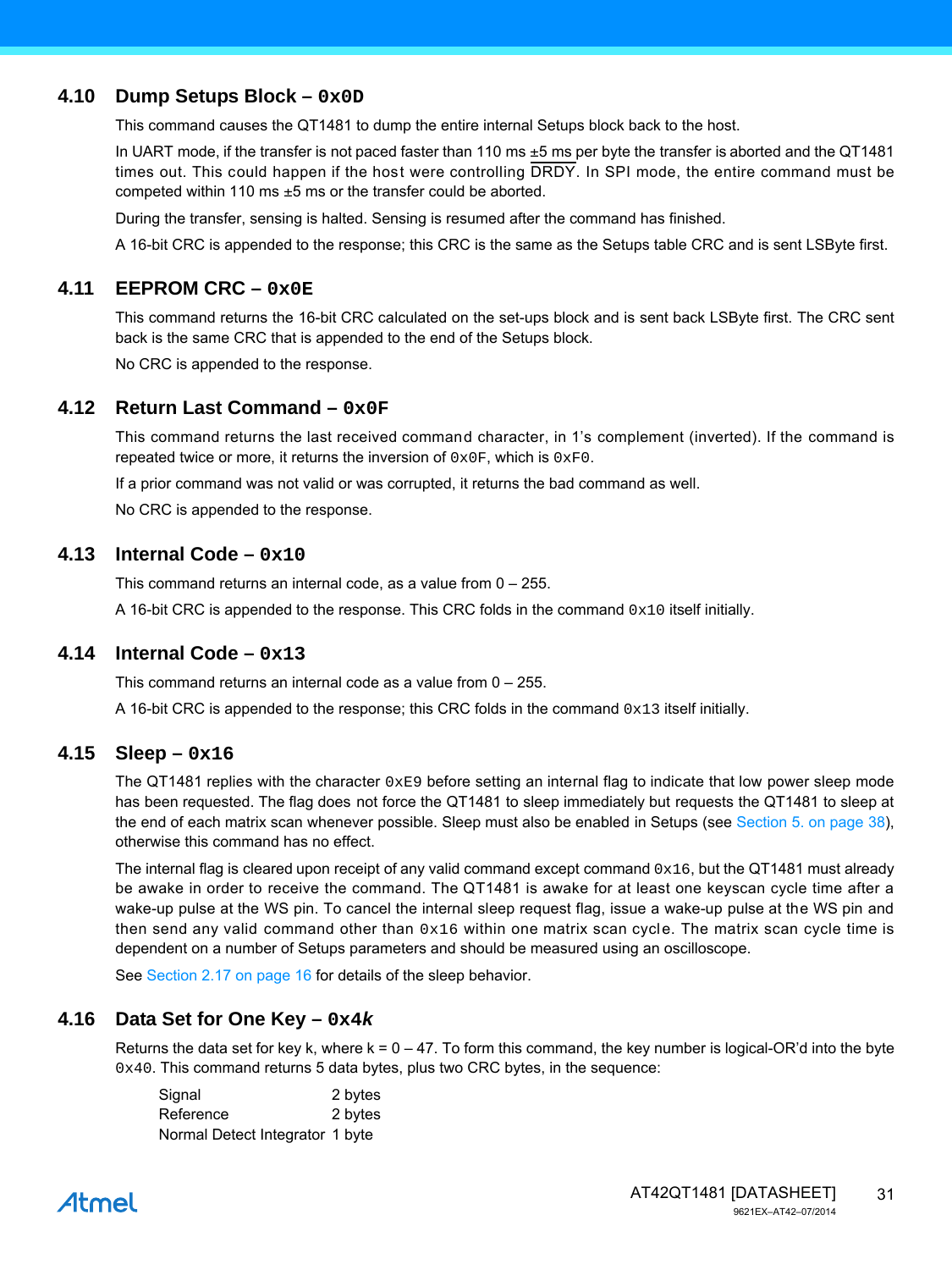Signal and Reference are returned LSByte first.

A 16-bit CRC is appended to the response. This CRC folds in the command 0x4*k* itself initially.

## **4.17 Status for Key**  $k - 0x8k$

Returns a bit-field for key *k* where *k* is from 0 – 47. The bit-field is explained in [Table 4-4](#page-31-1):

| <b>Bit</b>     | <b>Description</b>                                                    |
|----------------|-----------------------------------------------------------------------|
| 7              | $1 =$ Reserved                                                        |
| 6              | $1 =$ Reserved                                                        |
| 5              | $1 =$ Reserved                                                        |
| $\overline{4}$ | $1 =$ FMEA KGTT test failed for this key                              |
| 3              | $1 = Key$ is in detect                                                |
| $\overline{2}$ | 1 = Signal ref < LSL (low signal error). See Section 5.18 on page 47. |
| 1              | $1 = Key$ is undergoing calibration                                   |
| $\mathbf 0$    | 1 = Calibration on this key failed                                    |

<span id="page-31-1"></span>**Table 4-4. Status for Key** *k*

Bit 4 (FMEA KGTT) will be set during calibration after reset, and should be ignored until calibration has completed. A 16-bit CRC is appended to the response. This CRC folds in the command 0x8*k* itself initially.

## **4.18 Cal Key** *k* **– 0xC***k*

This command must be repeated twice within 110 ms or the command fails. The repeating command must be sequential without any intervening command.

This command functions the same as the 0x03 Cal All command except that this command only affects one key *k* where *k* is from 0 to 47.

The chosen key *k* is recalibrated in its native timeslot. Normal running of the part is not interrupted and all other keys operate correctly throughout. This command is for use only during normal operation to try to recover a single key that has failed or is not calibrated correctly.

Returns the 1's complement of 0xC*k* just before the key is recalibrated.

## <span id="page-31-0"></span>**4.19 Command Sequencing**

To interface the QT1481 with a host, the flow diagram of Figure 4-1 on page 34 is suggested. The actual settings of the Setups block used should normally just be the default settings except where changes are specifically required, such as for sensitivity, timing, or AKS changes.

The circles in this drawing are communications interchanges between host and sensor. The rectangles are internal host states or processing events. If any communications exchange fails, either the QT1481 fails to respond within the allotted time, or the response CRC is incorrect, or the response is out of context (the response is clearly not for the intended command). In these cases the host should just repeat the command.

The control flow spends 99% of its time alternating between the two states within the dashed rectangle. If a key is detected, the control flow enters Key Detection Processing.

Stuck Key Detection processing (0xC*k*) is optional, since the QT1481 contains the max on-duration timeout function and can therefore recalibrate the stuck key automatically. However, the host can recalibrate stuck k eys with greater flexibility if the recalibration timeouts are set to infinite and the host recalibrates them under specific conditions.

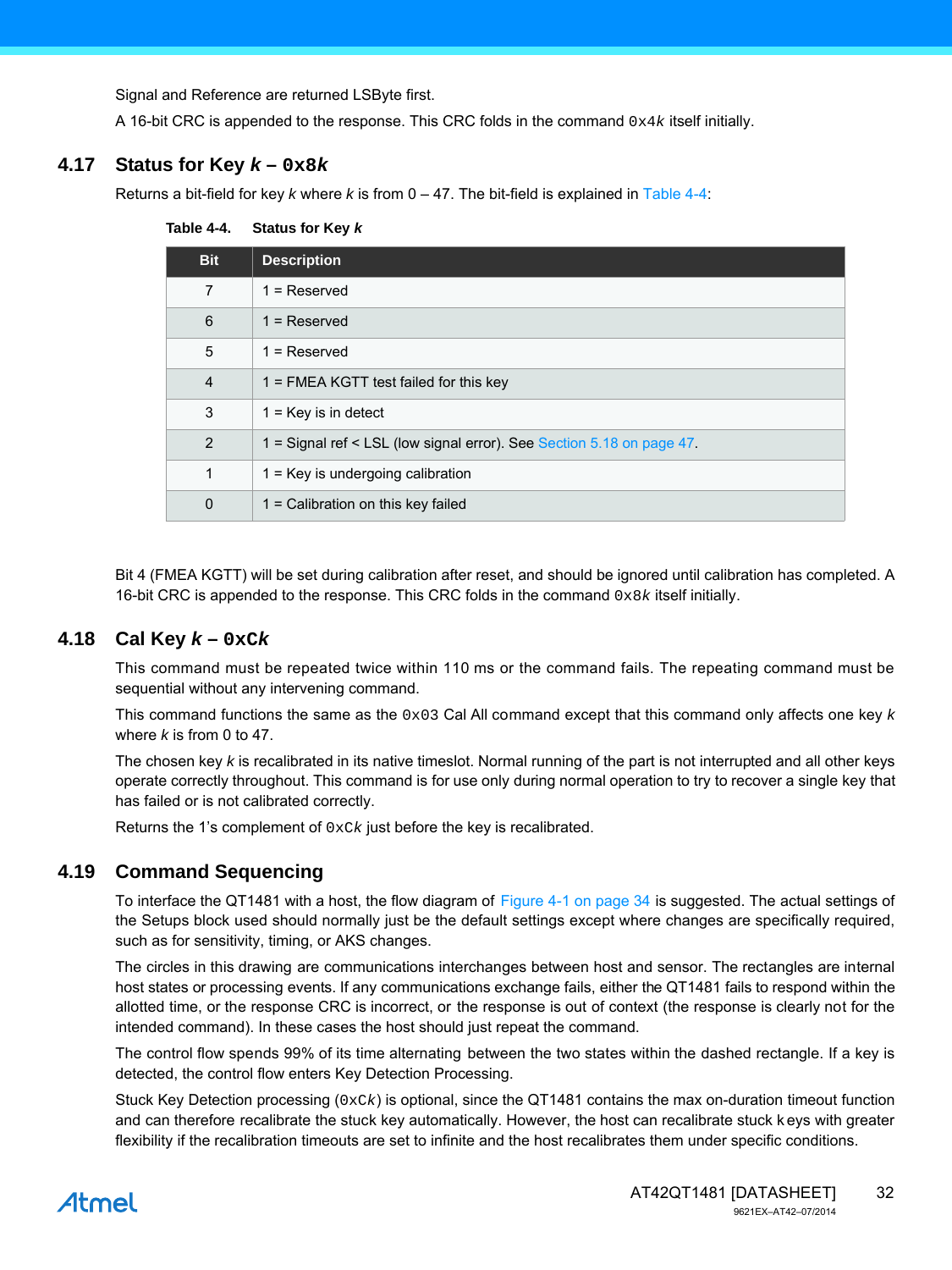Error handling takes place whenever an error flag is detected, or the QT1481 stops communicating (not shown). The error handling procedure is up to the designer. However normally this would entail shutting down the product if the error is serious enough (for example, a key that will not calibrate, or a FMEA \ IEC/EN60730 class error).

Normally it is not required to reload the setups, since the QT1481 itself stores a backup copy of these in Flash memory should the EEPROM become corrupt. However the host should reset the QT1481 so that the QT1481 copies the Flash setups to EEPROM, and then the host should check that the EEPROM CRC is correct.

Only if this fails should the EEPROM be reloaded by the host. One exception to this rule is just after power-up, since a CRC error in the EEPROM setups at this point is clearly a critical error that would require reloading. This happens at the factory, during the very first power-up cycle.

The *Last Command* command can be used at any time to resynchronize failed communications, for example due to timing errors.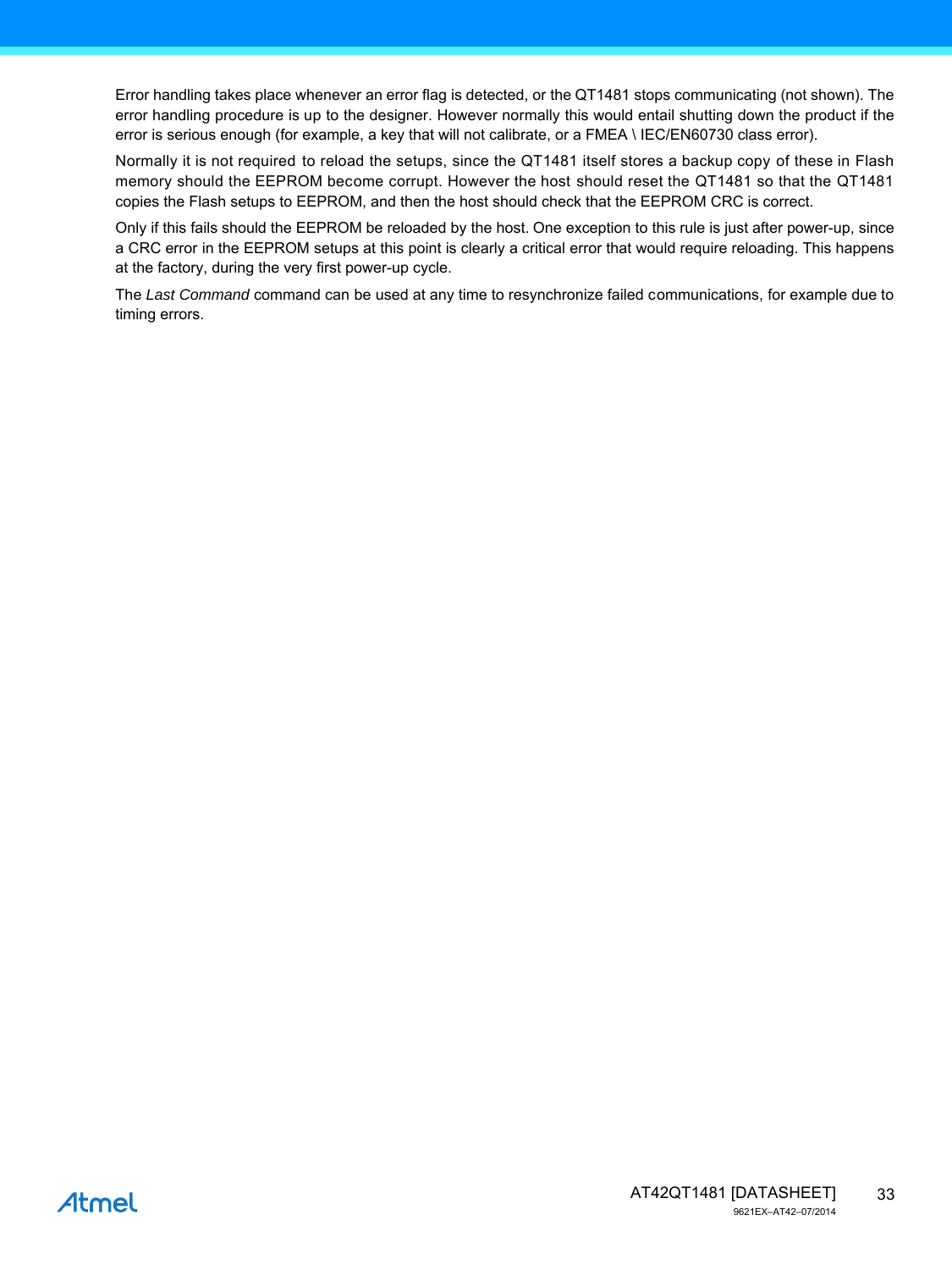

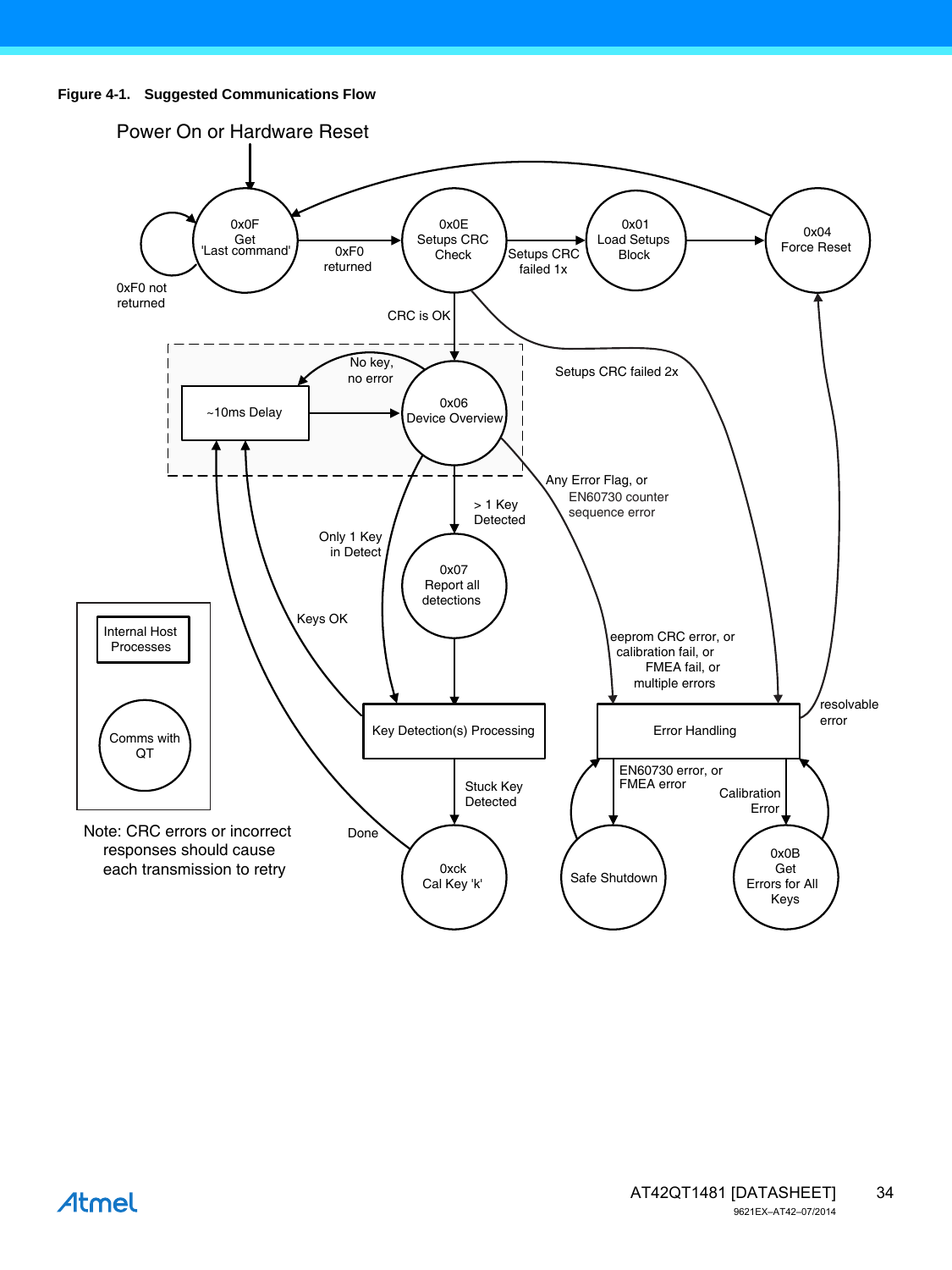## **Table 4-5. Command Summary**

| <b>Hex</b> | <b>Name</b>                         | <b>Description</b>                                                                                                                                                                                                                                                                                                                | #/Cmd          | # Rtnd       | <b>Rtn Range</b>                                       | <b>CRC</b>               | <b>Description</b>                                                                                                                                                                                                                                                                                                                                                                                                                                                                                                                                                                                                                                           | Page |
|------------|-------------------------------------|-----------------------------------------------------------------------------------------------------------------------------------------------------------------------------------------------------------------------------------------------------------------------------------------------------------------------------------|----------------|--------------|--------------------------------------------------------|--------------------------|--------------------------------------------------------------------------------------------------------------------------------------------------------------------------------------------------------------------------------------------------------------------------------------------------------------------------------------------------------------------------------------------------------------------------------------------------------------------------------------------------------------------------------------------------------------------------------------------------------------------------------------------------------------|------|
| 0x00       | Null command                        | Used to get data back in SPI mode                                                                                                                                                                                                                                                                                                 | $\mathbf{1}$   | $\mathbf{1}$ | $0 - 0xFF$                                             |                          | Flushes pending data from QT1481; one required<br>to extract each response byte.                                                                                                                                                                                                                                                                                                                                                                                                                                                                                                                                                                             | 26   |
| 0x01       | Enter Setups mode                   | Enter Setups, stop sensing; followed<br>by block load of binary Setups of<br>length nn. Command must be<br>repeated twice consecutively without<br>any intervening command in 110 ms to<br>execute. Sensing autorestarts,<br>however, the QT1481 should be reset<br>after the block load to ensure all new<br>setups take effect. | $2 + nn + 2$   | 2            | 0xFE<br>$+0xFE$<br><b>OR</b><br>0xFE<br>$+ 0x00$ (err) | 16                       | First OXFE issued when ready to receive data,<br>second OxFE issued when all loaded and burned;<br>else timeout.<br>If two commands not received in 110 ms, times out<br>and no response is issued. Part times out if each<br>byte not received within 110 ms of previous byte.<br>If CRC failure, returns 0x00 instead of 0xFE<br>Data block length is nn + 2 (CRC-16). LSL and<br>CRC should be sent low byte first.<br>Internal EEPROM updates regardless of CRC<br>health, but, if the CRC is bad, the EEPROM is<br>declared invalid and thus on reset the EEPROM is<br>restored from Flash backup, overwriting the<br>desired (but corrupt) new setups. | 26   |
| 0x02       | Low Level Calibration<br>and Offset | Forces QT1481 to calibrate at all three<br>selected frequencies.<br>Command must be repeated twice<br>consecutively without any intervening<br>command in 110 ms to execute.<br>After completion, host should read<br>back the setups block, and then<br>upload the Setups block together with<br>the correct CRC.                | $\overline{2}$ | $\mathbf{1}$ | 0xFD                                                   | $\overline{\phantom{a}}$ | 0xFD returned if command successfully received<br>and QT1481 is not processing a previous $0 \times 02$<br>command.                                                                                                                                                                                                                                                                                                                                                                                                                                                                                                                                          | 27   |
| 0x03       | CAL all                             | Forces QT1481 to recalibrate all keys;<br>re-enters RUN mode afterwards<br>automatically; 0x03 must be repeated<br>twice consecutively without any<br>intervening command in 110 ms to<br>execute                                                                                                                                 | $\overline{2}$ | $\mathbf{1}$ | 0xFC                                                   |                          | Returns 1's complement of command to<br>acknowledge command once the calibration has<br>been initiated.<br>If two commands not received in 110 ms, times out<br>and no response is issued.                                                                                                                                                                                                                                                                                                                                                                                                                                                                   | 27   |
| 0x04       | Force reset                         | Forces QT1481 to reset. Command<br>must be repeated twice consecutively<br>without any intervening command in<br>110 ms to execute                                                                                                                                                                                                | $\overline{2}$ | $\mathbf{1}$ | 0xFB                                                   |                          | Returns 1's complement of command to<br>acknowledge command prior to reset. If two<br>commands not received in 110 ms, times out and<br>no response is issued.                                                                                                                                                                                                                                                                                                                                                                                                                                                                                               | 27   |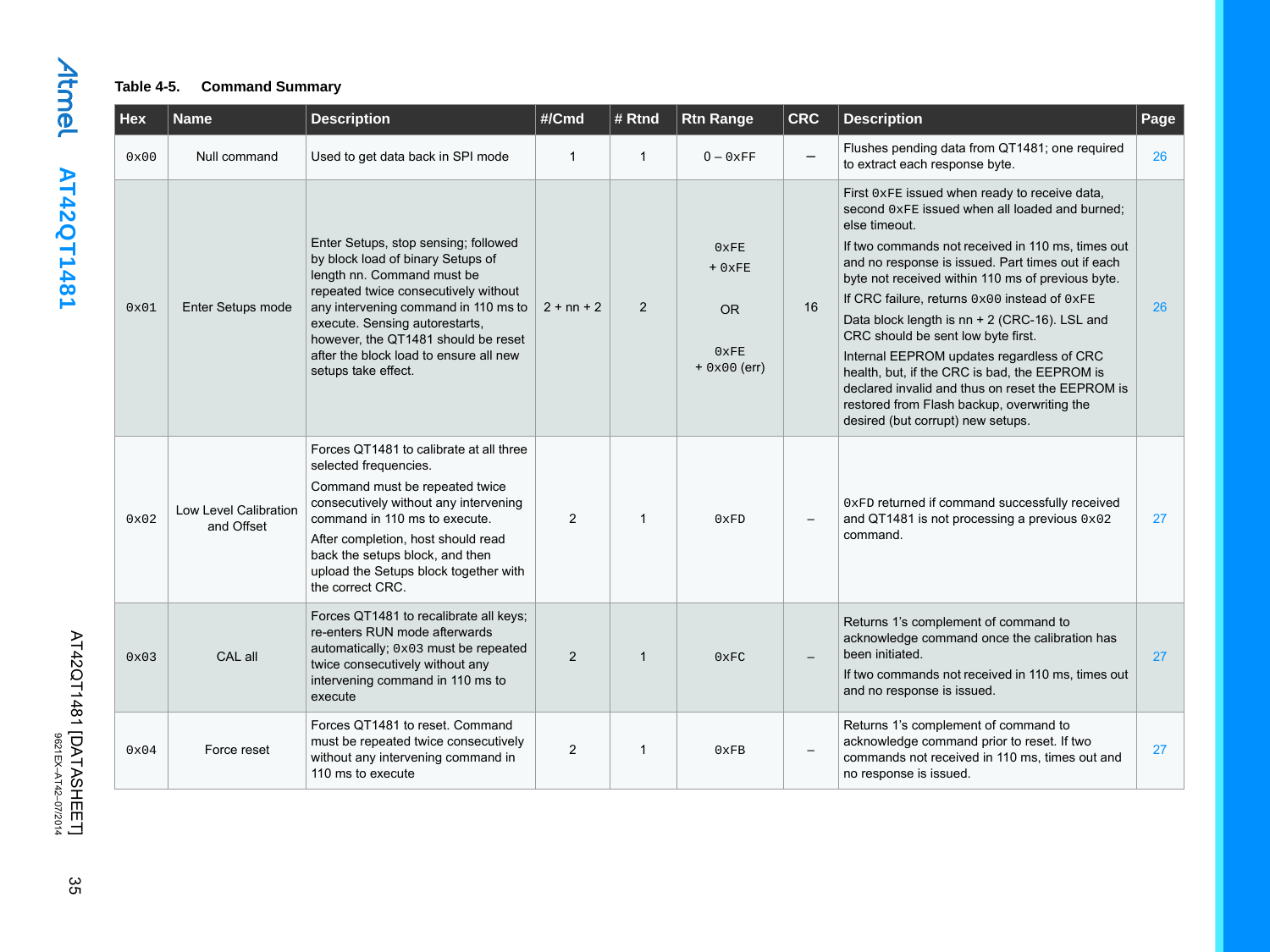## **Table 4-5. Command Summary (Continued)**

|                                                  | <b>Hex</b>     | <b>Name</b>          | <b>Description</b>                                                                                                             | #/Cmd        | # Rtnd         | <b>Rtn Range</b>             | <b>CRC</b>               | <b>Description</b>                                                                                                                                                                                                                                                                                                                                                                            | Page |
|--------------------------------------------------|----------------|----------------------|--------------------------------------------------------------------------------------------------------------------------------|--------------|----------------|------------------------------|--------------------------|-----------------------------------------------------------------------------------------------------------------------------------------------------------------------------------------------------------------------------------------------------------------------------------------------------------------------------------------------------------------------------------------------|------|
| tmel<br>AT42QT1481                               | 0x06           | QT1481 Overview      | Device status, indication of first key<br>touched, IEC/EN60730 counters.                                                       | $\mathbf{1}$ | $\overline{7}$ | $0 - 0xFF$<br>each byte      | 16                       | Returns 5 individual data bytes in following<br>sequence:<br><b>Device Status</b><br>1st key (range $0 - 47$ )<br>100 ms Counter (host must read for<br>IEC/EN60730 compliance)<br>Matrix Scan Counter (host must read for<br>IEC/EN60730 compliance)<br>Signal Fail Counter (host must read for<br>IEC/EN60730 compliance)<br>16-bit CRC (of command + return data) is<br>appended to return | 28   |
|                                                  | 0x07           | Report all keys      | Sends back all key detect status bits<br>(bit-field)                                                                           | $\mathbf{1}$ | 8              | $0 - 0xFF$<br>6 bytes        | 16                       | 16-bit CRC (of command + return data) is<br>appended to return                                                                                                                                                                                                                                                                                                                                | 30   |
| AT42QT1481 [DATASHEE<br>9621EX-AT42-07/2014<br>크 | $0 \times 0 B$ | Error flags for all  | Error bit fields                                                                                                               | $\mathbf{1}$ | 8              | $0 - 0xFF$<br>6 bytes        | 16                       | 16-bit CRC (of command + return data) is<br>appended to return                                                                                                                                                                                                                                                                                                                                | 30   |
|                                                  | 0x0D           | Dump Setups          | Returns Setups block area followed by<br>CRC. Scanning is halted and then<br>autorestarted after the command has<br>completed. | $\mathbf{1}$ | $nn+2$         | $0 - 0xFF$<br>$nn + 2 bytes$ | 16                       | Dump of fixed length nn followed by CRC-16<br>CRC is same as CRC at end of Setups block load.<br>LSL and CRC words are sent back to host low byte<br>first.<br>In UART mode, part times out if each byte not<br>transmitted within 110 ms of previous byte. This<br>can happen if DRDY is driven by the host.<br>In SPI mode, the entire command must be<br>completed within 110 ms.          | 31   |
|                                                  | $0 \times 0 E$ | <b>EEPROM CRC</b>    | <b>Gets EEPROM CRC</b>                                                                                                         | $\mathbf{1}$ | 2              | $0 - 0x$ FFFF                | 16                       | CRC-16 only on Setups block<br>This CRC is the same as the CRC at the end of<br>Setups block load. This word is returned low byte<br>first.                                                                                                                                                                                                                                                   |      |
|                                                  | 0x0F           | Return last command  | Returns last command received                                                                                                  | $\mathbf{1}$ | 1              | $0 - 0xFF$                   | $\overline{\phantom{m}}$ | Returns 1's complement of last command even if<br>bad                                                                                                                                                                                                                                                                                                                                         | 31   |
|                                                  | 0x10           | Return internal code | Diagnostic code for factory use.                                                                                               | $\mathbf{1}$ | 3              | $0 - 0xFF$                   | 16                       | Returns internal code. 16-bit CRC (of command +<br>return data) is appended to return                                                                                                                                                                                                                                                                                                         | 31   |
|                                                  | 0x13           | Return internal code | Diagnostic code for factory use.                                                                                               | $\mathbf{1}$ | 3              | $0 - 0xFF$                   | 16                       | Returns internal code. 16-bit CRC (of command +<br>return data) is appended to return                                                                                                                                                                                                                                                                                                         | 31   |

**Atmel** 

36 AT42QT1481 [DATASHEET]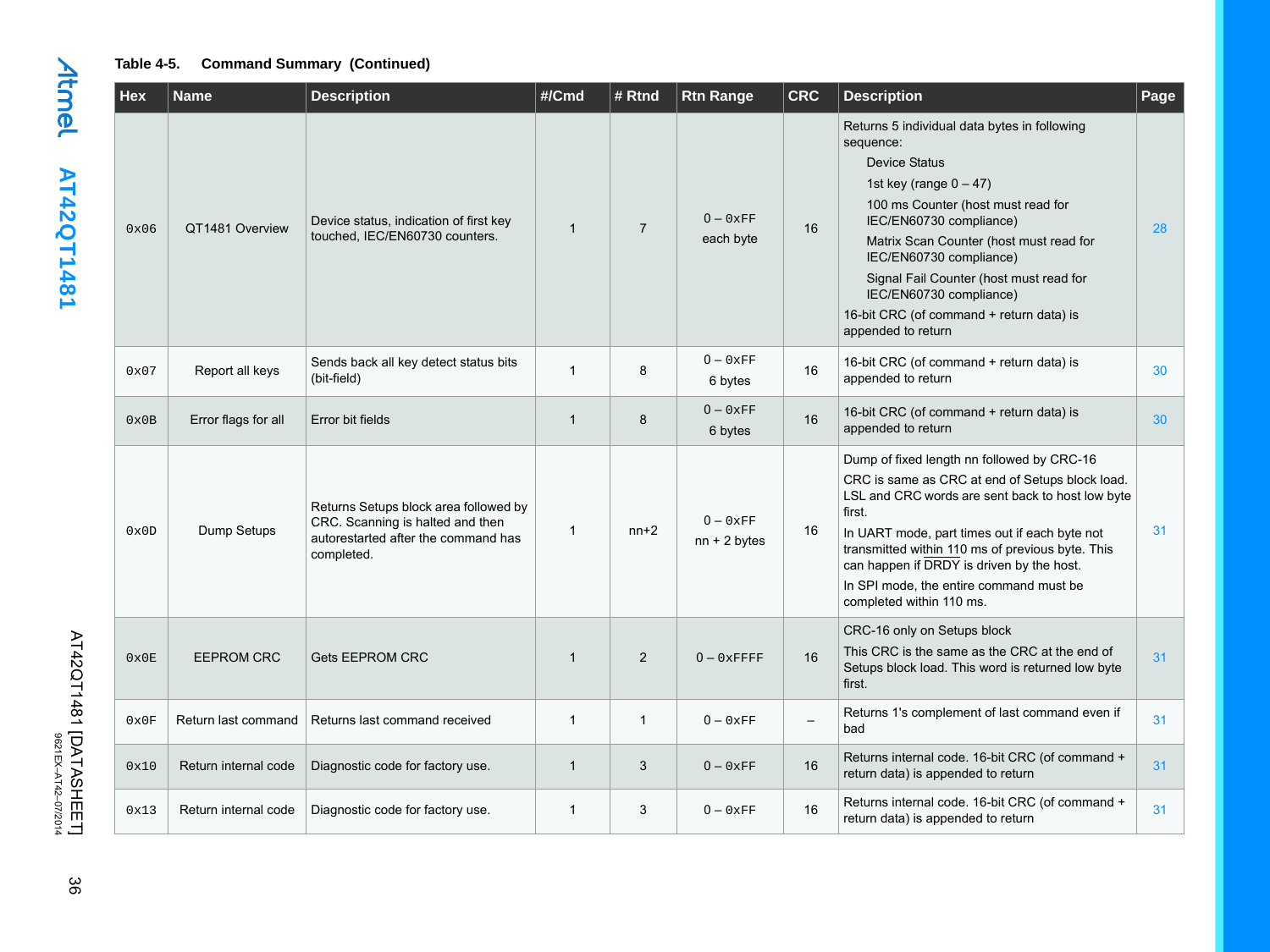### **Table 4-5. Command Summary (Continued)**

|  | <b>Hex</b> | <b>Name</b>      | <b>Description</b>                                                                                                                                                | #/Cmd | # Rtnd         | <b>Rtn Range</b>        | <b>CRC</b> | <b>Description</b>                                                                                                                                                                                                                                                                                        | Page |
|--|------------|------------------|-------------------------------------------------------------------------------------------------------------------------------------------------------------------|-------|----------------|-------------------------|------------|-----------------------------------------------------------------------------------------------------------------------------------------------------------------------------------------------------------------------------------------------------------------------------------------------------------|------|
|  | 0x16       | Sleep            | Enter sleep at end of each matrix scan<br>if no activity and if sleep is also<br>enabled in Setups                                                                | 1     | 1              | 0xE9                    |            | Returns 1's complement of command to<br>acknowledge; wakes on INT to scan matrix before<br>returning to sleep. Sleep disabled on receipt of any<br>other valid command.                                                                                                                                   | 31   |
|  | 0x4k       | Data for 1 key   | Get signal, ref, Norm DI for key $k$ {0 -<br>47<br>Signal: 2 bytes; Ref: 2 bytes; Norm DI:<br>1 byte                                                              | 1     | $\overline{7}$ | $0 - 0xFF$<br>Each byte | 16         | Signal and ref are Tx as 2 bytes, LSByte first.<br>16-bit CRC (of command + return data) is<br>appended to return                                                                                                                                                                                         | 31   |
|  | 0x8k       | Status for key k | Get status byte for key $k \{0 - 47\}$                                                                                                                            |       | 3              | $0 - 0xFF$              | 16         | Bits $7 - 5$ : reserved<br>Bit 4: 1 = FMEA KGTT test failed on this key<br>Bit $3: 1 = \text{key}$ is in detect<br>Bit 2: $1 = (Ref < LSL)$<br>Bit 1: $1 = \text{key}$ is in calibration<br>Bit 0: $1 =$ calibration of this key failed<br>16-bit CRC (of command + return data) is<br>appended to return | 32   |
|  | 0xCk       | CAL key k        | Force calibration of key $k$ where $k =$<br>$0 - 47$ . Command must be repeated<br>twice consecutively without any<br>intervening command in 110 ms to<br>execute | 2     |                | $0x10 - 0x3F$           |            | Used in Run mode. Normal sensing of other keys<br>not affected. CAL of k only takes place in the key's<br>normal timeslot.<br>Returns the ones complement of the command<br>char, once the calibration is scheduled.                                                                                      | 32   |

 $\sqrt{2}$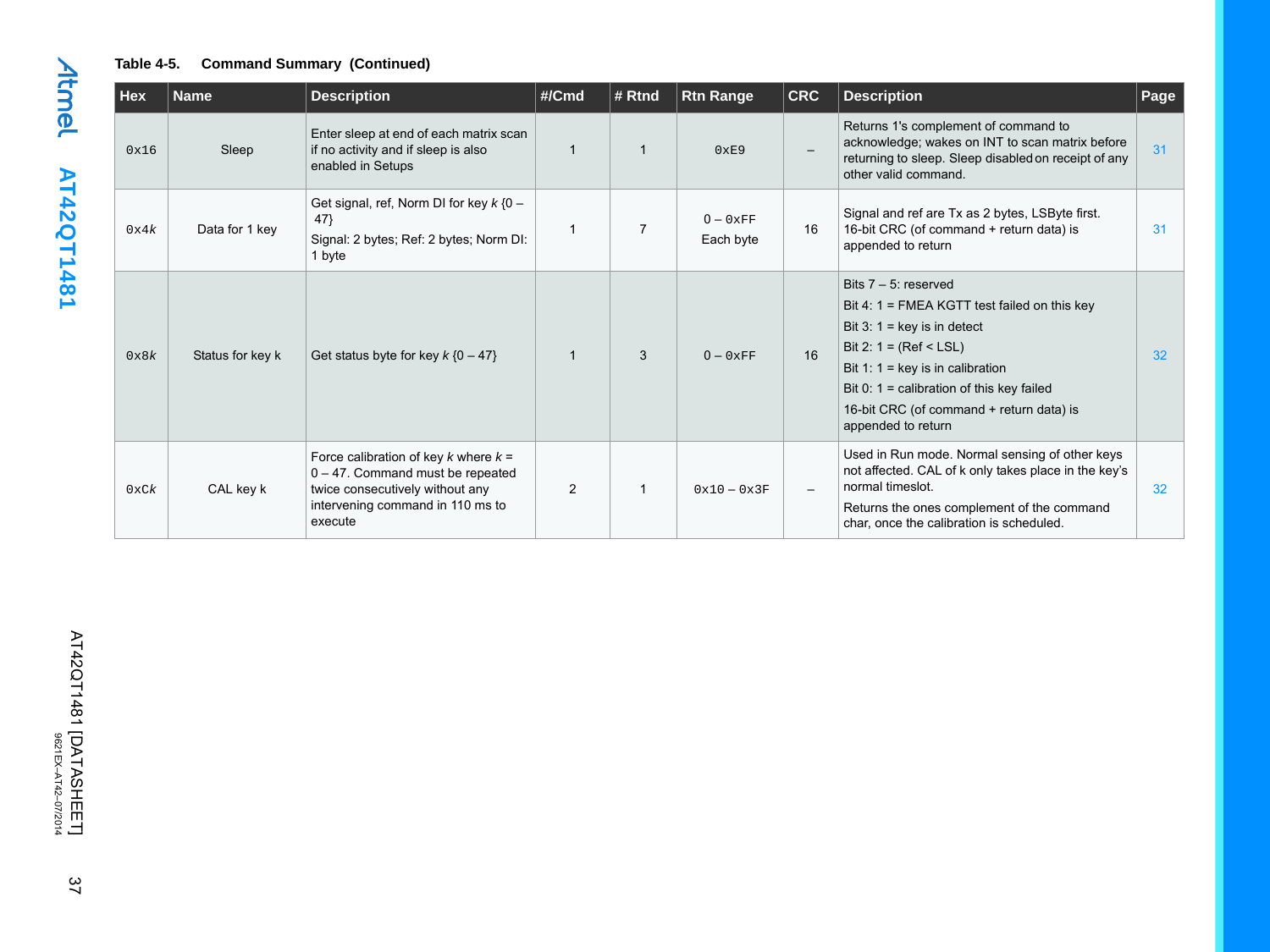# **5. Setups**

<span id="page-37-0"></span>The QT1481 calibrates and processes all signals using a number of algorithms specifically designed to provide for high survivability in the face of adverse environmental challenges. It provides a large number of processing options which can be user-selected to implement very flexible, robust keypanel solutions.

User-defined Setups are employed to alter the algorithm to suit each application. The setups are loaded into the QT1481 in a block load over one of the serial interfaces and stored in an onboard EEPROM array. After a setups block load, the QT1481 should be reset to allow the new Setups block to be shadowed in internal Flash ROM and to allow all the new parameters to take effect. This reset can be either a hardware or software reset.

Refer to Table 5-4 on page 53 for a list of all Setups.

Block length issues: The setups block is 350 bytes long (including the two CRC bytes) to accommodate 48 keys. This can be a burden on smaller host controllers with limited memory. In larger quantities the QT1481 can be procured with the setups block preprogrammed from Atmel. If the application only requires a small number of keys (such as 16) then the setups table can be compressed in the host by filling large stretches of the Setups area with nulls.

Many setups employ lookup-table (LUT) value translation. The Setups Block Summary on page 56 shows all translation values.

Default values shown are factory defaults.

### **5.1 Negative Threshold – NTHR**

The negative threshold value is established relative to a key signal reference value. The threshold is used to determine key touch when crossed by a negative-going signal swing after having been filtered by the detection integrator. Larger absolute values of threshold desensitize keys since the signal must travel farther in order to cross the threshold level. Conversely, lower thresholds make keys more sensitive.

As Cx and Cs drift, the reference point drift-compensates for these changes at a user-settable rate. The threshold level is recomputed whenever the reference point moves, and thus it is also drift compensated.

The amount of NTHR required depends on the amount of signal swing that occurs when a key is touched. Thicker panels or smaller key geometries reduce key gain (signal swing from touch), thus requiring smaller NTHR values to detect touch.

The negative threshold is programmed on a per-key basis using the Setup process. See Table 5-7 on page 56 and also [Section 5.2 on page 39](#page-38-0) (Threshold Multiplier – THRM)

| <b>Typical values:</b> | 3 to 8<br>(7 to 12 counts of threshold; 4 is internally added to NTHR to generate<br>the threshold). |
|------------------------|------------------------------------------------------------------------------------------------------|
| Default value:         | 6<br>(10 counts of threshold)                                                                        |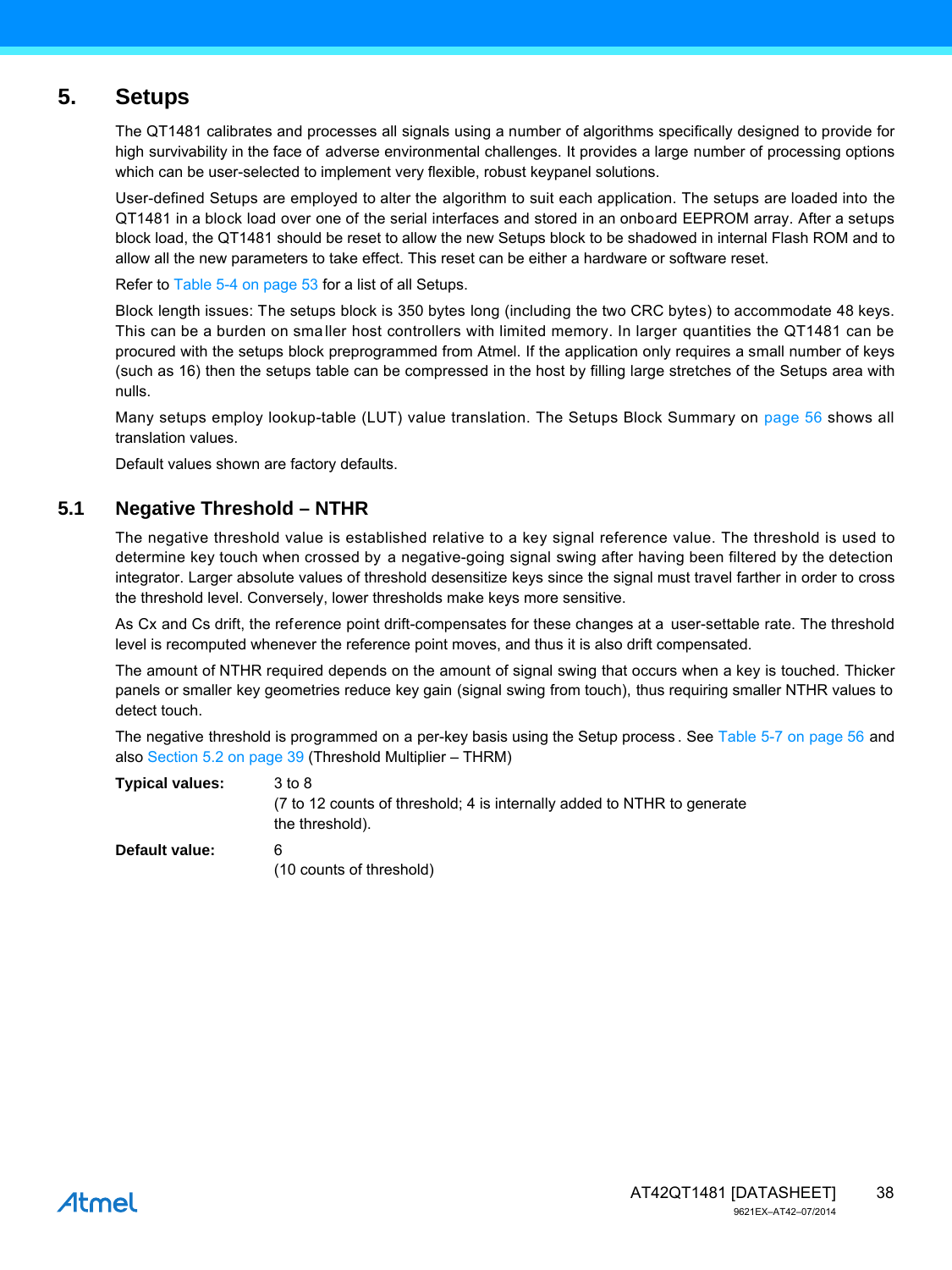### <span id="page-38-0"></span>**5.2 Threshold Multiplier – THRM**

It is sometimes useful to be able to operate the QT1481 with much higher detect thresholds than can be set with NTHR alone. The Threshold Multiplier (THRM) is a multiplier which extends the range of NTHR and PTHR considerably. The operating detect threshold for a key is arrived at by multiplying NTHR or PTHR for that key by THRM. Note that the detect threshold range is extended at the expense of the step size. [Table 5-1](#page-38-1) shows the extended threshold range for each value of THRM.

| <b>THRM</b> | <b>Multiplier</b> | <b>Extended Detect Threshold</b> |
|-------------|-------------------|----------------------------------|
|             | $\times$ 1        | $4 - 18$                         |
|             | $\times 2$        | $8 - 36$                         |
| 2           | $\times$ 4        | $16 - 72$                        |
|             | $\times 8$        | $32 - 144$                       |

<span id="page-38-3"></span><span id="page-38-2"></span><span id="page-38-1"></span>**Table 5-1. Extended Detect Threshold** 

This function is programmed on a global basis. See Table 5-7 on page 56.

| <b>THRM Possible range:</b> | 0, 1, 2, 3 ( $\times$ 1, $\times$ 2, $\times$ 4, $\times$ 8) |
|-----------------------------|--------------------------------------------------------------|
| <b>THRM Default value:</b>  | 0(x 1)                                                       |

### **5.3 Positive Threshold – PTHR**

The positive threshold is used to provide a mechanism for recalibration of the reference point when a key signal moves abruptly to the positive. This condition is not normal, and usually occurs only after a recalibration when an object is touching the key and is subsequently removed. The desire is normally to recover from these events quickly.

Positive hysteresis: PHYST is fixed at 12.5% of the positive threshold value and cannot be altered.

Positive threshold levels are programmed using the Setup process on a per-key basis. See also [Section 5.2 on page](#page-38-0) [39](#page-38-0) (Threshold Multiplier – THRM)

| <b>Typical values:</b> | 1 to 4<br>(5 to 8 counts of threshold; 4 is internally added to PTHR to generate<br>the threshold) |
|------------------------|----------------------------------------------------------------------------------------------------|
| Default value:         | (6 counts of threshold)                                                                            |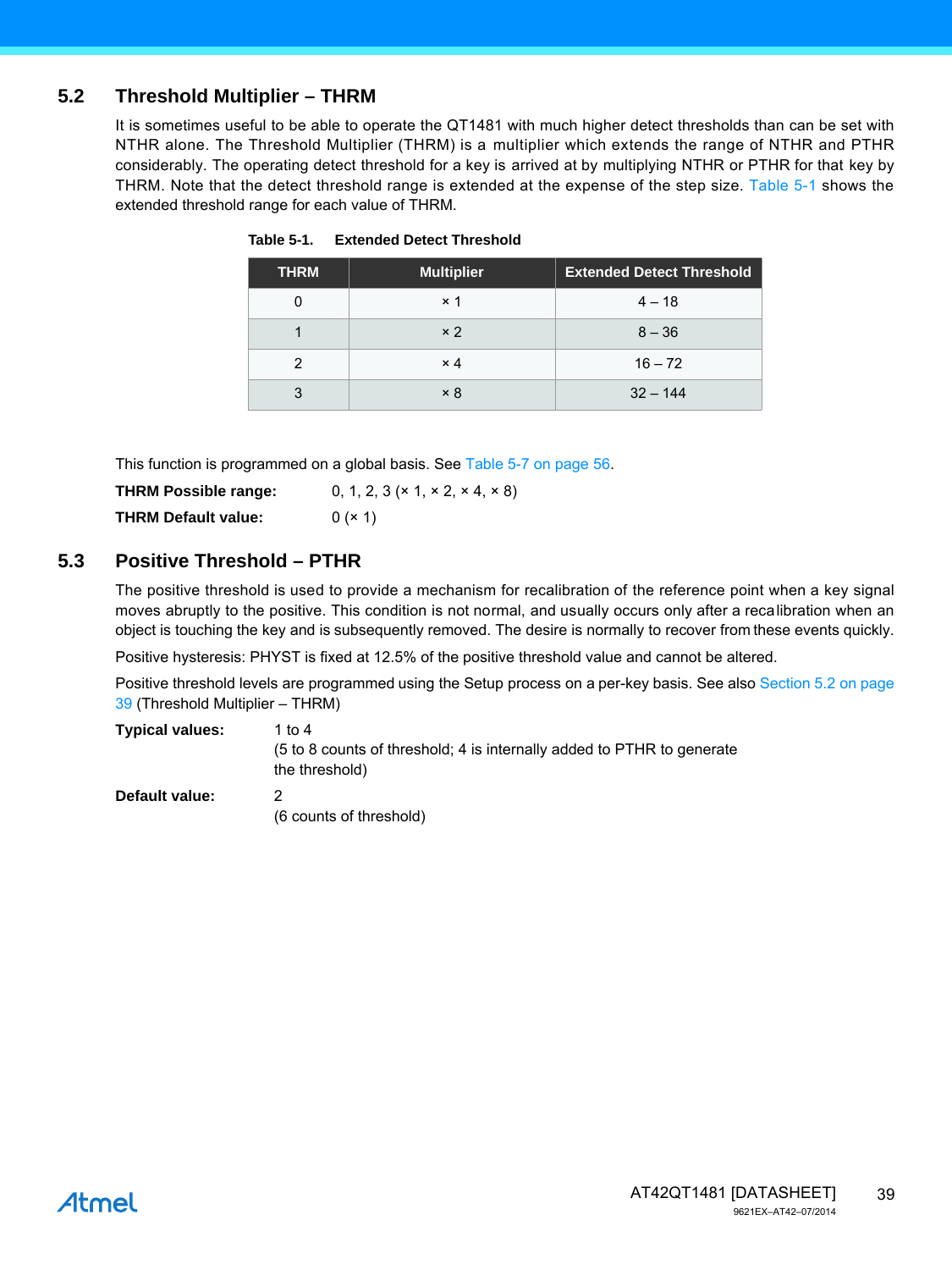# <span id="page-39-0"></span>**5.4 Drift Compensation – NDRIFT, PDRIFT**

Signals can drift because of changes in Cx and Cs over time and temperature. It is crucial that such drift be compensated for, or false detections and sensitivity shifts can occur.

Drift compensation (Figure 5-1 on page 40) is performed by making the reference level track the raw signal at a slow rate, but only while there is no detection in effect. The rate of adjustment must be performed slowly, otherwise legitimate detections could be ignored. The QT1481 drift compensates using a slew-rate limited change to the reference level; the threshold and hysteresis values are slaved to this reference.

#### **Figure 5-1. Thresholds and Drift Compensation**

<span id="page-39-1"></span>

When a finger is sensed, the signal falls since the human body acts to absorb charge from the cross-coupling between X and Y lines. An isolated, untouched foreign object (a coin, or a water film) causes the signal to rise very slightly due to an enhancement of coupling. This is contrary to the way most capacitive sensors operate.

Once a finger is sensed, the drift compensation mechanism ceases since the signal is legitimately detecting an object. Drift compensation only works when the signal in question has not crossed the negative threshold level.

The drift compensation mechanism can be made asymmetric if desired; the drift-compensation can be made to occur in one direction faster than it does in the other simply by changing the NDRIFT and PDRIFT Setups parameters. This can be done on a per-key basis.

Specifically, drift compensation should be set to compensate faster for increasing signals than for decreasing signals. Decreasing signals should not be compensated quickly, since an approaching finger could be compensated for partially or entirely before even touching the touch pad. However, an obstruction over the sense pad, for which the sensor has already made full allowance, could suddenly be removed leaving the sensor with an artificially suppressed reference level and thus become insensitive to touch. In the latter case, the sensor should compensate for the object's removal by raising the reference level relatively quickly.

Drift compensation and the detection time-outs work together to provide for robust, adaptive sensing. The time-outs provide abrupt changes in reference calibration depending on the duration of the signal event.

NDRIFT and PDRIFT are effective while the part is awake. If sleep is enabled, SDC must also be configured so drift compensation operates at the desired rate.

| <b>NDRIFT Typical values:</b> | 9 to 11<br>(2 to 3.3 s / count of drift compensation translation via LUT, page 56)       |
|-------------------------------|------------------------------------------------------------------------------------------|
| <b>NDRIFT Default value:</b>  | 10<br>(2.5 s / count of drift compensation)                                              |
| <b>PDRIFT Typical values:</b> | 9 to 11<br>(2 to 3.3 s / count of drift compensation; translation via LUT,<br>page $56)$ |
| <b>PDRIFT Default value:</b>  | 10<br>(2.5 s / count of drift compensation)                                              |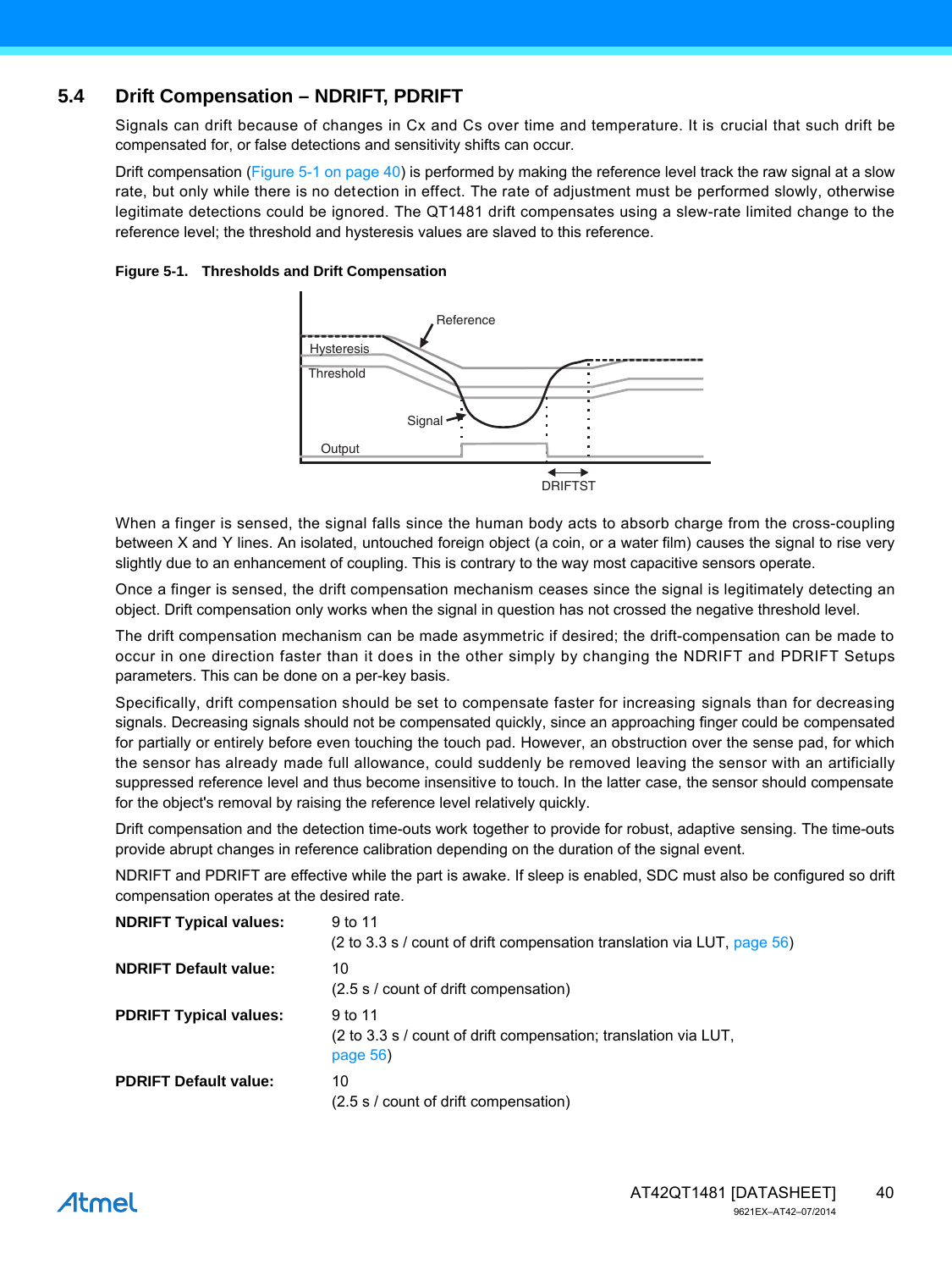### **5.5 Detect Integrators – NDIL, FDIL**

<span id="page-40-0"></span>The NDIL parameter is used to enable and disable keys in the matrix and to provide signal filtering. To enable a key, its NDIL parameter should be nonzero (NDIL = 0 disables a key).

To suppress false detections caused by spurious events like electrical noise, the QT1481 incorporates a detection integrator or DI counter mechanism. A per-key counter is incremented each time the key has exceeded its threshold and is decremented each time the key does not exceed its threshold. When this counter reaches a preset limit the key is finally declared to be touched.

The DI mechanism uses two counters. The first is the fast DI counter FDIL. When a key signal is first noted to be below the negative threshold, the key enters 'fast burst' mode. In this mode the burst is rapidly repeated for up to the specified limit count of the fast DI counter. Each key has its own counter and its own specified fast-DI limit (FDIL), which can range from 1 to 15. (FDIL = 0 is invalid; do not use).

When fast-burst is entered the QT1481 locks onto the key and repeats the acquire burst until the fast-DI counter reaches FDIL or drops back to zero. After this the QT1481 resumes normal keyscanning and goes on to the next key.

The Normal DI counter counts the number of times the fast-DI counter reached its FDIL value. The Normal DI counter can only increment once per complete scan of all keys. Only when the Normal DI counter reaches NDIL does the key become formally active.

The net effect of this is that the sensor can rapidly lock onto and confirm a detection with many confirmations, while still scanning other keys. The ratio of fast to normal counts is completely user-settable via the Setups process. The total number of required confirmations is equal to FDIL times NDIL.

- If FDIL = 6 and NDIL = 2, the total detection confirmations required is 12, even though the QT1481 scanned through all keys only twice. The DI is extremely effective at reducing false detections at the expense of slower reaction times. In some applications a slow reaction time is desirable. The DI can be used to intentionally slow down touch response in order to require the user to touch longer to operate the key.
- If FDIL = 1, the QT1481 functions conventionally. Each channel acquires only once in rotation, and the normal detect integrator counter (NDIL) operates to confirm a detection. Fast-DI is in essence not operational.
- If FDIL  $\geq$ 2, then the fast-DI counter also operates in addition to the NDIL counter.
- If Signal <NTHR: The fast-DI counter is incremented towards FDIL due to touch.
- If Signal >NTHR then the fast-DI counter is decremented due to lack of touch.

**Disabling a key:** If NDIL = 0, the key becomes disabled. Keys disabled in this way are pared from the burst sequence in order to improve sampling rates and thus response time. See [Section 2. on page 7](#page-6-0).

**Note:** It is very important to disable keys that do not physically exist in the layout, otherwise real keys can incorrectly report their signal as zero.

This function is programmed on a per-key basis. Do not use FDIL = 0 because it is invalid.

| <b>NDIL Typical values:</b> | 2.3               |
|-----------------------------|-------------------|
| <b>NDIL Default value:</b>  | 2                 |
| <b>FDIL Typical values:</b> | $4 \text{ to } 6$ |
| <b>FDIL Default value:</b>  | 5                 |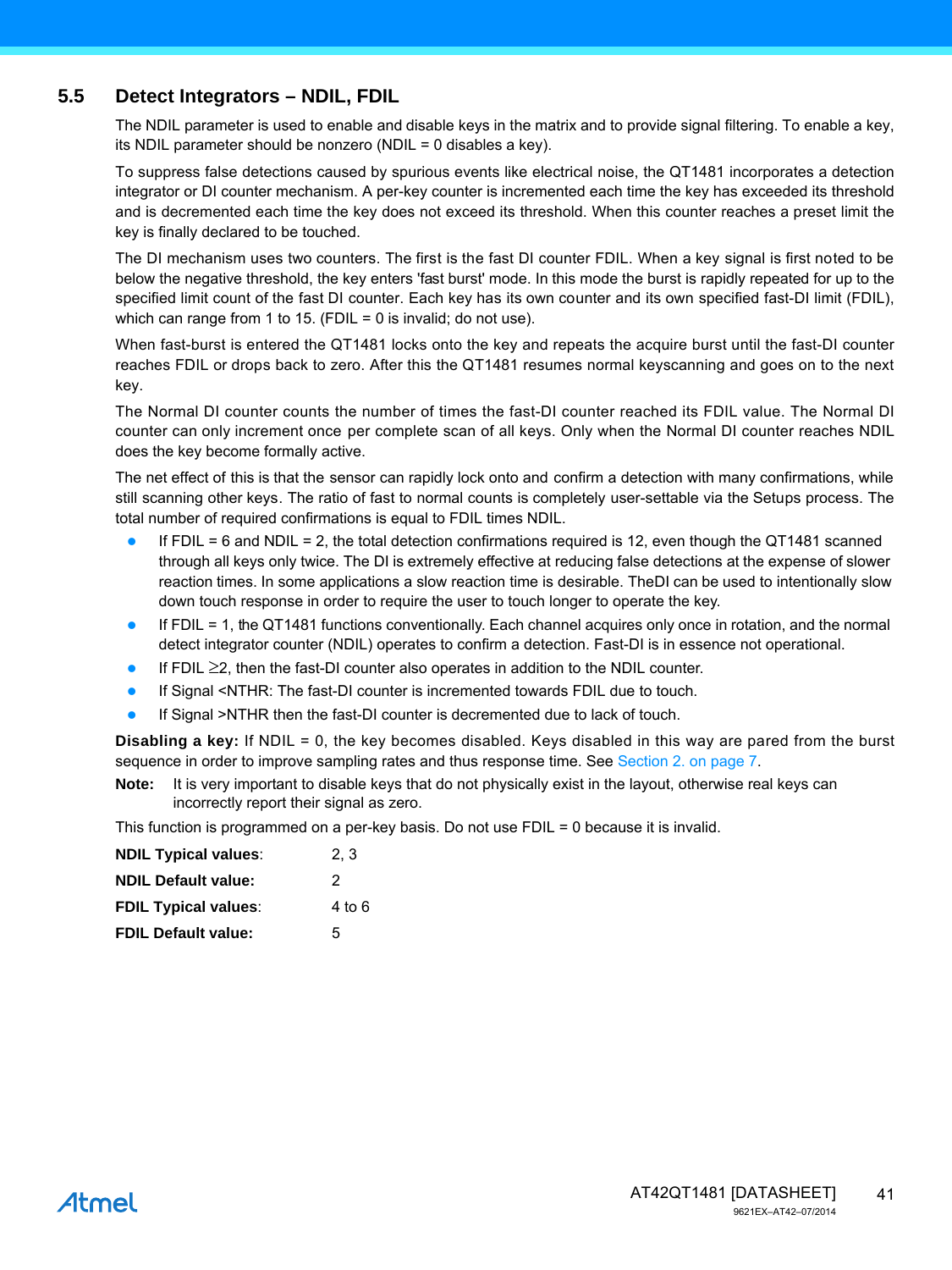### **5.6 Detect Integrator Multiplier – DIM**

<span id="page-41-2"></span>It is sometimes useful to be able to operate the QT1481 with a higher detect integrator limit than can be set with NDIL alone. The Detect Integrator Multiplier (DIM) is a multiplier which extends the range of NDIL. The operating detect integrator limit for a key is arrived at by multiplying NDIL for that key by DIM. Note that the detect integrator range is extended at the expense of the step size. [Table 5-2](#page-41-0) shows the extended detect integrator range for each value of DIM.

This function is programmed on a global basis. See Table 5-7 on page 56.

| <b>DIM</b> | <b>Multiplier</b> | <b>Extended Integrator Limit</b> |
|------------|-------------------|----------------------------------|
| 0          | $\times$ 1        | $1 - 15$                         |
|            | $\times 2$        | $2 - 30$                         |
| 2          | $\times$ 4        | $4 - 60$                         |
| 3          | $\times 8$        | $8 - 120$                        |

<span id="page-41-3"></span><span id="page-41-1"></span><span id="page-41-0"></span>**Table 5-2. Extended Detect Integrator Limit**

If a key is disabled with  $NDIL = 0$ ,  $DIM$  is ignored for that key.

**DIM Default value:** 0 (× 1)

**DIM Possible range:** 0, 1, 2, 3 (× 1, × 2, × 4, × 8)

### **5.7 Negative Recal Delay – NRD**

If an object unintentionally contacts a key resulting in a detection for a prolonged interval it is usually desirable to recalibrate the key in order to restore its function, perhaps after a time delay of some seconds.

The Negative Recal Delay timer monitors such detections. If a detection event exceeds the timer's setting, the key is automatically recalibrated. After a recalibration has taken place, the affected key once again functions normally even if it is still being contacted by the foreign object. This feature is set on a per-key basis using the NRD setup parameter.

NRD can be disabled by setting it to zero (infinite timeout) in which case the key never autorecalibrates during a continuous detection (but the host could still command it).

NRD is set using one byte per key, which can range in value from  $0 - 254$ . NRD above 0 is expressed in 0.5 s increments. Thus if NRD = 120, the timeout value is actually 60 seconds.

**Note:** 255 is an illegal number; do not use.

| <b>NRD Typical values:</b> | 20 to 60 (10 s to 30 s)               |
|----------------------------|---------------------------------------|
| <b>NRD Default value:</b>  | 20(10 s)                              |
| <b>NRD Range:</b>          | $0 - 254$ ( $\infty$ , 0.5 s - 127 s) |

### **5.8 Positive Recalibration Delay – PRD**

A recalibration can occur automatically if the signal swings more positive than the positive threshold level. This condition can occur if there is positive drift but insufficient positive drift compensation, or, if the reference moved negative due to a NRD autorecalibration, and thereafter the signal rapidly returned to normal (positive excursion).

As an example of the latter, if a foreign object or a finger contacts a key for period longer than the Negative Recal Delay (NRD), the key is by recalibrated to a new lower reference level.

Then, when the condition causing the negative swing ceases to exist (the object is removed), the signal can suddenly swing back positive to near its normal reference.

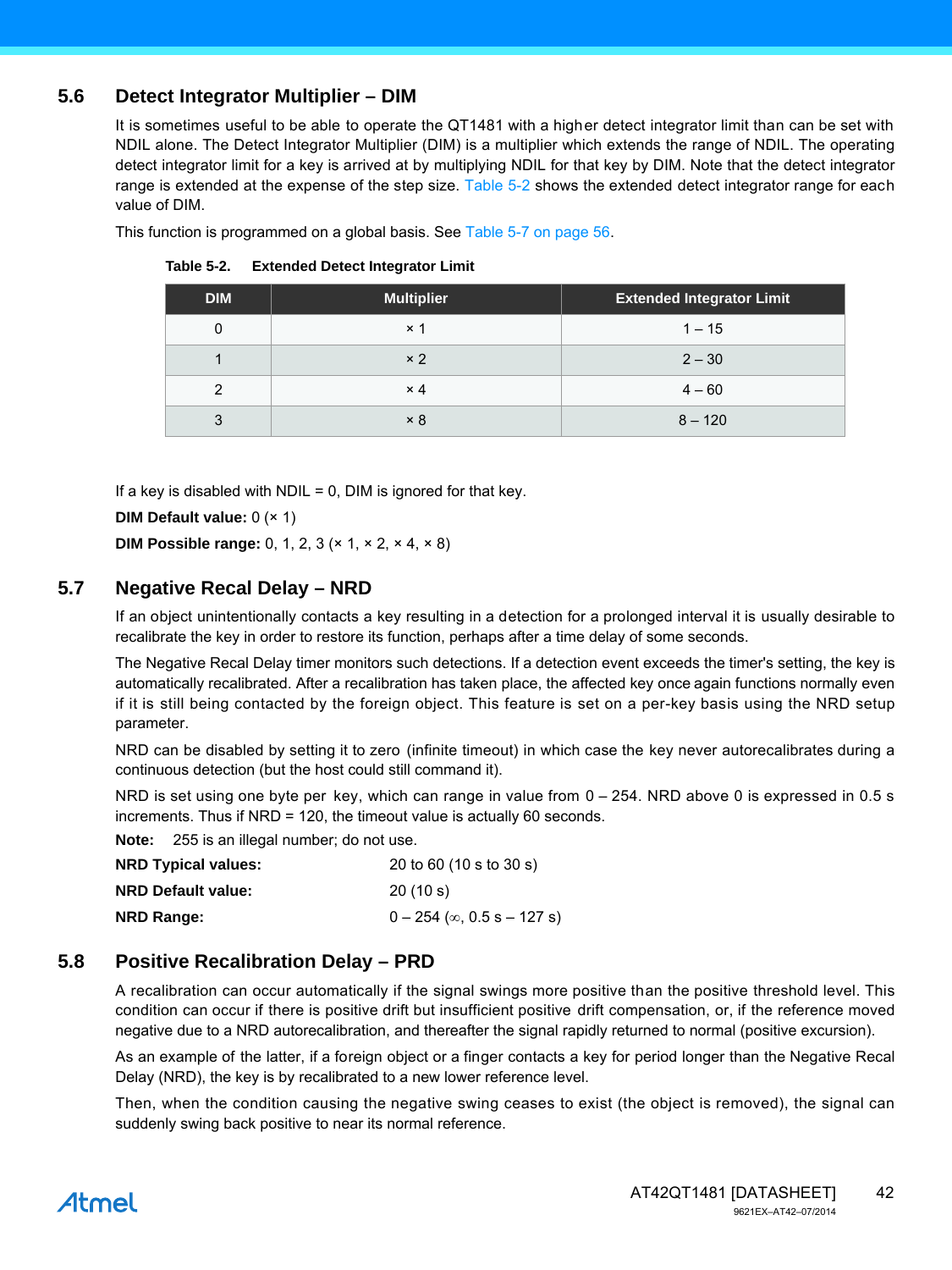<span id="page-42-1"></span><span id="page-42-0"></span>It is almost always desirable in these cases to cause the key to recalibrate quickly so as to restore normal touch operation. The time required to do this is governed by PRD. In order for this to work, the signal must rise through the positive threshold level PTHR continuously for the PRD period.

After the PRD interval has expired and the auto-recalibration has taken place, the affected key once again functions normally. PRD is set on a per-key basis.

The functioning of the PRD setting is determined by an index to a lookup table, found on page 56. The values of time can range from 0.1 s to 25 s. Setting the parameter to 0 disables the feature.

| <b>PRD Typical values:</b> | 5 to 8 $(0.7 \text{ s to } 2.0 \text{ s})$ |
|----------------------------|--------------------------------------------|
| <b>PRD Default value:</b>  | 6(1 s)                                     |
| <b>PRD Range:</b>          | $0 - 15$ ( $\infty$ , 0.1 s - 25 s)        |

### **5.9 Burst Length – BL**

The signal gain for each key is controlled by circuit parameters as well as the burst length.

The burst length is simply the number of times the charge-transfer (QT) process is performed on a given X line. Each QT process is simply the pulsing of an X line once, wit h corresponding Y lines enabled to capture the resulting charge passed through the keys capacitance Cx.

QT1481 uses a fixed number of QT cycles which are executed in burst mode. There can be up to 64 QT cycles in a burst, in accordance with the list of permitted values shown in Table 5-7 on page 56.

Increasing burst length directly affects key sensitivity. This occurs because the accumulation of charge in the charge integrator is directly linked to the burst length. The burst length can be set for each key individually; charge is selectively captured on all Y lines simultaneously during the burst on each X line.

Apparent touch sensitivity is also controlled by the Negative Threshold level (NTHR). Burst length and NTHR interact. Normally burst lengths should be kept as short as possible to limit RF emissions, but NTHR should be kept above 6 to reduce false detections due to external noise. The detection integrator mechanism also helps to prevent false detections.

| <b>BL Typical values:</b>  | 2, 3 (48, 64 pulses / burst)       |
|----------------------------|------------------------------------|
| <b>BL Default value:</b>   | 2 (48 pulses / burst)              |
| <b>BL Possible values:</b> | 0, 1, 2, 3 (16, 32, 48, 64 pulses) |

### **5.10 Adjacent Key Suppression Technology – AKS**

The QT1481 incorporates Adjacent Key Suppression (AKS) technology that can be selected on a per-key basis. AKS technology permits the suppression of multiple key presses based on relative signal strength. This feature assists in solving the problem of surface moisture which can bridge a key touch to an adjacent key, causing multiple key presses. This feature is also useful for panels with tightly spaced keys, where a fingertip might inadvertently activate an adjacent key.

AKS technology works for keys that are AKS-enabled anywhere in the matrix and is not restricted to physically adjacent keys. The QT1481 has no knowledge of which keys are actually physically adjacent. When enabled for a key, Adjacent Key Suppression causes detections on that key to be suppressed if any other AKS-enabled key in the panel has a more negative signal deviation from its reference during the DI process. Once a key reaches detect it stays in detect as long as the touch remains, regardless of the signal strength on any other AKS-enabled keys.

This feature does not account for varying key gains (burst length) but ignores the actual negative detection threshold setting for the key. If AKS-enabled keys have different sizes, it may be necessary to reduce the gains of larger keys to equalize the effects of AKS technology. The signal threshold of the larger keys can be altered to compensate for this without causing problems with key suppression.

Adjacent Key Suppression works to augment the natural moisture suppression of narrow gated transfer switches creating a more robust sensing method.

**AKS Default value:** 0 (Off)

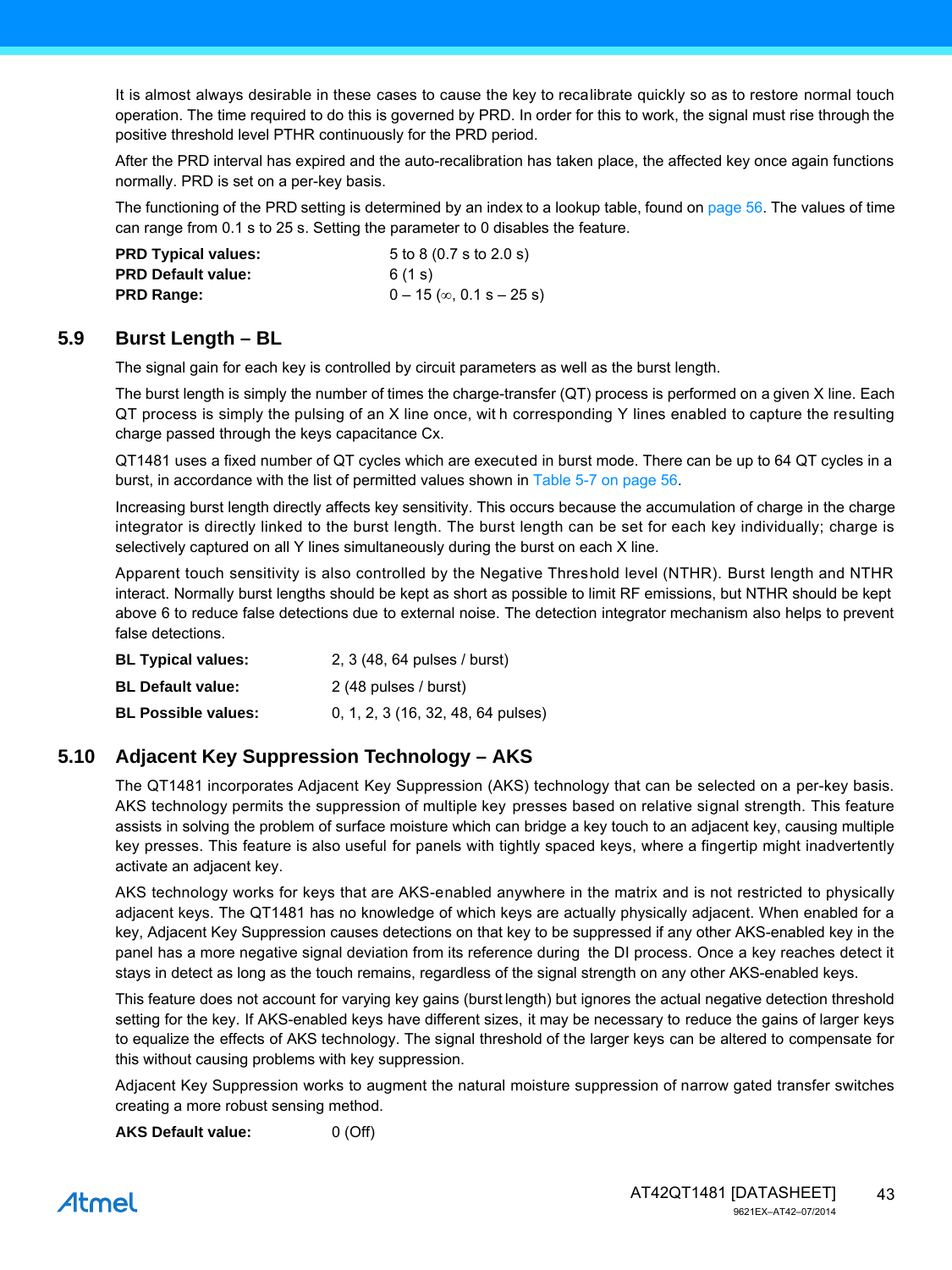### **5.11 Oscilloscope Sync – SSYNC**

The S Sync pin can output a positive pulse oscilloscope sync that brackets the burst of a selected X line. More than one burst can output a sync pulse as determined by the Setups parameter SSYNC for each X line (see [Table 5-3\)](#page-43-0).

This feature is invaluable for diagnostics; without it, observing signals clearly on an oscilloscope for a particular burst is very difficult.

The bits of this Setup byte are allocated as shown in [Table 5-3](#page-43-0).

| <b>Bit</b> | Scope Sync Output When Burst On |
|------------|---------------------------------|
| 7          | X7                              |
| 6          | X <sub>6</sub>                  |
| 5          | X <sub>5</sub>                  |
| 4          | X <sub>4</sub>                  |
| 3          | X <sub>3</sub>                  |
| 2          | X <sub>2</sub>                  |
| 1          | X <sub>1</sub>                  |
| n          | X <sub>0</sub>                  |

<span id="page-43-2"></span><span id="page-43-1"></span><span id="page-43-0"></span>**Table 5-3. SSYNC Bits**

**Note:** STS\_DEBUG shares the use of Pin 43 with SSYNC, but only one feature should be enabled at a time. To prevent interference, all SSYNC bits should be set to zero (Off) if Debug output is desired.

This function is supported in Atmel QmBtn PC software.

**SSYNC Default value:** 0 (Off)

### **5.12 Negative Hysteresis – NHYST**

The QT1481 employs programmable hysteresis levels of 6.25%, 12.5%, 25%, or 50%. The hysteresis is a percentage of the distance from the threshold level back towards the reference, and defines the point at which a touch detection drops out. A 12.5% hysteresis point is closer to the threshold level than to the signal reference level.

Hysteresis prevents chatter and works to make key detection more robust. Hysteresis is only used once the key has been declared to be in detection, in order to determined when the key should drop out.

Excessive amounts of hysteresis can result in stuck keys that do not release. Conversely, low amounts of hysteresis can cause key chatter due to noise or minor amounts of finger motion.

The hysteresis levels are set for all keys only; it is not possible to set the hysteresis differently from key to key.

| <b>NHYST Typical values:</b> | $0, 1$ (6.25%, 12.5%)                 |
|------------------------------|---------------------------------------|
| <b>NHYST Default value:</b>  | $1(12.5\%)$                           |
| <b>NHYST Possible range:</b> | $0, 1, 2, 3$ (6.25%, 12.5%, 25%, 50%) |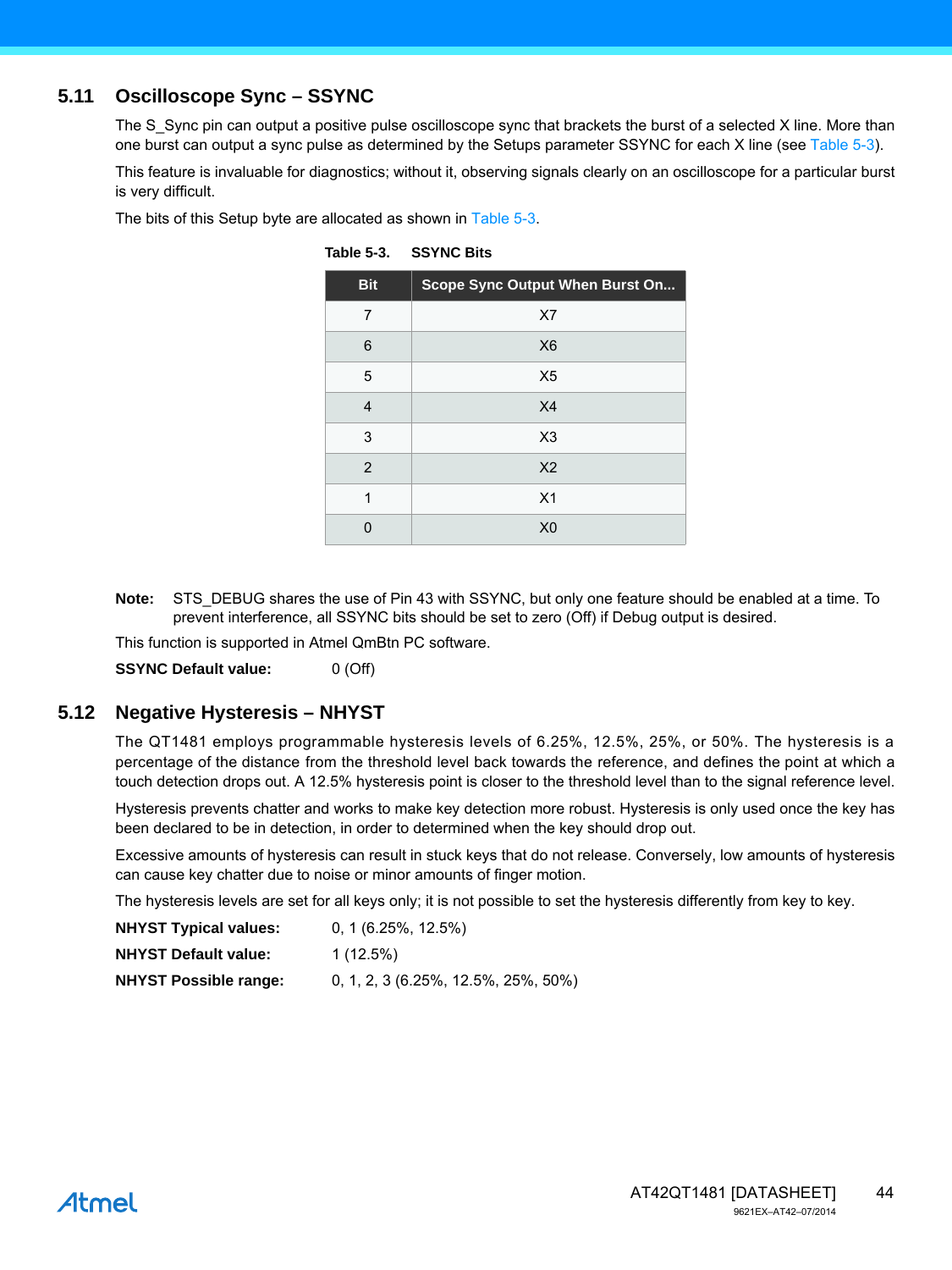### **5.13 Dwell Time – DWELL**

<span id="page-44-1"></span><span id="page-44-0"></span>The Dwell parameter in Setups causes the acquisition pulses to have differing charge capture durations. Generally, shorter durations provide for enhanced surface moisture suppression, while longer durations are required where the keypanel design includes higher-resistance tracks such as silver and ITO. Longer durations are also usually more compatible with EMC requirements.

Longer dwell times permit the use of larger series resistors in the X and Y lines to suppress RFI effects, without compromising key gain ([Section 2.10 on page 12\)](#page-11-0).

This setup lets the designer trade one requirement for another.

| <b>DWELL Typical value:</b>   | $1(188 \text{ ns})$                                        |
|-------------------------------|------------------------------------------------------------|
| DWELL Default value:          | 1 (188 ns)                                                 |
| <b>DWELL Possible values:</b> | $0 - 15$ (125 ns $- 9.9 \,\mu s$ ), accuracy is $\pm 10\%$ |

### **5.14 Mains Sync – MSYNC**

The MSync feature uses the WS pin. The Sleep and Sync features can be used simultaneously, in which case the QT1481 wakes on the mains sync signal, scans the matrix and then returns to sleep automatically.

External fields can cause interference leading to false detections or sensitivity shifts. Most fields come from AC power sources. RFI noise sources are heavily suppressed by the low impedance nature of the QT circuitry itself.

Noise such as from 50 Hz or 60 Hz fields becomes a problem if it is uncorrelated with acquisition signal sampling; uncorrelated noise can cause aliasing effects in the key signals. To suppress this problem the WS input allows bursts to synchronize to the noise source. This same input can also be used to wake the part from a low-power Sleep state.

The noise sync operating mode is set by parameter MSYNC in Setups.

The sync occurs only at the burst for the lowest numbered enabled key in the matrix. If it does not sleep at the end of the matrix scan, the QT1481 waits for the sync signal for up to 100 ms after the end of a preceding full matrix scan, then the matrix is scanned in its entirety again. If the QT1481 sleeps, it waits indefinitely for the mains sync.

The sync signal drive should be a buffered logic signal, or perhaps a diode-clamped signal, but never a raw AC signal from the mains. If mains sync is enabled and sleep is disabled, the QT1481 synchronizes to the falling sync edge. However, if both mains sync and sleep are enabled, the QT1481 is sensitive to a low level on WS. A first matrix scan occurs when the low level is first detected, and further matrix scans occur for as long as WS is held low. It is therefore recommended that WS is driven low for less than a single matrix scan time.

Since Noise sync is highly effective and inexpensive to implement, it is strongly advised to take advantage of it anywhere there is a possibility of encountering low frequency (50/60 Hz) electric fields. Atmel QmBtn software can show such noise effects on signals, and therefore assist in determining the need to make use of this feature.

If the sync feature is enabled but no sync signal exists, the sensor continues to operate but with a delay of 100 ms from the end of one scan to the start of the next, and hence has a slow response time. A failed Sync signal (one exceeding a 100 ms period) causes an error flag (see command  $0 \times 06$ ). From reset, the QT1481 first reports a mains sync error after initialisation followed by a delay of 100 ms waiting for the sync signal. This time interval may be determined by adding 100 ms to the initialisation times stated in [Section 2.14 on page 14.](#page-13-0)

| <b>MSYNC Default value:</b>  | 0(Off)         |
|------------------------------|----------------|
| <b>MSYNC Possible range:</b> | 0, 1 (Off, On) |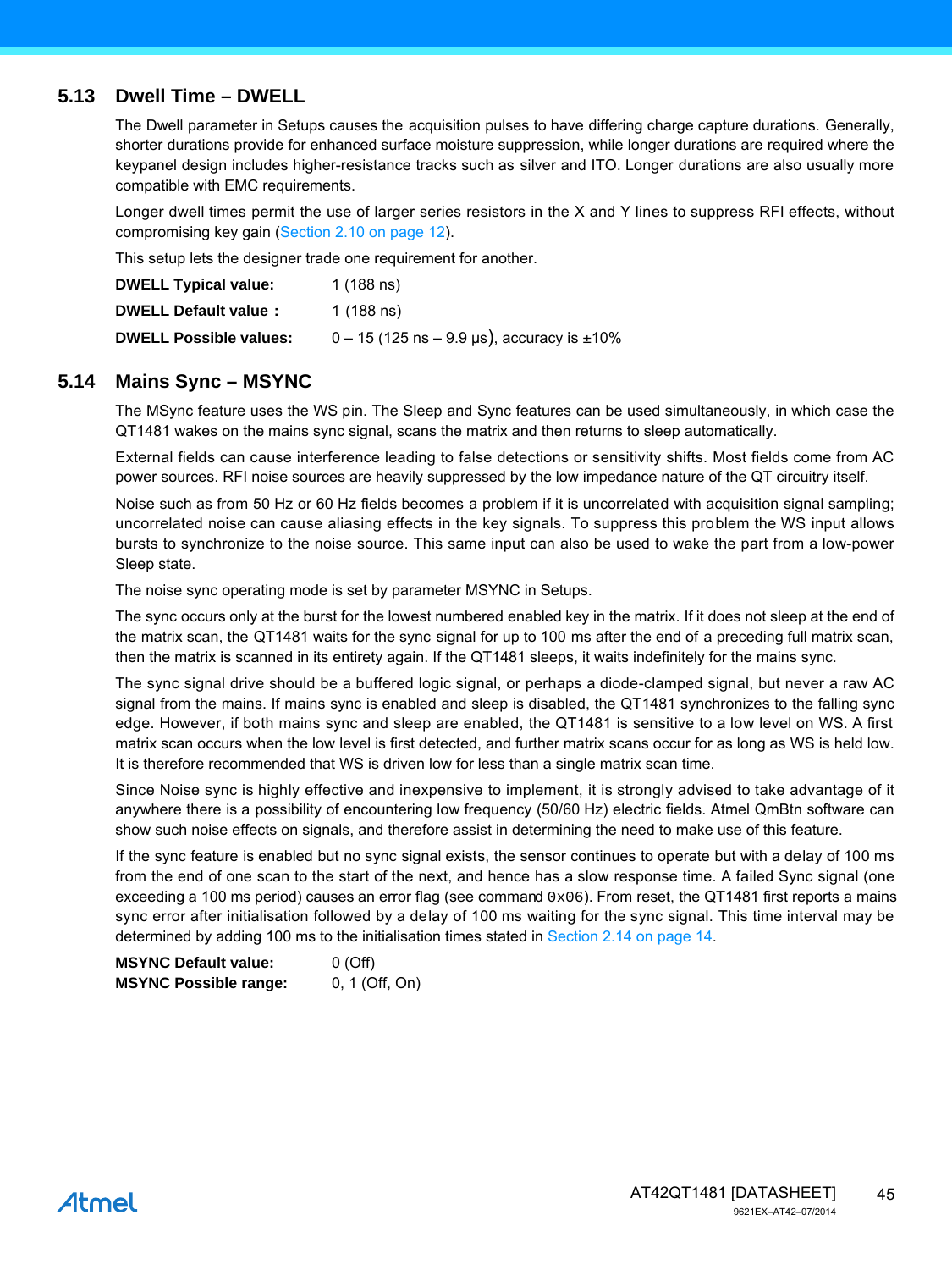### **5.15 Restart Interrupted Burst – RIB**

<span id="page-45-2"></span><span id="page-45-1"></span><span id="page-45-0"></span>The RIB parameter in Setups allows a burst to be interrupted, and restarted, by host communications over the serial bus. The QT1481 has limited processing resources available such that a burst and host communication cannot both be serviced simultaneously. One must give way to the other. This setup lets the designer prioritize one over the other.

If RIB is configured on, a burst can be interrupted by a host communication, and is automatically restarted.

If RIB is configured off, bursts cannot be interrupted but, rather, the host communication is delayed until the burst has completed. The DRDY low period is stretched by the QT1481 during the burst.

This function is programmed on a global basis. See [Table 5-8 on page 57.](#page-56-0)

**RIB Default value:** 0 (Off)

**RIB Possible range:** 0, 1 (off, On)

### **5.16 Sleep Drift Compensation – SDC**

See also [Section 5.4 on page 40](#page-39-0) Sleep, NDRIFT and PDRIFT.

SDC allows the QT1481 to be configured for automatic sleep, and for modified drift compensation when sleep is enabled. Whenever the QT1481 goes to sleep, the whole device is shutdown, including the clock generator. All operations are stopped including matrix scanning and timers, which results in the internal time keeping running very slow and, in particular, drift compensation runs at a rate much slower than configured by NDRIFT and PDRIFT.

For example, with NDRIFT and PDRIFT configured such that drift compensation occurs once every second when the QT1481 is awake, and with the QT1481 being awake for 5 ms to scan the matrix before falling asleep for 495 ms, all internal timers are slowed by a factor of 100 (5/500), and drift compensation would occur at the much slower rate of just once every 100 s.

This would typically result in the key references not tracking signal variations adequately, and could result in false detections. To help resolve this, SDC can be configured so that the QT1481 performs drift compensation after a specific number of sleeps.

- $\bullet$  With SDC = 0, sleep is disabled
- With SDC = 1, drift compensation occurs after every sleep
- With SDC = 7, drift compensation is applied after every sixty-four sleeps

This function is programmed on a global basis. See [Table 5-8 on page 57.](#page-56-0)

| <b>SDC Default value:</b>  | 0 (off, Sleep disabled)  |
|----------------------------|--------------------------|
| <b>SDC Possible range:</b> | $0 - 7$ (off, $1 - 64$ ) |

### **5.17 Serial Rate – SR**

The possible baud rates are shown in Table 5-7 on page 56. The rate chosen by this parameter only affects UART mode. SPI mode is slave-only and can clock at any rate from DC up to 4 MHz. The baud rate can be adjusted to one of five values from 9600 to 115.2 kbaud.

**SR Default value:** 0 (9600 baud)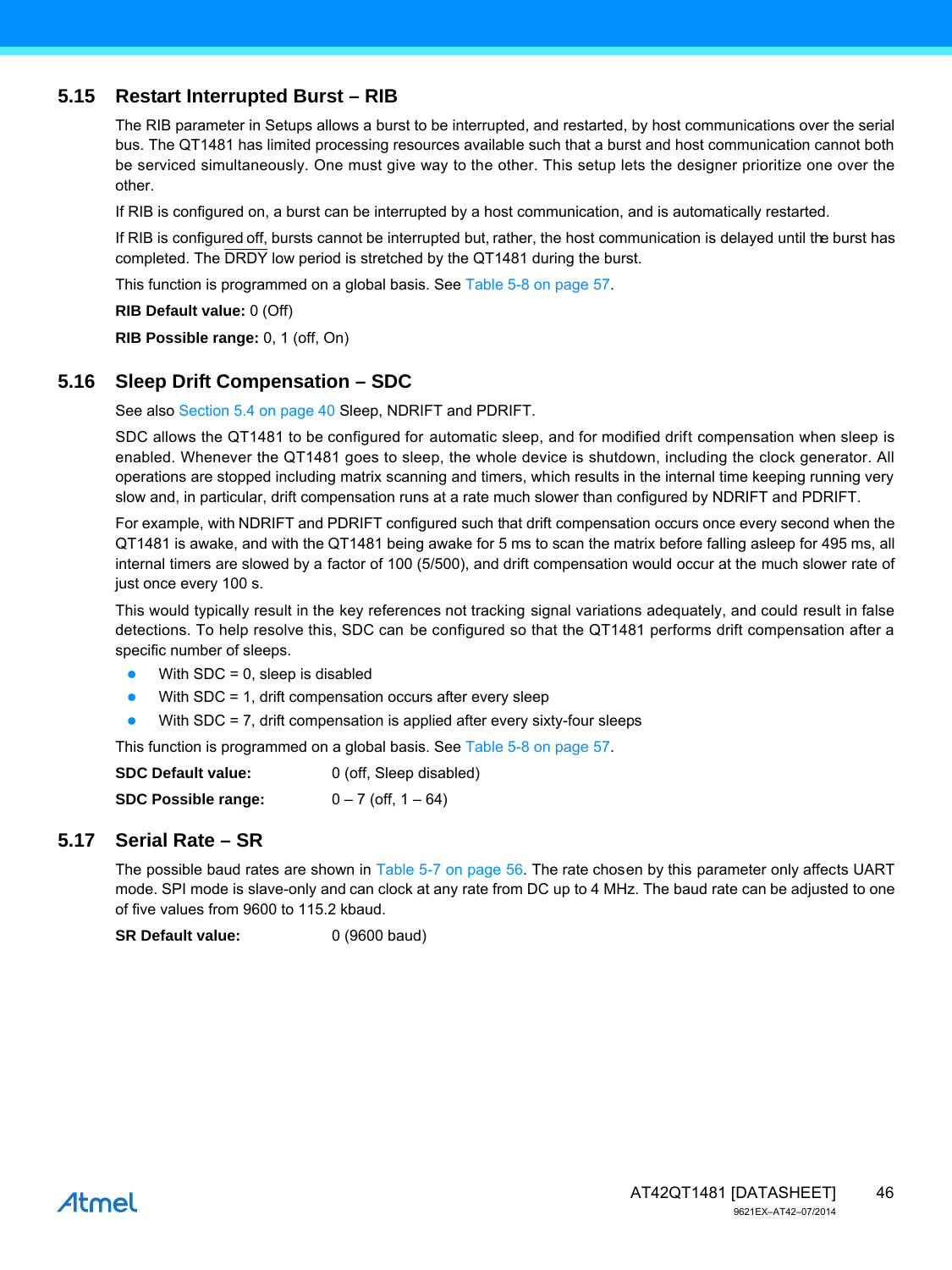### **5.18 Lower Signal Limit – LSL**

<span id="page-46-2"></span>This Setup determines the lowest acceptable value of signal level for all keys. If any key reference level falls below this value, the QT1481 declares an error condition in the key status bits (See [Section 4.7 on page 28](#page-27-0) and [Section 4.9](#page-29-0) [on page 30\)](#page-29-0).

Testing is required to ensure that there are adequate margins in this determination. Key size, shape, panel material, burst length, and dwell time all factor into the detected signal levels.

This parameter occupies 2 bytes (11 bits) of the setups.

| <b>LSL Default value:</b>  | 100 (recommended value) |
|----------------------------|-------------------------|
| <b>LSL Possible range:</b> | $0 - 2047$              |

### <span id="page-46-3"></span>**5.19 Key Gain Test Threshold – KGTT**

The Key Gain test takes a special sample from each enabled key using half the usual burst length, and compares the resulting signal against each key normal signal. The test passes if the signal has decreased by the Key Gain Test Threshold (KGTT). The following equation must hold for the test to pass:

<span id="page-46-1"></span><span id="page-46-0"></span>(Normal Signal – Test Signal) = KGTT

Disabled keys are not tested.

The Key Gain Test Threshold can be configured to a value between 4 and 64, via LUT (see [Table 5-8 on page 57](#page-56-0)). KGTT occupies 4 bits only, sharing the same word as the Lower Signal Limit.

This function is programmed on a global basis.

| <b>KGTT Default value:</b>  | 7 (32)           |
|-----------------------------|------------------|
| <b>KGTT Possible range:</b> | $0 - 15(4 - 64)$ |

### **5.20 STATUS Output – STS**

The STATUS pin is designed to be used as a status and error signaling mechanism for the host controller.

One use for this pin is to alert the host that there is key activity, in order to limit the amount of communication between the QT1481 and the host. The STATUS pin should ideally be connected to an interrupt pin on the host that can detect an edge, following which the host can proceed to poll the QT1481 for further information.

The STATUS pin is an open-drain output with an internal 20 k $\Omega$  – 50 k $\Omega$  pull-up resistor. This allows multiple devices to be connected together in a single wire-OR logic connection with the host. When the STATUS pin becomes active, the host can poll all devices to identify which one is reporting.

[Table 5-5 on page 55](#page-54-0) shows the possible internal conditions that can cause the STATUS pin to become active. Except for STS DEBUG, the various items in the table are logical-OR'd together.

**STS\_TOUCH:** When this option (STS, bit 5) is enabled, the STATUS output can be used to alert the host of touch changes. The STATUS output becomes active after reset and when there is a change in key state (either touch or touch release). It does not self-clear but becomes inactive again only after the host issues command  $0x06$ . After the host has issued command  $0x06$ , the STATUS output becomes inactive at the end of the matrix scan provided that there are no keys in detect and there are no other conditions demanding it be active. To avoid missing touches and future  $\overline{STATUS}$  assert edges, the host should issue further  $0 \times 06$  commands until  $\overline{STATUS}$  becomes inactive.

**STS\_DEBUG:** When this option is enabled (STS, bit 7, See [Section B. on page 64\)](#page-63-0), the QT1481 streams one frame of data out of the Debug port after each matrix scan. When STS\_DEBUG is enabled it impacts the key response time because the next matrix scan is delayed until the debug frame has been fully transmitted. To prevent interference, this bit should be used exclusively, and not in conjunction with any other bit.

# Atmel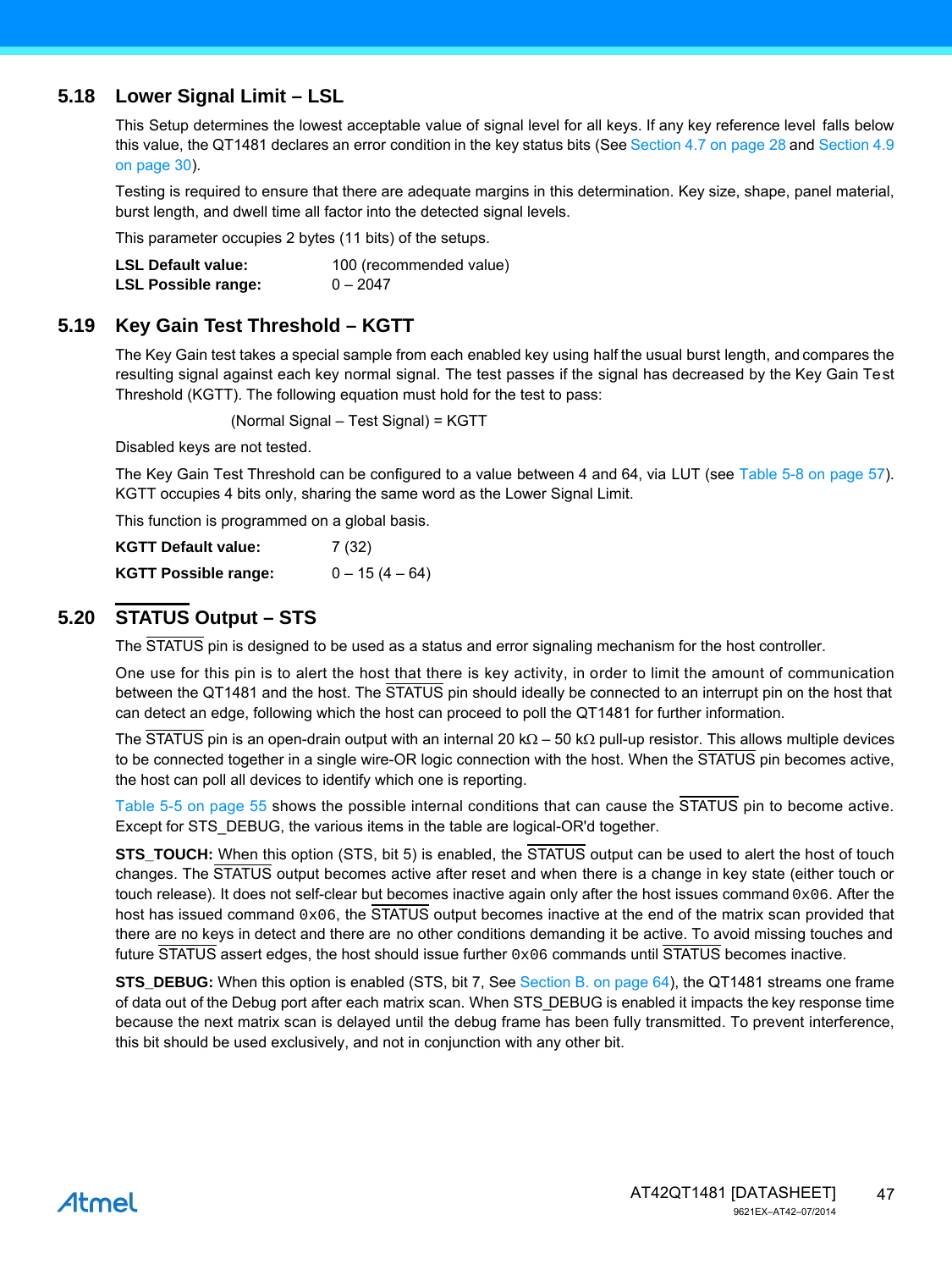**STS\_RSTHOST:** The STATUS pin can even be used as a watchdog for the host, to reset it should the host fail to send regular transmissions to the QT1481 (bit 0 of STS byte). The comms timeout required to generate the reset signal is about 2 seconds of inactivity. If this feature is enabled, it does not become effective until the first command is received from the host; therefore, it is assumed that there is at least some initial host activity for this feature to work.

**Note:** 1. The STATUS output is preserved during sleep.

- <span id="page-47-1"></span><span id="page-47-0"></span>2. To prevent interference, STS\_DEBUG should not be enabled with any other item.
- 3. The reset pulse should be allowed to complete before the host sends commands to the Q T1481. If commands are received from the host while STATUS is low, STATUS will remain low until the commands stop and the 2 s internal host reset timer is allowed to fully cycle.

**STS Default value:** 0x20 (STS\_TOUCH)

### **5.21 Awake Time – AWAKE**

The AWAKE feature is effective only if the part has been configured for automatic sleep, via SDC, and if the sleep command  $(0x16)$  has been issued. AWAKE determines the period of time that elapses from the last key release before the part tries to sleep.

An internal timer is restarted at each key release and runs for the time configured via AWAKE. The part will not enter sleep while this timer is active, or while any of the following conditions are present:

- DRDY asserted (low level)
- $\overline{\text{SS}}$  low (assume host trying to send a command)
- A command is being processed or response data is being returned or pending return to the host
- Any key calibrating
- Any key touch delta exceeds the threshold (positive or negative)
- **Note:** If the sleep feature has been disabled, the QT1481 never sleeps and the AWAKE setup has no effect. The AWAKE period can be configured to one of 16 values between 100 ms and 25.4 s via LUT (see [Table 5-8 on](#page-56-0)  [page 57](#page-56-0)).

This function is programmed on a global basis.

| <b>AWAKE default value:</b>    | 15(25.4 s)                                |
|--------------------------------|-------------------------------------------|
| <b>AWAKE range:</b>            | $0 - 15(100 \text{ ms} - 25.4 \text{ s})$ |
| <b>AWAKE Timeout accuracy:</b> | to within $\pm 50$ ms                     |

# **5.22 Drift Hold Time – DHT**

Drift Hold Time (DHT) is used to suspend drift compensati on from all keys while the keypad is being used. With the feature enabled, drift compensation is suspended while any key is touched and also for a period afterwards. DHT defines the length of time the drift compensation continues to be suspended after a key detection has finished.

This feature is particularly useful in cases of high-density keypads where touching a key or hovering a finger over the keypad would cause untouched keys to drift, and therefore create a sensitivity shift, and ultimately inhibit other touch detections.

DHT can be configured to one of 16 values between 100 ms and 25.4 s via LUT (see [Table 5-8 on page 57](#page-56-0)).

This function is programmed on a global basis.

| DHT default value: | 11 $(9s)$                                 |
|--------------------|-------------------------------------------|
| DHT range:         | $0 - 15(100 \text{ ms} - 25.4 \text{ s})$ |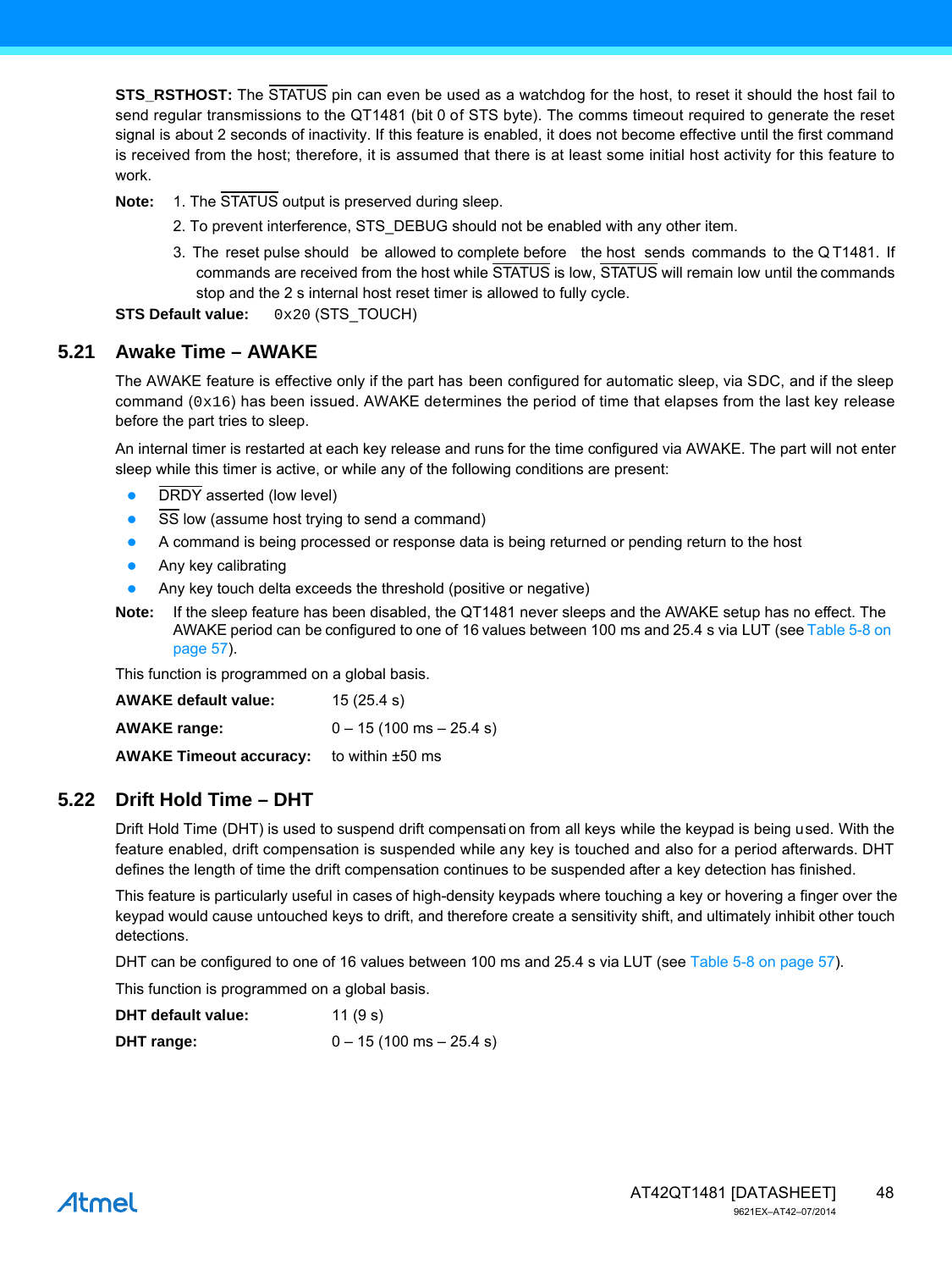# <span id="page-48-1"></span>**5.23 Frequency Hopping Mode – FHM**

<span id="page-48-0"></span>Frequency hopping can be disabled altogether or enabled to one of three different active modes with FHM.

### **FHM = 0 – Frequency hopping disabled**

If frequency hopping is disabled, the QT1481 always uses the same frequency, defined by FREQ0.

#### **FHM = 1 or 2**

If frequency hopping is enabled with FHM = 1 or FHM = 2, the QT1481 continually monitors the noise across all keys and switches frequencies dynamically to try and find the frequency with the lower noise amplitude. Up to three different frequencies can be selected using FREQ0, FREQ1 and FREQ2. If frequency hopping between only two frequencies is desired, the same frequency should be selected for two of these functions.

The signal levels can vary slightly with frequency, and so the reference for each key might need a corresponding adjustment during frequency hopping to compensate for this and to prevent false detections and unresponsive keys. The mechanism used to adapt the references is different depending on the frequency hop mode set.

### **FHM = 1 – Calibrate after hop**

If frequency hopping is enabled with FHM = 1, the QT1481 compensates for the variations in signal level by recalibrating each key immediately after each frequency hop. A negative aspect to this mode is the danger that a key is being touched at the time of the frequency hop. If this were to happen, the touched key would be recalibrated to the touching finger and the detect would be cancelled. However, on subsequent removal of the touch (for a time greater than or equal to the PRD function) the key would be recalibrated again and the detect flagged when the touch is re-established.

### **FHM = 2 – Adjust each key's reference during hop**

If frequency hopping is enabled with FHM = 2, the QT1481 adjusts each key's reference at each frequency hop. The amount of the adjustment must first be configured using the setups CFO\_1 and CFO\_2.

The QT1481 will not switch the frequency during calibration if FHM is set to 1 or 2.

#### **FHM = 3 – Frequency sweep**

This mode offers high noise immunity and is recommended as the mode of choice.

If frequency hopping is enabled with FHM = 3, the QT1481 repeatedly sweeps the sampling frequency through a range bounded by two frequencies defined by FREQ0 and FREQ1. The frequency is changed after every matrix scan.

In this hop mode, the reference for each key is not adjusted as the frequency is changed, so the signal levels must not vary significantly over the selected frequency range otherwise false detects or unintentional touch dropouts could occur. Variations in signal levels can be limited by restricting the frequency sweep range. If the signal variation for any particular key is found to be too great, the range of frequencies should be narrowed by decreasing the difference in values set at FREQ0 and FREQ1.

This function is programmed on a global basis. See Table 5-7 on page 56.

| <b>FHM Default value:</b>     | $1 =$ Calibrate all keys after hop |                                              |
|-------------------------------|------------------------------------|----------------------------------------------|
| <b>FHM Recommended value:</b> | 3 = Frequency sweep                |                                              |
| <b>FHM Possible range:</b>    | $0 - 3$                            | $(0 = off$                                   |
|                               |                                    | $1 =$ Calibrate all keys after hop           |
|                               |                                    | $2$ = Adjust each key's reference during hop |
|                               |                                    | $3$ = Frequency sweep)                       |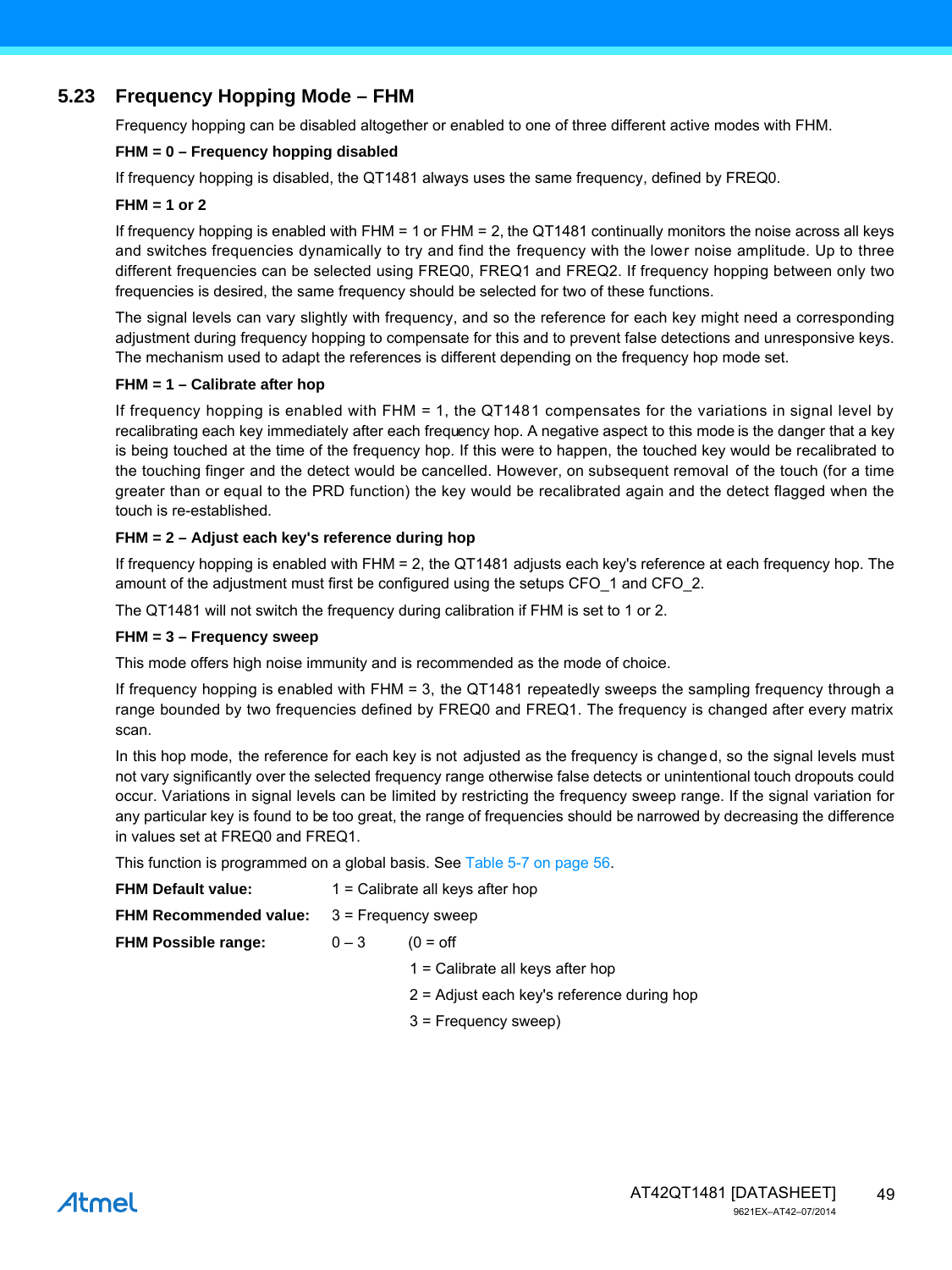# **5.24 Frequency 0 – FREQ0**

<span id="page-49-2"></span><span id="page-49-1"></span><span id="page-49-0"></span>FREQ0 is used in all frequency hopping modes and even if frequency hopping is disabled. In all modes, it defines the idle time between pulses in the burst. Larger values yield longer times between pulses and thus a lower fundamental frequency.

#### **FHM = 0 – Frequency hopping disabled**

If frequency hopping is disabled, the QT1481 always uses the same frequency, defined by FREQ0. Frequency hopping might not be desirable in all applications and it might be more appropriate to preselect a burst freq uency at the factory which is known not to coincide with other operating frequencies within the end product or other frequencies in the operating environment. In such cases, FHM can be set at zero, and the burst frequency set with FREQ0.

Together with DWELL, FREQ0 allows the fundamental frequency to be set in the range 31 kHz – 943 kHz. The frequency for a specific DWELL and FREQ0 combination should be measured using an oscilloscope (temporarily disable frequency hopping to make the measurement easier).

#### **FHM = 1 or FHM = 2 – Frequency hopping between three frequencies**

If frequency hopping is enabled with FHM = 1 or FHM = 2, the QT1481 can hop between three frequencies configured using FREQ0, FREQ1 and FREQ2.

#### **FHM = 3 – Frequency sweep**

With FHM = 3, the QT1481 sweeps a range of frequencies, with the upper frequency boundary (shortest idle time) defined by FREQ0. FREQ1 must be set to a value greater than FREQ0; the behavior is otherwise undefined.

This function is programmed on a global basis. See Table 5-7 on page 56.

| <b>FREQ0 Default value:</b>  | 24 (delay cycles)                                |
|------------------------------|--------------------------------------------------|
| <b>FREQ0 Possible range:</b> | $0 - 63$ (Highest frequency to Lowest frequency) |

### **5.25 Frequency1 – FREQ1**

FREQ1 is used only if FHM is set to a non-zero value. It is not used if frequency hopping is disabled with FHM = 0.

With FHM = 1 or FHM = 2, FREQ1 allows configuration of one of three operating frequencies by defining the idle time between pulses in the burst. Larger values yield longer times between pulses and thus a lower fundamental frequency.

With FHM = 3, the QT1481 sweeps a range of frequencies, with the lower frequency boundary (longest idle time) defined by FREQ1. FREQ1 must be set to a value greater than FREQ0; the behavior is otherwise undefined.

This function is programmed on a global basis. See Table 5-7 on page 56.

| <b>FREQ1 Default value:</b>  | 30 (delay cycles)                                |
|------------------------------|--------------------------------------------------|
| <b>FREQ1 Possible range:</b> | $0 - 63$ (Highest frequency to Lowest frequency) |

### **5.26 Frequency2 – FREQ2**

FREQ2 is used only if FHM = 1 or FHM = 2; it is not used if FHM is set to zero or 3.

With FHM = 1 or FHM = 2, FREQ2 allows configuration of one of three operating frequencies by defining the idle time between pulses in the burst. Larger values yield longer times between pulses and thus a lower fundamental frequency.

This function is programmed on a global basis. See Table 5-7 on page 56.

**FREQ2 Default value:** 36 (delay cycles)

**FREQ2 Possible range:**  $0 - 63$  (Highest frequency to Lowest frequency)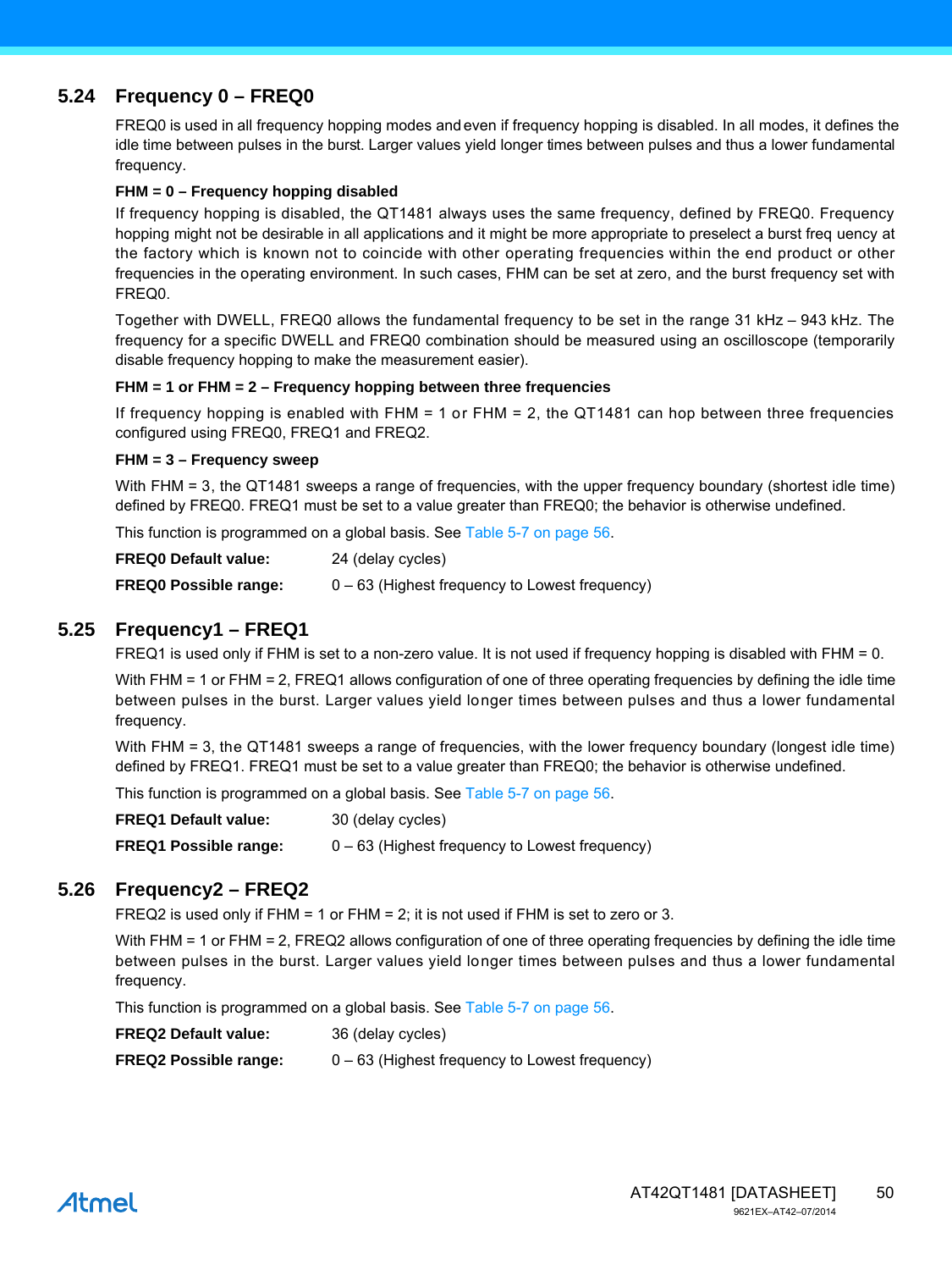## **5.27 Noise Threshold – NSTHR**

<span id="page-50-2"></span><span id="page-50-1"></span><span id="page-50-0"></span>NSTHR is used only if FHM = 1 or FHM = 2; it is not used if FHM is set to 0 or 3.

When FHM = 1 or FHM = 2, the QT1481 considers a hop to one of the other frequencies when the noise at the current frequency consistently exceeds the threshold configured with NSTHR. NSTHR is used by the frequency hopping algorithms to determine if a signal delta should be considered as noise. A delta, of either polarity, greater than or equal to NSTHR, is considered as possible noise and forces the Noise Integrator counter to be incremented.

This function is programmed on a global basis. See Table 5-7 on page 56.

| <b>NSTHR Default value:</b>  | $0(5$ counts)                   |
|------------------------------|---------------------------------|
| <b>NSTHR Possible range:</b> | $0 - 15(5 - 50 \text{ counts})$ |

### <span id="page-50-3"></span>**5.28 Noise Integrator Limit – NIL**

NIL is used only if  $FHM = 1$  or  $FHM = 2$ ; it is not used if  $FHM$  is set to zero or 3.

The QT1481 considers a hop to one of the other frequencies when the noise at the current frequency consistently exceeds the threshold configured with NSTHR. To prevent true touch events and other brief signal anomalies being considered as noise, the QT1481 uses counters, called noise integrators, to track the number of signal deltas that exceed the noise threshold. It maintains two counters, one for positive deltas and one for negative deltas.

The QT1481 considers a frequency hop only if both counters reach the noise integrator limit (NIL). The counters are reset to zero at the end of each matrix scan. This mechanism provides a robust way of detecting strong noise while suppressing unnecessary frequency hopping.

This function is programmed on a global basis. See Table 5-7 on page 56.

| <b>NIL Default value:</b>  |                                     |
|----------------------------|-------------------------------------|
| <b>NIL Possible range:</b> | $0 - 15 (0 - 2 =$ factory use only) |

# **5.29 Calibrated Frequency Offset – CFO\_1 and CFO\_2**

The Calibrated Frequency Offset (CFO) values are used when the frequency hop mode is set to 2. They are used to adjust each key's reference whenever a frequency hop occurs, taking into account any differences in calibrated signal at the different frequencies. The device uses the highest selected frequency as a point of reference and calculates offsets in calibrated signals at the other two frequencies relative to the highest one. The following explanation assumes that FREQ0 defines the highest frequency, for convenience of this discussion, but that does not need to be the case.

**Note:** Configure FREQ0, FREQ1 and FREQ2 before trying to configure CFO\_1 and CFO\_2.

Command 0x02 can be invoked to automatically fill out the CFO\_1 and CFO\_2 values. Alternatively, CFO\_1 and CFO\_2 can be manually configured, or fine tuned.

Once FREQ0, FREQ1 and FREQ2 have been configured for the three chosen frequencies, CFO\_1 and CFO\_2 should be loaded with the signal offsets appropriate for the signal shifts observed when switching between the three different frequencies.

Follow these steps to determine the different signal levels for each key at each frequency and to determine appropriate values to load into CFO\_1 and CFO\_2.

- 1. Configure FHM = 0 to disable frequency hopping temporarily.
- 2. Configure FREQ0 to select the highest of the chosen frequencies. That is, FREQ0 should be set to a lower value than FREQ1 and FREQ2.
- 3. Recalibrate all keys.
- 4. Make a note of each key reference level, Ref(k, f0)
- 5. Configure FREQ0 to select the second of the chosen frequencies.
- 6. Recalibrate all keys.
- 7. Make a note of each key reference level, Ref(k, f1).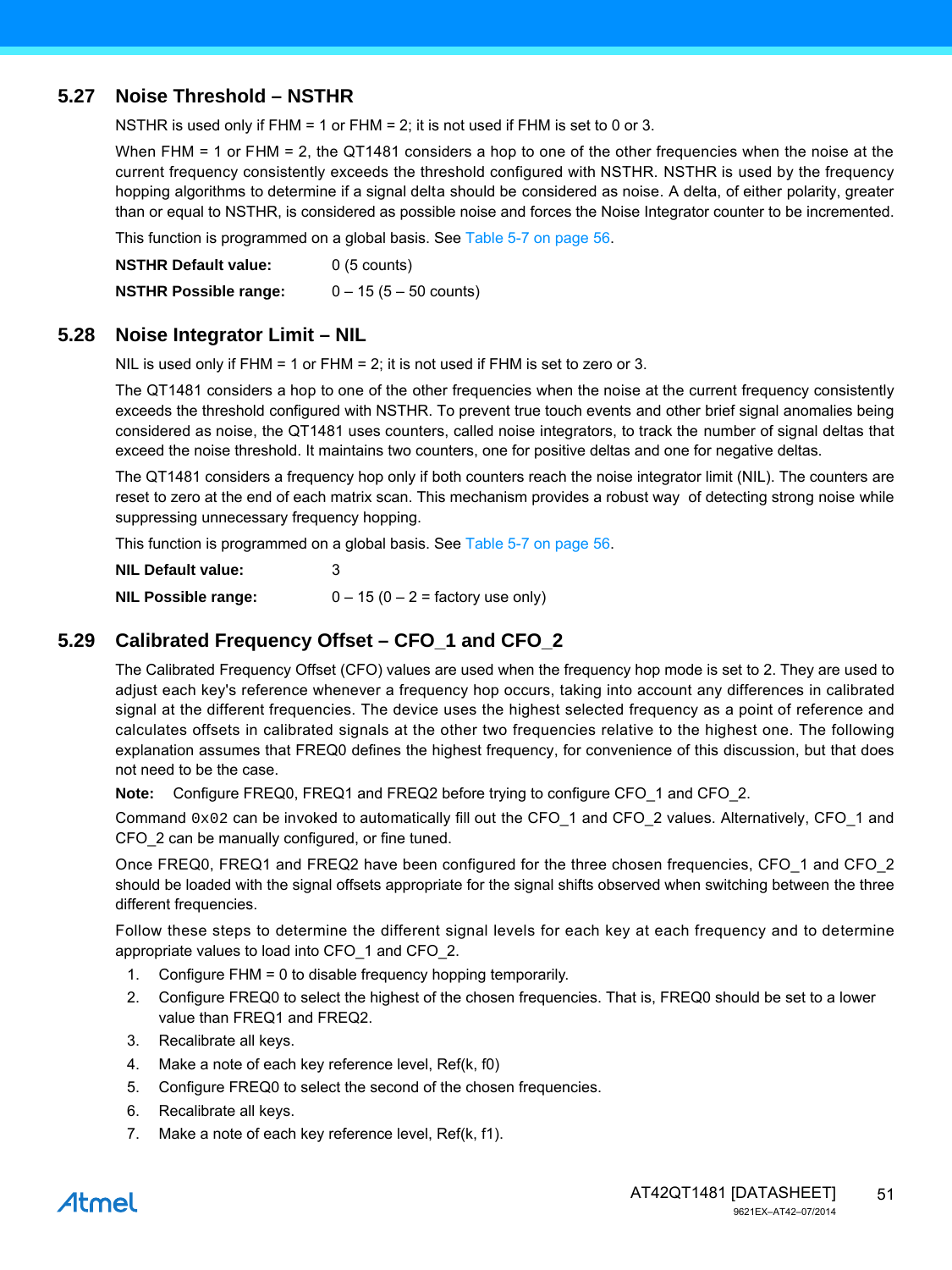- 8. Configure FREQ0 to select the last of the chosen frequencies.
- 9. Recalibrate all keys.
- 10. Make a note of each key reference level, Ref(k, f2).
- 11. Determine the difference in signal for each key in turn when the frequency changes from FREQ0 to FREQ1, using the following equation:

<span id="page-51-0"></span> $Diff(k, f0, f1) = Ref(k, f0) - Ref(k, f1)$ 

(this value will nearly always be positive. If it is negative, set Diff(k, f0, f1) to zero)

- 12. Store Diff(k, f0, f1) into the corresponding CFO\_1 for the k.
- 13. Determine the difference in signal at each key when the frequency changes from FREQ0 to FREQ2, using the following equation:

 $Diff(k, f0, f2) = Ref(k, f0) - Ref(k, f2)$ 

(this value will nearly always be positive. If it is negative, set Diff(k, f0, f1) to zero)

- 14. Store Diff(k, f0, f2) into the corresponding CFO\_2 for key k.
- 15. Configure FHM = 2.

**CFO\_1/2 Default value:** 0

**CFO\_1/2 Possible range:** 0 – 255

### **5.30 Setups CRC – SCRC**

The setups block terminates with a 16-bit CRC, SCRC, of the entire block. The formulae for calculating this CRC is shown in [Appendix A.](#page-62-0). The low order byte should be sent first.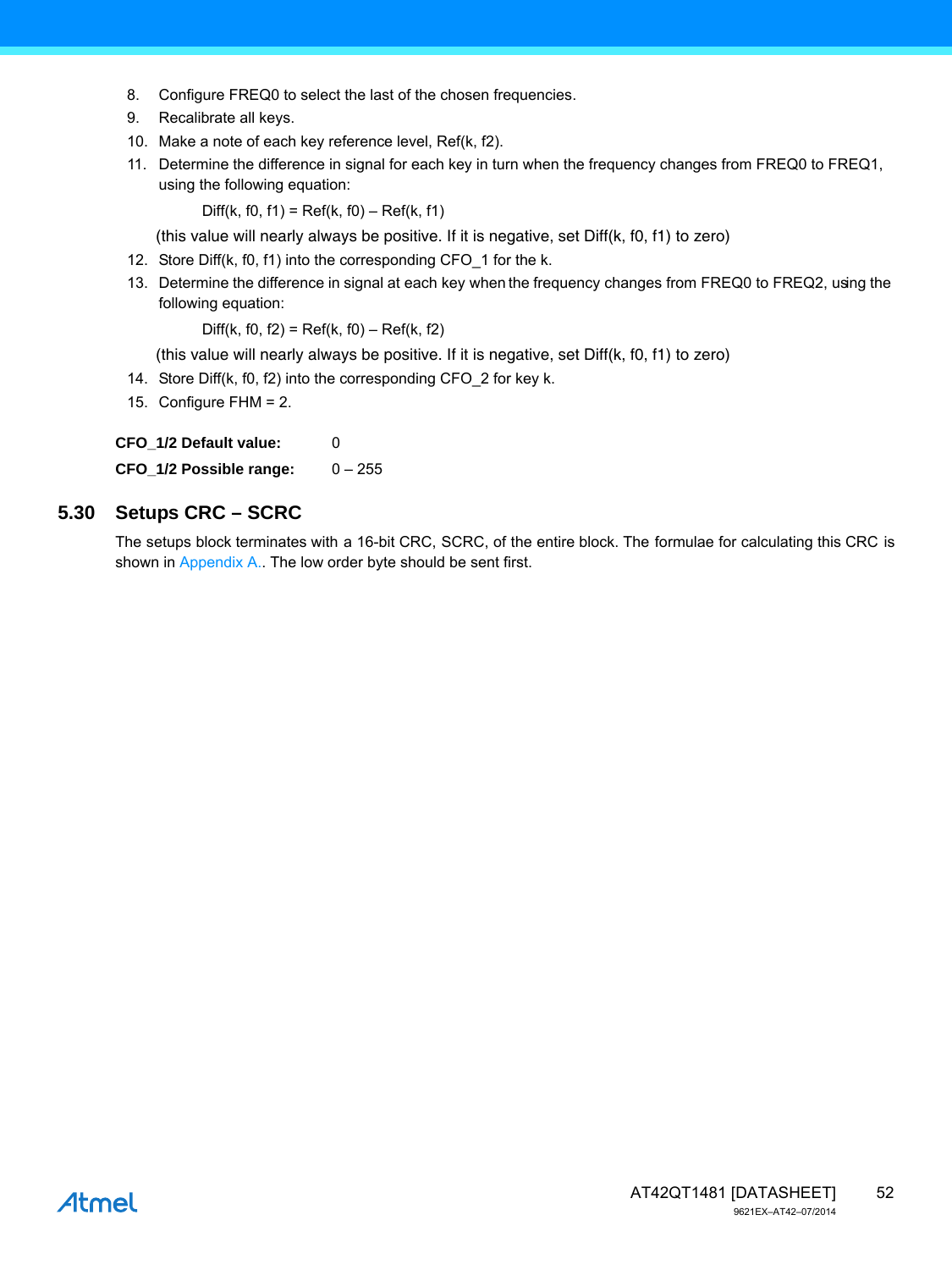# **5.31 Setups Block**

Setups data is sent from the host to the QT1481 in a block of hex data. The block can only be loaded in Setups mode following two 0x01 commands (Section [4.3 on page 26](#page-25-0)). Refer to Table 5-7 on page 56 for further details.

### **Table 5-4. Setups Block**

| <b>Byte</b> | <b>Parameter</b>                                                                 | <b>Symbol</b>                                             | <b>Bytes</b>   | <b>Valid Range</b>                                                   | <b>Bits</b>                                           | <b>Key</b><br><b>Scope</b>                     | <b>Default</b><br>Value                                    | Description                                                                                                                                                                                                                                                           | Page                 |
|-------------|----------------------------------------------------------------------------------|-----------------------------------------------------------|----------------|----------------------------------------------------------------------|-------------------------------------------------------|------------------------------------------------|------------------------------------------------------------|-----------------------------------------------------------------------------------------------------------------------------------------------------------------------------------------------------------------------------------------------------------------------|----------------------|
| $\Omega$    | Neg threshold<br>Pos Threshold                                                   | <b>NTHR</b><br><b>PTHR</b>                                | 48             | $NTHR = 0 - 15$<br>$PTHR = 0 - 15$                                   | 4<br>$\overline{4}$                                   | -1<br>$\mathbf 1$                              | 6<br>$\overline{2}$                                        | Lower nibble = Neg Threshold $-$ take operand and add 4 to get value<br>Upper nibble = Pos Threshold - take operand and add 4 to get value                                                                                                                            | 38<br>39             |
| 48          | Neg Drift Comp<br>Pos Drift Comp                                                 | <b>NDRIFT</b><br><b>PDRIFT</b>                            | 48             | NDRIFT = $0 - 15$<br>$PDF = 0 - 15$                                  | $\overline{4}$<br>$\overline{4}$                      | $\overline{1}$<br>1                            | 10<br>10                                                   | Lower nibble = Neg Drift comp - via LUT<br>Upper nibble = Pos Drift comp - via LUT                                                                                                                                                                                    | 40                   |
| 96          | Normal DI Limit<br>Fast DI Limit                                                 | <b>NDIL</b><br><b>FDIL</b>                                | 48             | $NDIL = 0 - 15$<br>$FDIL = 0 - 15$                                   | $\overline{4}$<br>$\overline{4}$                      | $\overline{1}$<br>$\overline{1}$               | $\overline{2}$<br>5                                        | Lower nibble = Normal DI Limit, values same as operand $(0 =$ disabled burst)<br>Upper nibble = Fast DI Limit, values same as operand (0 is invalid; do not use)                                                                                                      | 41                   |
| 144         | Neg recal delay                                                                  | <b>NRD</b>                                                | 48             | $0 - 254$                                                            | 8                                                     | $\overline{1}$                                 | 20                                                         | Range is in 0.5 sec increments; $0 =$ infinite; default = 10s (operand = 20)<br>Range is {infinite, $0.5 - 127s$ }; 255 is illegal to use                                                                                                                             | 42                   |
| 192         | Pos recal delay<br><b>Burst Length</b><br><b>AKS</b>                             | <b>PRD</b><br><b>BL</b><br><b>AKS</b>                     | 48             | $PRD = 0 - 15$<br>$BL = 0 - 3$<br>$AKS = 0, 1$                       | 4<br>$\overline{2}$<br>$\mathbf{1}$                   | $\mathbf{1}$<br>$\overline{1}$<br>$\mathbf{1}$ | 6<br>$\overline{2}$<br>$\mathbf 0$                         | Lower nibble = PRD, via LUT, default = $6(1$ second)<br>Bits 5, 4: = BL, via LUT, default = 48 (setting = $2$ )<br>Bit $6 = AKS$ , $1 -$ enabled                                                                                                                      | 42<br>43<br>43       |
| 240         | Cal.Freq.Offset 1                                                                | $CFO_1$                                                   | 48             | $0 - 255$                                                            | 8                                                     | $\mathbf{1}$                                   | $\mathbf{0}$                                               | Value is the signal offset                                                                                                                                                                                                                                            | 51                   |
| 288         | Cal.Freq.Offset 2                                                                | CFO <sub>2</sub>                                          | 48             | $0 - 255$                                                            | 8                                                     | $\mathbf{1}$                                   | 0                                                          | Value is the signal offset                                                                                                                                                                                                                                            | 51                   |
| 336         | <b>Neg Hysteresis</b><br>Mains Sync<br>Sleep Drift Comp<br><b>Threshold Mult</b> | <b>NHYST</b><br><b>MSYNC</b><br><b>SDC</b><br><b>THRM</b> | $\mathbf{1}$   | $NHYST = 0 - 3$<br>$MSYNC = 0, 1$<br>$SDC = 0 - 7$<br>THRM = $0 - 3$ | $\overline{2}$<br>$\mathbf{1}$<br>3<br>$\overline{2}$ | 48<br>48<br>48<br>48                           | $\mathbf{1}$<br>$\mathbf 0$<br>$\mathbf{0}$<br>$\mathbf 0$ | Bits $1,0$ = Neg hysteresis, all keys; default = $12.5\%$<br>Bits $5 =$ Mains sync, negative edge, $1 =$ enabled; default = 0 (off)<br>Bits $4 - 2$ = Sleep Drift Compensation, $0$ = sleep disabled (default)<br>Bits 7, 6 = Threshold Multiplier; default = $0(x1)$ | 44<br>45<br>46<br>39 |
| 337         | Dwell Time<br>Serial rate                                                        | <b>DWELL</b><br><b>SR</b>                                 | $\mathbf{1}$   | DWELL = $0 - 15$<br>$SR = 0 - 4$                                     | $\overline{4}$<br>4                                   | 48<br>device                                   | $\mathbf{1}$<br>0                                          | Lower nibble = Dwell time, 15 values via LUT, default = $1$ (188 ns)<br>Upper nibble = serial rate via LUT - 9600, 19.200, 38.400, 57.600, 115.200<br>(UART)                                                                                                          | 45<br>46             |
| 338         | Lower Signal Limit LSL<br>Restart Int. Burst<br><b>FMEA KGTT</b>                 | <b>RIB</b><br><b>KGTT</b>                                 | $\overline{2}$ | $LSL = 0 - 2047$<br>$RIB = 0, 1$<br>$KGTT = 0 - 15$                  | 11<br>$\mathbf{1}$<br>$\overline{4}$                  | 48<br>48<br>48                                 | 100<br>$\mathbf 0$<br>7                                    | Bits $10 - 0$ = Lower limit of acceptable signal; below this value, QT1481 declares<br>an error. The low order byte should be sent first.<br>Bit 11 = Restart Interrupted Burst, $1$ = enabled<br>Bits $15 - 12 = KGTT$ Default = 7 (32 counts)                       | 47<br>46<br>47       |
| 340         | STATUS Output                                                                    | <b>STS</b>                                                | $\mathbf{1}$   | $0 - 255$                                                            | 8                                                     | device                                         | 0x20                                                       | Defines the STATUS pin behavior; see Table 5-5 on page 55                                                                                                                                                                                                             | 47                   |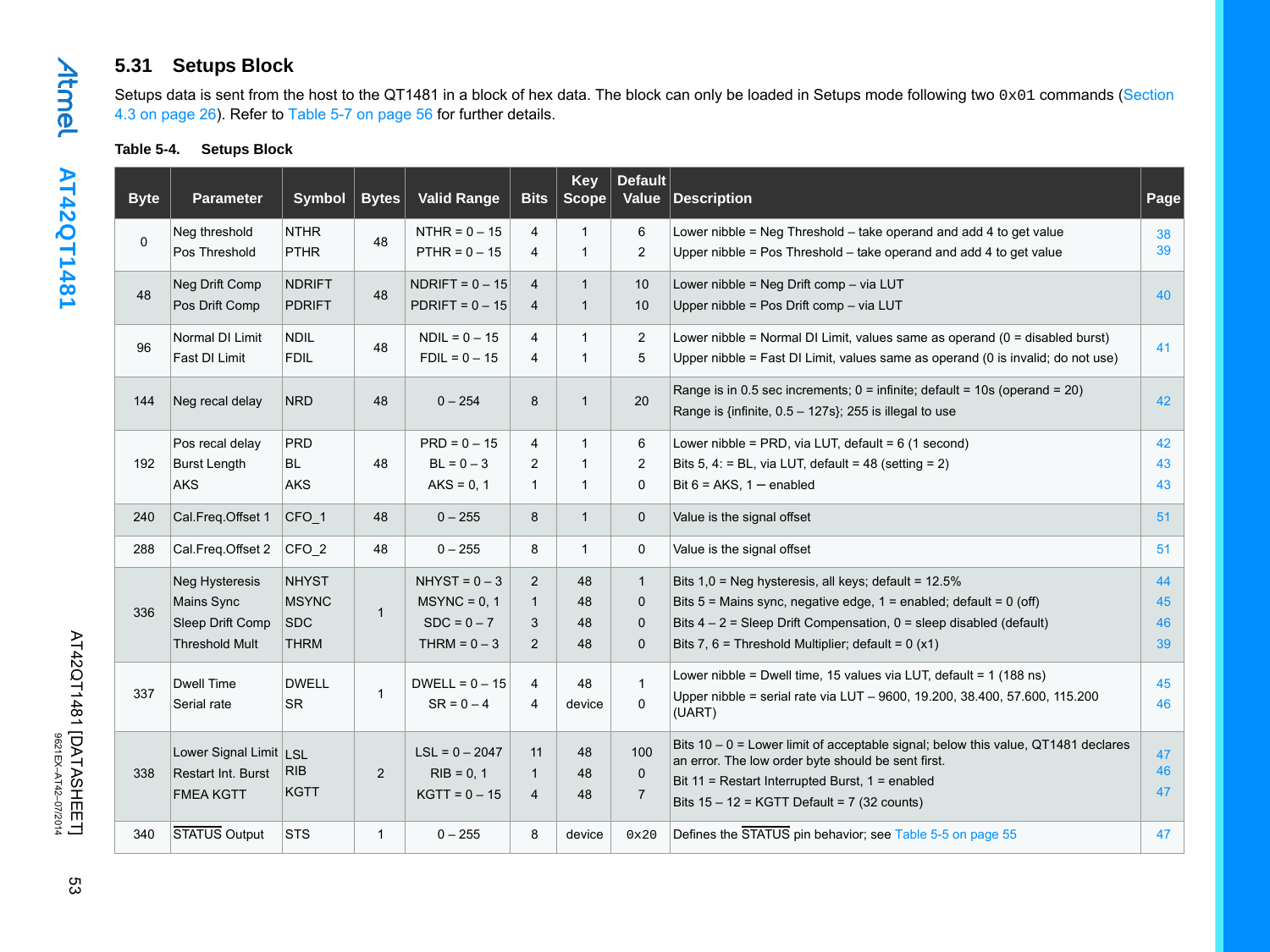### **Table 5-4. Setups Block**

| <b>Byte</b> | <b>Parameter</b>                               | Symbol                     | <b>Bytes</b>   | <b>Valid Range</b>   | <b>Bits</b>                      | Key<br><b>Scope</b> | <b>Default</b><br>Value  | Description                                                                                                                                 | Page     |
|-------------|------------------------------------------------|----------------------------|----------------|----------------------|----------------------------------|---------------------|--------------------------|---------------------------------------------------------------------------------------------------------------------------------------------|----------|
| 341         | Awake Time<br>Drift Hold Time                  | <b>AWAKE</b><br><b>DHT</b> | $\overline{1}$ | $0 - 15$<br>$0 - 15$ | $\overline{4}$<br>$\overline{4}$ | 48<br>48            | 15<br>11                 | Lower nibble = Awake Time, default = $15(25.4s)$<br>Upper nibble = Drift Hold Time, default = $11$ (9s)                                     | 48<br>48 |
| 342         | Scope Sync                                     | <b>SSYNC</b>               | $\mathbf{1}$   | $0 - 255$            | 6                                | $6$ (X line)        | $\mathbf{0}$             | Each bit enables the scope sync output for the burst on one X line.<br>Bit n: $1 =$ Scope sync enabled for burst on Xn.                     | 44       |
| 343         | Frequency 0<br>Freg.Hop Mode                   | FREQ0<br><b>FHM</b>        | $\overline{1}$ | $0 - 63$<br>$0 - 3$  | 6<br>$\overline{2}$              | 48                  | 24                       | Bits $5 - 0$ = Frequency 0. Default = 24 delay cycles<br>Bits 7, 6 = Frequency hop mode. Default = 1 (recalibrate after each hop)           | 50<br>49 |
| 344         | Detect Integrator<br>Multiplier<br>Frequency 1 | <b>DIM</b><br>FREQ1        | $\overline{1}$ | $0 - 3$<br>$0 - 63$  | 2<br>6                           | 48<br>48            | $\Omega$<br>30           | Bits $7 - 6 =$ DIM. Default = 0 (x1)<br>Bits $5 - 0$ = Frequency 1. Default = 30 delay cycles                                               | 42<br>50 |
| 345         | Frequency 2                                    | FREQ2                      | $\mathbf{1}$   | $0 - 63$             | 6                                | 48                  | 36                       | Bits $5 - 0$ = Frequency 2. Default = 36 delay cycles                                                                                       | 50       |
| 346         | Noise Threshold<br>Noise Integrator<br>Limit   | <b>NSTHR</b><br><b>NIL</b> | $\overline{1}$ | $0 - 15$<br>$0 - 15$ | 4<br>4                           | 48<br>48            | $\mathbf 0$<br>3         | Lower nibble = Noise Threshold. Default = $0$ (5 counts)<br>Upper nibble = Noise Integrator Limit. Default = 3                              | 51<br>51 |
| 347         |                                                |                            | Reserved       |                      |                                  |                     | 0                        |                                                                                                                                             |          |
| 348         | Setups CRC                                     | <b>SCRC</b>                | 2              | $0 - 65k$            | 16                               | device              | $\overline{\phantom{a}}$ | CRC-16 of above setups, does NOT include CRC of command itself. The low order<br>byte should be sent first. See also CRC notes, Appendix A. | 52       |
|             | <b>Block length</b>                            |                            | 350            |                      |                                  |                     |                          |                                                                                                                                             |          |

Note: A CRC calculator for Microsoft Windows is available free of charge from Atmel, on request.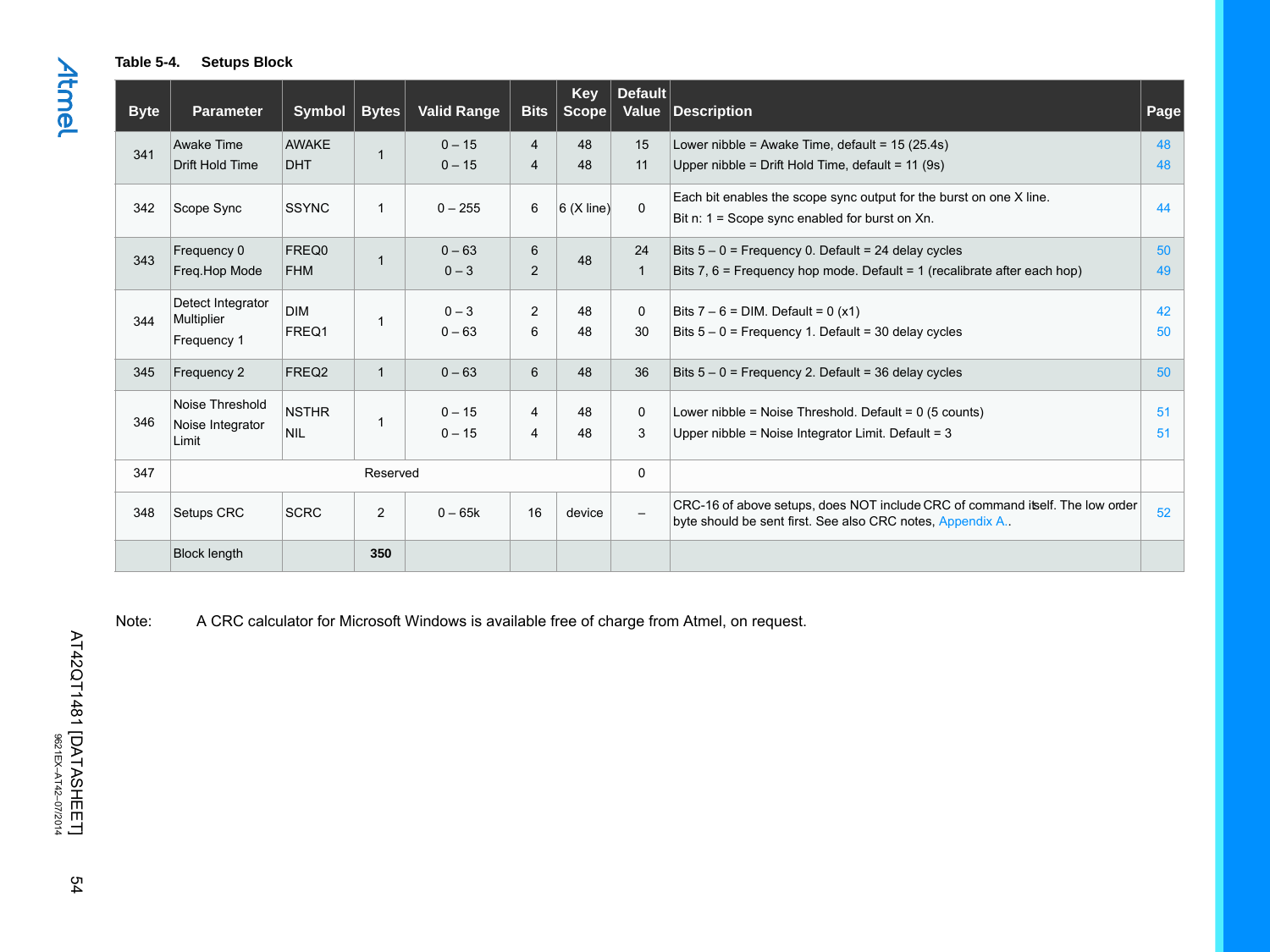### **5.32 STS Bits**

<span id="page-54-1"></span>The STATUS pin can be used to indicate a variety of things in combination. The STS parameter controls which states make the STATUS pin active.

| <b>Bit</b>     | <b>Name</b>         | <b>STATUS output (active low)</b>                                                                                                                                                                          | <b>Default</b> |
|----------------|---------------------|------------------------------------------------------------------------------------------------------------------------------------------------------------------------------------------------------------|----------------|
|                | STS DEBUG           | 1= STATUS output used for Debug. This bit cannot be used with any<br>other bit.                                                                                                                            | 0              |
| 6              | <b>STS KEYERROR</b> | Active on any key error: (calibration failed, low signal)                                                                                                                                                  | 0              |
| 5              | STS TOUCH           | Active on any change in touch status                                                                                                                                                                       |                |
| $\overline{4}$ | Reserved            |                                                                                                                                                                                                            |                |
| 3              | <b>STS SETUPS</b>   | Active on Setups CRC mismatch                                                                                                                                                                              | O              |
| 2              | STS MSYNC           | Active on Mains sync error                                                                                                                                                                                 | 0              |
|                | Reserved            |                                                                                                                                                                                                            |                |
| 0              | STS RSTHOST         | Host watchdog – active if no host communications within any 2 s period.<br>Host reset pulse length is 150 ms. The host watchdog is not enabled<br>until the first valid command is received from the host. | ი              |

#### <span id="page-54-0"></span>**Table 5-5. Control Byte Bits**

### **5.33 Key Mapping**

Some commands return bit-fields related to keys. For example, command  $0 \times 07$  (report all keys) returns 6 bytes containing flag bits, one per key, to indicate which keys are reporting touches. [Table 5-6](#page-54-2) shows the byte and bit order of the keys, and the key number reported in each bit.

The key number is related to the X and Y scan lines which address each particular key. Each byte in the return stream represents one set of keys along a Y line, that is, up to 8 keys. For example, key 0 is at location X0, Y0 and key 29 is at location X5, Y3

**Note:** Byte 0 is returned first.

|                |                |         |                 |                | <b>Bit (X Line)</b> |                |    |           |
|----------------|----------------|---------|-----------------|----------------|---------------------|----------------|----|-----------|
| <b>Byte</b>    |                |         |                 |                |                     |                |    |           |
| (Y Line)       | $\overline{7}$ | $\bf 6$ | $5\phantom{.0}$ | 4              | $\mathbf{3}$        | $\overline{2}$ | 1  | $\pmb{0}$ |
| $\mathbf 0$    | $\overline{7}$ | $\,6$   | 5               | $\overline{4}$ | 3                   | 2              | 1  | $\pmb{0}$ |
| 1              | 15             | 14      | 13              | 12             | 11                  | 10             | 9  | 8         |
| 2              | 23             | 22      | 21              | 20             | 19                  | 18             | 17 | 16        |
| 3              | 31             | 30      | 29              | 28             | 27                  | 26             | 25 | 24        |
| $\overline{4}$ | 39             | 38      | 37              | 36             | 35                  | 34             | 33 | 32        |
| $\overline{5}$ | 47             | 46      | 45              | 44             | 43                  | 42             | 41 | 40        |

<span id="page-54-2"></span>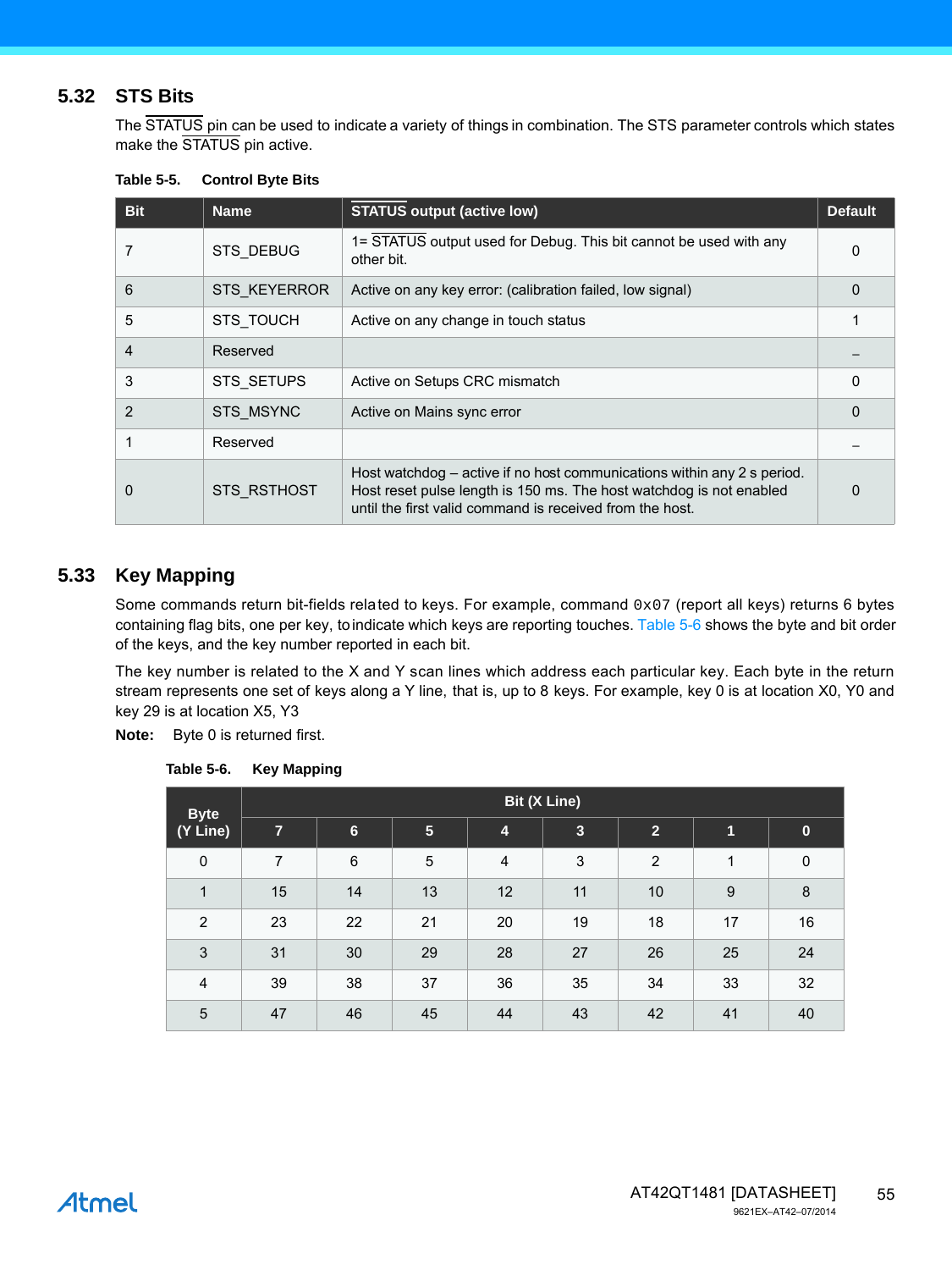# **5.34 Setups Block Summary**

### **Table 5-7. Setups Block Summary – Per Key Settings**

|                |                              |                              |                              |                              |                              | <b>Parameter</b>             |                           |                           |                     |            |             |           |
|----------------|------------------------------|------------------------------|------------------------------|------------------------------|------------------------------|------------------------------|---------------------------|---------------------------|---------------------|------------|-------------|-----------|
| Index          | <b>NTHR</b><br><b>Counts</b> | <b>PTHR</b><br><b>Counts</b> | <b>NDRIFT</b><br><b>Secs</b> | <b>PDRIFT</b><br><b>Secs</b> | <b>NDIL</b><br><b>Counts</b> | <b>FDIL</b><br><b>Counts</b> | <b>NRD</b><br><b>Secs</b> | <b>PRD</b><br><b>Secs</b> | BL<br><b>Pulses</b> | <b>AKS</b> | CFO_1       | $CFO_2$   |
|                |                              |                              |                              |                              |                              | Per Key                      |                           |                           |                     |            |             |           |
| $\mathbf 0$    | $\overline{4}$               | $\overline{4}$               | 0.1                          | 0.1                          | Key off                      | Unused                       | 0 (infinite)              | 0 (infinite)              | 16                  | Off        | $\mathbf 0$ | $\pmb{0}$ |
| $\mathbf{1}$   | $5\phantom{.0}$              | $5\phantom{.0}$              | $0.2\,$                      | 0.2                          | $\mathbf{1}$                 | $\mathbf{1}$                 | $0.5 - 127$ s             | 0.1                       | 32                  | On         | $1 - 255$   | $1 - 255$ |
| $\overline{2}$ | $6\phantom{.}$               | $6\phantom{.}$               | 0.3                          | 0.3                          | $\mathbf{2}$                 | $\overline{2}$               | 10 <sub>s</sub>           | 0.2                       | 48                  |            |             |           |
| 3              | $\overline{7}$               | $\overline{7}$               | 0.4                          | 0.4                          | $\mathbf{3}$                 | $\mathbf{3}$                 |                           | 0.3                       | 64                  |            |             |           |
| $\overline{4}$ | 8                            | 8                            | $0.6\,$                      | 0.6                          | $\overline{4}$               | $\overline{4}$               |                           | 0.5                       |                     |            |             |           |
| 5              | $9\,$                        | 9                            | $0.8\,$                      | 0.8                          | 5                            | $5\phantom{.0}$              |                           | 0.7                       |                     |            |             |           |
| $\,6\,$        | 10                           | 10                           | $\mathbf{1}$                 | $\mathbf{1}$                 | $6\phantom{.}6$              | $6\phantom{.}6$              |                           | $\mathbf{1}$              |                     |            |             |           |
| $\overline{7}$ | 11                           | 11                           | 1.2                          | 1.2                          | $\overline{7}$               | $\overline{7}$               |                           | 1.5                       |                     |            |             |           |
| 8              | 12                           | 12                           | $1.5\,$                      | 1.5                          | 8                            | 8                            |                           | $\overline{2}$            |                     |            |             |           |
| 9              | 13                           | 13                           | $\overline{2}$               | $\overline{2}$               | 9                            | $\boldsymbol{9}$             |                           | 3.2                       |                     |            |             |           |
| 10             | 14                           | 14                           | $2.5\,$                      | $2.5\,$                      | 10                           | 10                           |                           | 4.5                       |                     |            |             |           |
| 11             | 15                           | 15                           | 3.3                          | 3.3                          | 11                           | 11                           |                           | $6\phantom{.}6$           |                     |            |             |           |
| 12             | 16                           | 16                           | 4.5                          | 4.5                          | 12                           | 12                           |                           | 9                         |                     |            |             |           |
| 13             | 17                           | 17                           | $\,6\,$                      | $\,6\,$                      | 13                           | 13                           |                           | 12.3                      |                     |            |             |           |
| 14             | 18                           | 18                           | 7.5                          | 7.5                          | 14                           | 14                           |                           | 17.5                      |                     |            |             |           |
| 15             | 19                           | 19                           | 10                           | 10                           | 15                           | 15                           |                           | 25                        |                     |            |             |           |

**Typical values:** For most touch applications, use the values shown in the shaded cells. Bold text items indicate default settings. The number to send to the QT1481 is the index number in the leftmost column (0 - 15), not numbers from the table. The QT1481 uses a lookup table internally to translate the indices 0 -15 to the parameters for each function.

**NRD** is an exception: It can range from  $0 - 254$  which is translated from  $1 = 0.5$  s to  $254 = 127$  s with zero = infinity.

**CFO\_1** and **CFO\_2** are exceptions. Their values, ranging from 0 to 255, are used directly and without any translation.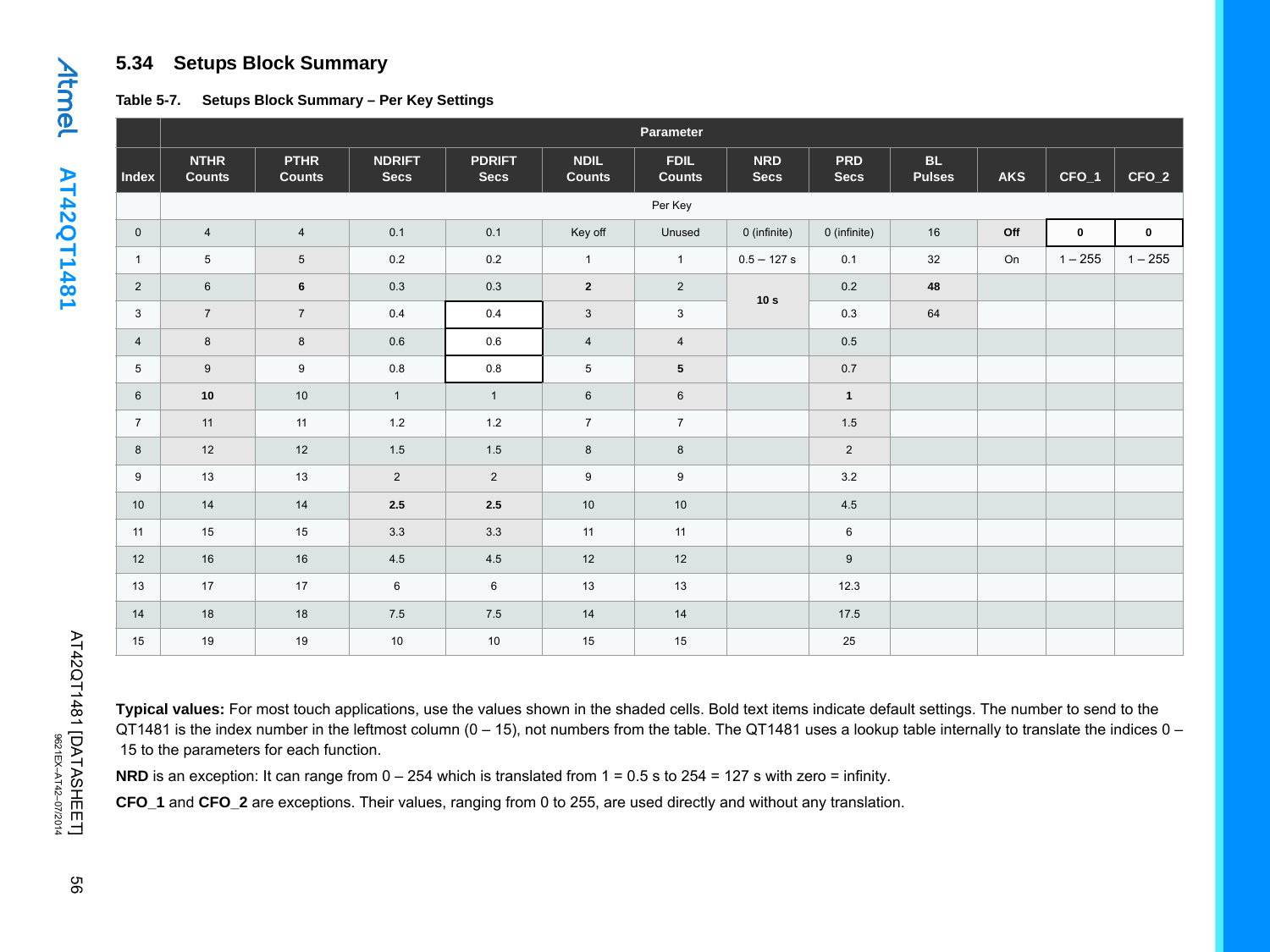### **Table 5-8. Setups Block Summary – Global Settings**

|                |            |              |                |              |                         |                   |                |                      |                | Parameter    |             |                |              |              |              |                               |                                     |            |            |
|----------------|------------|--------------|----------------|--------------|-------------------------|-------------------|----------------|----------------------|----------------|--------------|-------------|----------------|--------------|--------------|--------------|-------------------------------|-------------------------------------|------------|------------|
| Index          | <b>RIB</b> | <b>NHYST</b> | <b>SDC</b>     | <b>MSYNC</b> | <b>DWELL</b><br>$\mu s$ | <b>SR</b><br>baud | <b>KGTT</b>    | <b>AWAKE</b><br>secs | <b>DHT</b>     | <b>SSYNC</b> | <b>THRM</b> | <b>FHM</b>     |              |              |              | $FREQ0$ $FREQ1$ $FREQ2$ NSTHR | <b>NIL</b>                          | <b>LSL</b> | <b>DIM</b> |
|                |            |              |                | Global       |                         |                   |                |                      |                | X line       |             |                |              | Global       |              |                               |                                     |            |            |
| $\mathbf 0$    | Off        | 6.25%        | Off            | Off          | 0.13                    | 9,600             | $\overline{4}$ | 0.1                  | 0.1            | Off          | $\times 1$  | Off            | 24<br>cycles | 30<br>cycles | 36<br>cycles | $5\phantom{.0}$               | $\mathsf{O}$<br>(factory<br>only)   | 100        | $\times 1$ |
| $\mathbf{1}$   | On         | 12.5%        | $\mathbf{1}$   | On           | 0.19                    | 19,200            | 8              | 0.2                  | 0.2            | On           | $\times 2$  | $\mathbf{1}$   |              |              |              | 8                             | $\mathbf{1}$<br>(factory<br>only)   | $0 - 2047$ | $\times 2$ |
| $\overline{2}$ |            | 25%          | $\overline{2}$ |              | 0.4                     | 38,400            | 12             | 0.3                  | 0.3            |              | $\times$ 4  | $\overline{2}$ |              |              |              | 11                            | $\overline{2}$<br>(factory<br>only) |            | $\times$ 4 |
| 3              |            | 50%          | $\overline{4}$ |              | 0.6                     | 57,600            | 16             | 0.5                  | 0.5            |              | $\times 8$  | 3              |              |              |              | 14                            | $\mathbf{3}$                        |            | $\times 8$ |
| $\overline{4}$ |            |              | 8              |              | 0.8                     | 115,200           | 20             | 0.7                  | 0.7            |              |             |                |              |              |              | 17                            | $\overline{4}$                      |            |            |
| 5              |            |              | 16             |              | 0.9                     |                   | 24             | $\mathbf{1}$         | $\mathbf{1}$   |              |             |                |              |              |              | 20                            | 5                                   |            |            |
| $6\phantom{1}$ |            |              | 32             |              | 1.1                     |                   | 28             | 1.5                  | 1.5            |              |             |                |              |              |              | 23                            | $6\phantom{.}$                      |            |            |
| $\overline{7}$ |            |              | 64             |              | 1.3                     |                   | 32             | $\overline{2}$       | $\overline{2}$ |              |             |                |              |              |              | 26                            | $\overline{7}$                      |            |            |
| 8              |            |              |                |              | 1.5                     |                   | 36             | 3.2                  | 3.2            |              |             |                |              |              |              | 29                            | 8                                   |            |            |
| 9              |            |              |                |              | 1.7                     |                   | 40             | 4.5                  | 4.5            |              |             |                |              |              |              | 32                            | 9                                   |            |            |
| 10             |            |              |                |              | 2.1                     |                   | 44             | $6\phantom{1}$       | $6\phantom{1}$ |              |             |                |              |              |              | 35                            | 10                                  |            |            |
| 11             |            |              |                |              | 2.6                     |                   | 48             | 9                    | 9              |              |             |                |              |              |              | 38                            | 11                                  |            |            |
| 12             |            |              |                |              | 3.8                     |                   | 52             | 12.3                 | 12.3           |              |             |                |              |              |              | 41                            | 12                                  |            |            |
| 13             |            |              |                |              | 5.1                     |                   | 56             | 15                   | 15             |              |             |                |              |              |              | 44                            | 13                                  |            |            |
| 14             |            |              |                |              | 7.1                     |                   | 60             | 19                   | 19             |              |             |                |              |              |              | 47                            | 14                                  |            |            |
| 15             |            |              |                |              | 9.9                     |                   | 64             | 25.4                 | 25.4           |              |             |                |              |              |              | 50                            | 15                                  |            |            |

<span id="page-56-0"></span>AT42QT1481 [DATASHEET]<br>AT42QT1481 [DATASHEET] 57 AT42QT1481 [DATASHEET] 9621EX–AT42–07/2014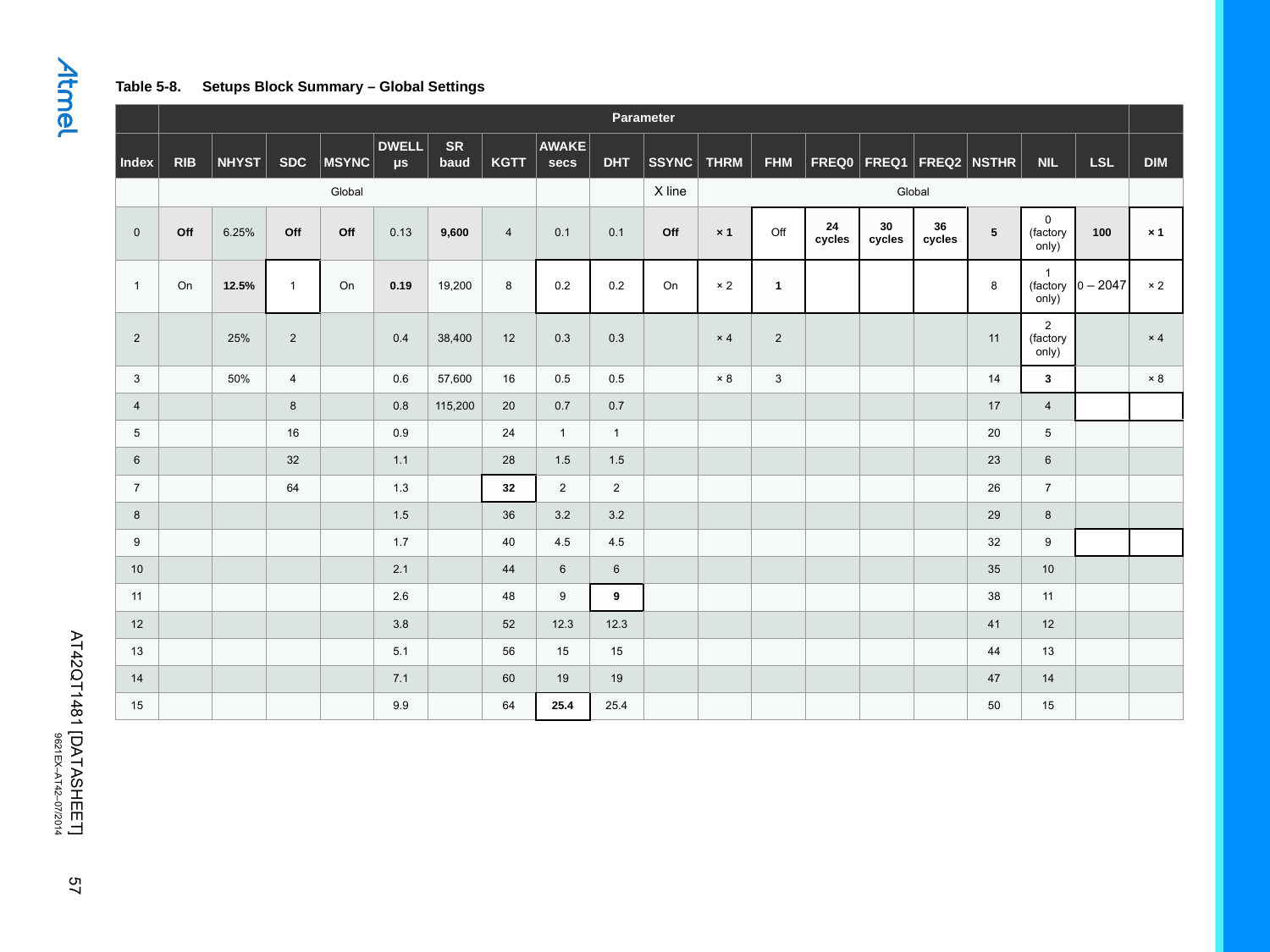# **6. Specifications**

# <span id="page-57-0"></span>**6.1 Absolute Maximum Specifications**

| Parameter                                            | <b>Specification</b>     |
|------------------------------------------------------|--------------------------|
| Vdd                                                  | 6.0V                     |
| Max continuous pin current, any control or drive pin | $±10$ mA                 |
| Short circuit duration to ground, any pin            | infinite                 |
| Short circuit duration to Vdd, any pin               | infinite                 |
| Voltage forced onto any pin                          | $0.5$ V to (Vdd + 0.5 V) |
| Frequency of operation                               | 17 MHz                   |
| EEPROM setups maximum writes                         | 100,000 write cycles     |

**CAUTION:** Stresses beyond those listed may cause permanent damage to the device. This is a stress rating only and functional operation of the device at these or other conditions beyond those indicated in the operational sections of this specification is not implied. Exposure to absolute maximum specification conditions for extended periods may affect device reliability.

# **6.2 Recommended Operating Conditions**

| Parameter                              | <b>Specification</b>                 |
|----------------------------------------|--------------------------------------|
| Operating temp                         | $-40^{\circ}$ C to +105 $^{\circ}$ C |
| Storage temp                           | $-55^{\circ}$ C to +125 $^{\circ}$ C |
| Vdd                                    | +4.75 V to 5.25 V                    |
| Supply ripple + noise                  | 20 mV p-p max                        |
| Cx transverse load capacitance per key | 0 to 20 $pF$                         |
| Fosc oscillator frequency              | 16 MHz $±2\%$                        |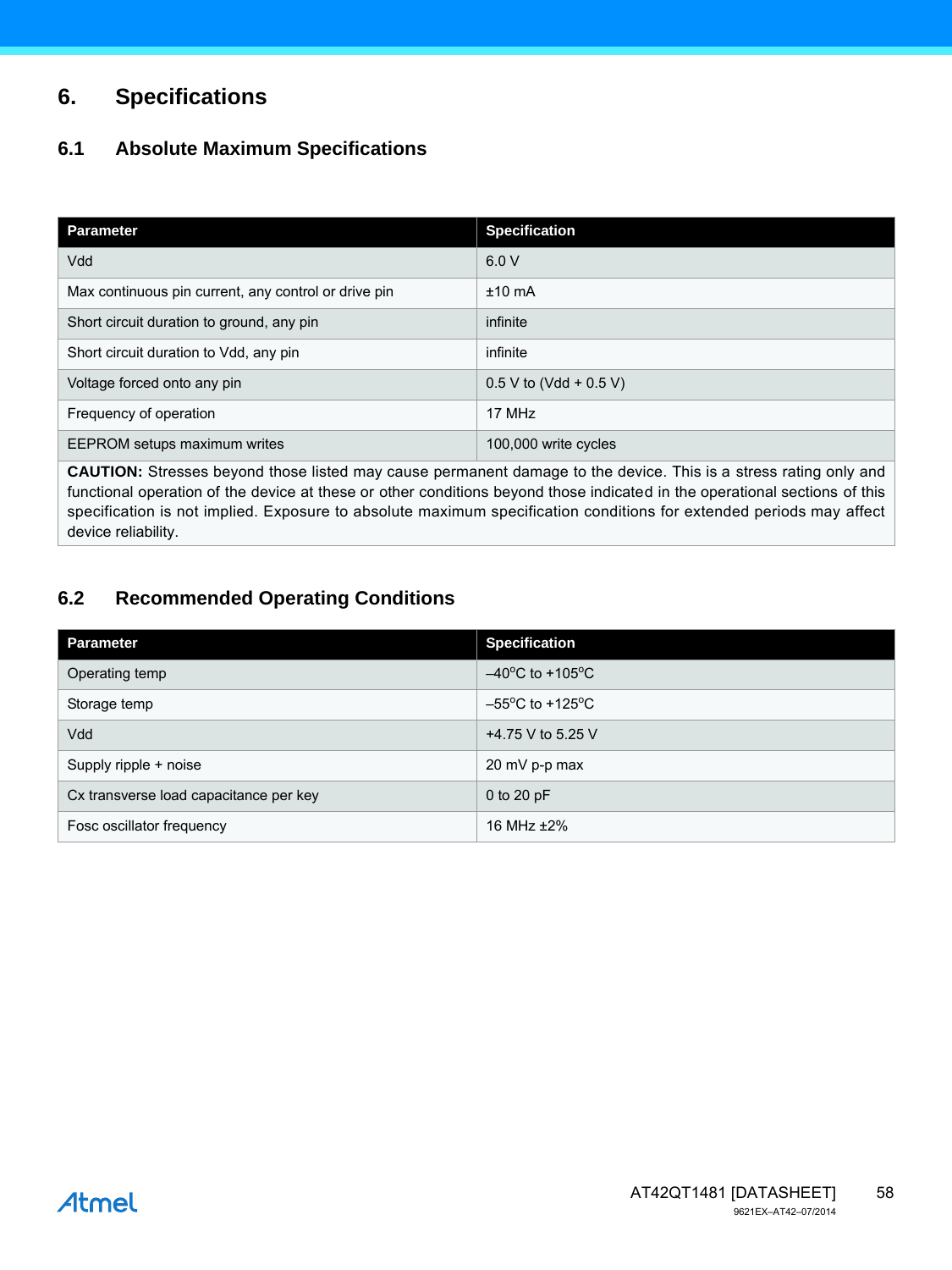# <span id="page-58-0"></span>**6.3 DC Specifications**

| <b>Parameter</b> | <b>Description</b>            | Min                      | <b>Typ</b> | <b>Max</b>           | <b>Units</b> | <b>Notes</b>              |
|------------------|-------------------------------|--------------------------|------------|----------------------|--------------|---------------------------|
| Iddr             | Supply current, running       |                          | 13         |                      | mA           |                           |
| Idds             | Supply current, sleeping      |                          | 15         |                      | μA           |                           |
| Vr               | Vdd internal reset voltage    |                          | 4          |                      | $\vee$       |                           |
| Vil              | Low input logic level         |                          |            | $0.2 \times Vd$<br>d | $\vee$       |                           |
| Vih              | High input logic level        | $0.6 \times Vd$<br>d     |            |                      | $\vee$       |                           |
| Vol              | Low output voltage            | —                        |            | 0.6                  | $\vee$       | 4mA sink                  |
| Voh              | High output voltage           | 4.2                      |            | —                    | $\vee$       | 1 mA source               |
| lil              | Input leakage current         |                          |            | ±1                   | μA           |                           |
| Ar               | Acquisition resolution        | $\overline{\phantom{0}}$ | 9          | 11                   | bits         |                           |
| <b>Rp</b>        | Internal pull-up resistors    | 20                       |            | 50                   | $k\Omega$    | DRDY, SS, TX, STATUS pins |
| <b>Rrst</b>      | Internal RST pull-up resistor | 30                       |            | 60                   | $k\Omega$    |                           |

Vdd = 5.0 V, Cs = 4.7 nF, Freq = 16 MHz, Ta (Ambient Temperature) = recommended range, unless otherwise noted

# **6.4 Timing Specifications**

| $Vdd = 5.0 V$ , Cs = 4.7 nF, Freq = 16 MHz, Ta (Ambient Temperature) = recommended range, unless otherwise noted |
|------------------------------------------------------------------------------------------------------------------|
|------------------------------------------------------------------------------------------------------------------|

| <b>Parameter</b> | <b>Description</b>     | Min | <b>Typ</b> | Max | <b>Units</b> | <b>Notes</b>                          |
|------------------|------------------------|-----|------------|-----|--------------|---------------------------------------|
| S <sub>1</sub>   | ↓SS to first ↓CLK edge | 125 |            |     | ns           | SPI parameter controlled by host      |
| S <sub>2</sub>   | ↓ CLK to valid MISO    |     |            | 20  | ns           | SPI parameter controlled by<br>QT1481 |
| S3               | Last 1CLK to 1SS       | 25  |            |     | ns           | SPI parameter controlled by host      |
| S <sub>4</sub>   | ↑SS to 3-state MISO    |     |            | 20  | ns           | SPI parameter controlled by<br>QT1481 |
| S <sub>5</sub>   | ↑SS to falling DRDY    |     |            | 20  | $\mu s$      | SPI parameter controlled by<br>QT1481 |
| S <sub>6</sub>   | DRDY low pulse width   | 1   |            |     | μs           | SPI parameter controlled by<br>QT1481 |
| S7               | CLK low pulse width    | 125 |            |     | ns           | SPI parameter controlled by host      |
| S <sub>8</sub>   | CLK high pulse width   | 125 |            |     | ns           | SPI parameter controlled by host      |
| S <sub>9</sub>   | CLK period             | 250 |            |     | ns           | SPI parameter controlled by host      |
| Fck              | SPI Clock rate         |     |            | 4   | <b>MHz</b>   | SPI parameter controlled by host      |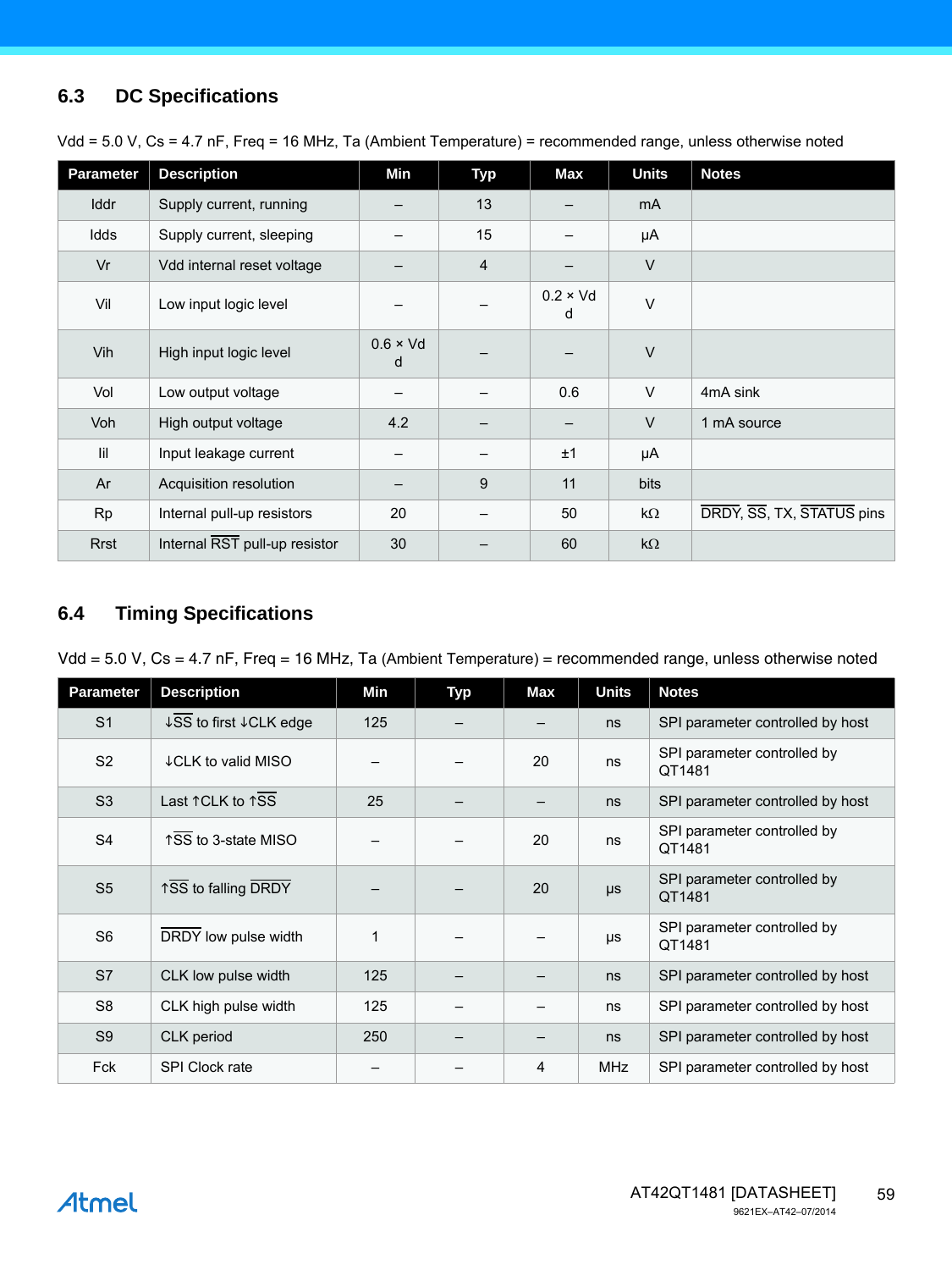Atmel

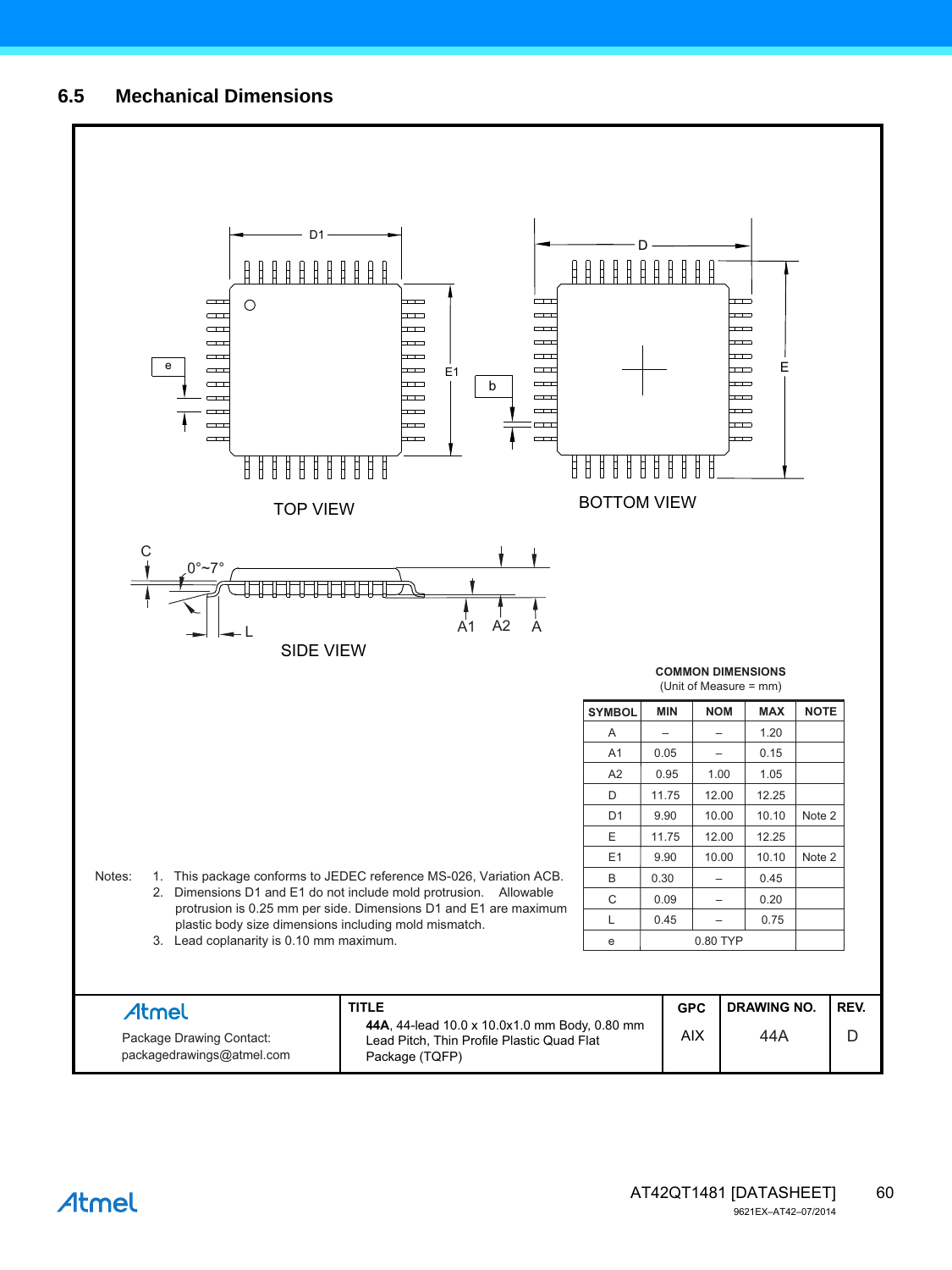# <span id="page-60-0"></span>**6.6 Marking**

The following part marking is used.

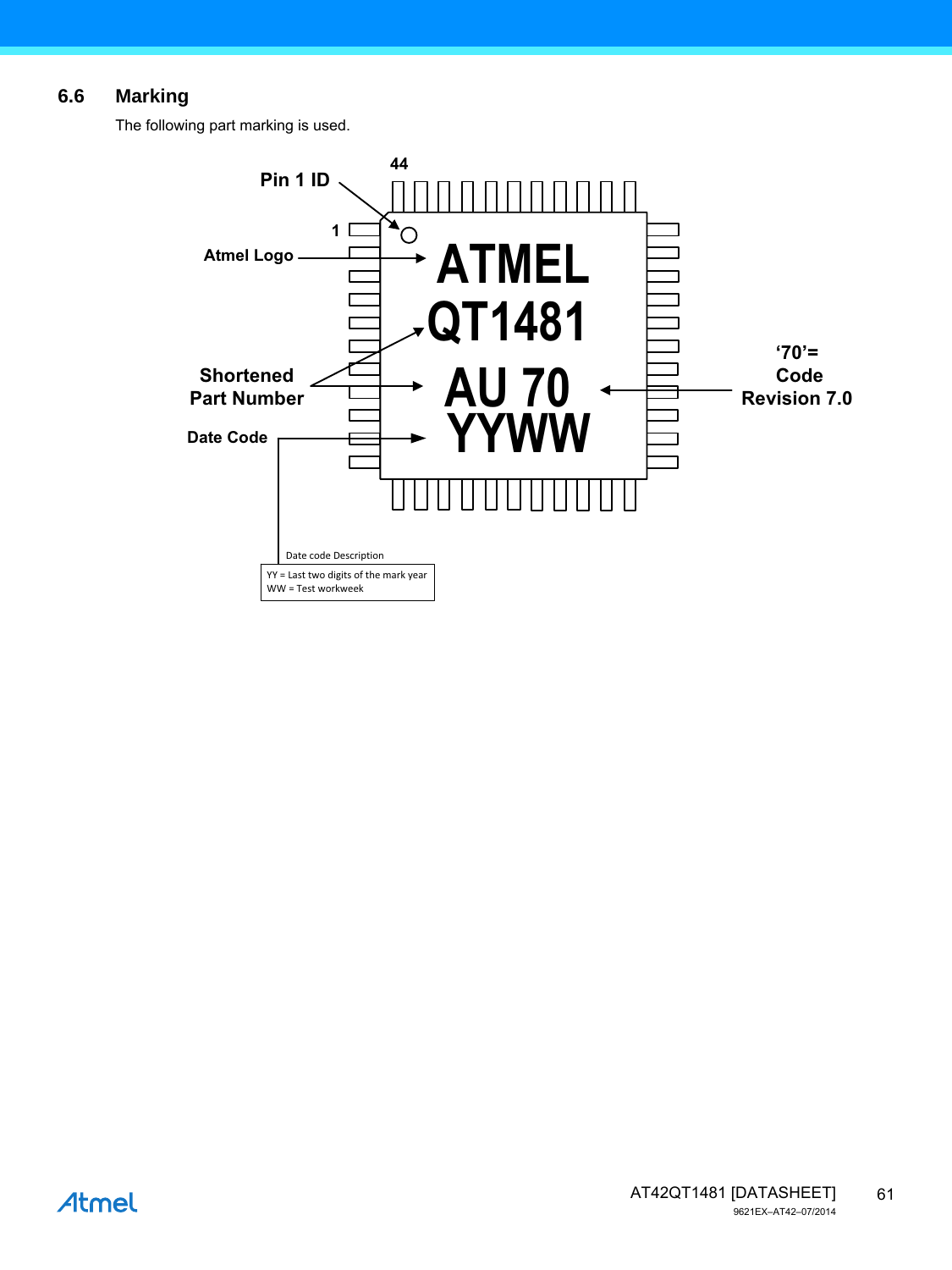## <span id="page-61-0"></span>**6.7 Part Number**

| <b>Part Number</b> | QS Number | <b>Description</b>                                       |
|--------------------|-----------|----------------------------------------------------------|
| AT42QT1481-AU      | QS738     | 44-pin 10 × 10 mm TQFP RoHS compliant IC                 |
| AT42QT1481-AUR     | QS738     | 44-pin 10 x 10 mm TQFP RoHS compliant IC - Tape and reel |

The part number comprises:

AT = Atmel

42 = Touch Business Unit

QT = Charge-transfer technology

1481 = (1) Keys, (48) number of channels, (1) variant number

AU = TQFP chip

R= Tape and reel

# **6.8 Moisture Sensitivity Level (MSL)**

| <b>MSL Rating</b> | <b>Peak Body Temperature</b> | <b>Specifications</b> |
|-------------------|------------------------------|-----------------------|
| MSL3              | $260^{\circ}$ C              | IPC/JEDEC J-STD-020   |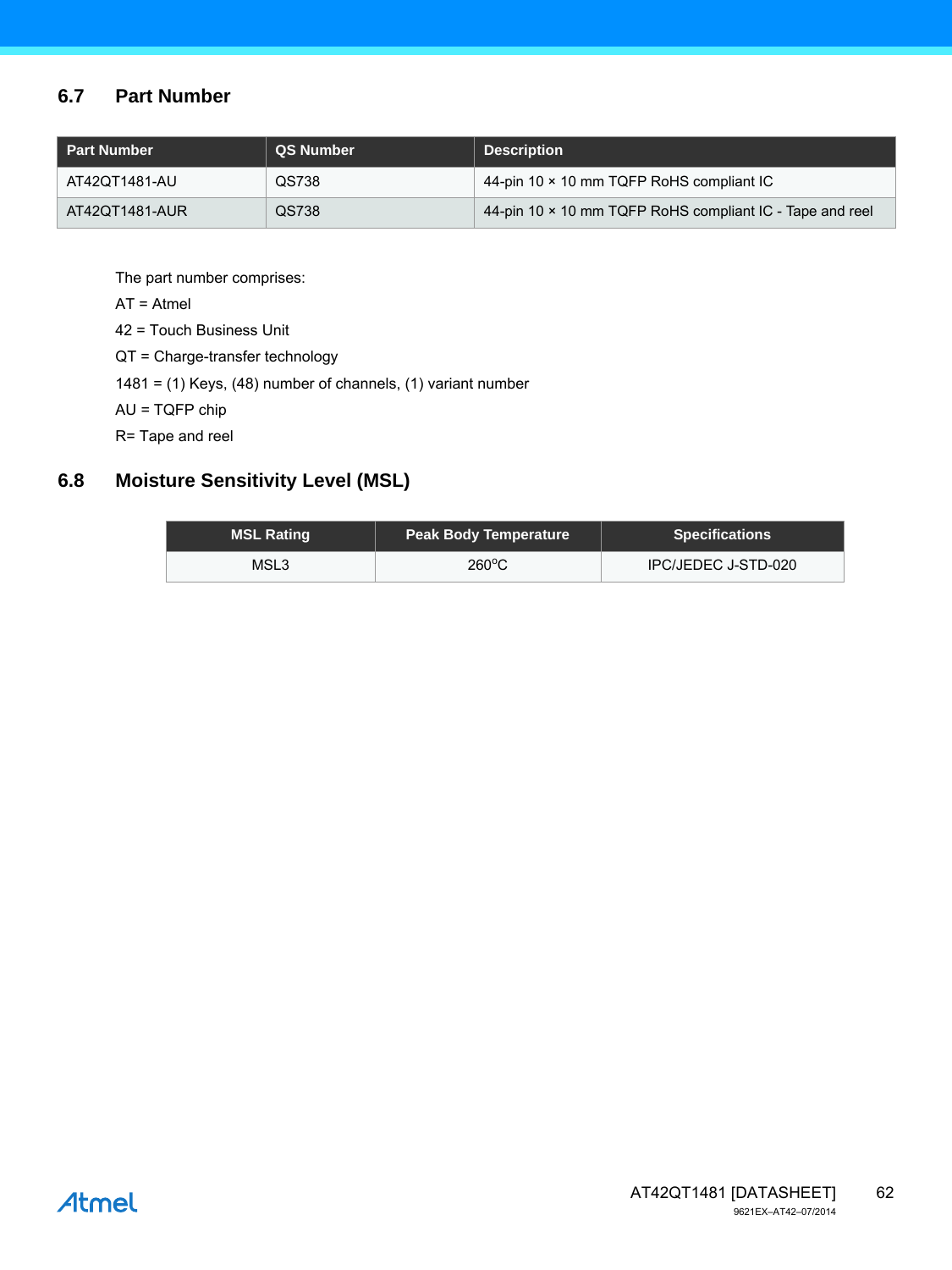# <span id="page-62-0"></span>**Appendix A. 16-bit CRC Algorithm**

```
// 16 bits crc calculation. Initial crc entry value must be 0.
// The message is not augmented with 'zero' bits.
// polynomial = X16 + X12 + X5 + 1
// data is an 8 bit number, unsigned
// crc is a 16 bit number, unsigned
// repeat this function for each data block byte, folding the result
// back into the call parameter crc
unsigned long sixteen_bit_crc(unsigned long crc, unsigned char data)
{ unsigned char index;// shift counter
      crc ^= (unsigned long)(data) << 8;
      index = 8;
      do // loop 8 times
      { if(crc & 0x8000)
            { \quad \text{crc} = (\text{crc} \leq 1) \land 0x1021;}
            else
            \{ crc= crc << 1;
            }
      } while(--index);
      return crc;
}
```
A CRC calculator for Microsoft Windows is available free of charge from Atmel.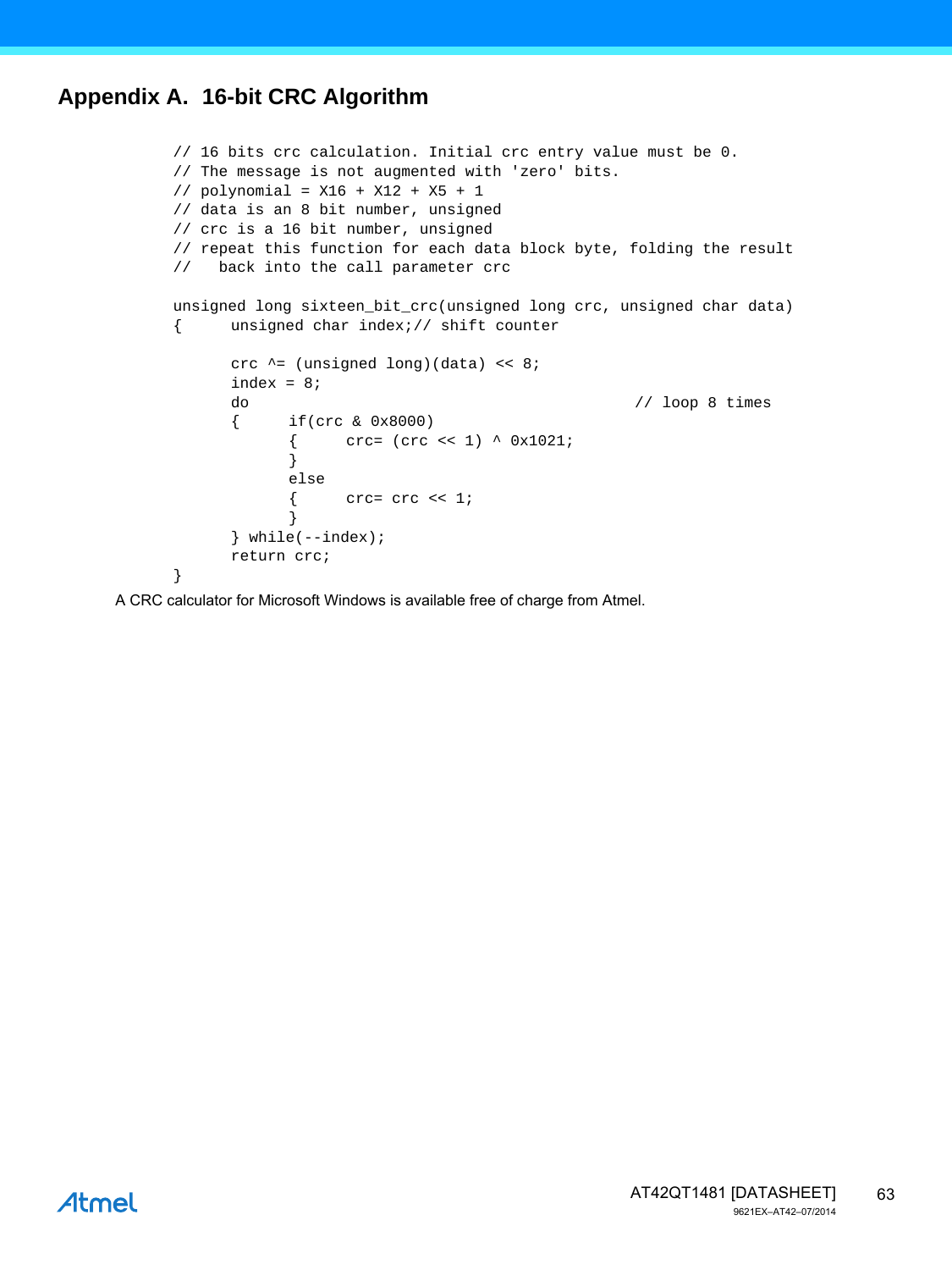# <span id="page-63-0"></span>**Appendix B. DEBUG Output**

The QT1481 includes a debug interface which may be used for observing many internal operating variables, in real time, even while the part is actively communicating with a host over either the SPI or UART serial interfaces. The Debug interface provides a useful aid during product development and uses two pins, one for clock and one for data, to stream data out of the part.

If STS\_DEBUG is enabled in the STS Setups byte the QT1481 streams a 465-byte frame of data out of the two debug pins after each keyscan cycle. The transmission format is compatible with Atmel Plug-in USB card (Part Number 9206) and the data can be viewed using Atmel Hawkeye PC software (contact Atmel for information). [Table](#page-63-1) [B-1](#page-63-1) shows the Debug interface details.

| Debug Clock output                    | Pin 43 (Dbg Clk)                 |  |
|---------------------------------------|----------------------------------|--|
| Debug Data output                     | Pin 40 (Dbg Data)                |  |
| Data valid                            | Clock high                       |  |
| Data changing                         | Clock low                        |  |
| Clock frequency                       | Approximately 500 kHz            |  |
| Blank time between byte transmissions | $5.5 \,\mu s$                    |  |
| Frame transmission time               | $8.8 \text{ ms}$                 |  |
| Byte transmission order               | Most significant bit (MSB) first |  |

<span id="page-63-1"></span>**Table B-1. Debug Interface**

The meaning of each byte in the 465-byte frame is described in [Table B-2](#page-63-2).

<span id="page-63-2"></span>

| Table B-2. | <b>Debug Output Data Frame</b> |  |  |  |
|------------|--------------------------------|--|--|--|
|------------|--------------------------------|--|--|--|

| Frame Byte #   | <b>Description</b>                                                                         |
|----------------|--------------------------------------------------------------------------------------------|
| 0              | Detect status for keys 0 (bit0) to 7 (bit7), one bit per key                               |
| 1              | Detect status for keys 8 (bit0) to 15 (bit7), one bit per key                              |
| 2              | Detect status for keys 16 (bit0) to 23 (bit7), one bit per key                             |
| $\mathfrak{Z}$ | Detect status for keys 24 (bit0) to 31 (bit7), one bit per key                             |
| $\overline{4}$ | Detect status for keys 32 (bit0) to 39 (bit7), one bit per key                             |
| $\overline{5}$ | Detect status for keys 40 (bit0) to 47 (bit7), one bit per key                             |
| 6              | Device status (identical to first byte returned from command $0x06$ )                      |
| $\overline{7}$ | Count of keys declaring detect                                                             |
| 8              | A 6-bit unsigned value encoding the first or only key to be touched, in the range $0 - 47$ |
| 9              | Time remaining before host reset pulse is issued at STATUS pin. Each count is 10 ms        |
| 10             | Time remaining until normal drift compensation is resumed. Each count is 100 ms            |
| 11             | Time remaining before QT1481 tries to sleep (if enabled). Each count is 100 ms             |
| 12             | Time remaining before the current SPI or UART command times out. Each count is 10 ms       |
| 13             | Time remaining before the wait for the next MSYNC signal times out. Each count is 10 ms    |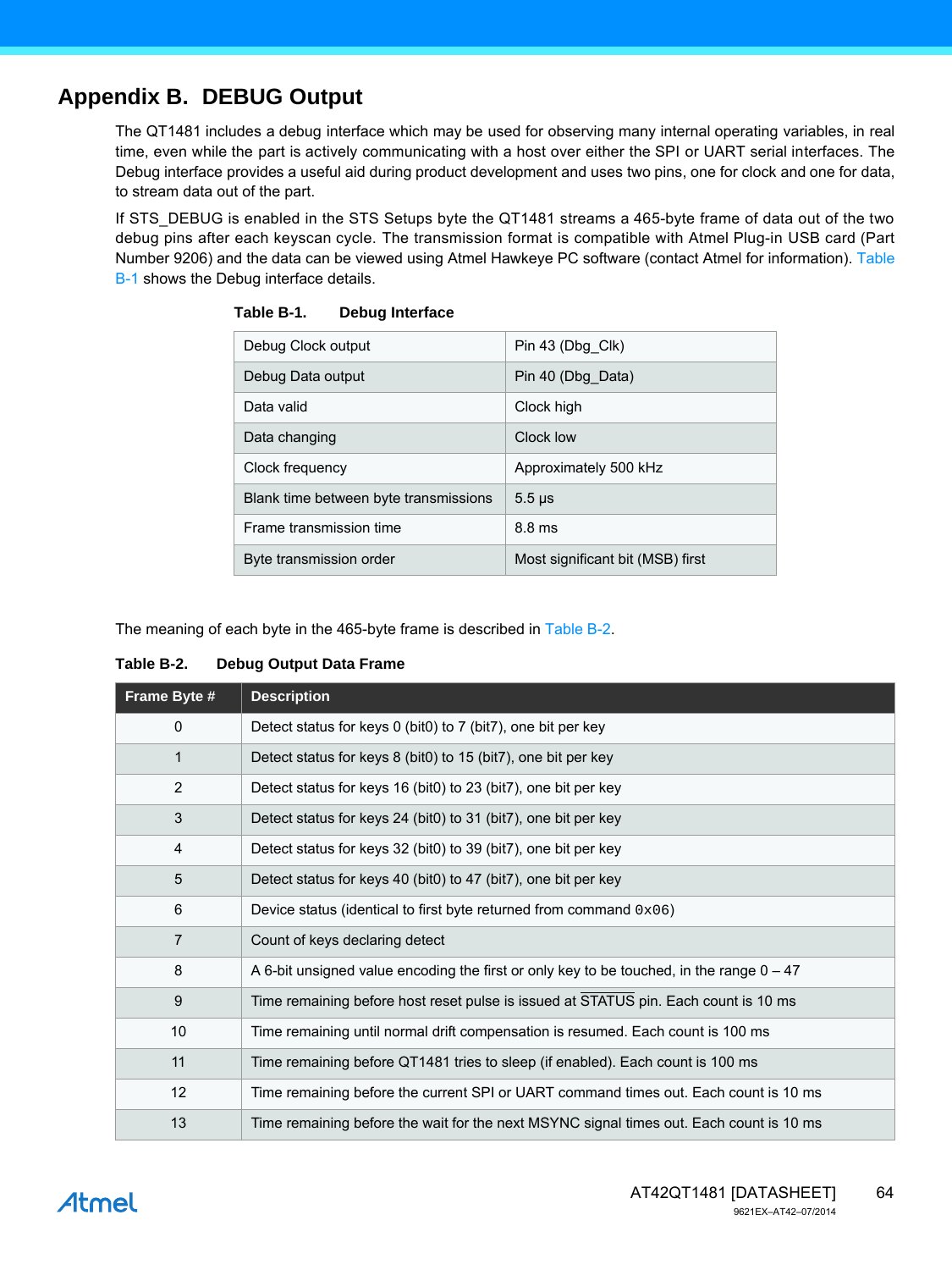| Frame Byte # | <b>Description</b>                                                                |
|--------------|-----------------------------------------------------------------------------------|
| 14           | 100 ms counter (IEC/EN60730)                                                      |
| 15           | Signal Fail counter (IEC/EN60730)                                                 |
| 16           | Matrix Scan counter (IEC/EN60730)                                                 |
| 17           | Index of current frequency                                                        |
| $18 - 26$    | Data for key 0. See Table B-3 on page 67 for details of the data set for one key. |
| $27 - 35$    | Data for key 8                                                                    |
| $36 - 44$    | Data for key 16                                                                   |
| $45 - 53$    | Data for key 24                                                                   |
| $54 - 62$    | Data for key 32                                                                   |
| $63 - 71$    | Data for key 40                                                                   |
| $72 - 80$    | Data for key 1                                                                    |
| $81 - 89$    | Data for key 9                                                                    |
| $90 - 98$    | Data for key 17                                                                   |
| $99 - 107$   | Data for key 25                                                                   |
| $108 - 116$  | Data for key 33                                                                   |
| $117 - 125$  | Data for key 41                                                                   |
| $126 - 134$  | Data for key 2                                                                    |
| $135 - 143$  | Data for key 10                                                                   |
| $144 - 152$  | Data for key 18                                                                   |
| $153 - 161$  | Data for key 26                                                                   |
| $162 - 170$  | Data for key 34                                                                   |
| $171 - 179$  | Data for key 42                                                                   |
| $180 - 188$  | Data for key 3                                                                    |
| $189 - 197$  | Data for key 11                                                                   |
| $198 - 206$  | Data for key 19                                                                   |
| $207 - 215$  | Data for key 27                                                                   |
| $216 - 224$  | Data for key 35                                                                   |
| $225 - 233$  | Data for key 43                                                                   |
| $234 - 242$  | Data for key 4                                                                    |
| $243 - 251$  | Data for key 12                                                                   |
| $252 - 260$  | Data for key 20                                                                   |
| $261 - 269$  | Data for key 28                                                                   |
| $270 - 278$  | Data for key 36                                                                   |

### **Table B-2. Debug Output Data Frame (Continued)**

# Atmel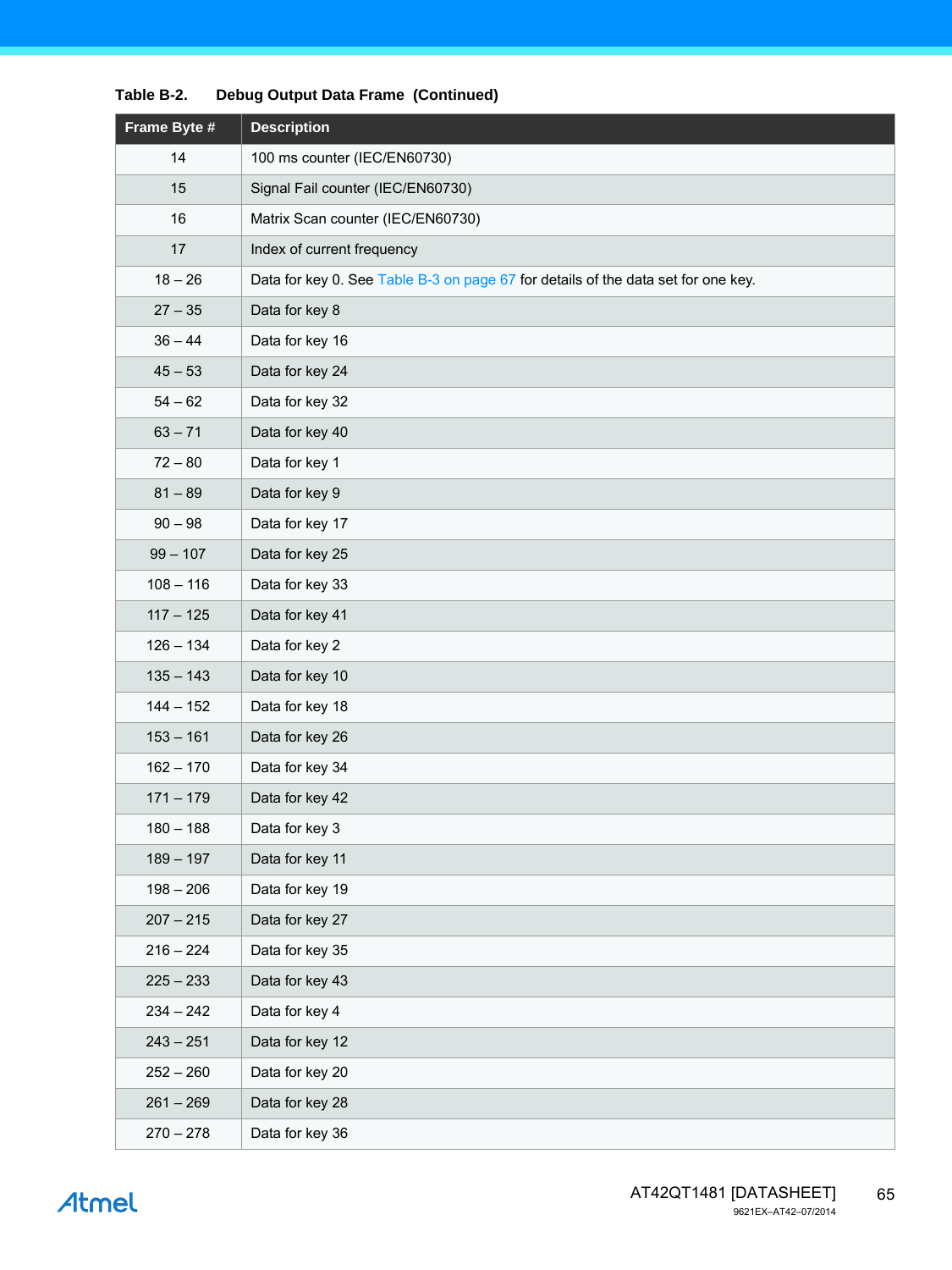| Frame Byte # | <b>Description</b>                                                       |
|--------------|--------------------------------------------------------------------------|
| $279 - 287$  | Data for key 44                                                          |
| $288 - 296$  | Data for key 5                                                           |
| $297 - 305$  | Data for key 13                                                          |
| $306 - 314$  | Data for key 21                                                          |
| $315 - 323$  | Data for key 29                                                          |
| $324 - 332$  | Data for key 37                                                          |
| $333 - 341$  | Data for key 45                                                          |
| $342 - 350$  | Data for key 6                                                           |
| $351 - 359$  | Data for key 14                                                          |
| $360 - 368$  | Data for key 22                                                          |
| $369 - 377$  | Data for key 30                                                          |
| $378 - 386$  | Data for key 38                                                          |
| $387 - 395$  | Data for key 46                                                          |
| $396 - 404$  | Data for key 7                                                           |
| $405 - 413$  | Data for key 15                                                          |
| $414 - 422$  | Data for key 23                                                          |
| $423 - 431$  | Data for key 31                                                          |
| $432 - 440$  | Data for key 39                                                          |
| $441 - 449$  | Data for key 47. See Table B-3 for details of the data set for one key.  |
| $450 - 451$  | Setups CRC (SCRC), value most recently computed by the QT1481            |
| 452          | Test pattern currently being used for various internal IEC/EN60730 tests |
| $453 - 454$  | Key gain test sample taken on Y0                                         |
| 455 – 456    | Key gain test sample taken on Y1                                         |
| $457 - 458$  | Key gain test sample taken on Y2                                         |
| $459 - 460$  | Key gain test sample taken on Y3                                         |
| $461 - 462$  | Key gain test sample taken on Y4                                         |
| $463 - 464$  | Key gain test sample taken on Y5                                         |

### **Table B-2. Debug Output Data Frame (Continued)**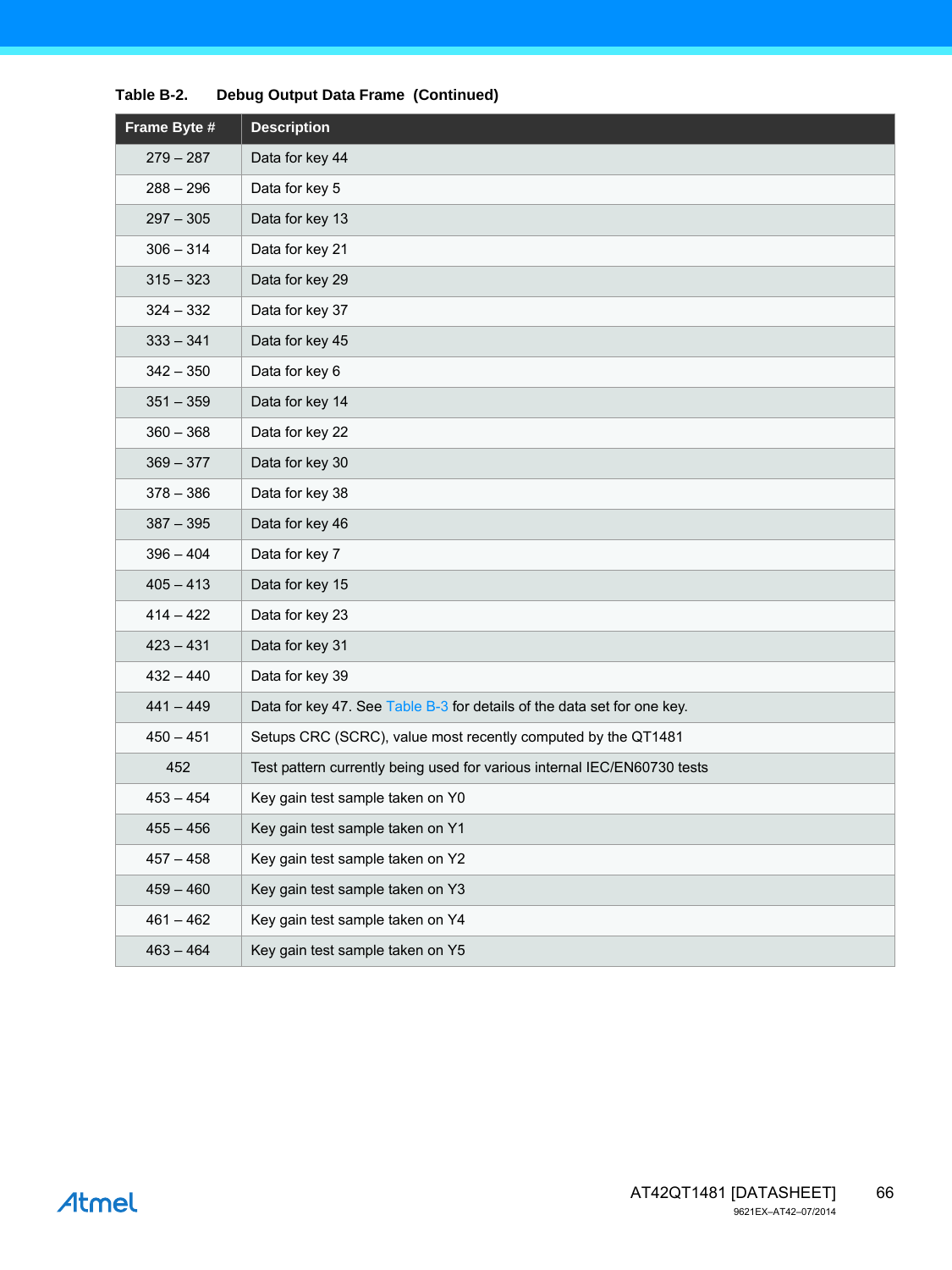| <b>Offset Within Data Set</b> | <b>Description</b>                                                                                                                                                                               |
|-------------------------------|--------------------------------------------------------------------------------------------------------------------------------------------------------------------------------------------------|
| $1 - 0$                       | Bits $12 - 0$ : Signal<br>Bits 15 - 13: Calibration:<br>$0 =$ Pending<br>$1 - 4 = \ln$ progress<br>$5 =$ Success<br>$6$ = Failed                                                                 |
| $3 - 2$                       | Bits $12 - 0$ : Reference<br>Bit $13: 1 =$ LSL fail<br>Bit $14:1 =$ Detect<br>Bit 15: 1= KGTT FMEA fail                                                                                          |
| 4                             | Normal DI                                                                                                                                                                                        |
| 5                             | Bits $3 - 0$ : Fast DI                                                                                                                                                                           |
| 6                             | Negative Detect Time. Time remaining before key is recalibrated.<br>Each count = $500$ ms                                                                                                        |
| $\overline{7}$                | Positive Detect Time. Time remaining before key is recalibrated.<br>Each count = $500$ ms                                                                                                        |
| 8                             | Drift compensation count, range -127 to +127. Each count = 100 ms. Recalibration occurs<br>when the drift counter reaches the value set by NDRIFT (negative count) or PDRIFT<br>(positive count) |

#### <span id="page-66-0"></span>**Table B-3. Format of Data Set for One Key**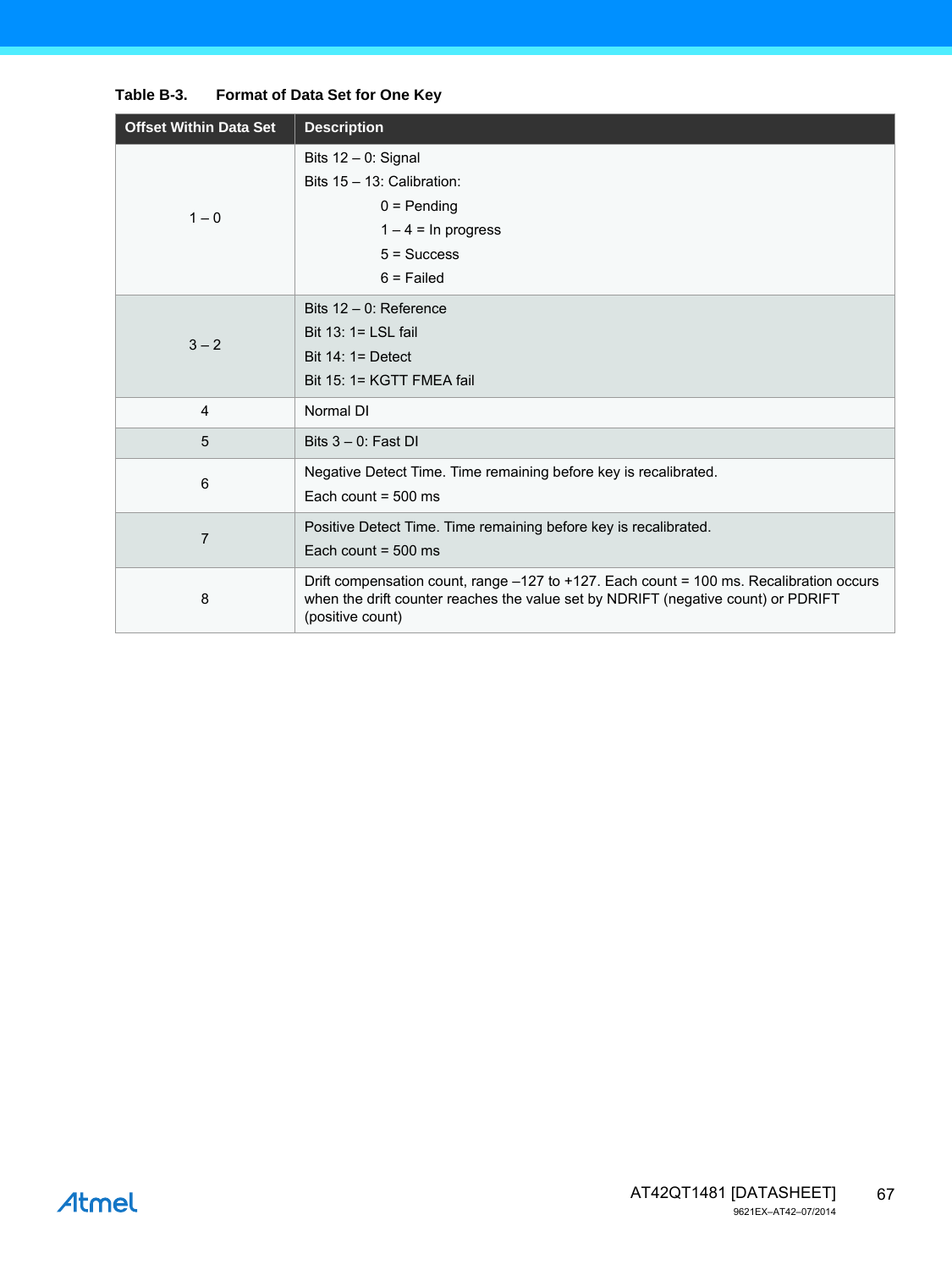# <span id="page-67-0"></span>**Appendix C. Conducted Noise Immunity**

Electrically conducted noise can increase the noise on the touch signals considerab ly and can lead to both false detects and missed touches. There is a specific test for conducted immunity, as part of typical EMC testing, which injects noise into the device under test across a broad range of frequencies and with significant amplitude. This test is designed to test the immunity of devices and products against environmental noise that is generated by commercial radio transmitters and other sources. Passing this test can be a challenge and might appear daunting, but with good design practise from the outset coupled with fine tuning of the QT1481 frequency hopping Setups and, designs based on the QT1481 show excellent noise immunity and can pass the conducted noise test by some margin.

From the outset, the design must target achieving the best possible touch sensitivity while minimizing noise. A clean design can achieve excellent signal delta on touch, but its easy to destroy this quality by pushing the overall product requirements too far and poor attention to detail during the design. The more imperfections that exist in a design, the more the sensitivity will be eroded and the conducted immunity performance with it.

A good target for signal delta on touch is 100 or even 150 counts.

Best touch performance is achieved with thinner overlay panels, optimum key electrode design, clean tracking between the QT1481 and the keys with low stray capacitance between X and Y traces and low stray capacitance from X and Y traces to ground, coupled with appropriate selection of the external matrix components. See the documents referred to in ["Associated Documents" on page 70](#page-69-0) for further details on best practice for designing a touch sensor interface.

The following paragraphs make some recommendations for initial values or type for the additional matrix components to accompany a QT1481 design together with some Setups the have been found to produce good noise immunity results.

#### **Cs - NPO/COG**

Use COG type for the charge sample capacitors (Cs0 - Cs7). This type of capacitor exhibits excellent stability, albeit at a higher cost, and is preferred over X7R and other types. Lower values can be used to reduce the cost or help with availability provided the charge transfer is not too high such as to saturate Cs. An excellent layout with low stray capacitance will typically allow Cs to be reduced as low as 1 nF.

#### $Rs - 1$  M $\Omega$

Increasing the digital conversion ramp resistors (Rs0 – Rs7) increases sensitivity. The optimum selection for Rs is one that balances highest achievable sensitivity against conversion time and other undesirable side effects such as increased noise and possibly some reduction in temperature stability. Any increase in noise is typically insignificant compared to conducted noise observed during conducted immunity EMC testing.

Rs can be increased as high as 5 M $\Omega$ , although this is probably extreme in most cases. A good initial value is  $1 \text{ M}\Omega$ . This value increases sensitivity to a good level with acceptable additional signal noise and often achieves the best compromise in Signal-to-Noise Ratio (SNR). The increased sensitivity allows a higher detect threshold to be employed, preventing noise spikes exceeding the threshold and thus preventing false detects.

#### **Ry - 47 k**

Immunity to conducted electrical noise can be increased considerably by increasing the series resistors in the matrix Y lines (Ry0 - Ry7) at the expense of moisture tolerance. There is a practical limit to how far their value can be increased because higher values must be accompanied by longer dwell times, possibly in excess of the longest settings available in the device. In any case excessively long dwell times would slow the response time intolerably.

#### **DWELL**

Increasing the Ry values alone results in a reduction in charge transfer and sensitivity. This can be recovered by increasing the charge transfer time, or dwell time, through higher DWELL settings. To achieve the optimum DWELL setting, start with the maximum value and observe the reference values. Then reduce the dwell, con-

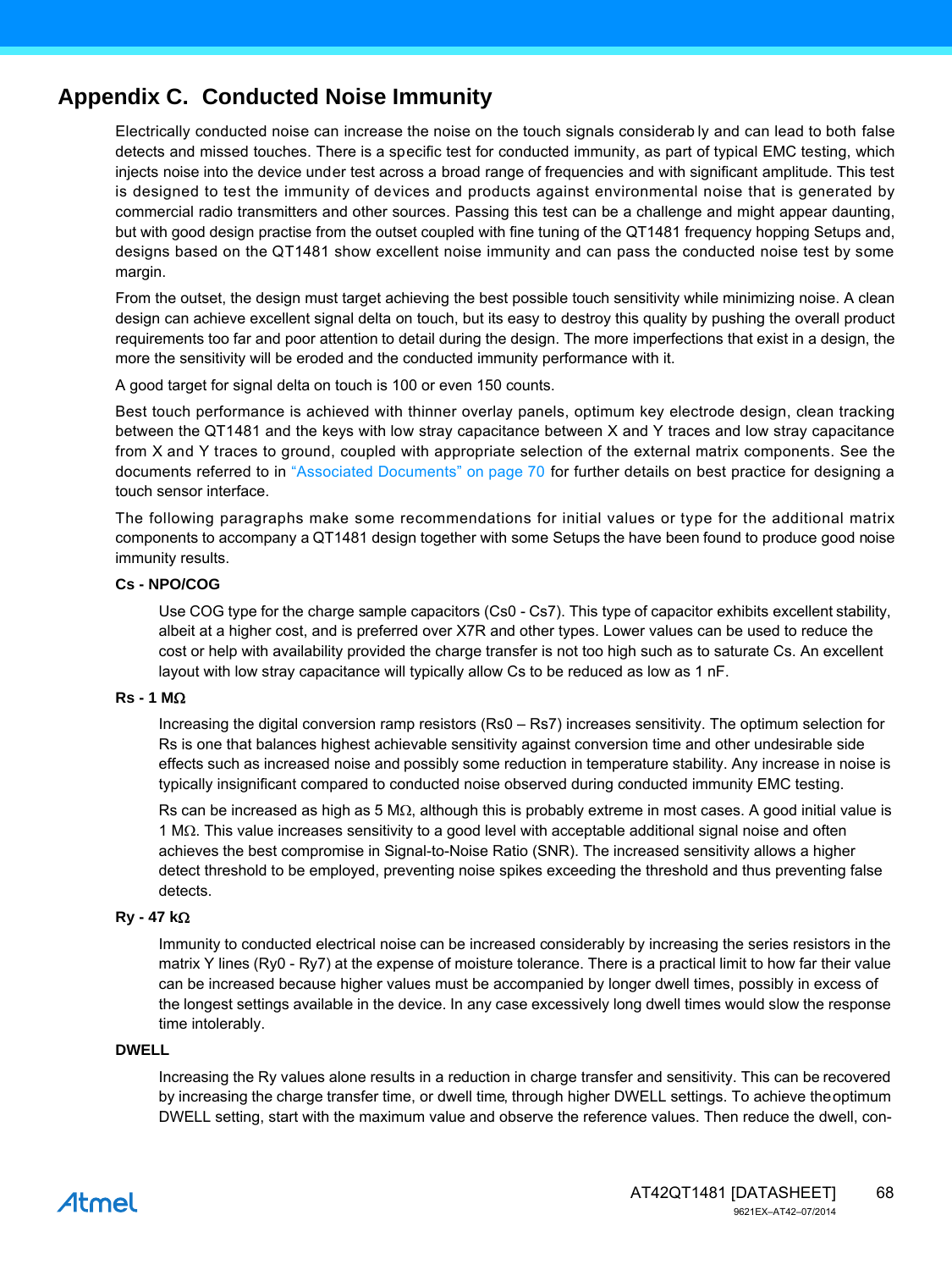tinue to observe the reference values, and choose the lowest DWELL setting where the reference values are not significantly reduced from their maximum.

Longer dwell times also result in reduced moisture tolerance, and so a careful balance might be necessary between these conflicting requirements.

#### **NTHR & THRM**

Together NTHR(and PTHR) and THRM allow the threshold to be set. The threshold should be set as high as possible to prevent false detects but should not be set so high that true touches are not detected. The Atmel QmBtn or Hawkeye software can be used to observe the signals and signal delta on touch, and used to determine the optimum threshold settings for a specific design.

The threshold will typically need setting at a lower value to accommodate noise than is evident when testing in the absence of noise. This may initially seem counter intuitive until consideration is given to the fact that heavy noise can cause undesirable detect dropouts as well as missed touch events. The threshold should be set as high as possible, but not so high that the noise causes detect dropouts while the key is still touched.

#### **Frequency Hopping - FHM = 3 (sweep)**

The immunity of QT1481 based designs to higher noise amplitude can be increased by configuring the frequency hopping with 3 different frequencies and using FHM = 2. Choosing the 3 frequencies is a process of trial and error and varies from design to design, but a considerable increase in tolerable noise amplitude can be achieved once 3 appropriate frequencies have been identified.

However, frequency hopping using sweep mode (FHM = 3) is much easier to configure and may provide sufficient immunity for many applications and products.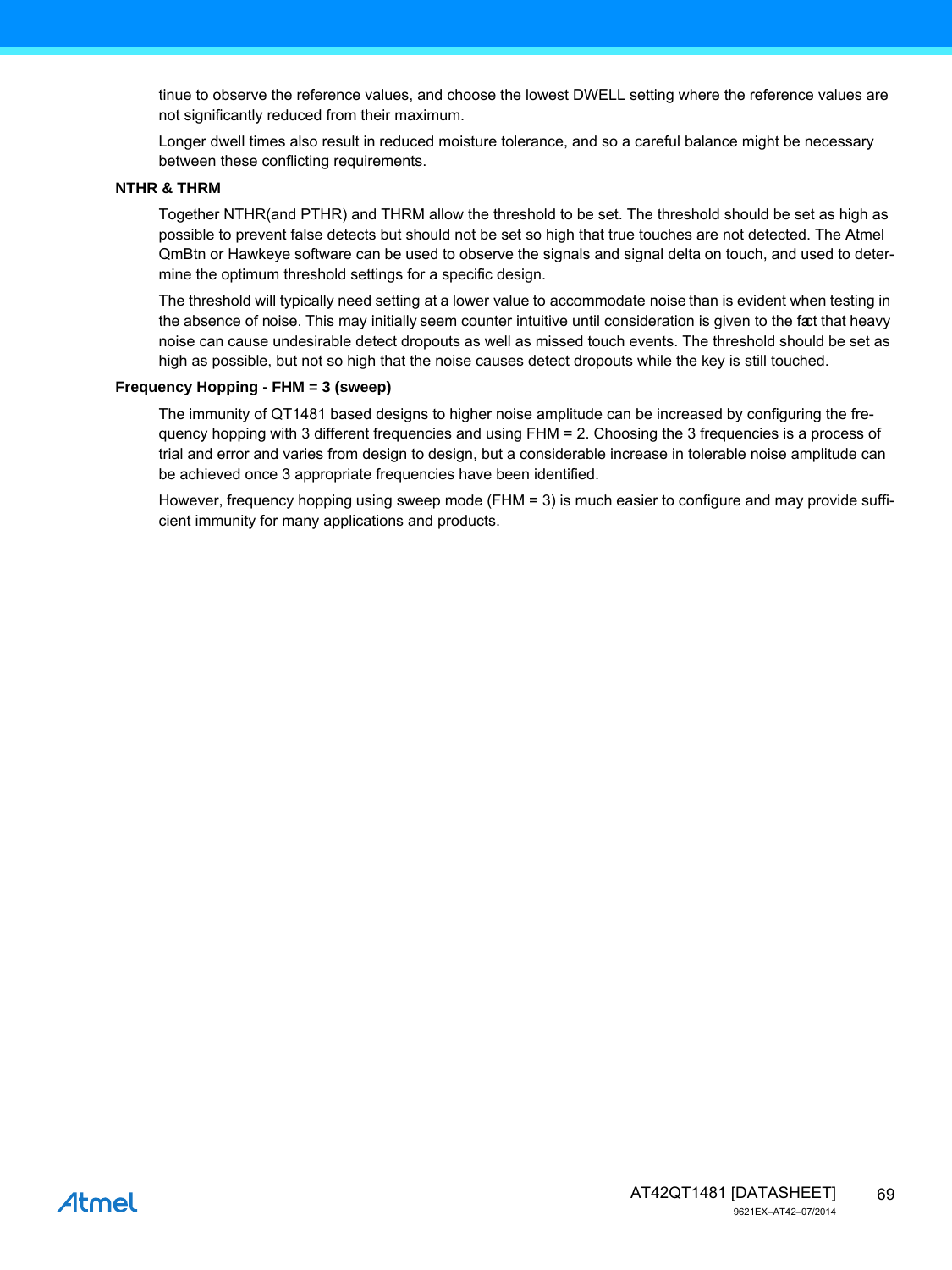## <span id="page-69-0"></span>**Associated Documents**

The following documents are a good source of general information regarding design and development of Atmel touch sensors and should be studied before starting the development of a new touch interface.

- QTAN0079 *Buttons, Sliders and Wheels Sensor Design Guide* Refer to this application note for details of different possible X/Y electrode designs and patterns, and the optimum geometry to match the panel thickness.
- QTAN0062 *Qtouch and Qmatrix Sensitivity Tuning for Keys, Sliders and Wheels*
- AVR3000 *Qtouch Conducted Immunity*

Refer to this guide for further information on immunity from conducted noise.

These documents are available on the Atmel website [\(](http://www.atmel.com/touch)[www.atmel.com](HTTP://www.atmel.com/touch)).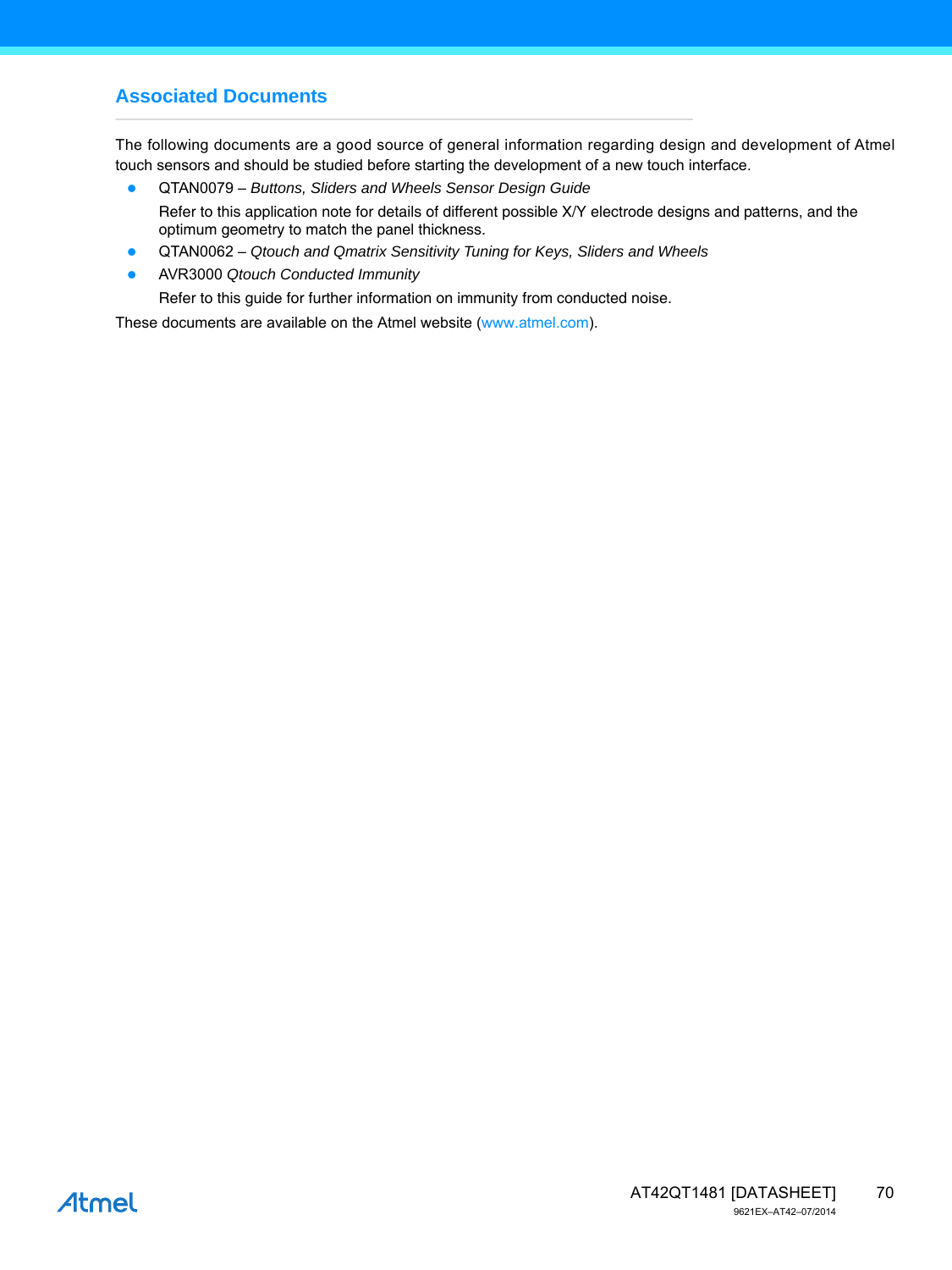# **Revision History**

| <b>Revision No.</b>         | <b>History</b>                                                                                                                                                                                                                                                                                                                                                                                                                                                                                                                                                                                                                                                                                                                                                                                                                                                                                                                                                                                                                                                                                                                                                                                                                                                                                                                                                                                                                                                                                                                                                     |
|-----------------------------|--------------------------------------------------------------------------------------------------------------------------------------------------------------------------------------------------------------------------------------------------------------------------------------------------------------------------------------------------------------------------------------------------------------------------------------------------------------------------------------------------------------------------------------------------------------------------------------------------------------------------------------------------------------------------------------------------------------------------------------------------------------------------------------------------------------------------------------------------------------------------------------------------------------------------------------------------------------------------------------------------------------------------------------------------------------------------------------------------------------------------------------------------------------------------------------------------------------------------------------------------------------------------------------------------------------------------------------------------------------------------------------------------------------------------------------------------------------------------------------------------------------------------------------------------------------------|
| Revision AX - December 2010 | .Initial release of datasheet for chip revision 4.0.                                                                                                                                                                                                                                                                                                                                                                                                                                                                                                                                                                                                                                                                                                                                                                                                                                                                                                                                                                                                                                                                                                                                                                                                                                                                                                                                                                                                                                                                                                               |
| Revision BX - June 2011     | • Datasheet updated for chip revision 6.0.<br>• Command $0x02$ added.<br>• Frequency hopping updated.<br>• NVT removed.<br>• KHOPOF1, KHOPOF2, HOPOF removed and replaced by CFO_1<br>and CFO 2.<br>• Setups Block - some setup values changed.<br>· Debug output data frame values changed.<br>• Some timings have changed.<br>• Some text has been edited for clarification.                                                                                                                                                                                                                                                                                                                                                                                                                                                                                                                                                                                                                                                                                                                                                                                                                                                                                                                                                                                                                                                                                                                                                                                     |
| Revision CX - March 2013    | • Datasheet updated for code revision 7.0 - Preliminary.<br>• Front page $-$ key outline size changed from 10 x 10 mm to<br>$6 \times 6$ mm.<br>• Front page - FMEA and IEC/EN60730 compliance reworded.<br>• Front page – SPI text added to.<br>$\bullet$ Section 2.5 – note added to end<br>• Section 2.16 – text amended.<br>• Updated text in Section 2.17 on page 16<br>• Removed incorrect text from Section 2.18 on page 16<br>• Section 2.20 – frequency hopping text amended.<br>• Section 4.7 – in description of individual data bytes, the content of<br>the bytes has been indented to make a clearer distinction between<br>each one.<br>• Table 4-5 – the CRC of $0x13$ has changed to 16.<br>• Table 4-5 – the return range of $0 \times Ck$ is now $0 \times 10 - 0 \times 3F$ .<br>• Table 4-5 – the return range of $0 \times 4k$ is now $0 - 0 \times FF$ .<br>• Section 5.19 – 'reference' has changed to 'normal signal'.<br>• Table 5-4 – the number of bits for address 342 'scope sync' has<br>changed to 6.<br>• Table 5-4 – address 347 has been added. It is reserved.<br>• Table 5-7 – text added at bottom of table to say that CFO_1 and<br>CFO_2 are exceptions.<br>$\bullet$ Table 5-8 – the values for FHM have changed.<br>• Section 5.23 to Section 5.28 – text amended and added.<br>• Section 6.1 – 'Vdd' and 'voltage forced onto any pin' values<br>changed.<br>• Section 6.1 - various values changed.<br>• Added "Conducted Noise Immunity" on page 68<br>• Added documents to list in "Associated Documents" on page 70 |

Atmel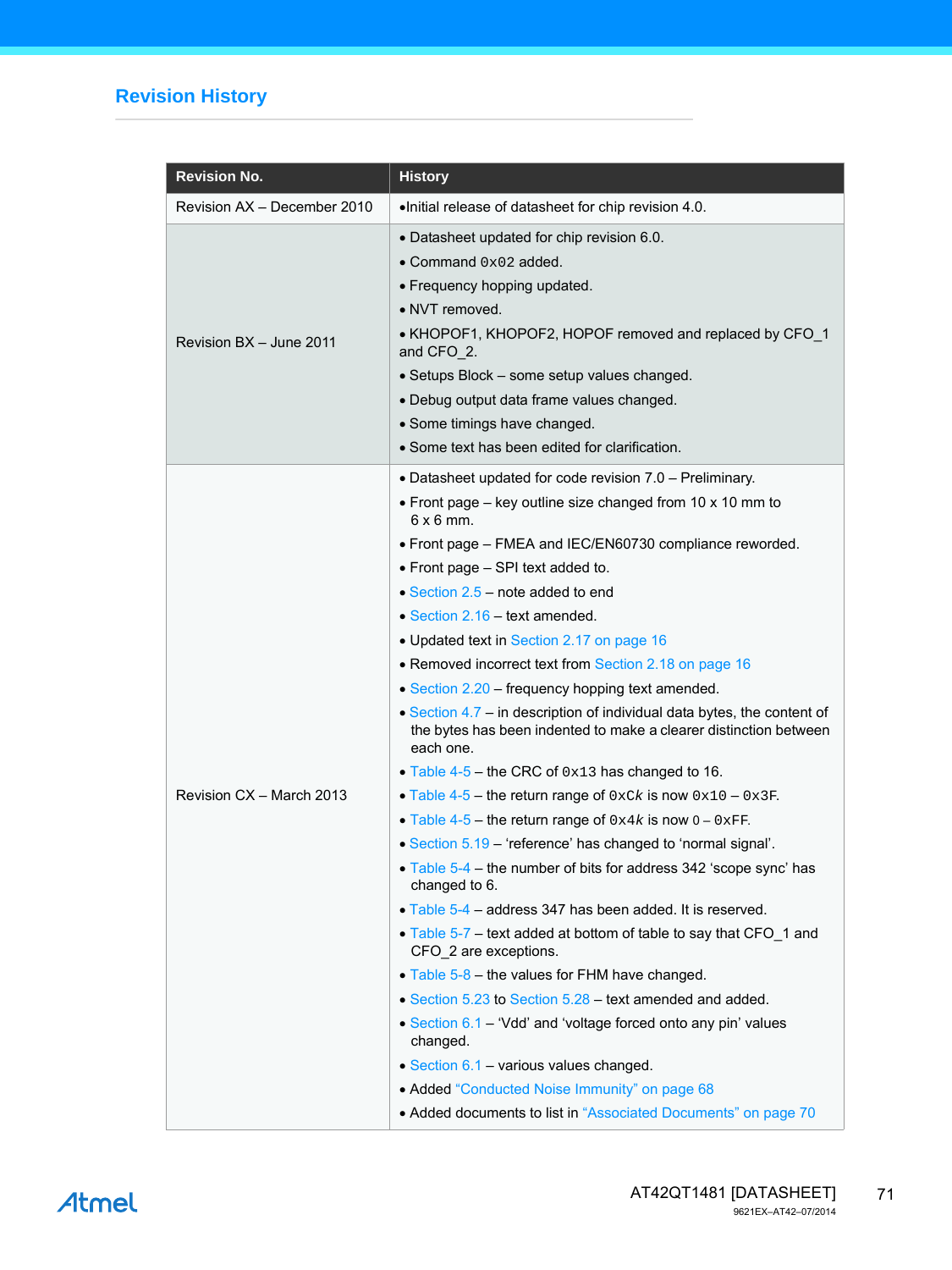| <b>Revision No.</b>       | <b>History</b>                                                                                                                                             |
|---------------------------|------------------------------------------------------------------------------------------------------------------------------------------------------------|
| Revision DX - August 2013 | • Section 6.3 – Expanded Ta (Ambient Temperature)<br>• Section $6.6$ – Updated the Part marking diagram<br>• Section 6.7 – Updated the Part number details |
| Revision EX - July 2014   | Non-technical updates                                                                                                                                      |

Atmel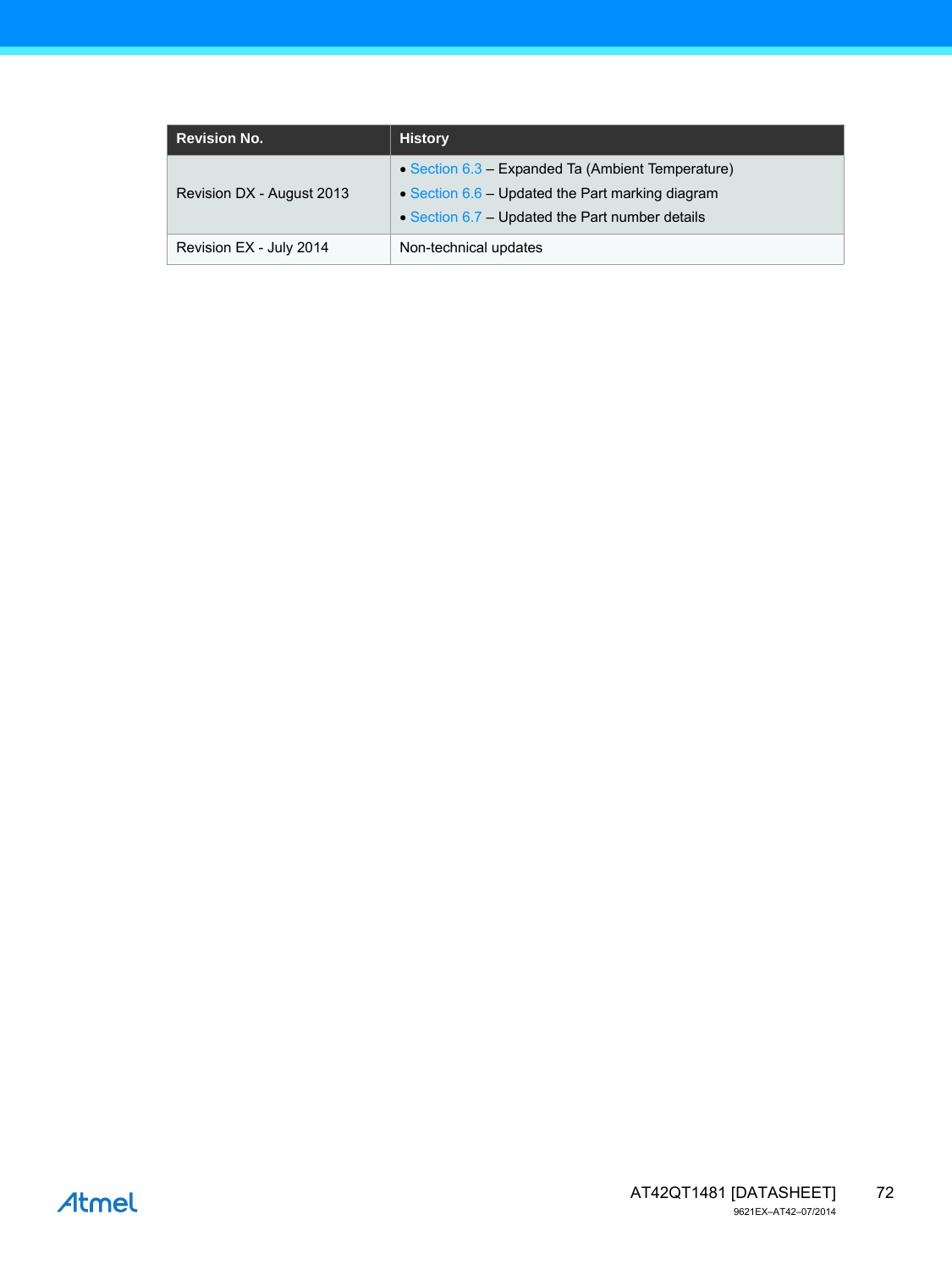## Atmel

## **Enabling Unlimited Possibilities**®

## **Atmel Corporation**

1600 Technology Drive San Jose, CA 95110 USA **Tel:** (+1) (408) 441-0311 **Fax:** (+1) (408) 487-2600 www.atmel.com

**Atmel Asia Limited** Unit 01-5 & 16, 19F BEA Tower, Millennium City 5 418 Kwun Tong Roa Kwun Tong, Kowloon HONG KONG **Tel:** (+852) 2245-6100 **Fax:** (+852) 2722-1369

**Atmel München GmbH** Business Campus Parkring 4 D-85748 Garching bei München GERMANY **Tel:** (+49) 89-31970-0 **Fax:** (+49) 89-3194621

**Atmel Japan G.K.**

16F Shin-Osaki Kangyo Bldg 1-6-4 Osaki, Shinagawa-ku Tokyo 141-0032 JAPAN **Tel:** (+81) (3) 6417-0300 **Fax:** (+81) (3) 6417-0370

© 2014 Atmel Corporation. All rights reserved. / Rev.: 9621EX–AT42–07/2014

Atmel®, Atmel logo and combinations thereof, Enabling Unlimited Possibilities®, Adjacent Key Suppression®, AKS®, and others are registered trademarks, QT™ and others are trademarks of Atmel Corporation or its subsidiaries. Other terms and product names may be registered trademarks or trademarks of others.

Disclaimer: The information in this document is provided in connection with Atmel products. No license, express or implied, by estoppel or otherwise, to any intellectual property right is granted by this document or in connection with the sale of Atmel products. EXCEPT AS SET FORTH IN THE ATMEL TERMS AND CONDITIONS OF SALES LOCATED ON THE ATMEL WEBSITE, ATMEL<br>ASSUMES NO LIABILITY WHATSOEVER AND DISCLAIMS ANY EXPRESS, IMPLI IMPLIED WARRANTY OF MERCHANTABILITY, FITNESS FOR A PARTICULAR PURPOSE, OR NON-INFRINGEMENT. IN NO EVENT SHALL ATMEL BE LIABLE FOR ANY DIRECT, INDIRECT, CONSEQUENTIAL, PUNITIVE, SPECIAL OR INCIDENTAL DAMAGES (INCLUDING, WITHOUT LIMITATION, DAMAGES FOR LOSS AND PROFITS, BUSINESS INTERRUPTION, OR LOSS OF INFORMATION) ARISING OUT OF THE USE OR INABILITY TO USE THIS DOCUMENT, EVEN IF ATMEL HAS BEEN ADVISED OF THE POSSIBILITY OF SUCH DAMAGES. Atmel makes no representations or warranties with respect to the accuracy or completeness of the contents of this document and reserves the right to make changes to specifications and products descriptions at any<br>time without notice. Atm used in, automotive applications. Atmel products are not intended, authorized, or warranted for use as components in applications intended to support or sustain life.